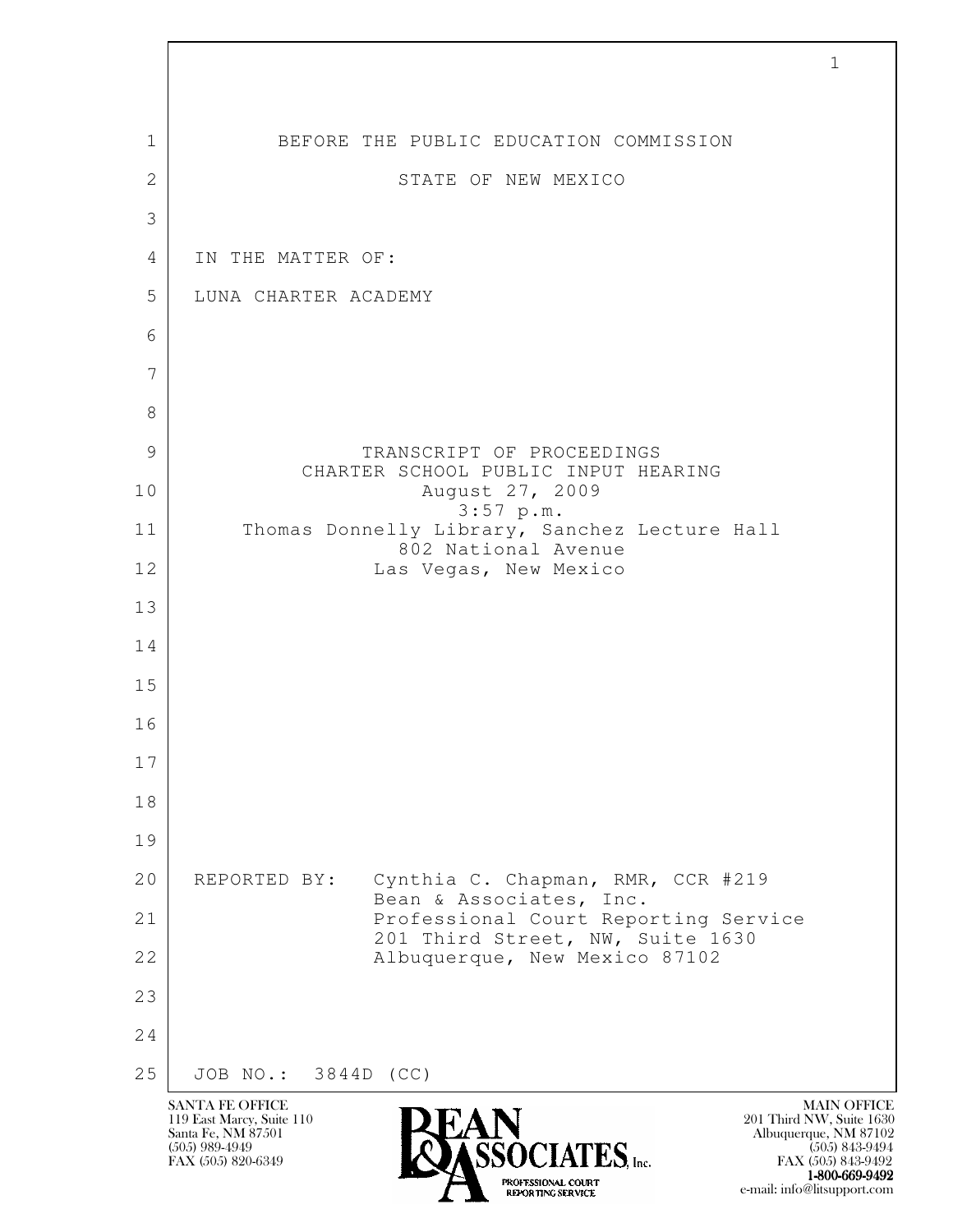| $\mathbf{1}$    | A P P E A R A N C E S                                               |                    |
|-----------------|---------------------------------------------------------------------|--------------------|
| 2               | COMMISSIONERS:                                                      |                    |
| 3               | MS. CATHERINE SMITH, Chair                                          |                    |
| 4               | MR. M. ANDREW GARRISON, Vice Chair<br>MS. KATHRYN KRIVITZKY         |                    |
| 5               | MS. CAROLYN SHEARMAN<br>MR. JEFF CARR                               |                    |
| 6               | MR. VINCE BERGMAN                                                   |                    |
| $7\phantom{.0}$ | STAFF:                                                              |                    |
| 8               | DR. DON DURAN<br>MR. SAM OBENSHAIN                                  |                    |
| 9               | MR. MICHAEL C DE BACA<br>MR. RUDOLPH ARNOLD, Attorney for PED       |                    |
| 10              | MS. PATRICIA BUSTAMANTE, Attorney for PEC<br>MS. MARJORIE GILLESPIE |                    |
| 11              | MS. CORINA CHAVEZ                                                   |                    |
| 12              |                                                                     |                    |
| 13              |                                                                     |                    |
| 14              |                                                                     |                    |
| 15              |                                                                     |                    |
| 16              |                                                                     |                    |
| 17              |                                                                     |                    |
| 18              |                                                                     |                    |
| 19              |                                                                     |                    |
|                 |                                                                     |                    |
| 20              |                                                                     |                    |
| 21              |                                                                     |                    |
| 22              |                                                                     |                    |
| 23              |                                                                     |                    |
| 24              |                                                                     |                    |
| 25              | <b>SANTA FE OFFICE</b>                                              | <b>MAIN OFFICE</b> |

1-800-669-9492 EXPORTING SERVICE e-mail: info@litsupport.com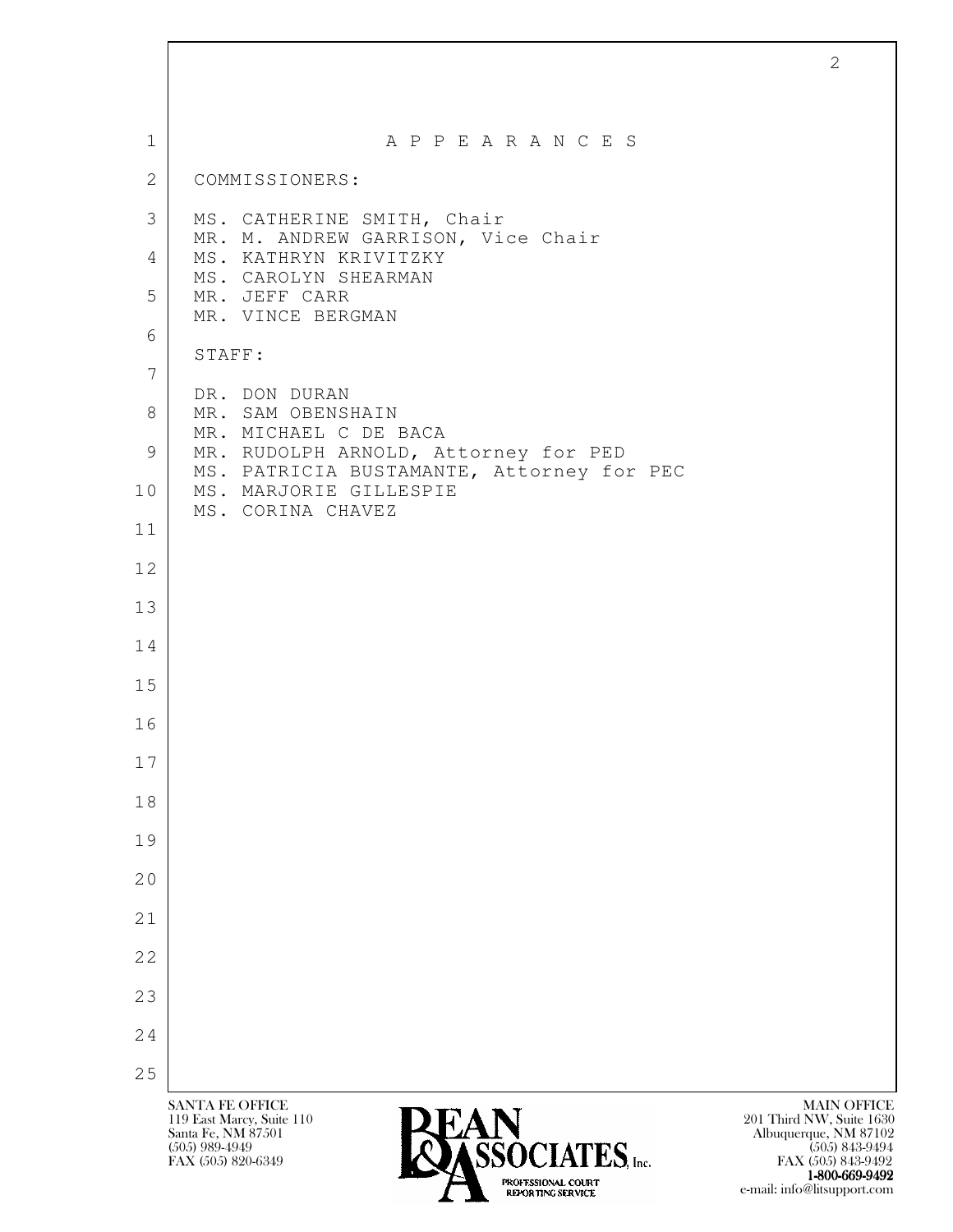| $\mathbf{1}$   | THE CHAIR: I call the meeting to order              |
|----------------|-----------------------------------------------------|
| 2              | without having my notebook open at the right page.  |
| 3              | But I'll get there. I call this meeting back from   |
| 4              | recess. The Public Education Commission is meeting  |
| 5              | for the purpose of a charter school public input    |
| 6              | hearing in Las Vegas, New Mexico, on August the     |
| $7\phantom{.}$ | 27th, 2009.                                         |
| 8              | I am going to ask the Commission members            |
| 9              | to give us their names and from what district they  |
| 10             | come in just a moment. I'm going to recognize       |
| 11             | Senator Campos. I know you're here for another      |
| 12             | purpose, but nevertheless, it's very nice to have   |
| 13             | you here with us, Senator.                          |
| 14             | SENATOR CAMPOS: Same here, Madam Chair.             |
| 15             | Thank you.                                          |
| 16             | THE CHAIR: I also want to compliment the            |
| 17             | legislature for an action that you took. Prior to   |
| 18             | the last legislative session, when the Commission   |
| 19             | went throughout the state to the public hearings,   |
| 20             | the Attorney General told us that we had to have a  |
| 21             | quorum of six commissioners. And it didn't matter   |
| 22             | that, at one time, we were down to seven            |
| 23             | Commissioners. And that made it extremely difficult |
| 24             | for us -- for us to meet.                           |
| 25             | And so the legislature changed that this            |

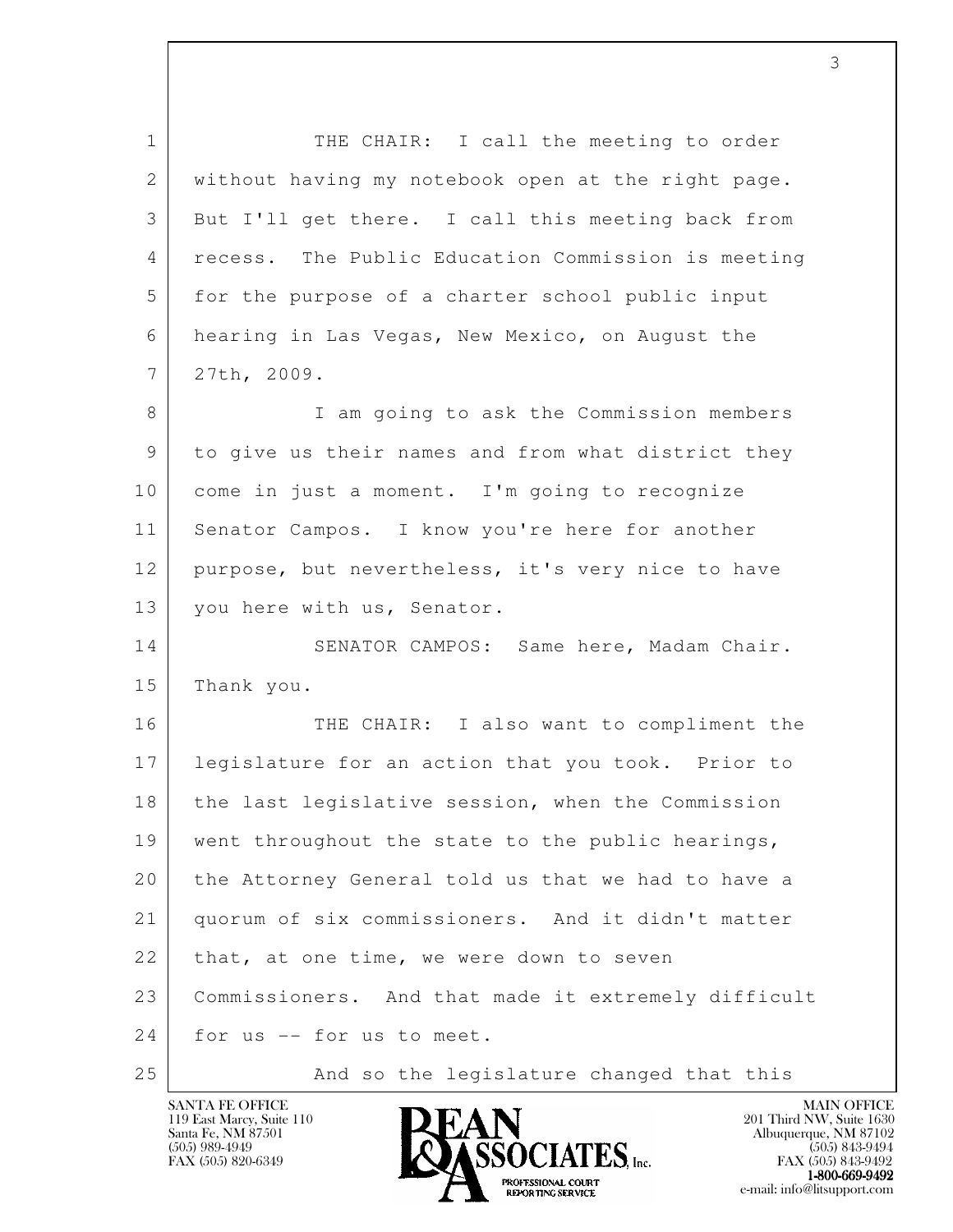l 1 last year to three Commissioners. And as you will 2 | note, Senator, we have most of our Commissioners 3 here anyway. We do not have with us today Mr. Gene 4 Gant, whose brother-in-law passed away yesterday, 5 nor Mrs. Mavis Price, who has had a great deal of 6 loss in her family and sickness, illness in her 7 family. And so those two people are not here. 8 Mrs. Millie Pogna was with us in 9 Albuquerque, and I believe she's the only one who's 10 | missing. But, at this point, we'll commence our 11 | roll call, Ms. Krivitzky, with you. I think you're 12 the first Commissioner over there. 13 MS. KRIVITZKY: My name is Kathryn 14 Krivitzky. I'm the Commissioner for District 3 15 which is the central Albuquerque area. 16 MR. BERGMAN: My name is Vince Bergman. I 17 represent District 8, which is Chaves County, 18 | Lincoln County, Otero County, and all or part of 19 five other counties. I'm out of Roswell. 20 MS. SHEARMAN: I'm Carolyn Shearman. I 21 represent District 9, which is the far eastern slice 22 of the state. And I'm from Artesia. 23 MR. GARRISON: Good afternoon, everybody. 24 My name is Andrew Garrison. I represent District 1. 25 | And it's the whole west side of Albuquerque.

4

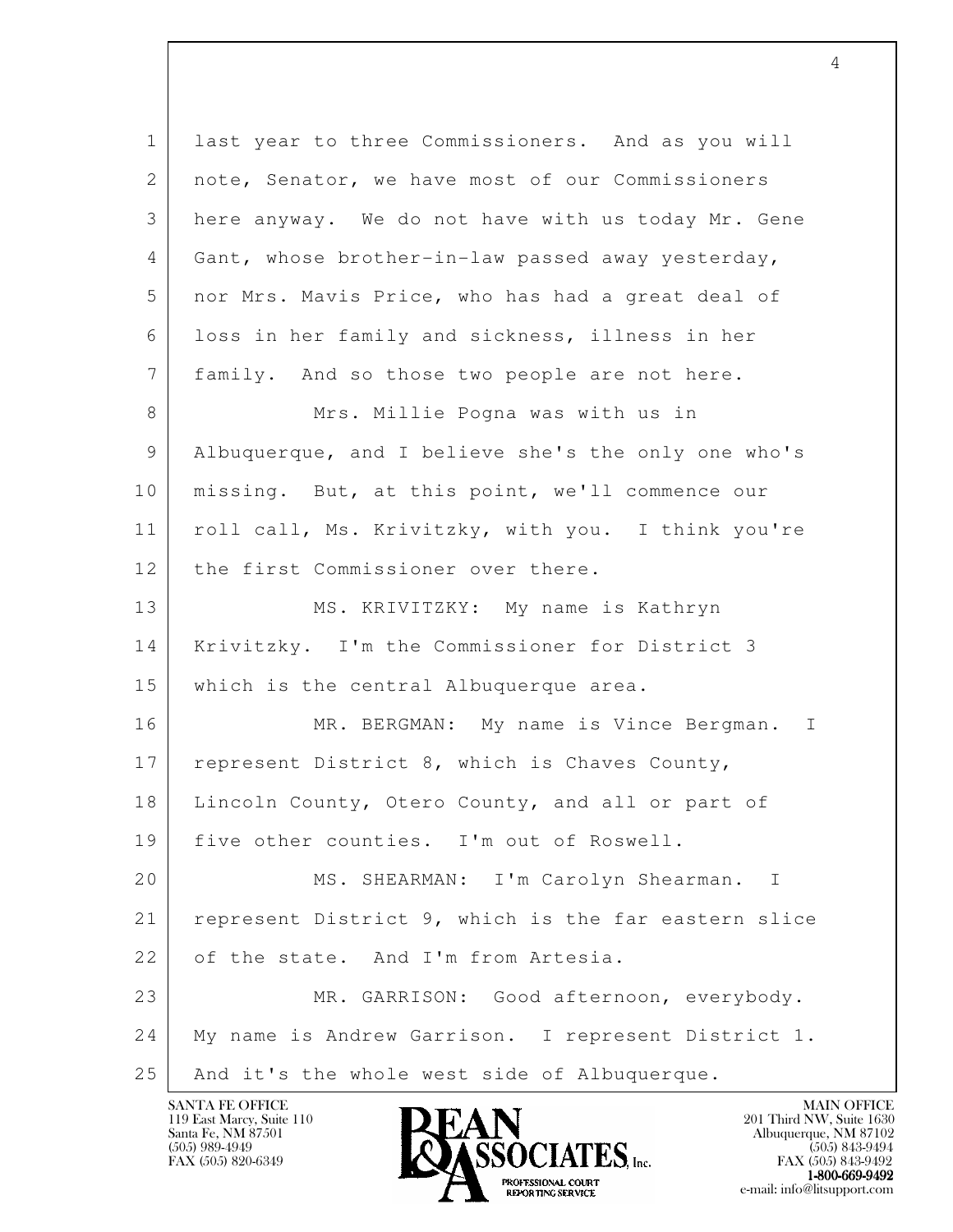l 1 | MR. CARR: I am Jeff Carr, and I represent 2 District 10, which covers northern Santa Fe, up to 3 Taos and over to Clayton. 4 THE CHAIR: Thank you. And I'm Catherine 5 Smith. I represent District 6, which is the 6 southwestern corner of New Mexico, with the 7 exception of Dona Ana and Sierra Counties. 8 And so we do have a quorum of the 9 Commission. We also have the necessary three 10 members of the Commission to hold this public input 11 hearing. And so, at this time, are we going to do 12 the Pledge of Allegiance? 13 DR. DURAN: It's right over there. 14 THE CHAIR: Oh, there it is. Okay. So if 15 | you would rise, ladies and gentlemen. 16 (Pledge of Allegiance and 17 Salute to the New Mexico Flag.) 18 THE CHAIR: Thank you, Mr. Garrison. Wow, 19 I think everybody participated in the State pledge. 20 That was really nice, folks. Thank you. All right. 21 We're to Item 4 on our agenda. The purpose of this 22 hearing is to solicit both written and oral input on 23 | a proposed charter. In accordance with the Charter 24 Schools Act, quote, "The Commission shall receive 25 applications for initial chartering and renewals of



FAX (505) 843-9492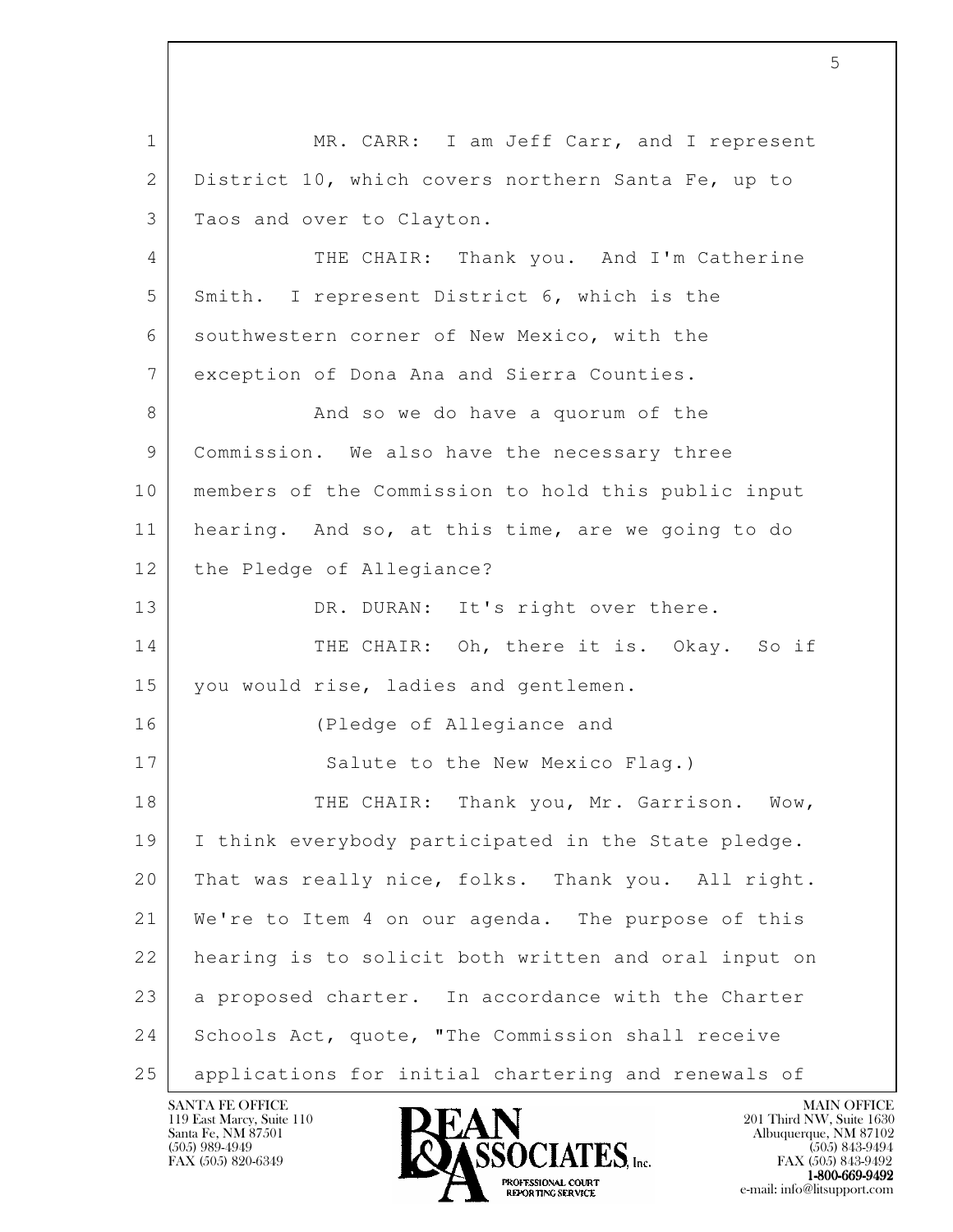1 charter for charter schools that want to be 2 chartered by the state and approve or disapprove 3 those charter applications." End of quote. And 4 this is a citation from 22-8B-16, New Mexico 5 Statutes Annotated, 1978.

 6 In addition the Charter School Act states 7 that, quote, "The chartering authority shall hold at 8 least one public hearing in the school district in 9 which the charter school is proposed to be located 10 to obtain information and community input to assist 11 in its decision whether to grant a charter school 12 application. Community input may include written or 13 oral comments in favor of, or in opposition to, the 14 application from the Applicant, the local community, 15 and, for State-chartered schools, the local school 16 board and school district in whose geographic 17 boundaries the charter school is proposed to be 18 located." End of quote.

l 19 | And this is a citation from 22-8B-6, 20 New Mexico Statutes Annotated, 1978. Our applicant 21 this afternoon in Las Vegas, New Mexico, is the Luna 22 Charter Academy. And in a few moments, we would 23 | like to hear from the Applicant. And, please, for 24 the record, state the name of the school, the name 25 or names of the founder or founders of the school,

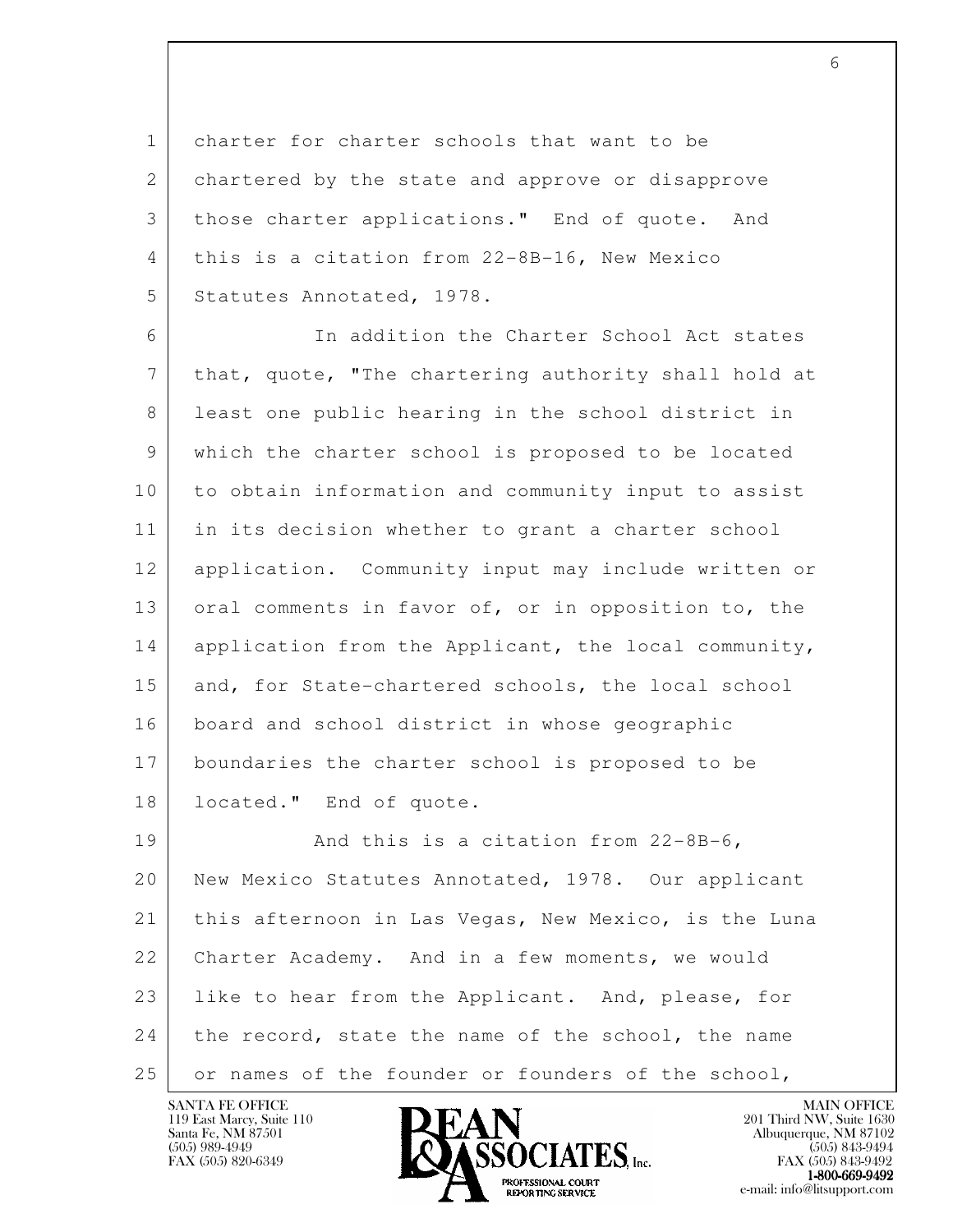l 1 the proposed grade levels to be served, and 2 | membership projection of the school. We ask that 3 you state for the record a brief description of the 4 school, the reasons you believe the school will 5 benefit the children and citizens of this community, 6 and any other information that you would like the 7 Commission to know about your application. 8 You will have 15 minutes. So please be as 9 precise as you can during this time. And are we 10 ready with the timing? Thank you, Dr. C de Baca. 11 I'm going to give you that doctorate again. You may 12 now begin. 13 DR. MARTINEZ: Good afternoon, members of 14 the Commission. My name is Vidal Martinez. I am 15 one of the founders of the Luna Charter Academy. We 16 actually have five founders; myself, Ms. Flora 17 Gallegos, Mr. P.J. Wolff, Mr. Ron Gonzales, and 18 | Mr. Lawrence Quintana. The name of the proposed 19 school is the Luna Charter Academy. We're looking 20 at serving eleventh and twelve graders. Our target 21 population are students that are not currently being 22 served by traditional public schools or students 23 that are considered dropouts, if you will, or 24 students that need to obtain the high school 25 diploma.

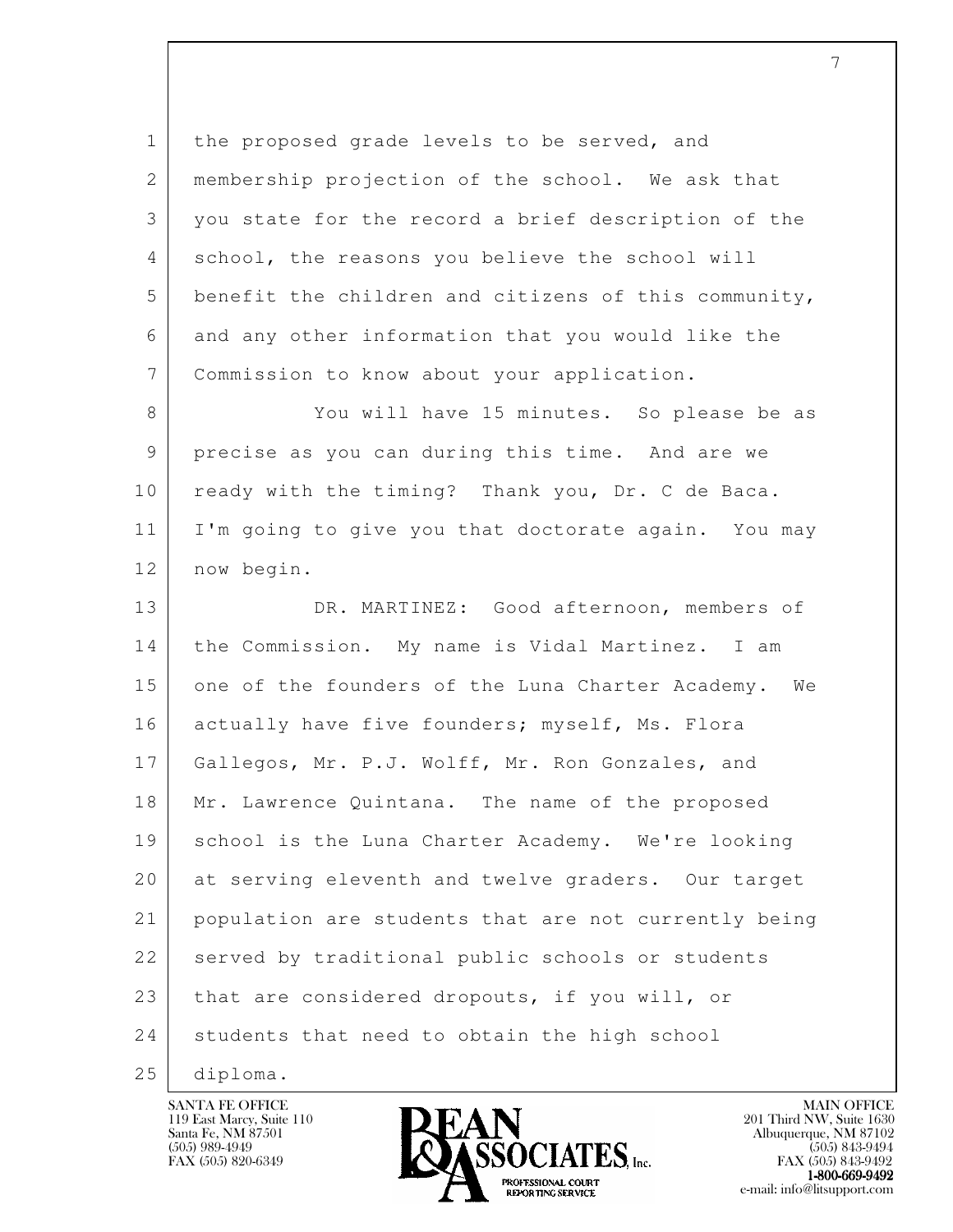1 The benefits of the Luna Charter Academy 2 exceeds -- I apologize. This is a little -- we are 3 looking at serving a population that's not being 4 served in our community, not just in Las Vegas, but 5 within the north central New Mexico. I'm talking 6 about Raton, Santa Rosa, Mora, Springer. We have a 7 population in this community that is not being 8 served. This charter academy will partner with Luna 9 Community College. 10 | And what makes this academy unique is the 11 relationship that the academy will have with the 12 college. We feel it's important that our students 13 are provided the opportunity. We have a significant

 14 number of students that need remediation. We have a 15 significant number of students that have other 16 issues that affect their success in school.

l 17 Now, one of mission -- one of our goals is 18 to provide, if you will, that bridge from high 19 school to college. We are looking at tying in our 20 dual credit program, tying in the dual credit 21 program at Luna Community College, where students 22 that enter the charter school not only will earn 23 high school credits, but they will also earn college 24 credit at Luna -- at Luna Community College. Our 25 | goal is to provide that service, encourage the

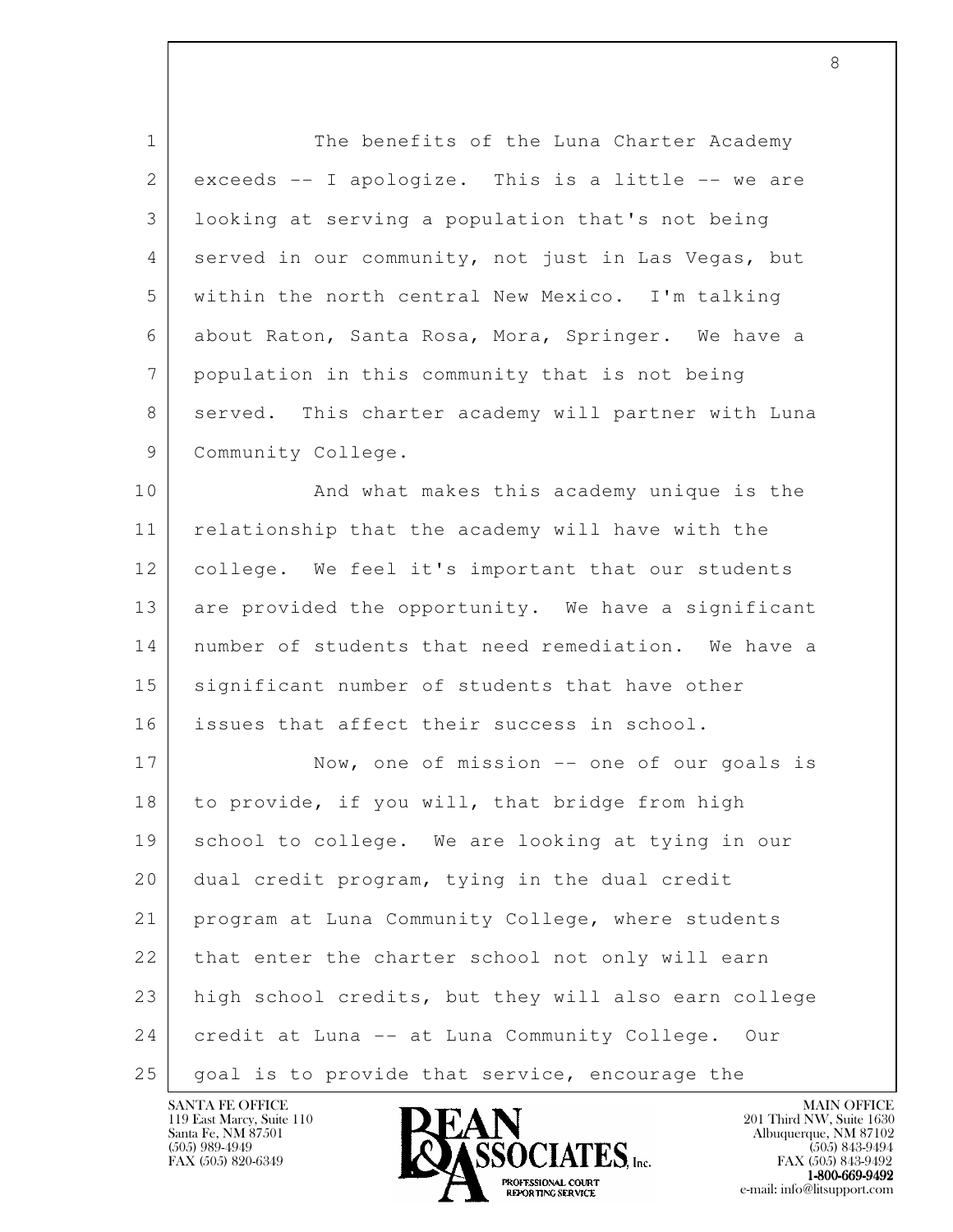1 students to graduate from high school, to graduate 2 students from my school and have them continue on to 3 post-secondary education.

 4 We are looking at providing a flexible 5 schedule of courses to meet the needs of the 6 community. We do have a significant number of 7 students that -- for several reasons, cannot attend 8 school because of economic issues. They have to 9 work or family commitments. They have to take care 10 of their children and so forth. So we're looking at 11 a flexible schedule.

l 12 This proposal is all about opportunity. 13 | As I was going through the articles in the 14 | newspaper, "Graduation Rates Show Need For Real 15 | Reform," "Graduation Rate for State 54 Percent," 16 "We Can't Turn Back," "New Mexico graduation rates 17 between 1996 and 2006 compiled by Education Week 18 | shows little improvement." It goes on and on and 19 on. Governor Richardson said Wednesday, on 20 August the 5th, he wants to see 10,000 dropouts back 21 in high school for the end of his term. 22 Every issue that is being addressed in the 23 paper, the Academy is addressing it. It's important 24 as a community, it is important as a society that we 25 continue to strive to improve the quality of life

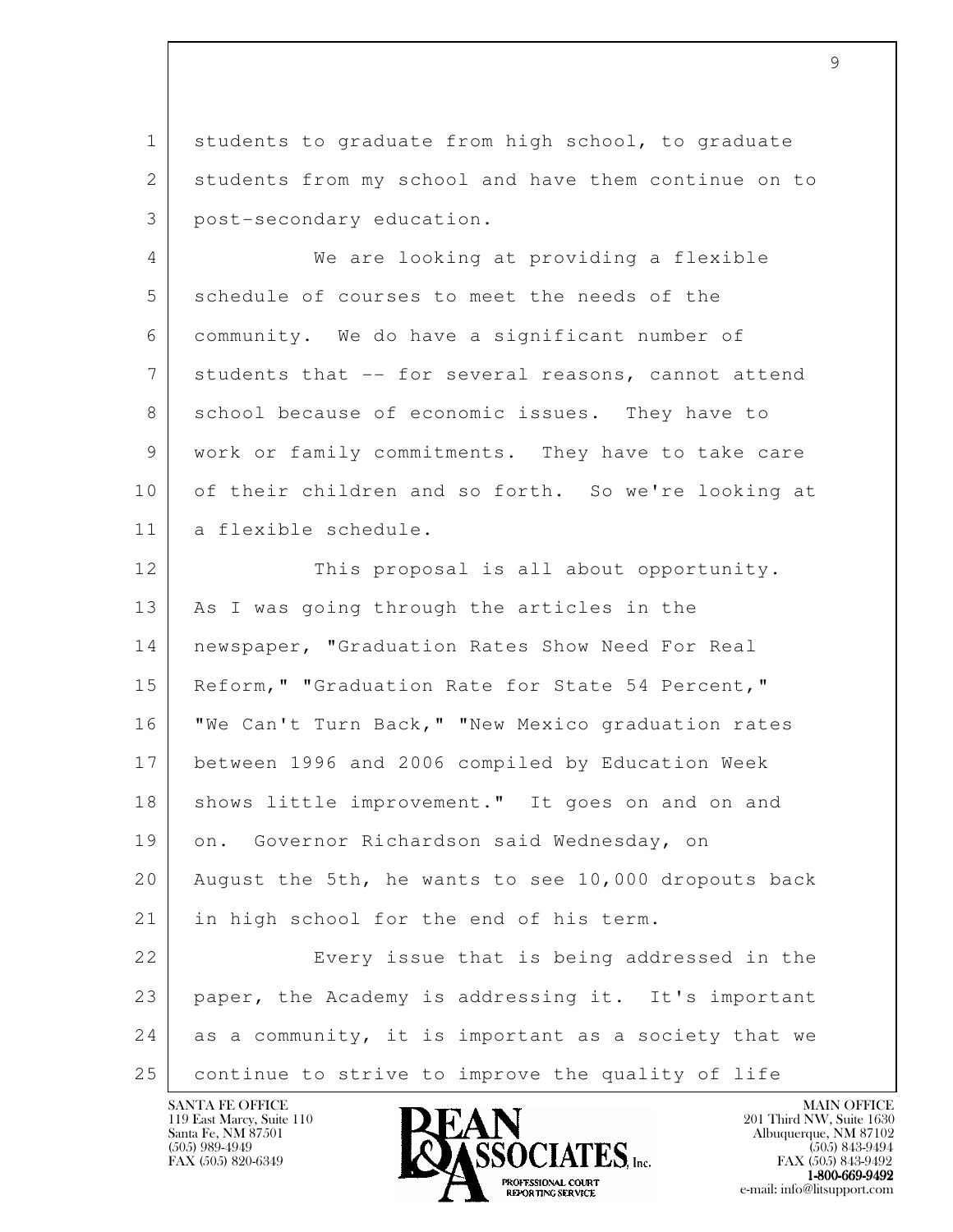l 1 for all our citizens, for all our citizens. So, 2 again, the Luna Academy is all about opportunity. 3 At this time, I would like to yield the 4 remainder of my time to Dr. Campos. 5 DR. CAMPOS: Thank you very much, 6 Dr. Martinez. Madam Chair, members of the 7 committee. First of all, thank you to each of you 8 for not only the work that you're doing today, but 9 as you've traveled around the state, as you listen 10 to the many applications and the needs as you can 11 see throughout New Mexico to diversify in the way 12 that we present education. 13 To the individuals that are here also, 14 both that will speak in favor and those that do have 15 | concerns, I wish to also thank you for this debate, 16 for the communication and the dialogue that will 17 take place today. This truly helps us to not only 18 engage in some forward thinking when it comes to 19 education, but to also continue to build the model 20 that will bring about student success throughout our 21 entire service area. 22 | Kas you noticed, Dr. Martinez was somewhat 23 emotional at the onset of his comments. I've had 24 the opportunity this last year to listen to 25 Dr. Martinez as a young educator, in fact, he is, I



FAX (505) 843-9492 1-800-669-9492<br>PROFESSIONAL COURT **EXPORTING SERVICE** EXPLORER THE REPORTING SERVICE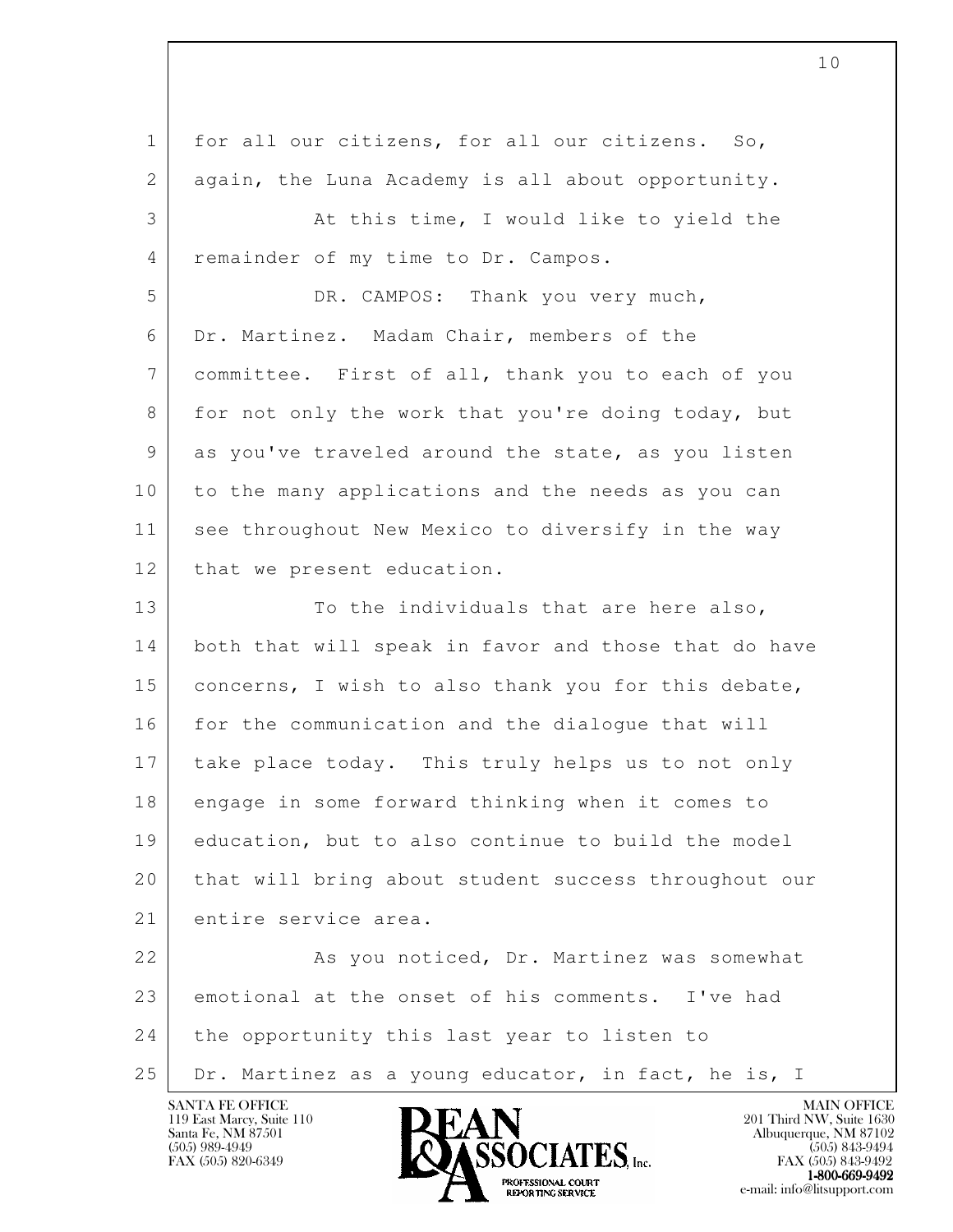1 understand, the youngest vice president for 2 academics at any of our colleges across the state. 3 So he brings to the table some thoughts, ideas, a 4 lot when it comes to research. He validates that 5 information. And he moves forward.

6 So what's happened under his leadership at 7 Luna Community College? We've not only continued 8 with the existing curriculum, but we've also tied in 9 13 new programs within higher ed at Luna. Along 10 | with that, if this charter is to be granted, this 11 will give us another leading edge when it comes to 12 providing educational services to the people of our 13 service areas.

14 The other issue is, of course, with 15 certification. When we go out there and we're 16 looking to find credentialed personnel, when we look 17 to insure that the credentials that we can provide 18 to our students are there so that they can transfer, 19 | they can transition into the world of work, we're 20 doing everything possible to make that -- that 21 happen in their lives.

l 22 | The today's world, when you take a look at 23 the uncertain economy, when you listen to our 24 president and how he is reaching out to community 25 colleges, there is forward thinking. But what we're

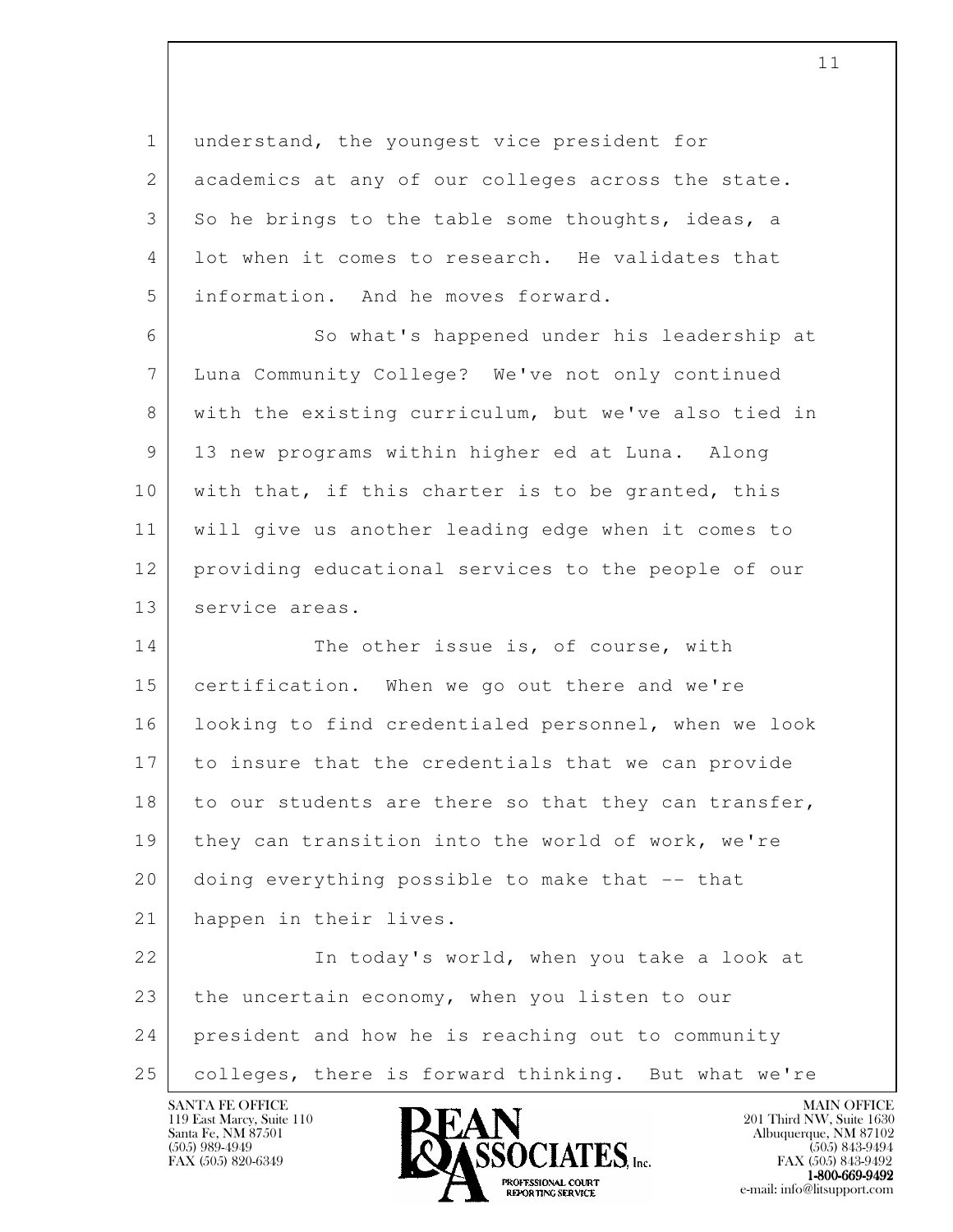1 talking about here within this northeastern quadrant 2 of the state is how can we combine all of our 3 resources to be as effective as possible to insure 4 student success.

 5 You may say, "Well, you're a 6 post-secondary institution. Why do you want to 7 engage in and support the Luna Charter Academy?" 8 For one very basic reason. Young people need 9 opportunity. As I have gone throughout not only the 10 | community of Las Vegas, but this entire service 11 area -- and Dr. Martinez has already alluded to 12 that -- from Raton all the way to Pecos, cutting 13 across from Mora, going into the Santa Rosa and 14 Vaughn area, I've listened to young people, possibly 15 19 years of age, who have dropped out of school for 16 whatever reason, whether it be because of an issue 17 at home or any other issues that they've had to 18 encounter.

l 19 | And what they've asked for is an 20 opportunity, a place where they can go to continue 21 with their education. And what they're looking for 22 is that opportunity. These people have children. 23 They're possibly not married, and they're trying to  $24$  put the entire package together so that they, too, 25 at some point in their lives, will be very

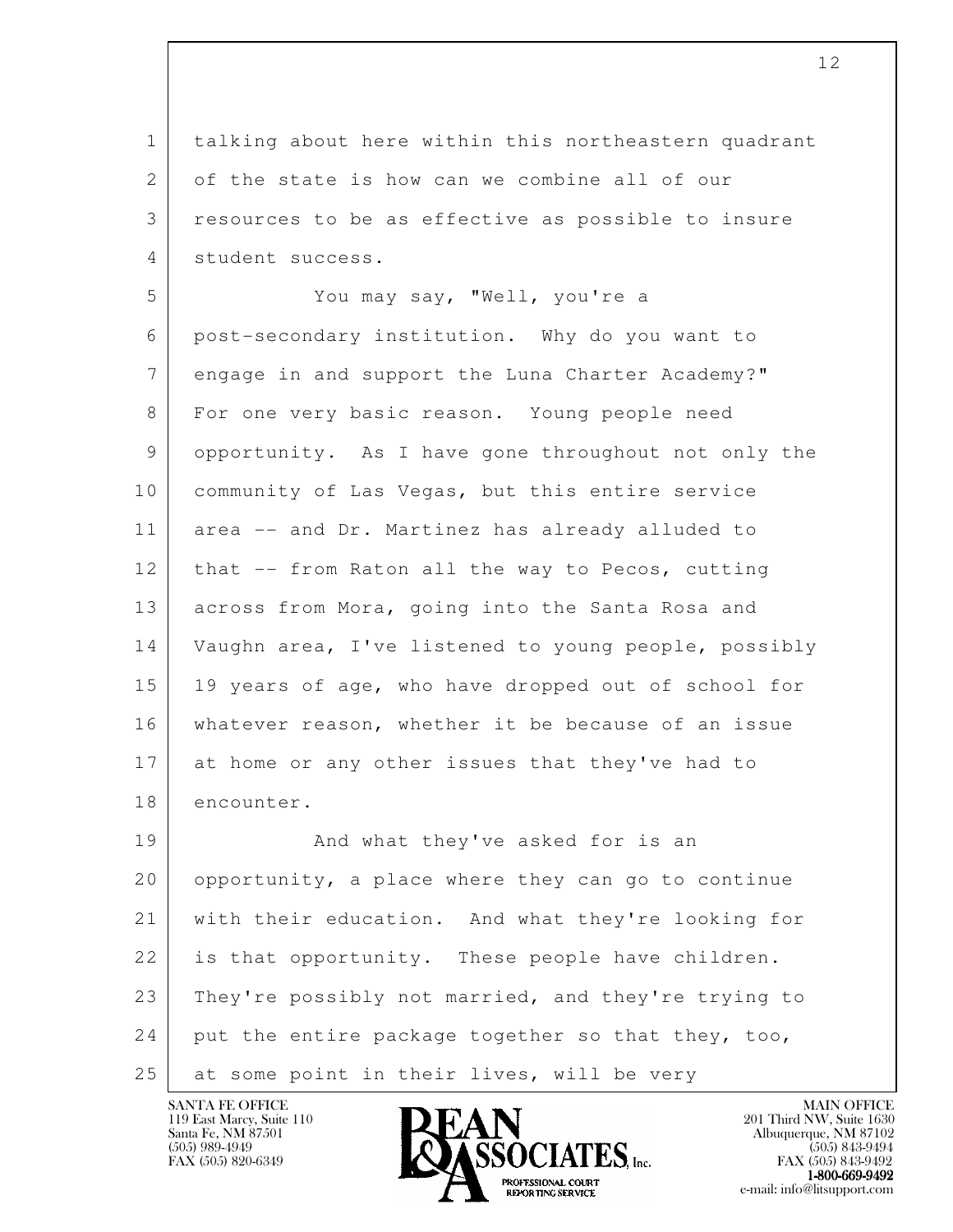l 1 productive. But they're looking for the 2 | opportunity. 3 So they're trying to overcome so many 4 hurdles in their lives. And our goal is to also 5 assist in that. If you can envision for a moment 6 Luna Community College, the courses that we offer, 7 the vocational side, the academic side. A young 8 person coming to school, not the regular 8:00 to 9 3:00 hours, it could be in the evening, could be on 10 | weekends. But we work with them in their 11 scheduling. 12 So what happens? They're working possibly 13 at Taco Bell. And I, in no way, am trying to demean 14 any business. But this is where I've encountered 15 some of these young people. So whether it be Taco 16 | Bell, Wal-Mart, whether it be that they're 17 undertaking a few hours of work because they need 18 the other time to be a caregiver, either for a child 19 or possibly even their parents. So they're working 20 under these conditions. 21 But what we would do at Luna is we would 22 provide them the housing. We would provide them the 23 resources, the library, the technology, the 24 vocational side that has already been mentioned. We 25 talk about issues like concurring enrollment, dual

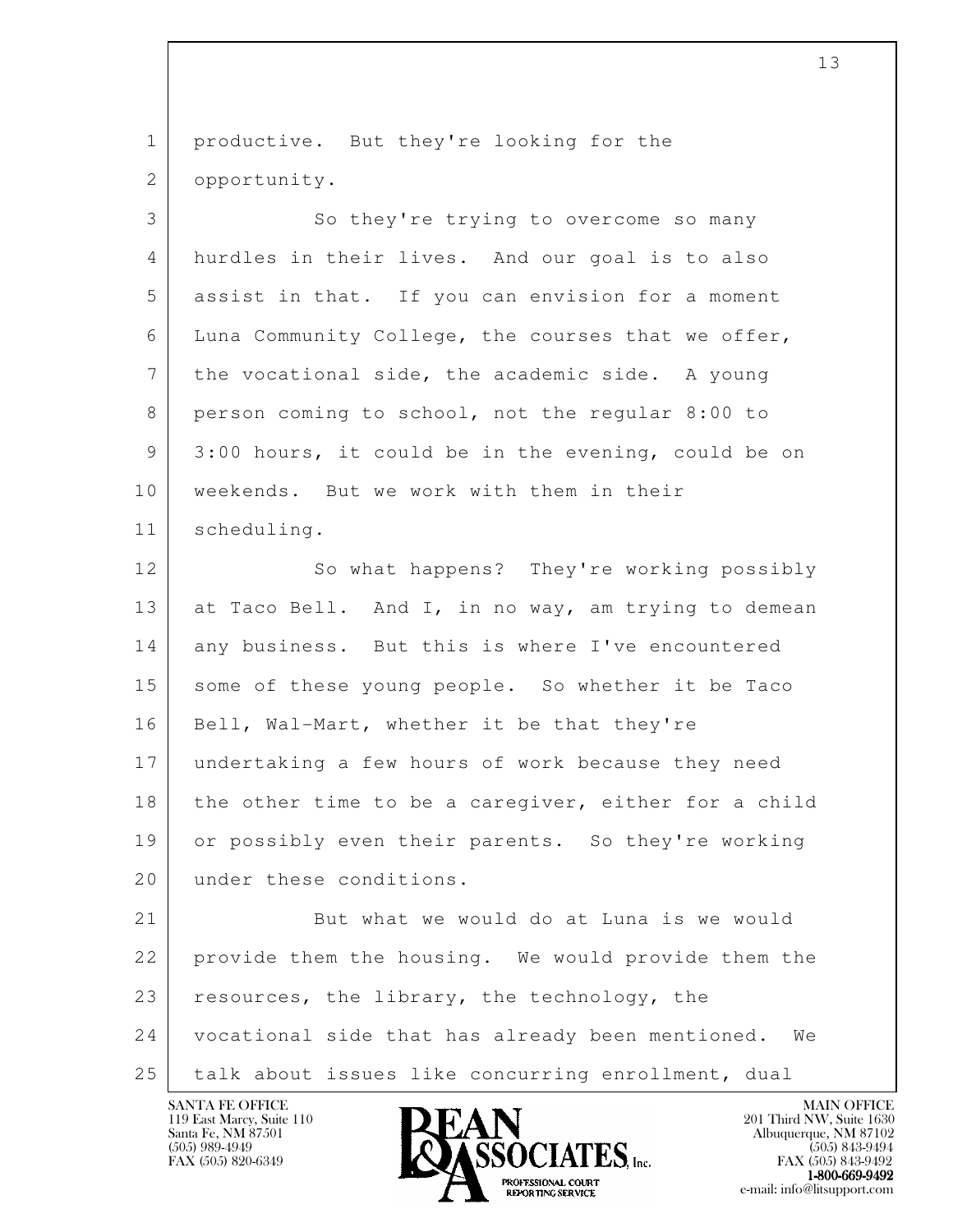l 1 credit. So we would provide them with that spring 2 board so that they could move forward. 3 And then, from there, we also provide them 4 with counseling, with tutoring. And then we're also 5 transitioning into the world of work. So from this, 6 we're able to assist them so that they, too, at some 7 point, will find a better than minimum wage job. 8 This is all about opportunity. In a 9 service area where you see small communities, young 10 people leaving education, the educational system as 11 it is today, for whatever reason, it will be our 12 thrust to insure that in this whole process, we do 13 bring the significant components together so that 14 | they will be successful in their life. 15 A couple of other things in our part of 16 the state. I've had the discussion with state 17 leaders and others. But if you'll think for a 18 | moment and envision, along the I-25 corridor, the 19 small communities that we have. Ranching and 20 farming are a couple of the big industries in our 21 area. We're losing young people to the larger 22 areas. The Albuquerque and Rio Rancho area is an 23 example. We want to keep them here. In doing that, 24 in providing a place like the Luna Charter Academy,  $25$  they can stay in their community of Springer,

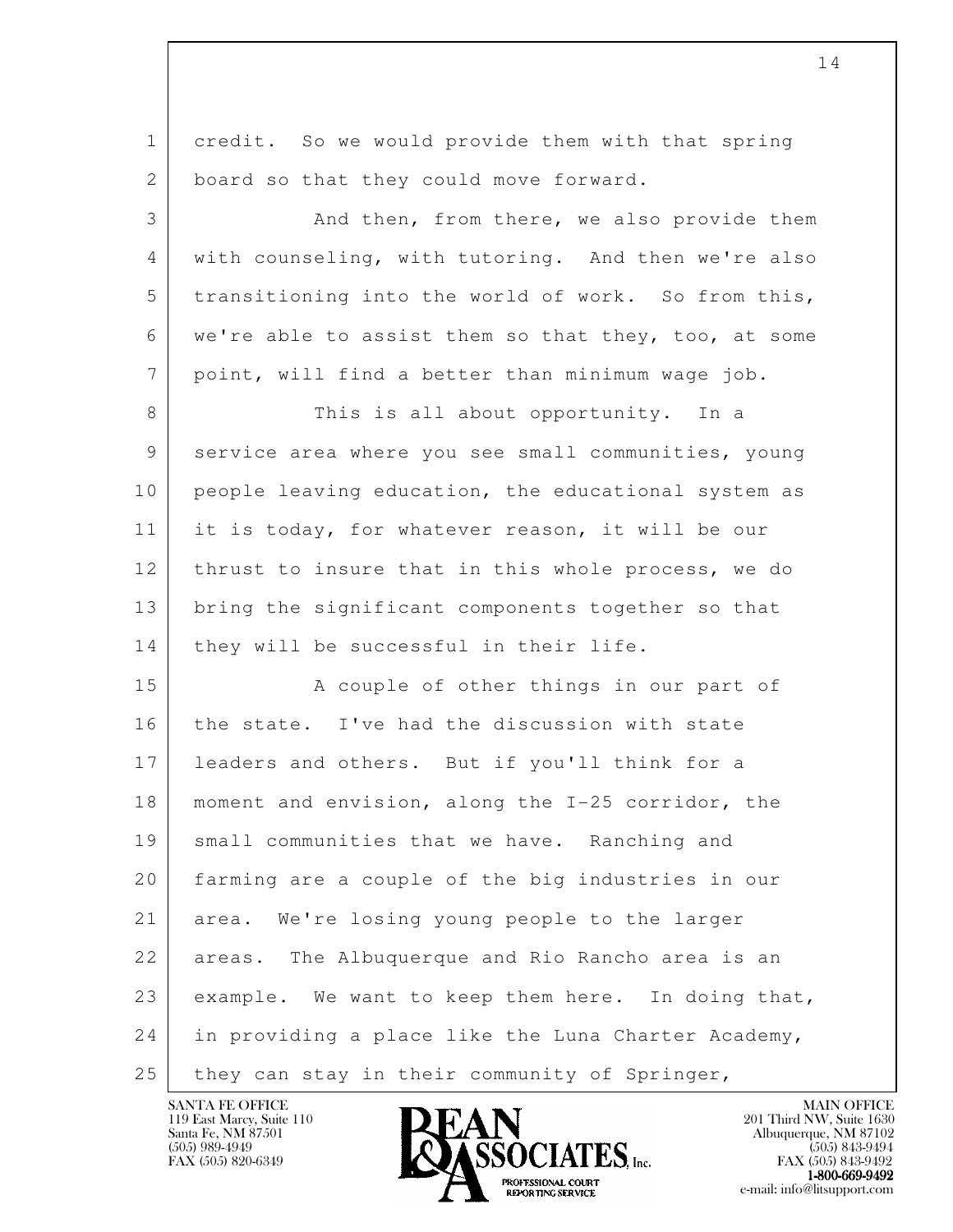1 Watrous, Wagon Mound, Mora, Anton Chico, Delia, 2 | Dalia, Baca, Vaughn, these small communities, 3 because they'll be able to learn there through the 4 Academy, and also, if you will, through distance 5 education.

6 Then, from there, we figure out, in this 7 whole component with the economic engines that we're 8 working on, how we're going to tie that together. 9 So if it's going to be in the Raton area, we have 10 the racetrack and casino that's going on. Here in 11 | Las Vegas, you know that we're known as a government 12 community. Seventy-seven percent of the state of 13 New Mexico is agriculturally driven. So as we build 14 | these programs, whether it be equine science, 15 whether it be any of the other related fields that 16 we're dealing with, the bottom line is, again, as 17 Dr. Martinez has alluded to, it is about creating 18 opportunity for those students that are going to be 19 in need of a nontraditional way to be educated. 20 That's what we want to provide through 21 | this Academy, and, lastly, provide the opportunity 22 so, truly, we do have student success. Thank you

 24 THE CHAIR: Thank you. Does that conclude 25 your presentation?

23 all very much for listening to us today.

119 East Marcy, Suite 110<br>Santa Fe, NM 87501

l

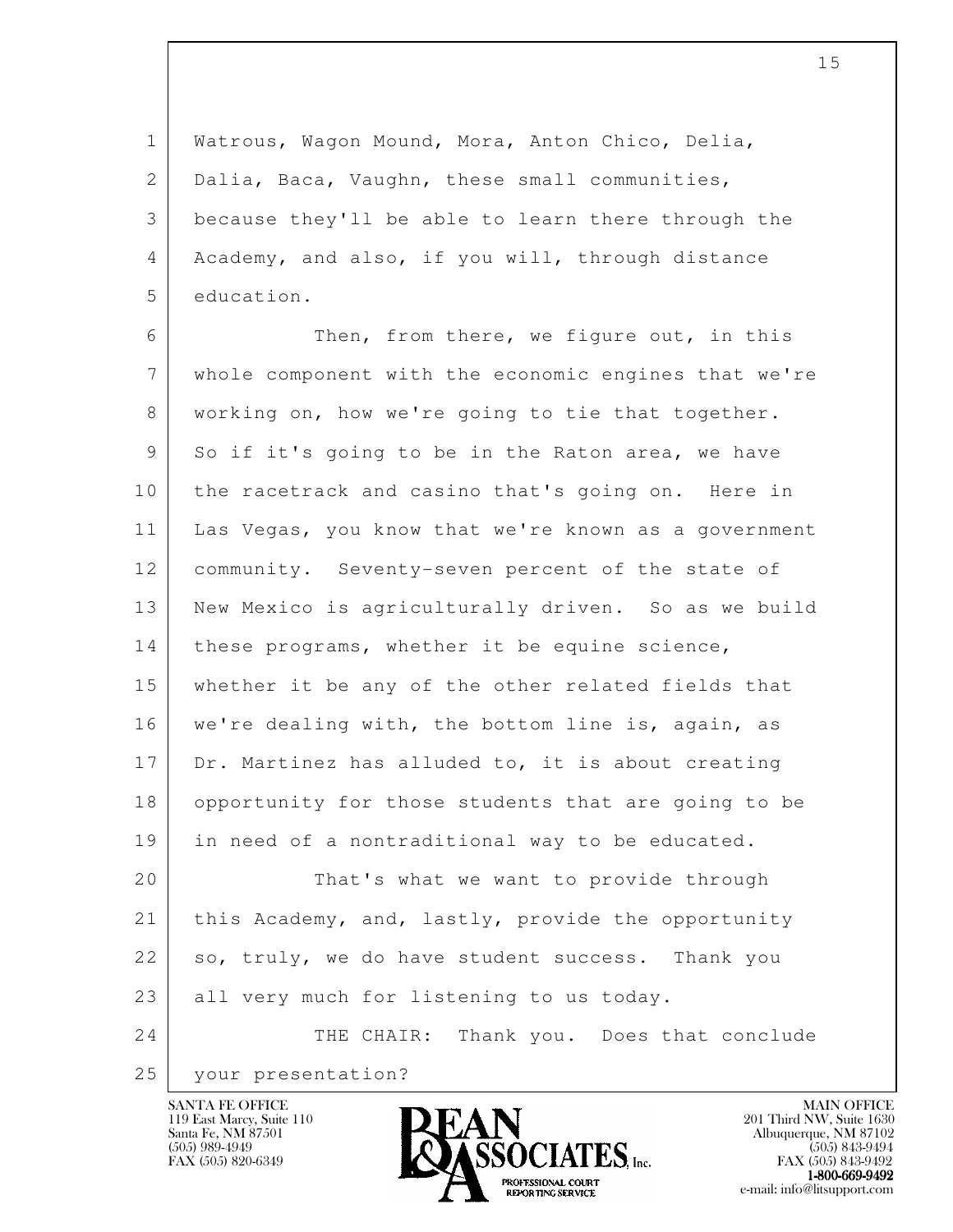l 1 DR. MARTINEZ: Yes, ma'am. 2 THE CHAIR: All right. Thank you very 3 much. We're now going to move to Section 7 of the 4 agenda. And this is local school board and district 5 representatives. At this time, we would like to 6 hear from the local school board and/or district 7 representatives. If you would come forward and 8 state your name and title for the record. 9 And we would request that you state your 10 | reasons this charter school application should be 11 approved by the Commission and/or reasons why this 12 charter school application should be denied. You 13 will have ten minutes, so please be as precise as 14 you can during your time. Is there anyone from the 15 | school district? Yes, sir. 16 UNIDENTIFIED SPEAKER: Should I come -- 17 THE CHAIR: If you would do that, we would 18 appreciate it. We're probably having some hearing 19 difficulties. And so if you can come forward, it 20 certainly is appreciated. 21 DR. ABREU: Thank you, Madam Chair, 22 members of the committee. My name is Dr. Jim Abreu. 23 I'm the Superintendent of the West Las Vegas Public 24 Schools, former Dean of Education at Highlands 25 University. I speak for West Las Vegas Schools and

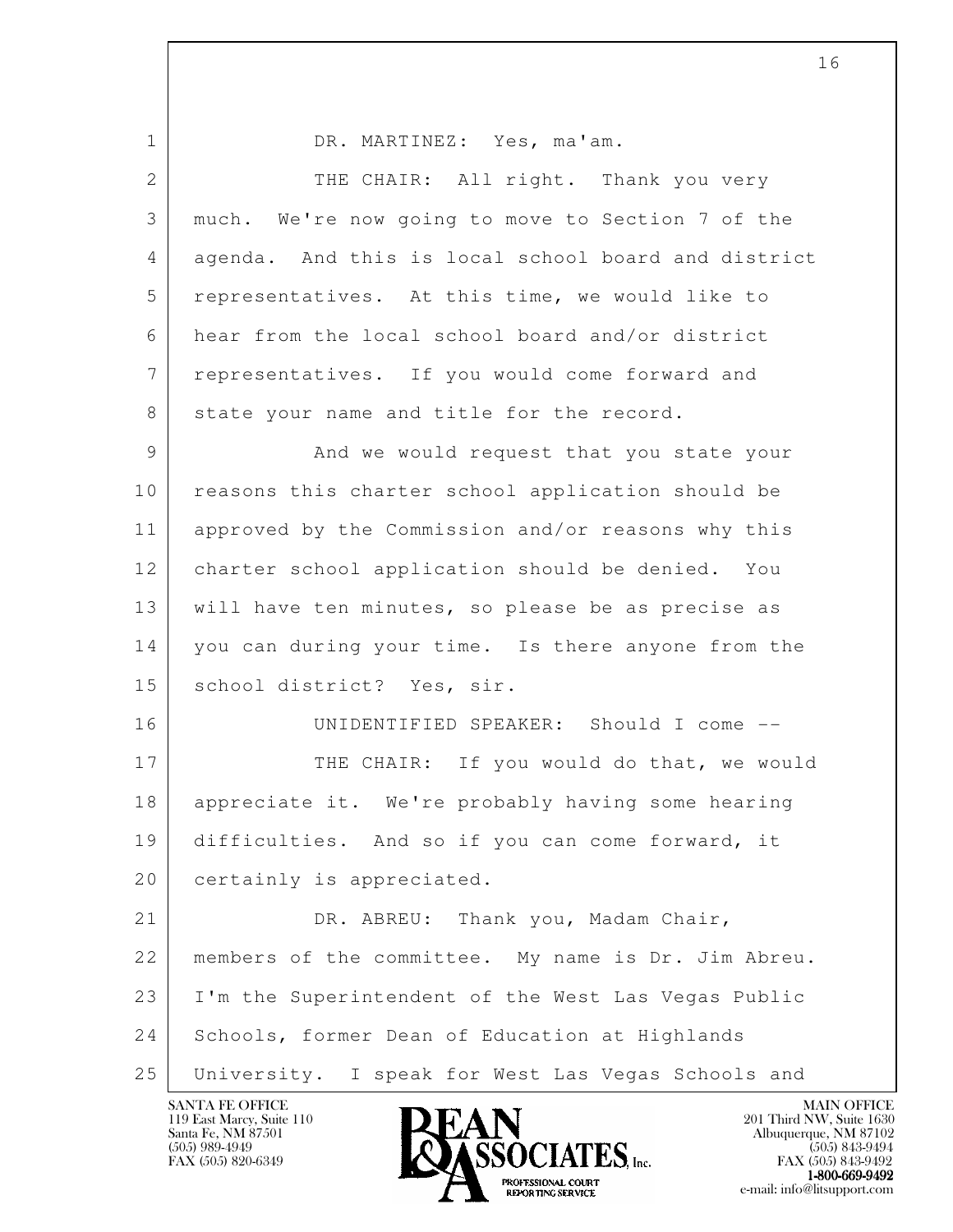1 the School Board.

2 THE CHAIR: And what --

| 3  | DR. ABREU: For the West Las Vegas Schools           |
|----|-----------------------------------------------------|
| 4  | and the School Board. They have asked me to speak   |
| 5  | on their behalf. I speak in opposition of the Luna  |
| 6  | Charter Academy for various reasons. I have also    |
| 7  | been asked by several superintendents who are not   |
| 8  | here today to speak on their behalf. One is Jack    |
| 9  | Wiley from Clayton. One is Rick Hazen from Roy, and |
| 10 | one is Dave Wilden from Raton. I'm not sure if Zeta |
| 11 | Lopez made it here today. But she spoke to me and   |
| 12 | she's not in favor. She has concerns. Let me just   |
| 13 | put it that way, Madam Chair.                       |
| 14 | Those three superintendents, those three            |
| 15 | said no, they are not in favor of a charter school  |
| 16 | at Luna. I did speak with Albert Martinez also, and |
| 17 | he was supposed to be here today. I don't know if   |
| 18 | he's here also. But he was -- had some concerns.    |
| 19 | So I'm not speaking on their behalf. But I'm just   |
| 20 | telling you what they shared with me, Madam Chair,  |
| 21 | and members of the committee.                       |
| 22 | THE CHAIR: Thank you. It's noted in the             |
| 23 | record, sir.                                        |
| 24 | DR. ABREU: Thank you, ma'am. Speaking on            |
| 25 | behalf of West Las Vegas, the concerns that I       |
|    | SANTA FE OFFICE<br><b>MAIN OFFICE</b>               |

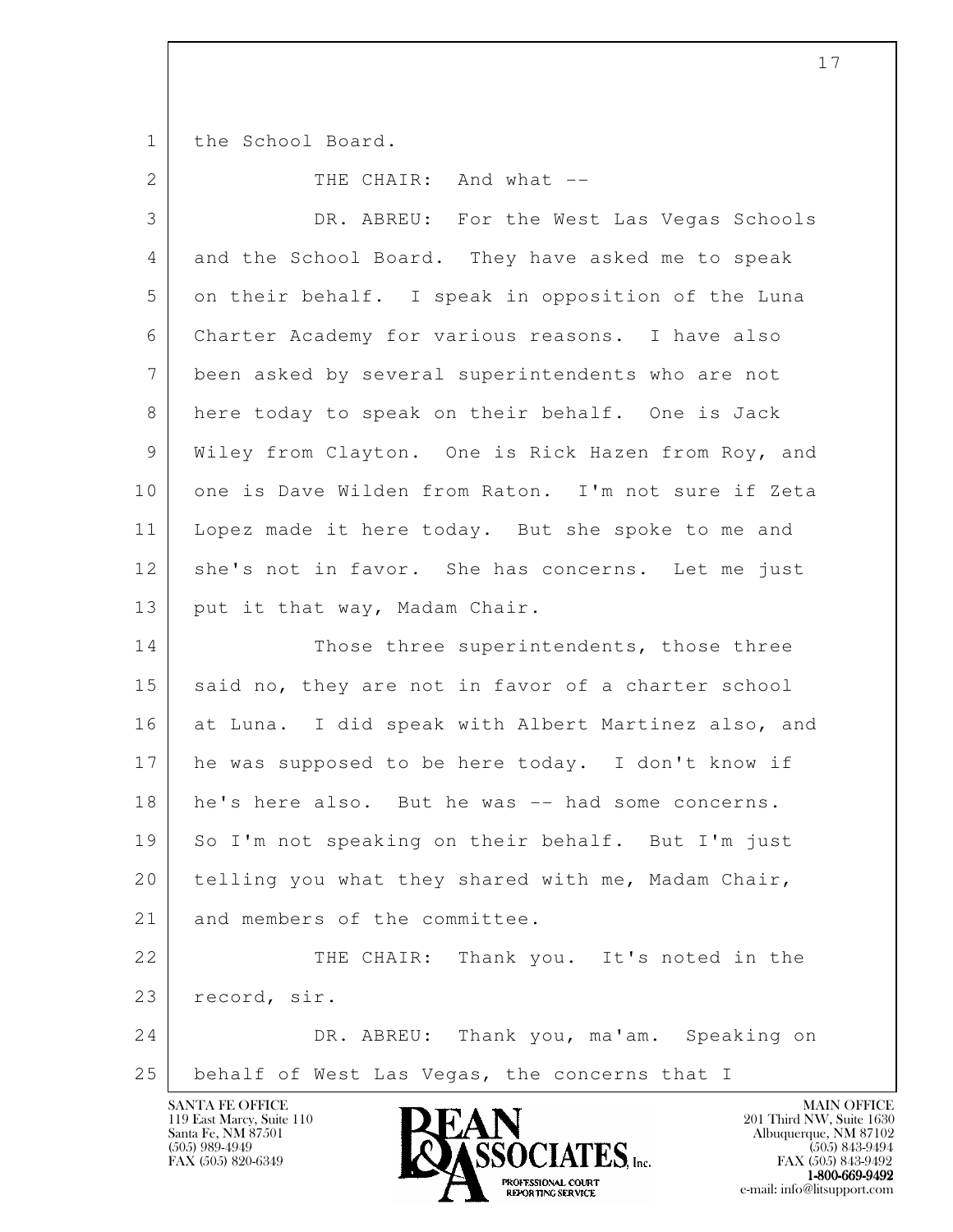1 have -- before I continue, I want to thank you for 2 the work you do and the time you spend. I know you 3 travel the state. And I know this is a very, very 4 challenging job you do. I have great respect for  $5$  that.

 6 I've spoken to your committee before on 7 behalf of Highlands University and higher education. 8 So I know what you do and I have great respect for 9 that. I do know what you do and what you have to 10 | consider when you're doing this.

l 11 Speaking on behalf of West Las Vegas, we 12 are serving this area. The Luna Charter Academy is 13 in our school district. It's in the West Las Vegas 14 district on the west side of Las Vegas. West 15 Las Vegas is in that area. We think we're serving 16 our students well. We have elementary schools. We 17 have a couple of middle schools. We have the valley 18 | schools, elementary and middle schools. We have two 19 high schools. We have our regular high school, West 20 Las Vegas High School, and we have our alternative 21 | high school, our Family Partnership. 22 | Cur Family Partnership is a 23 seven-through-twelve school that catches the 24 dropouts from our regular high school. We have 20

25 juniors there right now, and we have nine seniors.

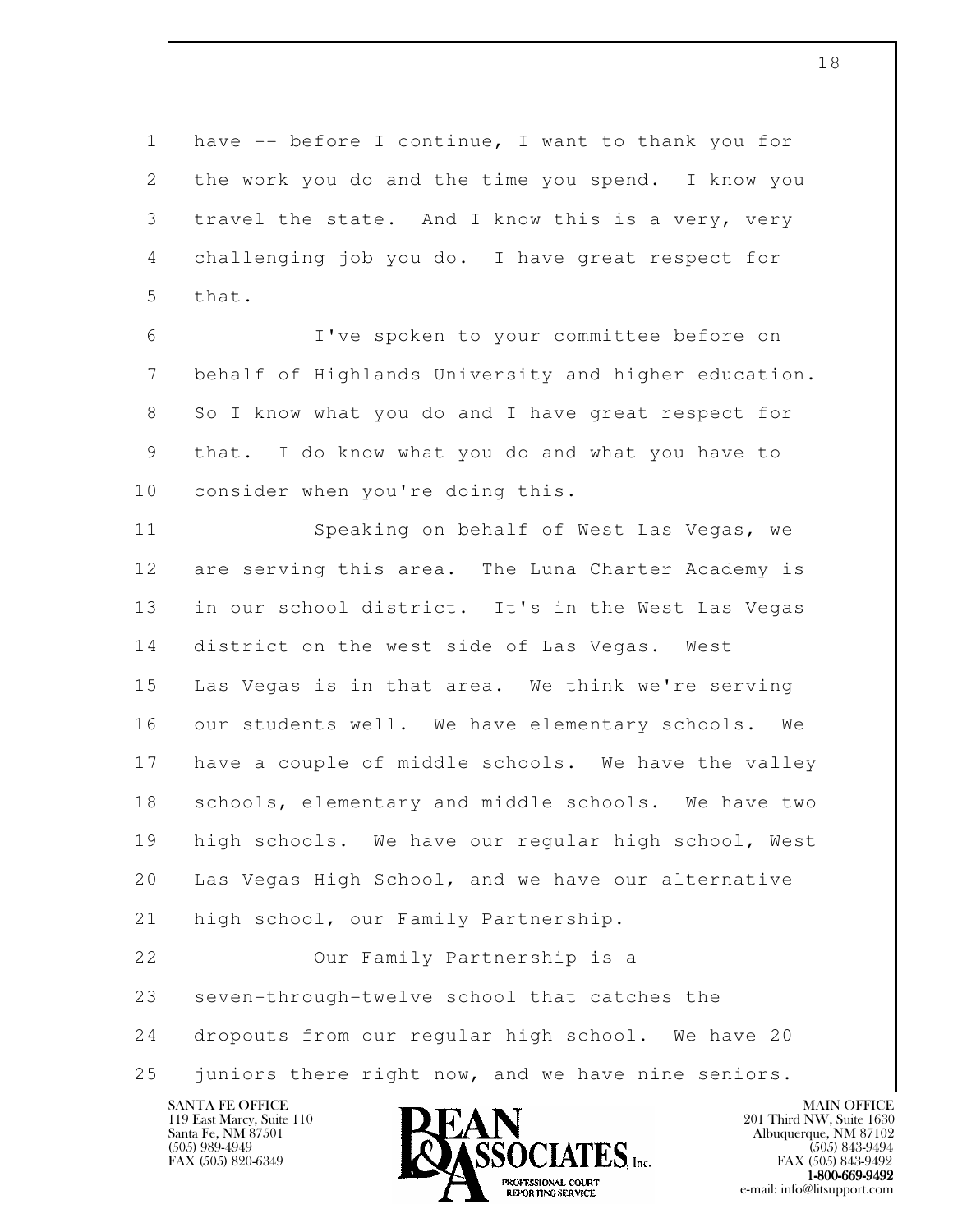l 1 Those there kids who would have dropped out of our 2 high school and not gotten an education. We think 3 we have something in place right now in West 4 | Las Vegas that takes care of that. 5 Now, we do have a charter school, Rio 6 Gallinas. That only goes up to the eighth grade. 7 But that does not play a role here. But our 8 alternative school, our Family Partnership, does 9 catch those dropouts. So we think we are serving 10 it. We had very few dropouts at West Las Vegas. I 11 think my high school principal told me we maybe had 12 four last year. The year before, we maybe had 13 three. So we don't have a big problem at West 14 Las Vegas. And any that do drop out, if we can 15 catch them, they're those at-risk students, they're 16 very challenged, they don't work well with other 17 kids, they don't work well in a structured 18 environment, our alternative, our Family 19 Partnership, picks those kids up and takes care of 20 them. 21 So especially that eleventh and twelfth 22 grade cohort that the Luna Charter Academy is 23 speaking to, we have those covered in West 24 Las Vegas. Twenty juniors and nine seniors speak to 25 | that very directly.

119 East Marcy, Suite 110<br>Santa Fe, NM 87501



FAX (505) 843-9492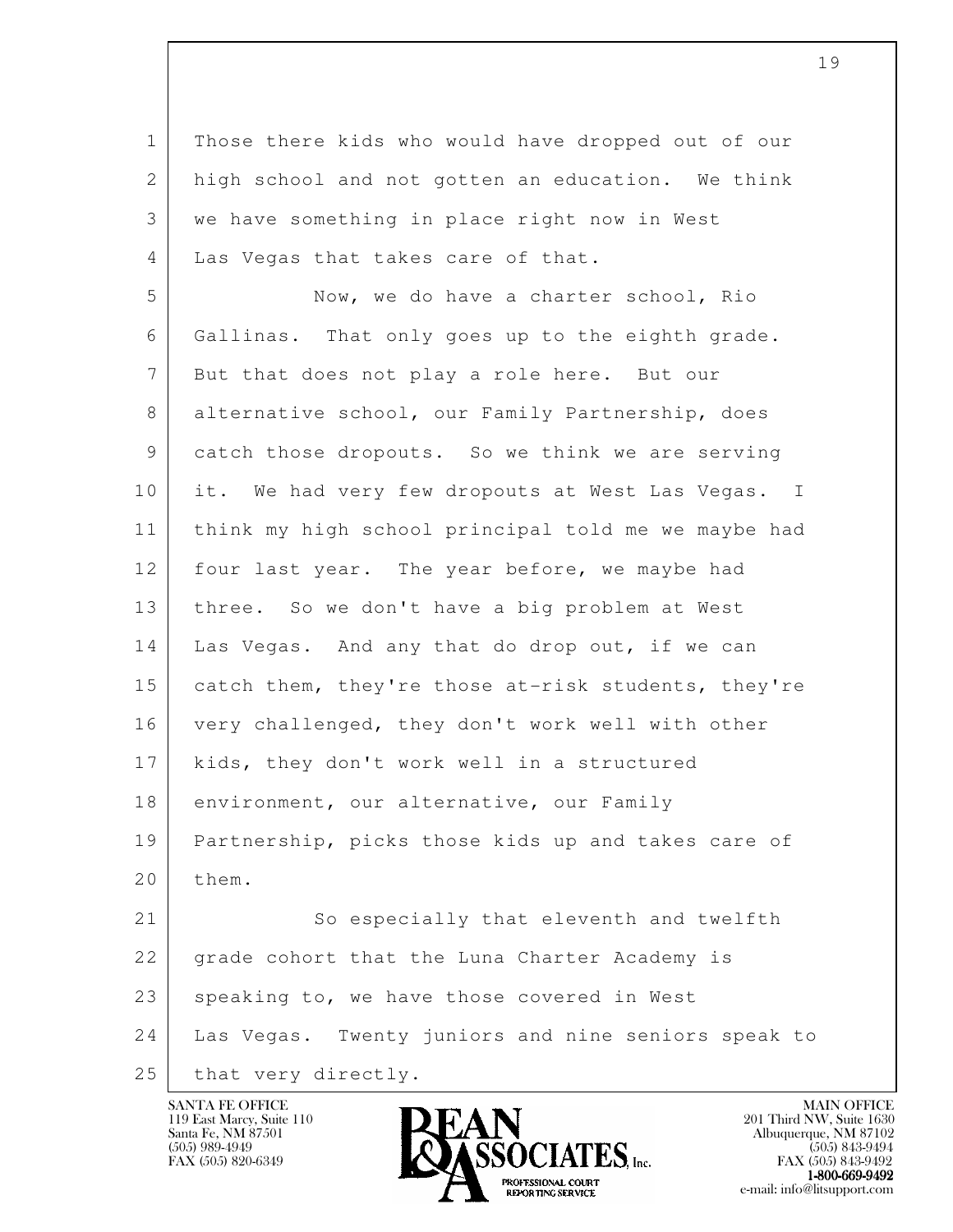l 1 As a post-secondary institution, I am 2 concerned of Luna taking on the K-12 area that  $-$ - 3 the area that we deal with. I'm concerned about it. 4 So community college, they're spilling over it, I 5 think, into another area that maybe they should be 6 careful of spilling into. That's just my concern 7 there. 8 And my last concern that I will express is 9 will this hurt the other public schools in our area. 10 Your heard our esteemed gentlemen speaking about 11 serving this northeast part of the state and the 12 small communities. Well, I'm wondering in those 13 | schools -- and, certainly, their superintendents can 14 speak better to it than I can -- would it have a 15 negative impact on their juniors and seniors, you 16 | know, their graduation rates and those type of 17 things to meet AYP, if some of them don't have the 18 amount of students we have. 19 We have -- I think last year, we had 20 | 144 graduates, seniors. Some of those schools may 21 have ten, may have 20, may have 30 or 40. Will this 22 | charter academy affect their momentum in those 23 schools in those small communities. That would be 24 probably the last concern I would express to you, 25 | Madam Chair. If there are any questions from the

119 East Marcy, Suite 110<br>Santa Fe, NM 87501

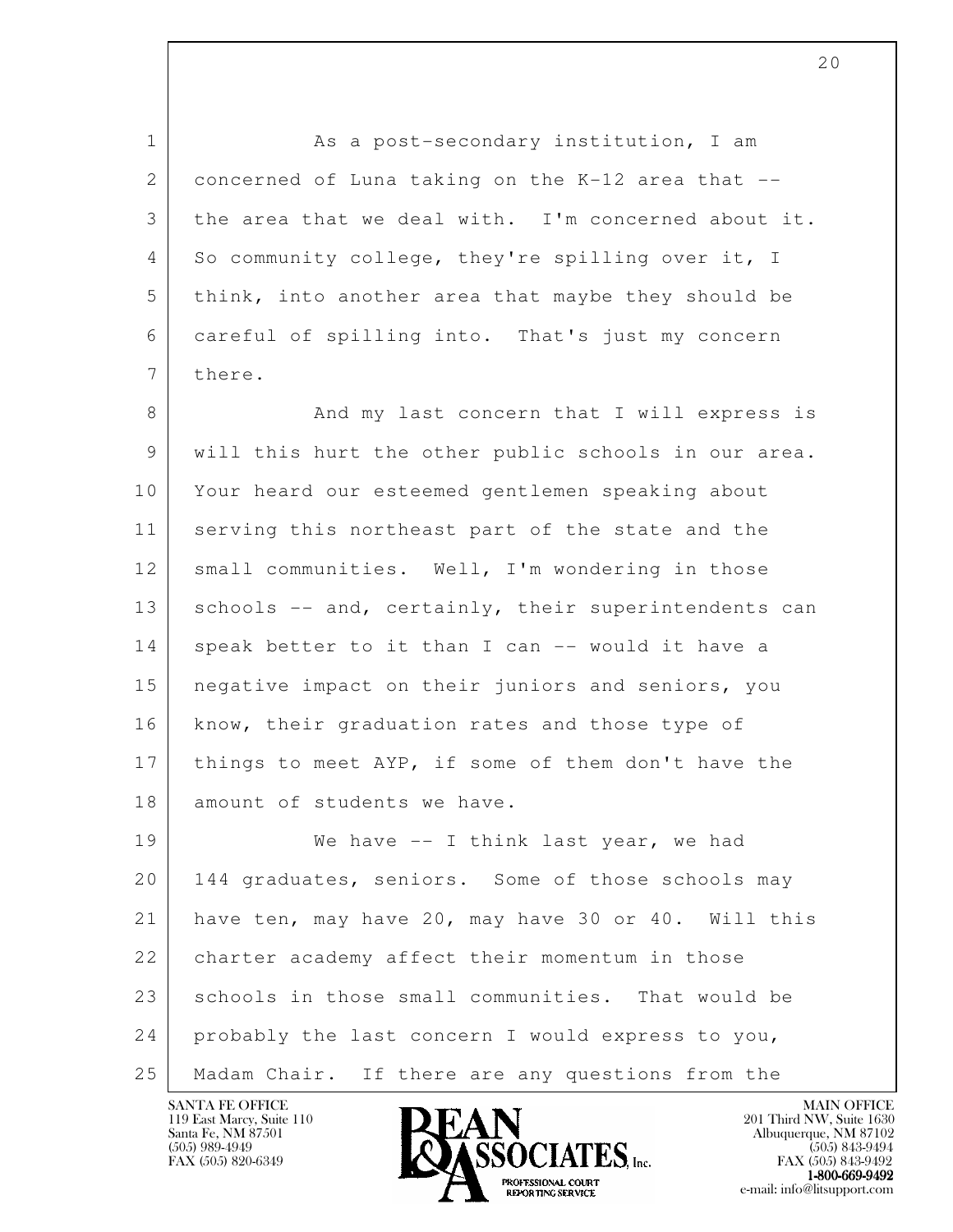l 1 committee, I would stand for any questions. 2 THE CHAIR: Thank you very much. We 3 appreciate your input. 4 DR. ABREU: Thank you, Madam Chair. 5 THE CHAIR: Thank you. Now, I think all 6 of us know that Las Vegas is composed of two school 7 districts. And I'm assuming that this school 8 district, you've designated the West Las Vegas as 9 | the -- as the school district. 10 DR. DURAN: That is correct, because of  $11$  the  $-$ 12 THE CHAIR: Because of the proposed 13 | location, the tentative location. So we have that 14 | clarified. We are to the place, No. 8, in our 15 community input. Public comments and observations 16 regarding the application will be heard at this 17 time. There will be a four-minute time limit per 18 presenter. Persons from the same group and having 19 similar viewpoints are asked to select a 20 spokesperson to speak on their behalf. Multiple and 21 repetitious presentations of the same view will be 22 discouraged. 23 At this time, is there anyone who would 24 like to come forward under the -- item of community 25 input and share with us your observations?

119 East Marcy, Suite 110<br>Santa Fe, NM 87501



FAX (505) 843-9492  $1-800-669-9492$ <br>PROFESSIONAL COURT **EXPORTING SERVICE** EXPLORER THE REPORTING SERVICE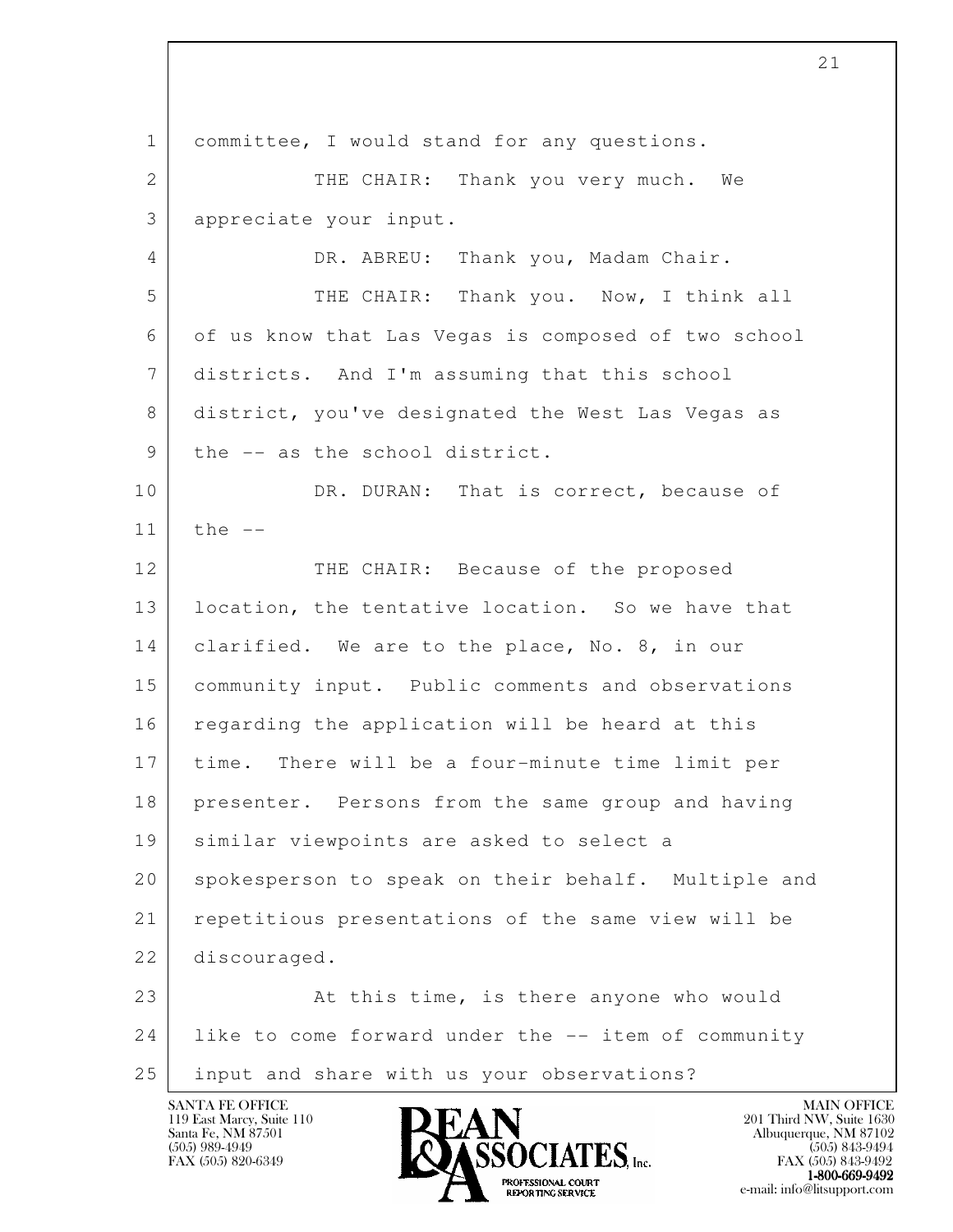l 1 | DR. DURAN: I think we have someone here. 2 Go ahead. 3 UNIDENTIFIED SPEAKER: I didn't know we 4 were done with the school presentations, Madam 5 Chair. Are there -- can all of us speak as either 6 district or board members, or was there just one 7 district allowable? 8 THE CHAIR: Well, I think that it's just, 9 as we have done it in the past, the school district 10 | that is proposed to be the location for the school. 11 | And then we have asked other people, other board 12 members, other staff from other schools to come 13 under this portion where we are now, sir. 14 UNIDENTIFIED SPEAKER: Thank you, ma'am. 15 THE CHAIR: So it basically covers the 16 same -- the same idea. 17 DR. CORDOVA: May I step forward? 18 THE CHAIR: Dr. Ruben, I'm going to 19 recognize you. I already had when you asked your 20 question, sir. And then I'll get to you. 21 DR. CORDOVA: Good evening, members of the 22 Commission, Madam Chair. Welcome to Las Vegas. 23 It's a beautiful city. I know that in recent years, 24 we've had some negative publicity, but don't believe 25 all that.

119 East Marcy, Suite 110<br>Santa Fe, NM 87501

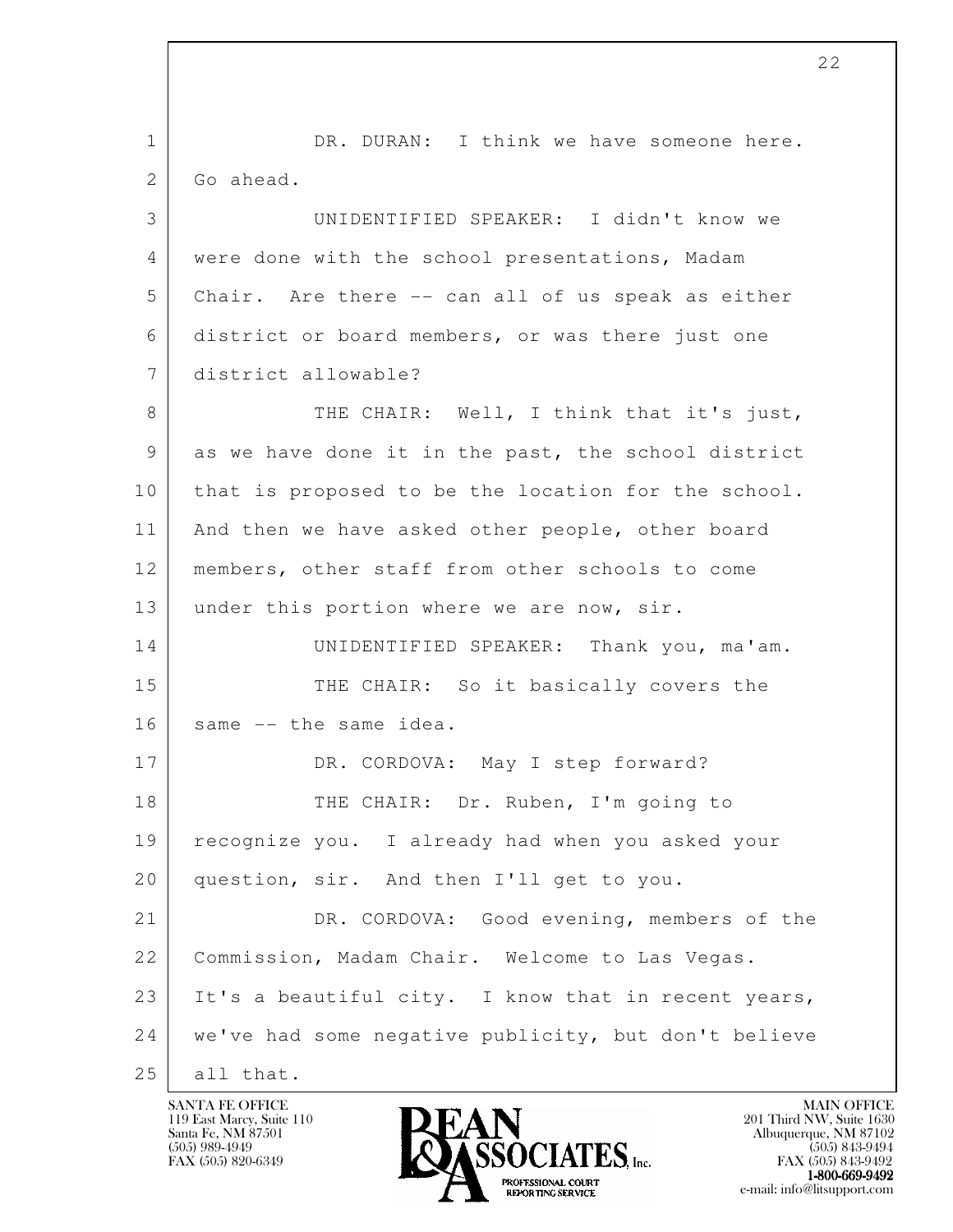l 1 THE CHAIR: Did you give your name to the 2 recorder? 3 DR. CORDOVA: Ruben Cordova. And I'm a 4 member of the community. I've had an opportunity to 5 work with both the school district in this community 6 as well as at the university level, and I am very 7 much in favor of the Luna Academy Charter School. 8 These are my reasons why. 9 In preparing for this, the 2007 Anna Casey 10 Foundation published a report that used data from 11 | the 2000 census, which reported that about 12 30 percent of the students -- the young people 13 between ages 18 and 24 in this county, San Miguel 14 County, when they were asked if they had a high 15 school diploma or its equivalent, about 30 percent 16 of them said they did not. So there is a huge 17 population there of students that need an 18 alternative, that need options. 19 We're living at a time when people want 20 options, people need alternatives. And there's 21 nothing wrong with that. We're here to prepare 22 students, and that's what our mission should be. 23 And we should never tire in finding ways to create 24 opportunities for kids. 25 | Talso had the opportunity to be



FAX (505) 843-9492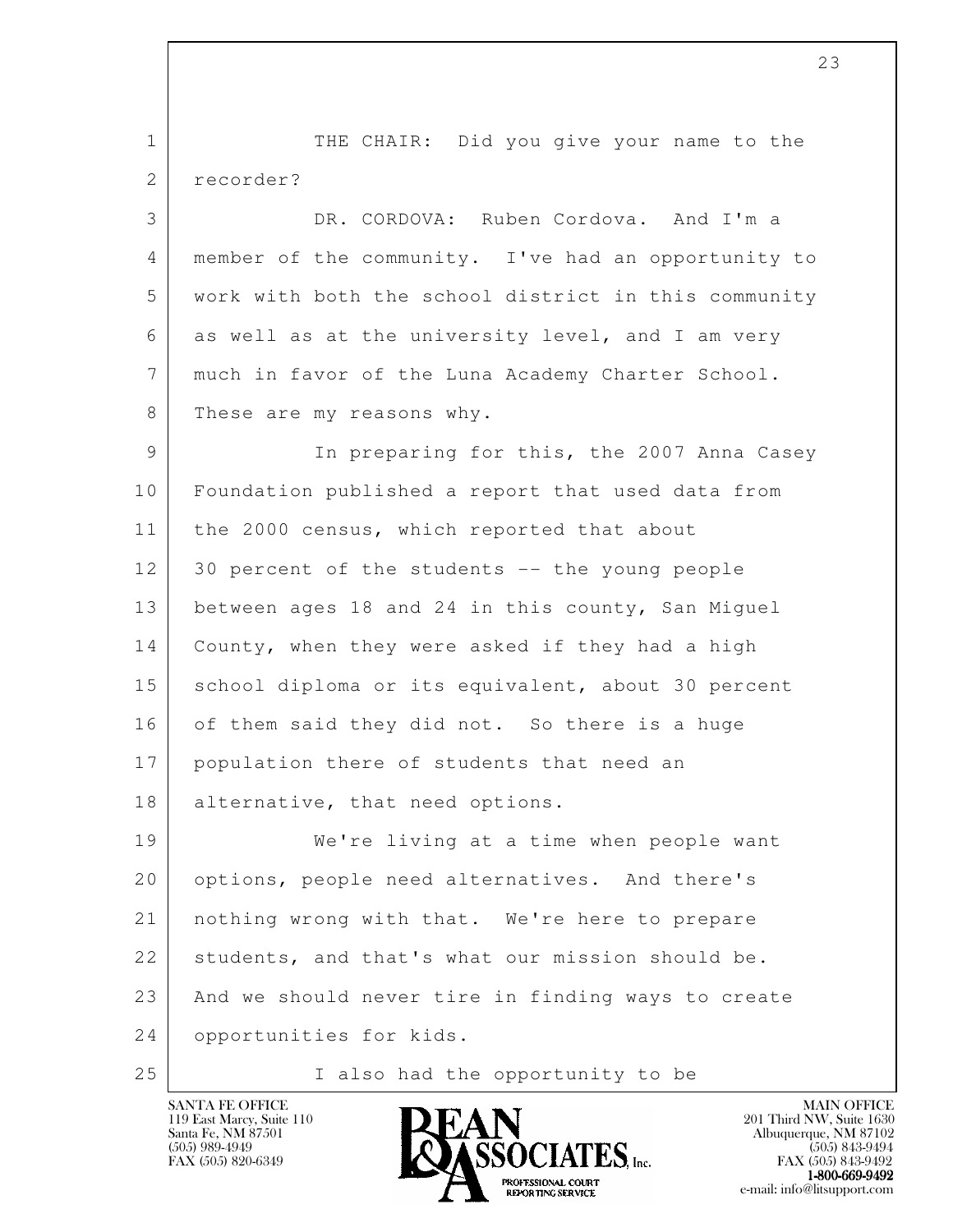1 associated with the charter school that existed here 2 in this community. So I know firsthand that there 3 are a bunch of students, a bunch of students, age 4 level, if you will, in this community, that are 5 begging for options. And it is our -- I think it's 6 our responsibility as adults to provide those 7 opportunities for kids.

8 The 19 -- 2008 State Farm Insurance 9 Company published a report that called -- was titled 10 "Learn More and Earn More." And it published the 11 result -- or the, if you will, the income levels, 12 average income levels of people based on the level 13 of education. Based on that report, the average 14 level of income per year for people who are dropouts 15 was about \$26,000, average, across the country. For 16 people who had at least an associate's degree, it 17 was about \$41,000, per year. So you're talking a 18 difference in salary of about \$15,000 annually. 19 You compound that over a period of a 20 person's working life, which is now, because of the 21 economy, it's probably 30 to 40 years, and you're 22 probably looking at a difference in lifetime

l 23 earnings of \$600,000. It has huge economic

 24 significance, if you will.

25 We need to do everything possible to get

119 East Marcy, Suite 110<br>Santa Fe, NM 87501



FAX (505) 843-9492 1-800-669-9492<br>PROFESSIONAL COURT **EXPORTING SERVICE** EXPLORER THE REPORTING SERVICE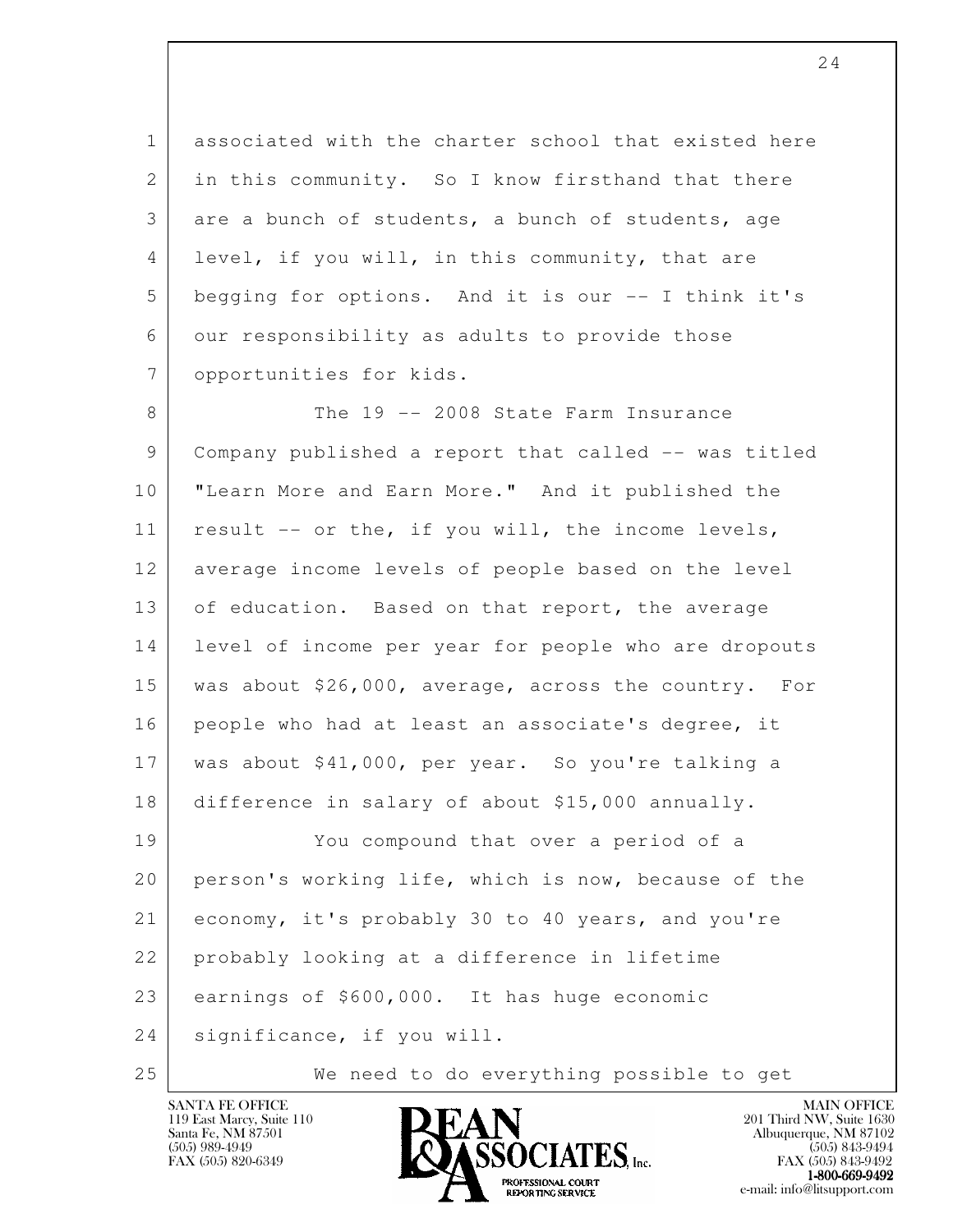1 more kids to achieve at least a high school diploma. 2 | And my wish would be that they would also achieve 3 the equivalent of an associate's degree. And my 4 understanding is that one of the purposes of this 5 academy would be to get those students to complete a 6 high school diploma, while at the same time 7 completing the equivalent of an associate's degree 8 or perhaps the core courses for a four-year degree. 9 So I endorse it wholeheartedly. And I 10 don't think that there's any -- there's no need to

12 here, because we are at an age when we have to 13 provide opportunities for people. And to do 14 anything less, I don't think would be responsible.

11 be suspicious that there's going to be competition

15 Thank you very much for your time, and I 16 know that you will grant this application the 17 highest consideration. And I thank you for your 18 efforts.

19 THE CHAIR: Thank you, Dr. Cordova. Will 20 the gentleman in the yellow shirt now come forward, 21 please, sir.

l 22 MR. ROMERO: Madam Chair, members of the 23 Commission, Dr. Duran and your staff, my name is 24 Rick Romero. I'm the superintendent of schools with 25 the Las Vegas City Schools. I've been the

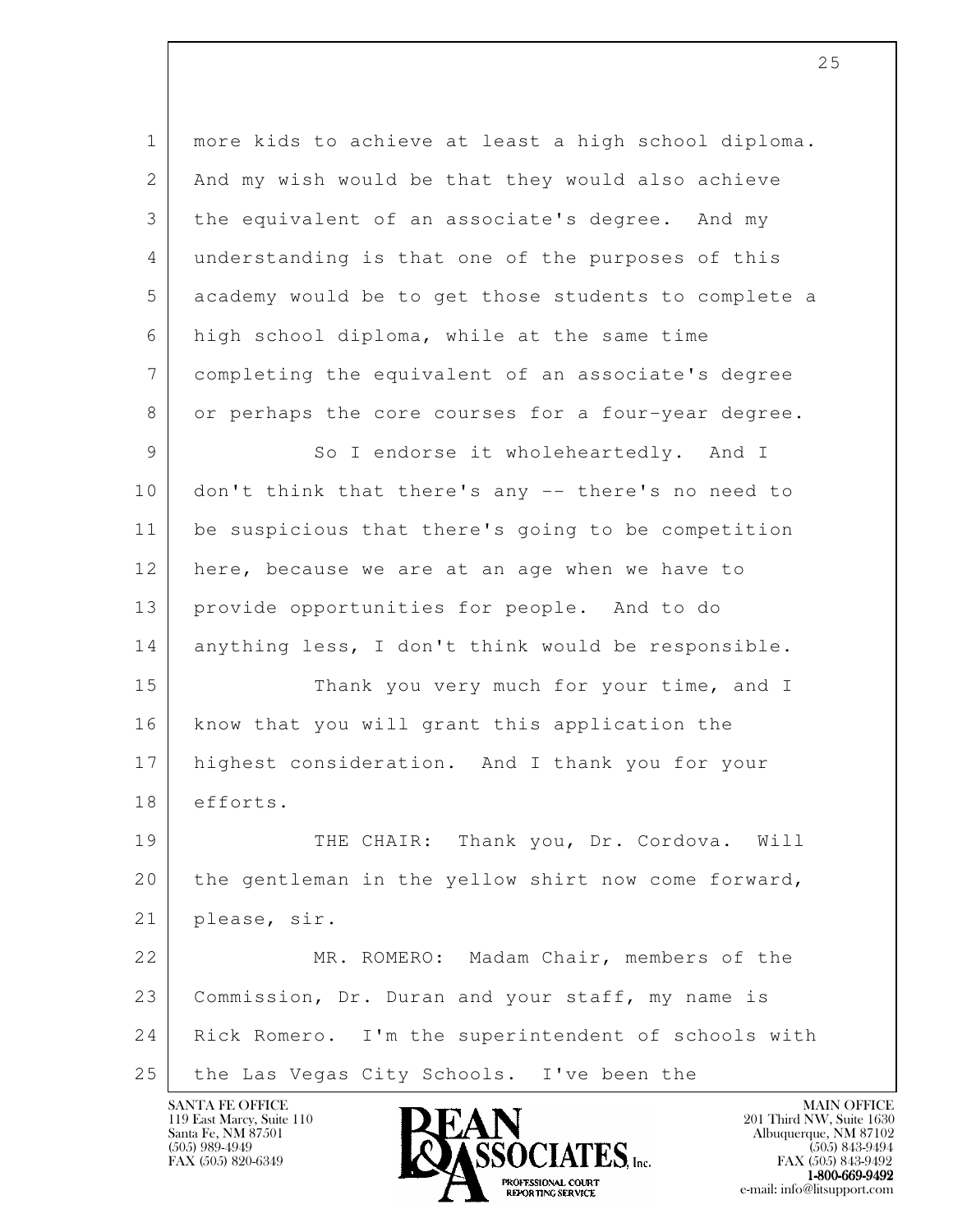l 1 superintendent with the Las Vegas City Schools now 2 for a year. I walked into a situation where we 3 basically had concluded and absorbed the previous 4 charter school that was in the community. When I 5 arrived in the district, we were two years behind on 6 our audits largely due to that charter school. 7 Okay? 8 These are concerns that -- that I want 9 this Commission to understand is that, you know, the 10 districts generally absorb that responsibility. And 11 | I understand that Luna is accepting that 12 responsibility. I'm concerned that we're creating 13 feeder schools for our post-secondary institutions 14 and the precedent that this would set for other 15 institutions of higher ed around the state. 16 You have several superintendents that are 17 in this building today. We are passionate about 18 what we're doing with our children. And we are 19 working as hard as we conceivably can to educate 20 every single child. And we understand what those -- 21 those obstacles are that we deal with every day. 22 We have worked very cooperatively with our 23 institutions of higher ed when it comes to dual and 24 concurrent enrollment. And, you know, right now, we 25 have approximately 34 or -- I believe 34 students

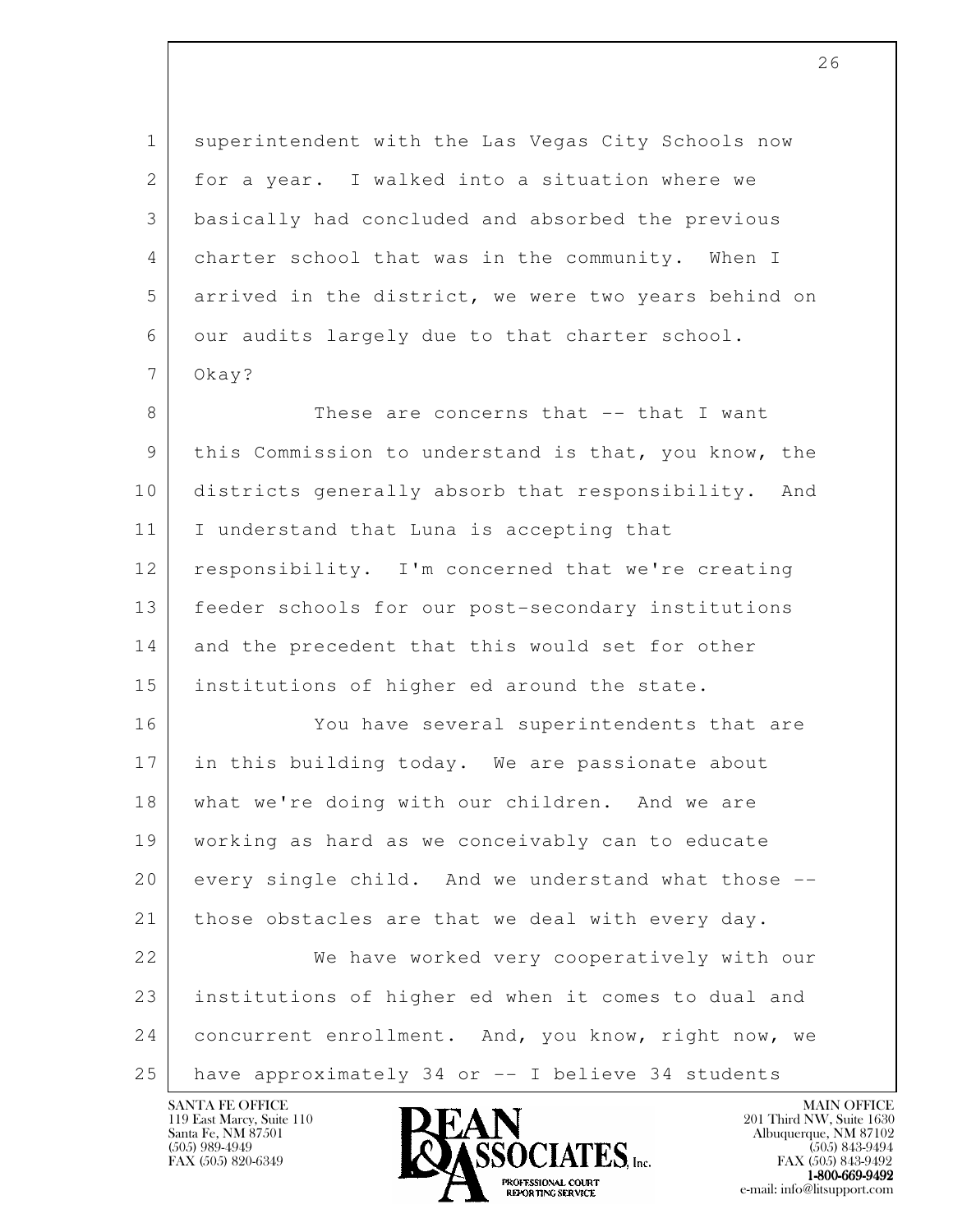1 that are presently enrolled at Luna Community via 2 | the dual or concurrent enrollment program. What's 3 going to happen when these students decide that they 4 would just rather -- not remedial, as Dr. Vidal 5 Martinez and Dr. Campos alluded to, not as a 6 remedial program, but as, "Hey, this isn't a bad 7 deal. So now I'm going to drop out of Robertson 8 | High School, enroll in this charter school."

9 And that is going to have a significant 10 impact on our schools. And every child that we lose 11 is going to continue to affect what we can do with 12 the budgets that we have in this day and age. This 13 does concern me. We are a fairly small community. 14 We have two school districts. We have two higher ed 15 institutions. It does concern me. And -- and what 16 concerns me is not the fact that this is a remedial 17 program. For those kids that they're picking up 18 | that are dropouts, I say, absolutely. We need to do 19 whatever we can to get these kids back in school. 20 What concerns me are the kids that are 21 happily enrolled right now that are going to drop 22 out of our schools to enroll in this school, and 23 it's going to change its -- its nature at some

 24 point. It's not going to solely be based on

25 remedial programs. It's going to change in its

119 East Marcy, Suite 110<br>Santa Fe, NM 87501

l



FAX (505) 843-9492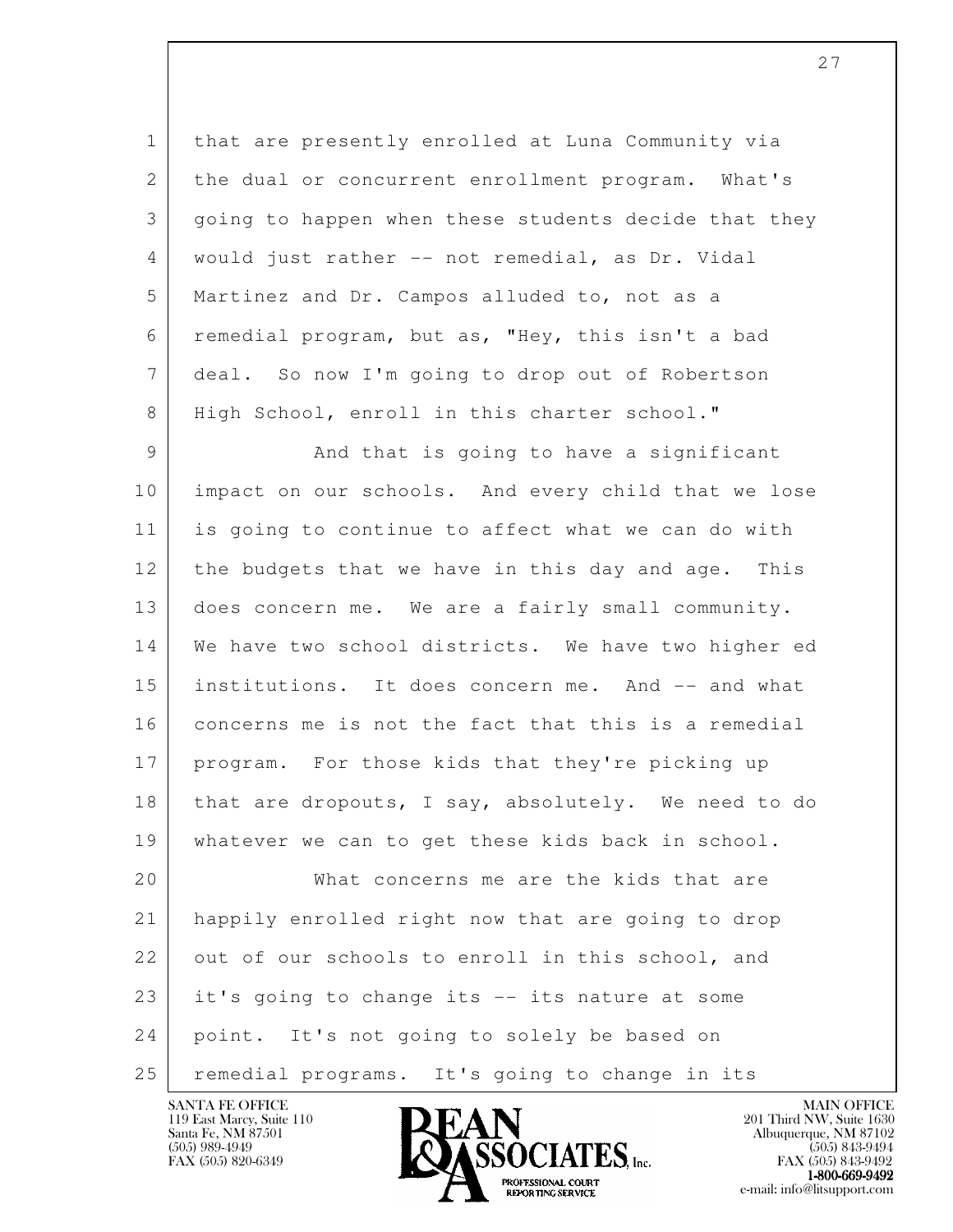1 | nature. That's what concerns me.

| $\overline{2}$ | And I think the two schools that are going           |
|----------------|------------------------------------------------------|
| 3              | to hurt the worst out of this are the West Las Vegas |
| 4              | Schools and the East Las Vegas Schools. I would ask  |
| 5              | you to please, please take into consideration the    |
| 6              | precedent that this would set in having an           |
| $7\phantom{.}$ | institution of higher education having a charter     |
| 8              | school which is now in direct competition with K-12  |
| 9              | public schools. That does concern me considerably.   |
| 10             | Madam Chair, members of the committee --             |
| 11             | Commission -- thank you very much.                   |
| 12             | THE CHAIR: Thank you, sir. Yes, ma'am.               |
| 13             | Young lady right here.                               |
| 14             | MS. WARD: Step forward?                              |
| 15             | THE CHAIR: If you would, please. It                  |
| 16             | helps us.                                            |
| 17             | MS. WARD: Madam Chair, members of the                |
| 18             | Commission, welcome. Thank you for providing us      |
| 19             | this opportunity to provide our input in reference   |
| 20             | to the Luna Academy Charter School. My name is Mary  |
| 21             | And I am the vice president for student<br>Ward.     |
| 22             | services at Luna Community College. My departments   |
| 23             | directly work with department -- with issues         |
| 24             | pertaining to student services.                      |
| 25             | Las Vegas is viewed by many as an                    |



e-mail: info@litsupport.com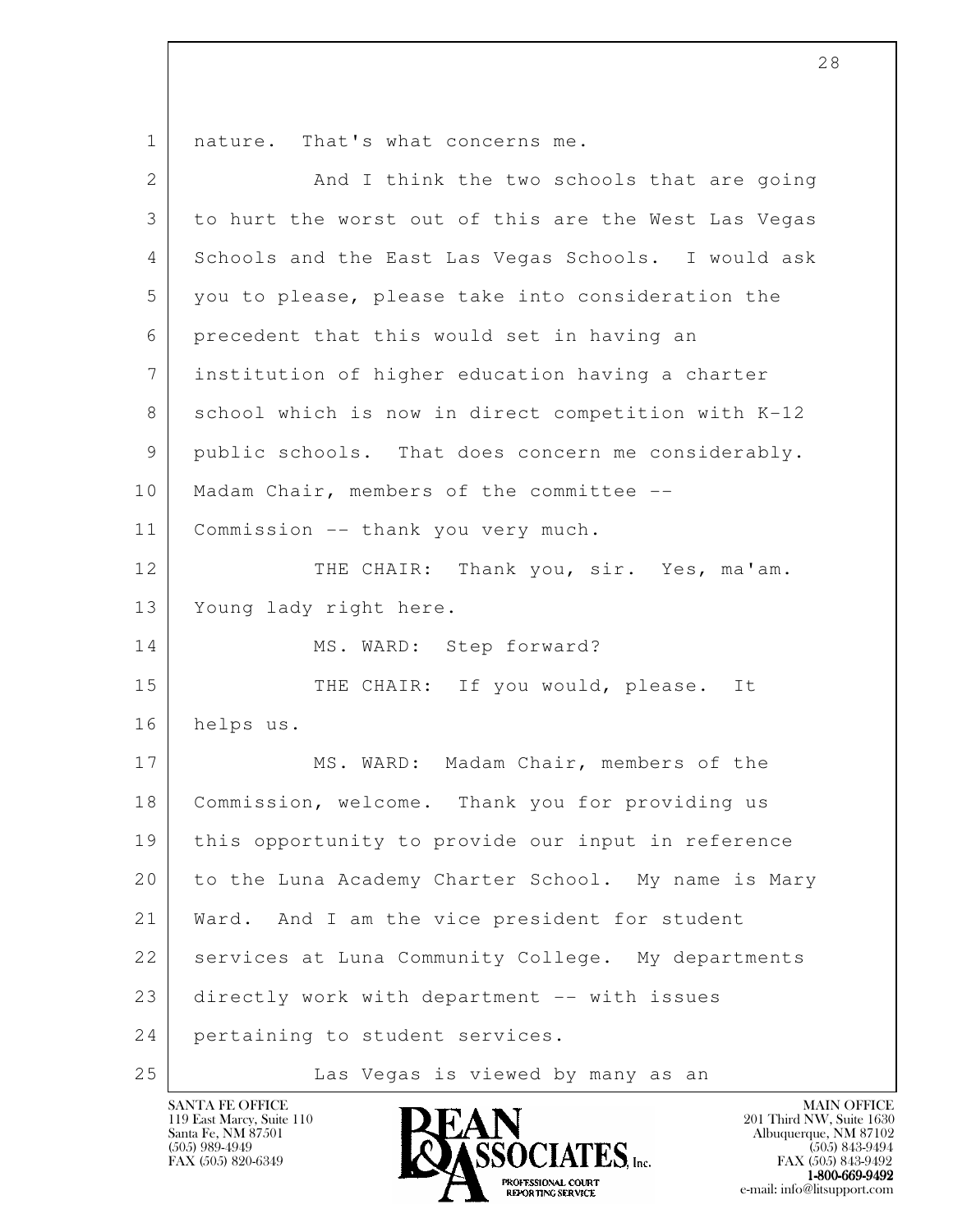1 educational community. And as a community, we do 2 provide opportunities for students to obtain their 3 educational goals. However, I don't believe that we 4 are reaching all of our youth. And they're not 5 being provided with the opportunity to reach their 6 educational endeavors. We have youth who are forced 7 to work in order to support their young families. 8 We have youth who, for some reason or other, do not 9 wish to continue on with the public school setting.

10 | We also have youth who are experiencing 11 | lots of barriers, whatever they may be, from 12 personal to whatever, personal barriers they are 13 encountering. These barriers are keeping them from 14 | reaching their goals. If we, as a community, are 15 serious about educating our youth, we must provide 16 access to all students.

l 17 The proposed charter school will operate 18 as a nontraditional school, which will provide 19 opportunities for its students to participate in a 20 nontraditional model and schedule. This type of 21 model will reach out to meet the needs of our youth. 22 It is the ultimate intent of the proposed charter 23 school to render educational services so that all 24 our youth in our communities are provided with the 25 access they otherwise are not privy to in our

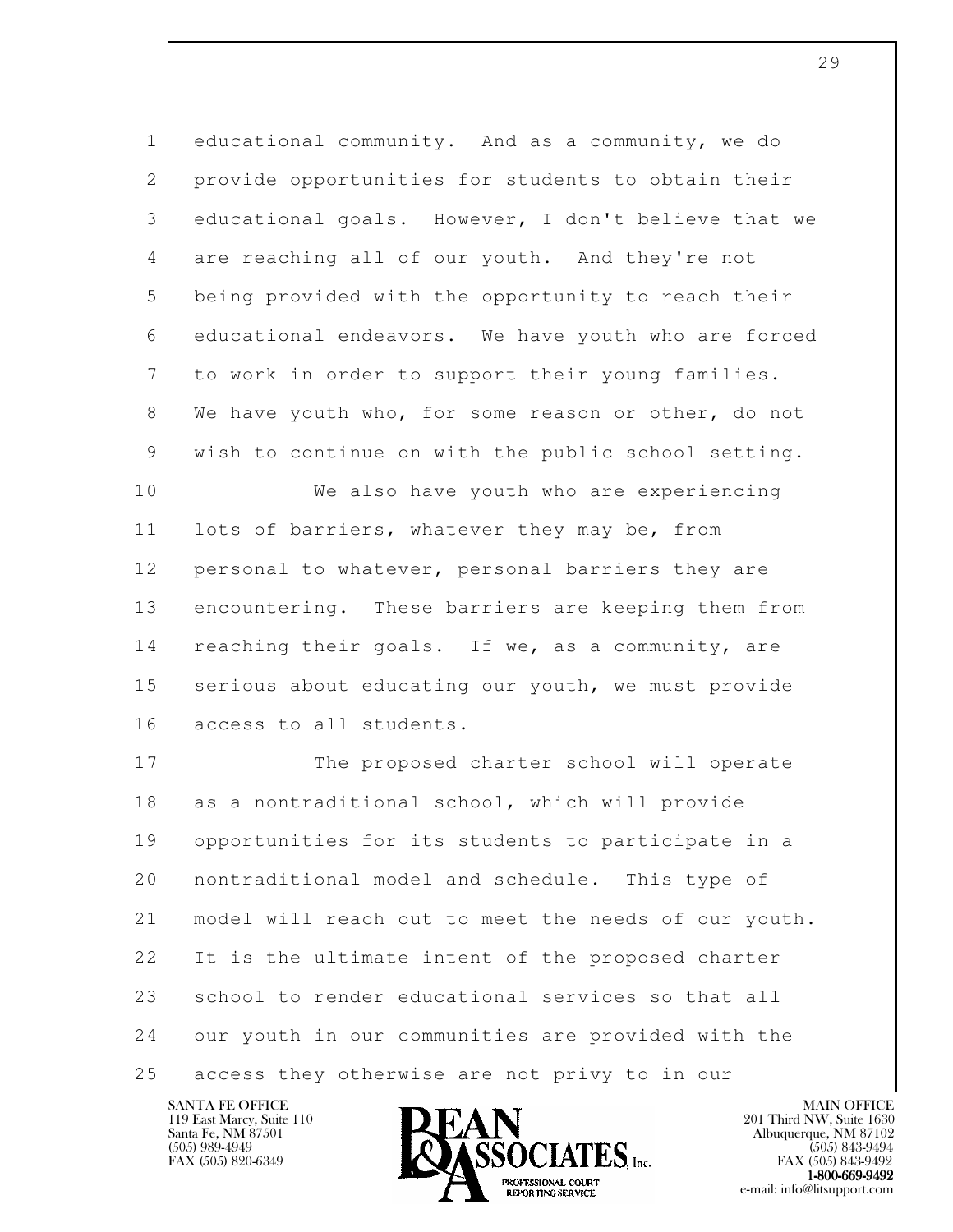1 traditional settings.

| $\overline{2}$ | At this time, I stand for questions. I               |
|----------------|------------------------------------------------------|
| 3              | thank you for your time, and I trust that you will   |
| 4              | give the Luna Charter Academy the consideration it   |
| 5              | deserves. Thank you.                                 |
| 6              | THE CHAIR: Thank you very much.                      |
| 7              | Gentleman in the plaid shirt? Yes, sir. I have a     |
| 8              | couple of three more here that I see. Thank you.     |
| 9              | MR. GALLEGOS: Madam Chair, Commissioners.            |
| 10             | My name is James Gallegos. I'm Superintendent of     |
| 11             | Schools of Cimarron. Cimarron wasn't mentioned in    |
| 12             | the coverage area. But I do have some concerns. As   |
| 13             | a superintendent of a school with a charter -- and I |
| 14             | think Dr. Duran can attest to this -- we have        |
| 15             | probably one of the best relationships, if not the   |
| 16             | best relationship in the state with a charter        |
| 17             | school. We work very hard. It wasn't easy to get     |
| 18             | that. It's a charter school in a small school        |
| 19             | district of less than 500 students.                  |
| 20             | I have some concerns over the greater                |
| 21             | issue of charter school law in terms of the way this |
| 22             | affects. Yes, the charter school will be setting up  |
| 23             | in one community, but impacting several school       |
| 24             | districts. Will there be a public hearing in each    |
| 25             | of those school districts to discuss the impact of   |

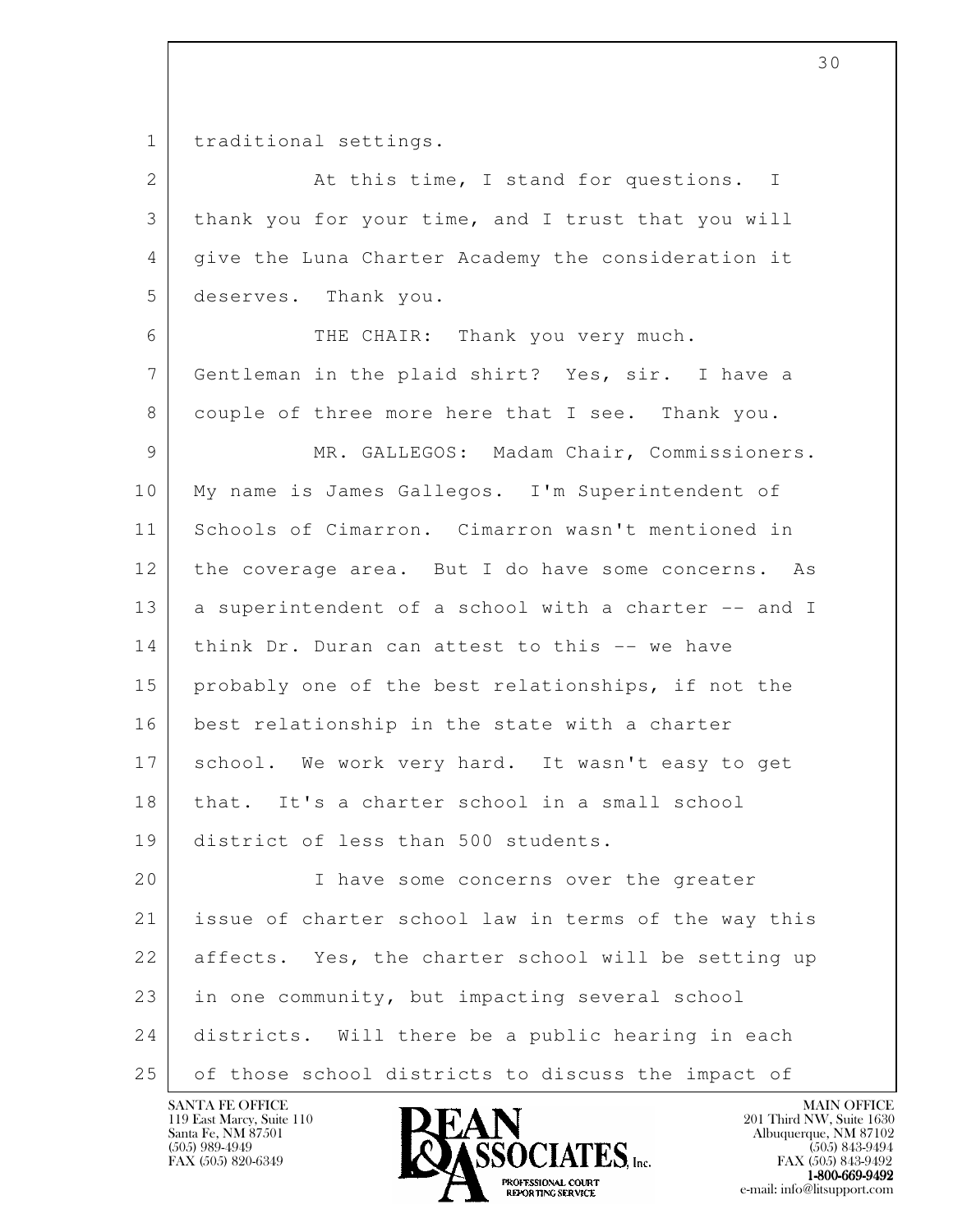| $\mathbf{1}$   | the -- of the charter school? It's my knowledge      |
|----------------|------------------------------------------------------|
| $\mathbf{2}$   | that cyber -- the cyber school academy law has       |
| 3              | certain restrictions on MOUs between school          |
| 4              | districts and other school districts who are         |
| 5              | offering online courses that have to be done.        |
| 6              | There's a lot of devils in the details that I see    |
| $7\phantom{.}$ | coming out here.                                     |
| 8              | One of the big ones, too, that would                 |
| 9              | impact a district like mine would be the 10 percent  |
| 10             | enrollment that a charter school can have of the     |
| 11             | district's total enrollment. Ours has already been   |
| 12             | exceeded and grandfathered in for our charter        |
| 13             | school. So how will this impact this? Will it be     |
| 14             | 10 percent of the enrollment of Raton, of Springer,  |
| 15             | of all of these districts that we said, or           |
| 16             | 10 percent of the home district?                     |
| 17             | I see a lot of things there. I do see a              |
| 18             | need to serve an underserved population of students  |
| 19             | between the ages of probably about 19 and 25 who     |
| 20             | have dropped out of school. If that be the case,     |
| 21             | then I would say that this charter school would well |
| 22             | serve some of the communities like the Eagle Nest    |
| 23             | Reintegration Center, students who are incarcerated  |
| 24             | or in a situation to where they need to be           |
| 25             | rehabilitated that a traditional school district     |

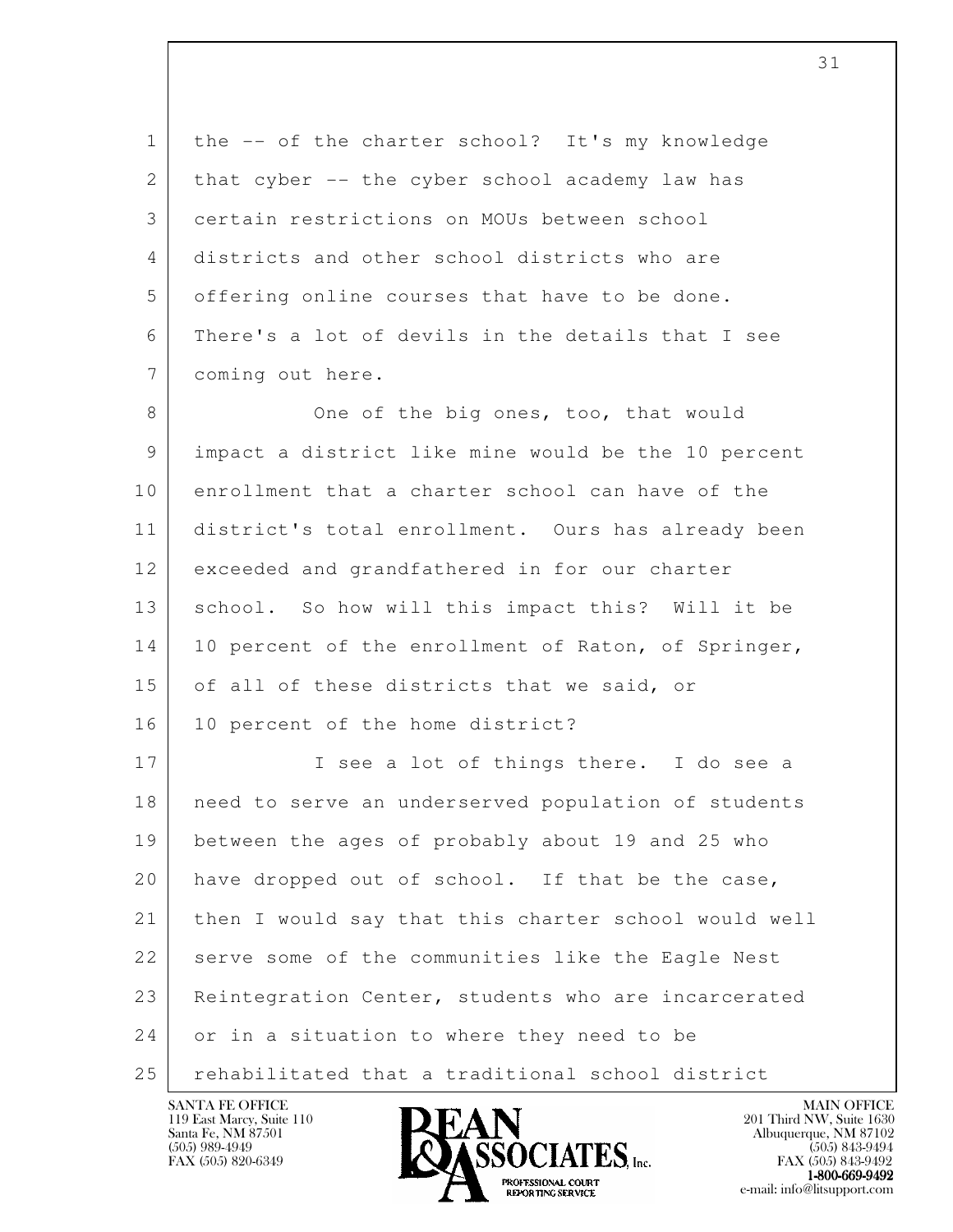l 1 such as Cimarron cannot handle. That is very 2 difficult for us to do. 3 There is also questions, too. And again, 4 | the devil is in the details. The New Mexico 5 Activities Association. When charter schools come 6 into play, there's really a lot of gray area on how 7 this works with how kids are eligible and not 8 eligible. And there are issues that we've had to 9 | work through with our charter school. 10 These are things that I would like this 11 Commission -- and I would ask this Commission -- to 12 really consider before granting such a broad scope 13 to a charter school and allowing them to do. Some 14 of these issues need to be taken up by our 15 legislature. They need to address these. They need 16 to work on them and give us a viable law for charter 17 schools. 18 Madam Commissioner, thank you very much 19 for this opportunity. If there is any questions, I 20 will stand for those. 21 THE CHAIR: Thank you very much. 22 Appreciate that. The lady in the -- I guess the tan 23 | sweater? Is that a tan sweater you have on? 24 Something? 25 MS. McLEOD: I think so. Thank you.

119 East Marcy, Suite 110<br>Santa Fe, NM 87501

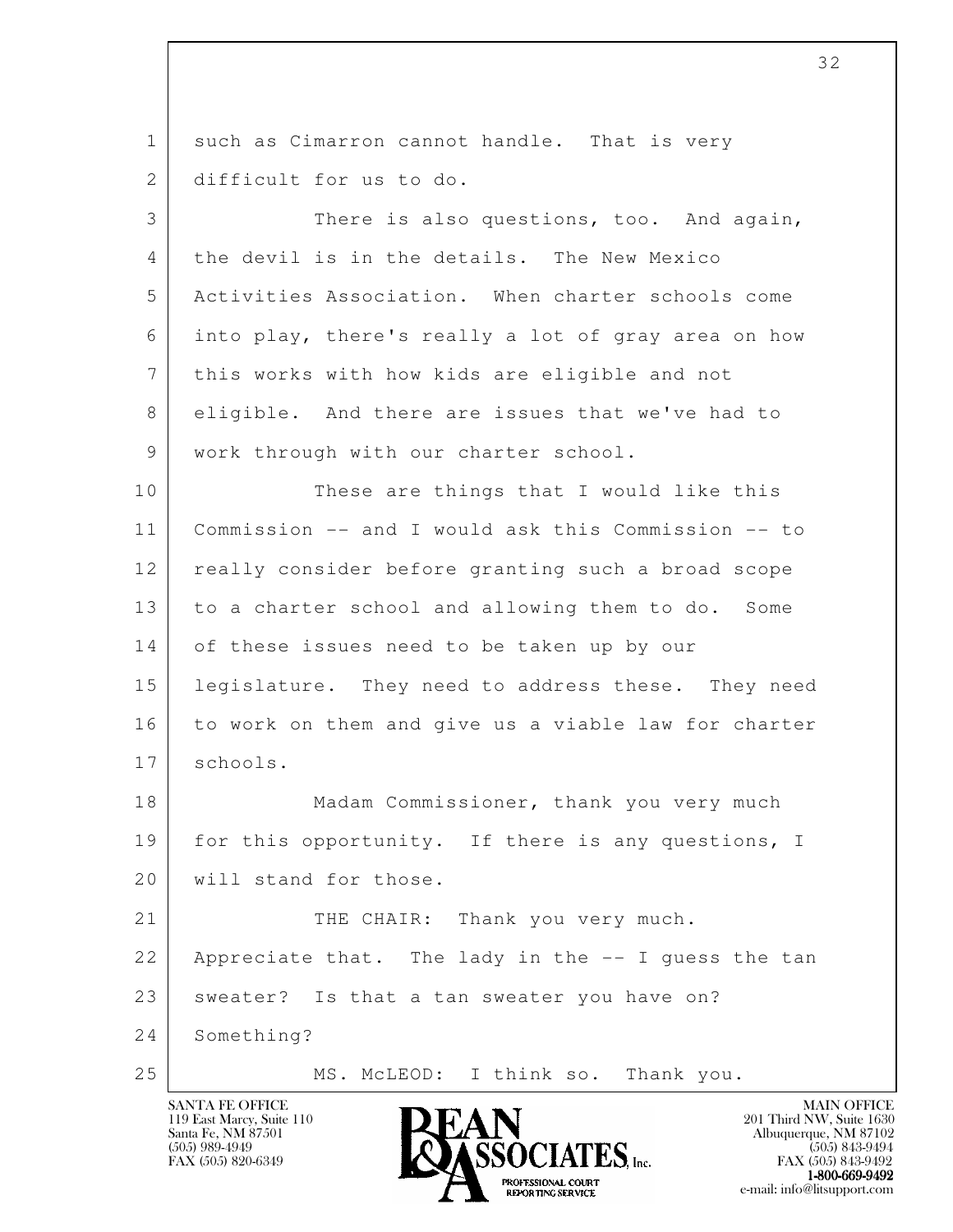l 1 THE CHAIR: And I'll get somebody from 2 over here in a minute. 3 MS. McLEOD: Hello. 4 THE CHAIR: Hello. 5 | MS. McLEOD: Madam Chair, members of the 6 committee and Commission. I am Cindy McLeod, 7 director of Rio Gallinas Charter School. At this 8 time, I am very dedicated to children in this 9 community. I have worked in West Las Vegas Schools 10 for 20 years, and so I have met many of these 11 dropouts and know that there's a lot of reasons why 12 they drop out. And I am really disappointed in the 13 process so far because of the lack of dialogue. I 14 was not invited to any meetings to discuss what do 15 our eighth-graders need, what do you think these 16 children in this community need. And I think 17 without that dialogue, where we have all the 18 | stakeholders, the superintendents of both districts, 19 outlying districts, principals, parents, students, 20 | we're not going to create a school that is 21 different. 22 And schedules is one thing. But most of 23 the students that I know that are dropouts, it's not 24 because of the schedules. It is because they have a 25 different way of learning, and they need education

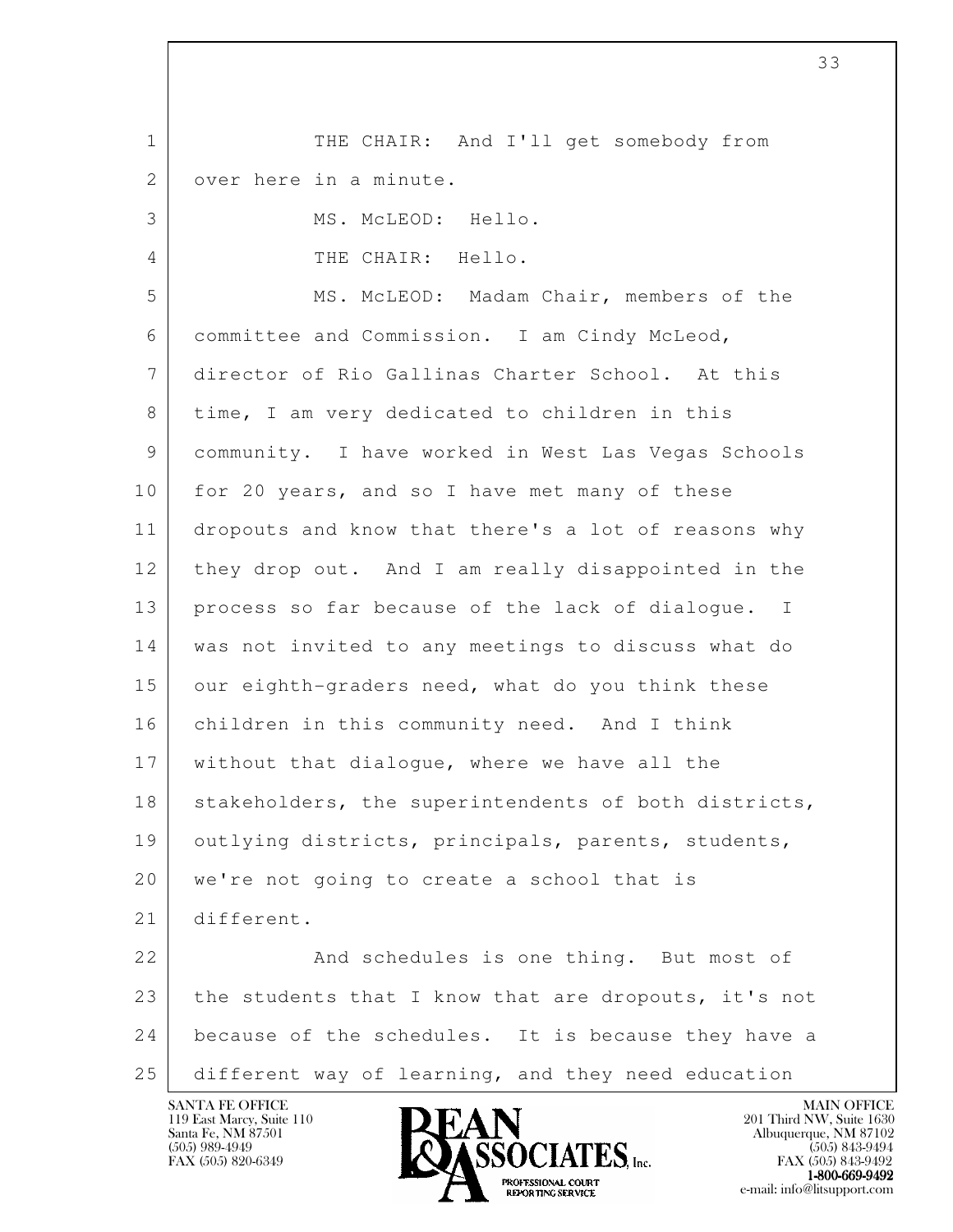l 1 to be different for them. And I haven't heard how 2 | this charter school is going to teach these students 3 differently. And I want to be a part of that 4 process. And I want the other members of our 5 community to have that opportunity. 6 So I'm not really -- I'm completely for 7 charters and alternative education and 8 nontraditional ways of teaching. But I'm not for 9 starting another school that teaches in a way that 10 is not going to meet these kids' needs. So I ask 11 | that we take a step backwards, have these meetings 12 with our community and then see if we can really 13 | create the school that they need. 14 And I want to hear the students as a part 15 of that, because I haven't been invited to any of 16 | those. Those meetings might have taken place, but I 17 haven't heard about this. Let's ask the students 18 | and ask the parents and wait. And if it's -- if we 19 can create it, let's go for it. But let's do it in 20 the right way. Thank you. Do you have any 21 questions? 22 THE CHAIR: Thank you very much. I'll 23 take the gentleman in the dark blue plaid shirt and 24 the gray jacket, it looks like. 25 | MR. PETERSON: Madam Chair, Commission

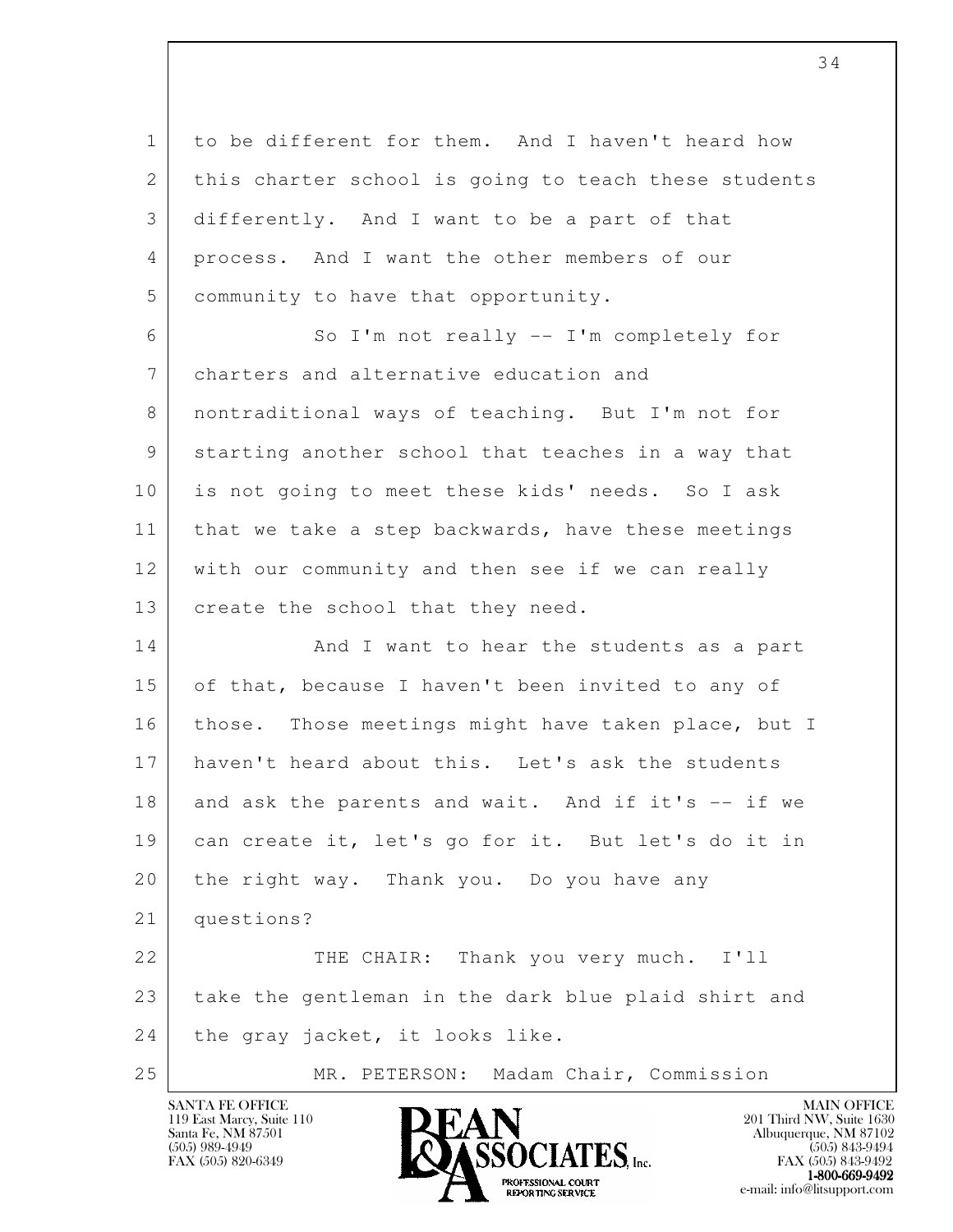| $\mathbf{1}$ | members, my name is Chuck Peterson, Charles         |
|--------------|-----------------------------------------------------|
| 2            | Peterson. I am in an unusual situation here because |
| 3            | Dr. Campos and Dr. Abreu are both my employers. I   |
| 4            | work at Luna Community College. I teach one of the  |
| 5            | distance learning classes, a class in American      |
| 6            | literature. I have students from Mora, from         |
| 7            | Clayton, from Santa Maria, from Albuquerque. Those  |
| 8            | are the names that come to mind just at the moment. |
| 9            | And I teach those folks between 6:00 and 8:50 every |
| 10           | Monday night.                                       |
| 11           | I work Monday through Thursday for                  |
| 12           | Dr. Abreu at the Family Partnership School, where I |
| 13           | teach Algebra II, two sections. And I teach a       |
| 14           | section in geometry. I previously worked at Rancho  |
| 15           | Valmora, where we worked with specifically          |
| 16           | behaviorally disturbed children. These were         |
| 17           | children that were victims of some fairly           |
| 18           | extraordinary abuse, including self-abuse that, in  |
| 19           | many cases, resulted from their -- the previous     |
| 20           | abuse that they experienced at the hands of their   |
| 21           | siblings, their parents, other relatives. And they  |
| 22           | found themselves, in many cases, able to support    |
| 23           | themselves by no other choice than working the      |
| 24           | streets. As soliciting sex, or providing sex for    |
| 25           | solicitors, if you will.                            |

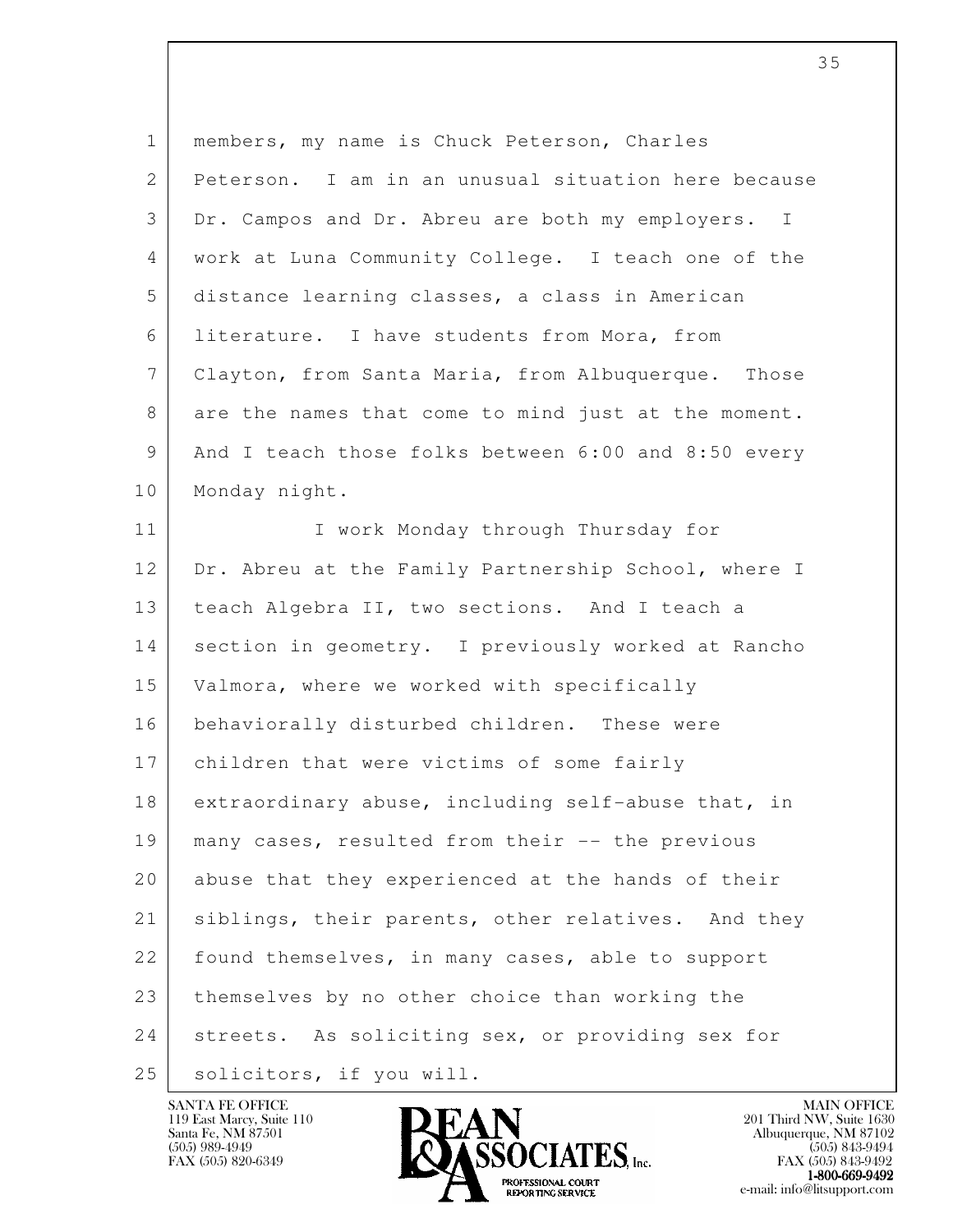| $\mathbf{1}$ | That school no longer exists. And its                |
|--------------|------------------------------------------------------|
| 2            | clientele, frankly, overlaps in no way with the      |
| 3            | clientele that I work with at Luna, nor at West.     |
| 4            | But many of the same issues that resulted from that  |
| 5            | abuse and that we attempted to address at Valmora    |
| 6            | were, in fact, some of the self-abusive behavior     |
| 7            | that our current students are dealing with.          |
| 8            | Drugs -- well, just let me say, behavior that was    |
| 9            | dangerous to them.                                   |
| 10           | And our purpose at Valmora and, of course,           |
| 11           | our purpose at Family Partnership specifically, as a |
| 12           | charter school, is to provide a safe environment     |
| 13           | where children are safe from others and from         |
| 14           | themselves.                                          |
| 15           | I envision a school as a three-legged                |
| 16           | stool. The stool itself is the customers. And I      |
| 17           | speak from a business background, having worked for  |
| 18           | 14 years for Kodak and a number of other companies.  |
| 19           | The three stakeholders are the faculty, the          |
| 20           | management/administrative staff, and the community,  |
| 21           | and, in many cases, the parents. The stool cannot    |
| 22           | hold up if any of the stakeholders are not taken     |
| 23           | care of.                                             |
| 24           | The students cannot be nurtured, cannot be           |
| 25           | taken care of if any -- if the stool falls over,     |
|              |                                                      |

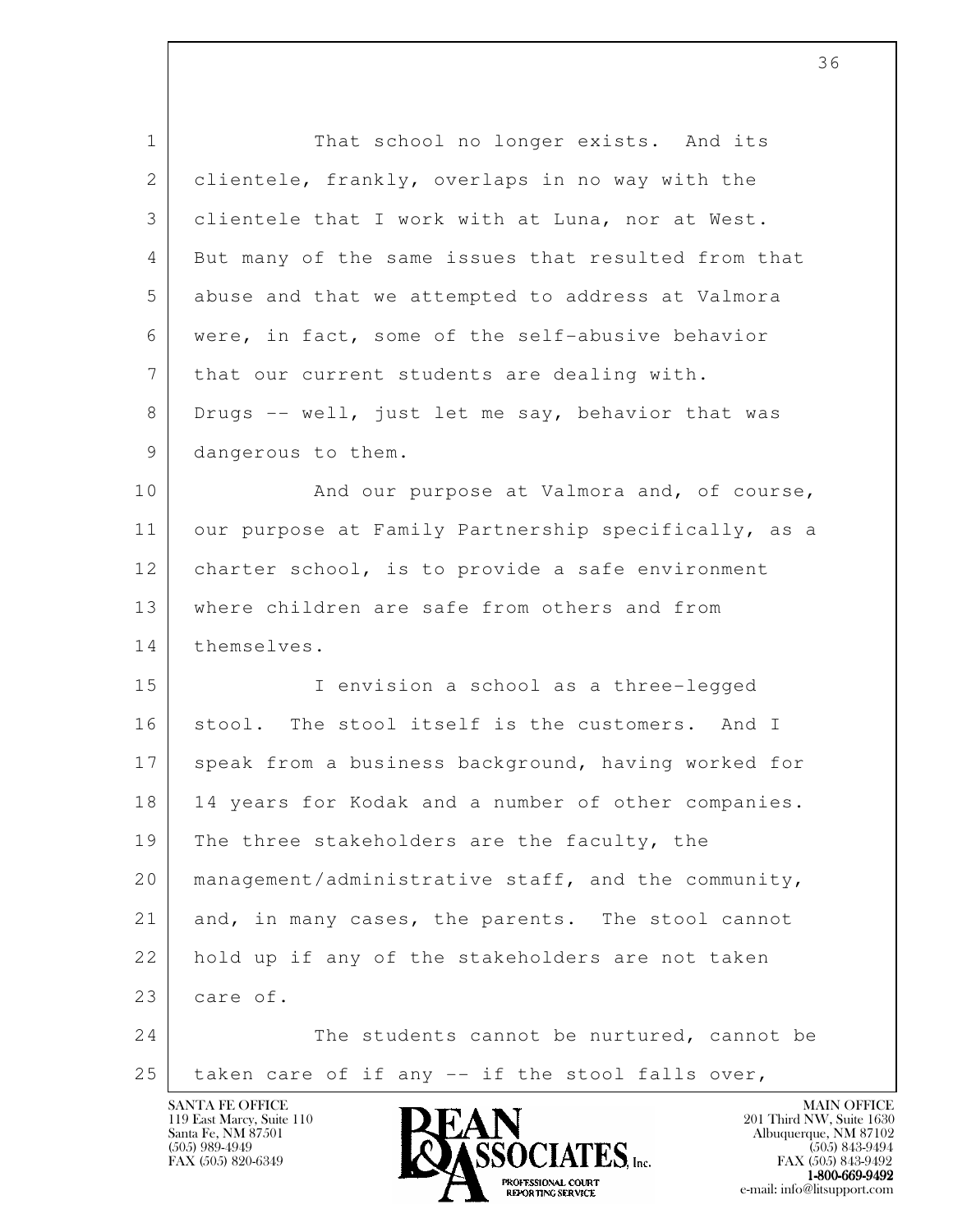| $\mathbf{1}$ | frankly. Let me assure you that the students who     |
|--------------|------------------------------------------------------|
| 2            | need a place like Luna Academy are numerous and many |
| 3            | in this community. I've seen them. You've seen       |
| 4            | them. I certainly have met them at West, and at      |
| 5            | Luna, where I've been a teacher. I think it is       |
| 6            | dangerous, and one of the previous speakers spoke to |
| 7            | the concern about what effect does this have on      |
| 8            | other communities. I would say there's a danger if   |
| 9            | we take away the best faculty, the best students. I  |
| 10           | think there are quality faculty and students out     |
| 11           | there who would benefit. Thank you. Any questions?   |
| 12           | THE CHAIR: Thank you, sir. Is there                  |
| 13           | anybody in the center of the room who wants to       |
| 14           | speak? Yes, sir, in the white shirt there.           |
| 15           | MR. ADAMS: Good afternoon, Madam Chair.              |
| 16           | THE CHAIR: Good afternoon.                           |
| 17           | MR. ADAMS: My name is Michael Adams. I               |
| 18           | am raised and born in Las Vegas, a graduate of West  |
| 19           | Las Vegas. I am currently the IT director at Luna    |
| 20           | Community College, previously the science, math, and |
| 21           | engineering technology director at Luna Community    |
| 22           | College. There's not a school behind me that I see   |
| 23           | a superintendent I haven't written a grant for that  |
| 24           | I don't believe so wholeheartedly in these schools,  |
| 25           | these high schools, writing Carl Perkins and writing |

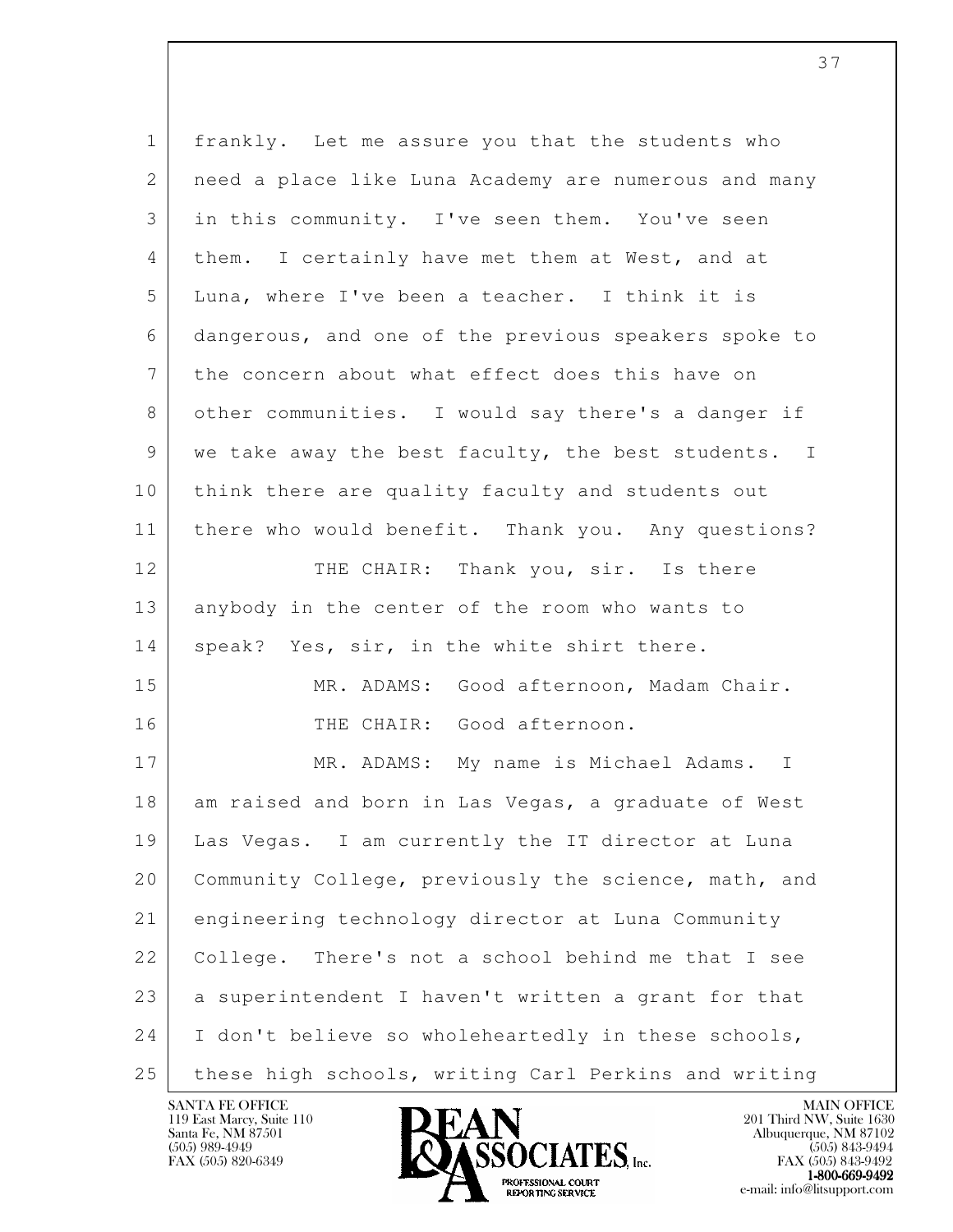1 these grants to bring the engineering levels up, 2 bring it to where I didn't have the standard when I 3 grew up here.

 4 I believe the high schools are doing it. 5 I believe that they're doing a great job. But I 6 believe there's still a hole, and I believe we're 7 still lacking. I believe, like Dr. Martinez was 8 saying, there are a lot of them that are out there 9 that won't come back. If I'm 21 without a high 10 school diploma, I'm not going back to high school 11 and I'm not going to come back and ask, "Would you 12 help me out at the high school so I can get my 13 diploma?"

l 14 I'll go try to work towards my GED or I'll 15 go get a job or I'm going to sit at home. And 16 that's what I believe. I believe there's a place 17 that we have a hole. There's a hole where we can go 18 fix them. And let me tell you, Luna Community 19 College is a great college. I believe, since I've 20 been there going on four years -- I started Luna 21 Community College with an engineering department 22 that had five students. I went from 5 to 350 in two 23 years, because I was passionate about it. I went to 24 | my community where I grew up and I said, "Come here. 25 | Come to Luna. Try it. See if you like it. Take a

119 East Marcy, Suite 110<br>Santa Fe, NM 87501



FAX (505) 843-9492 **EXPORTING SERVICE** EXPLORER THE REPORTING SERVICE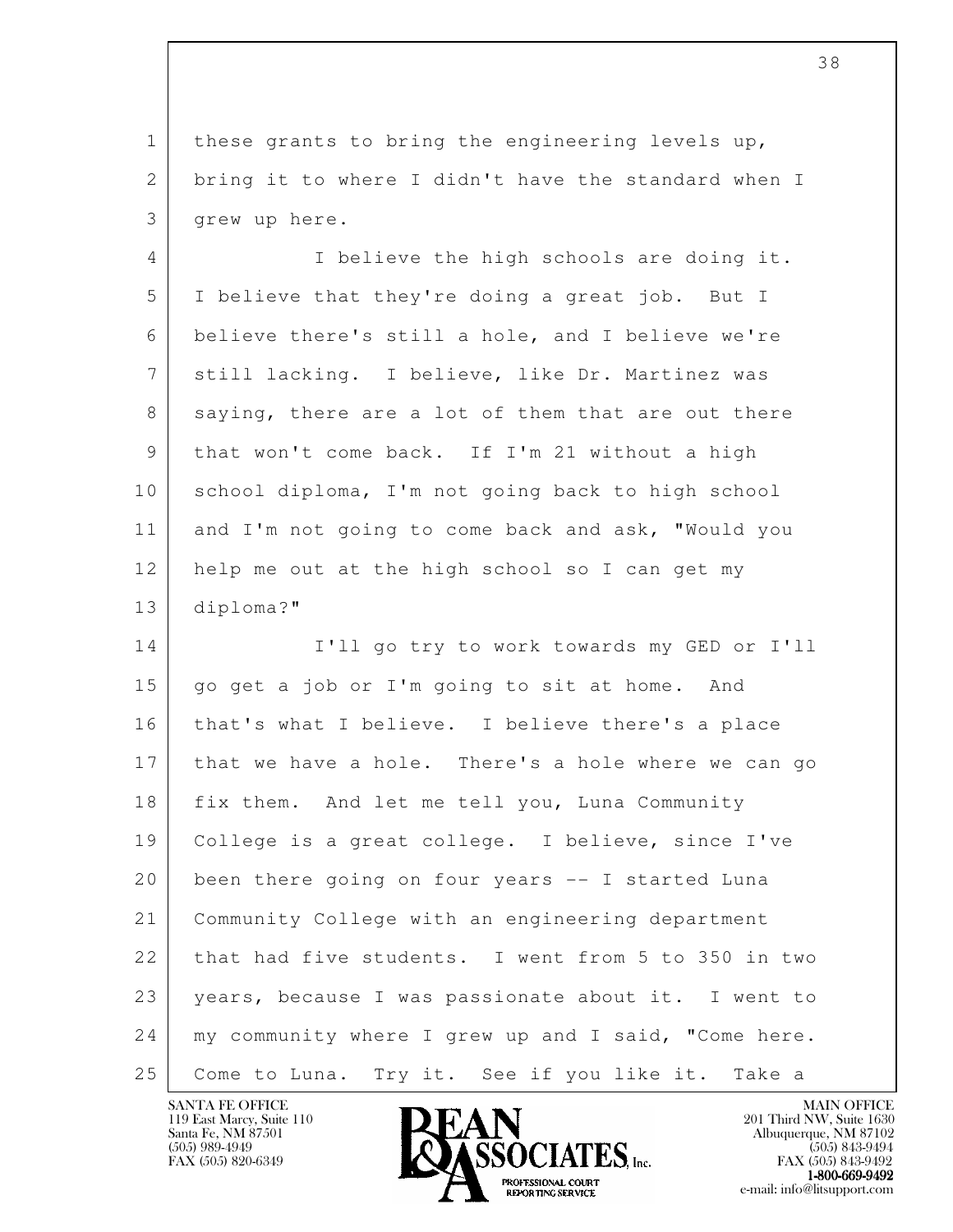1 taste of college. Let's let you get through either 2 the GED program, get your diploma, or do what it 3 takes to do."

 4 I'm very passionate about what I believe 5 in, because I still see the lack of what I saw back 6 in 1977 when I graduated. I left Las Vegas in a 7 month only because there were no jobs, no 8 opportunity. I joined the United States Air Force. 9 | I did that for 14 years, got a great education. 10 Aeronautical engineering; no degree, but a lot of 11 education. Now, let me tell you, from there, I got 12 fired by Boeing Aerospace, did well there. Decided 13 to come home and retire, was blessed enough to get a 14 job at Luna Community College as an engineering 15 director, or chair. I love the position I did 16 because I could do what I do best. I sell. And I 17 | go to these young kids and I sell the high schools, 18 which are doing a fantastic job.

l 19 Like I said, every high school here, I've 20 done a lot of work with. Every charter school, I've 21 done a lot of work with, bringing math, science, and 22 engineering to the high school. I think we need to 23 do something a little bit different. We know that 24 it changes. We know that Albuquerque opens a 25 | charter school almost every year.

119 East Marcy, Suite 110<br>Santa Fe, NM 87501

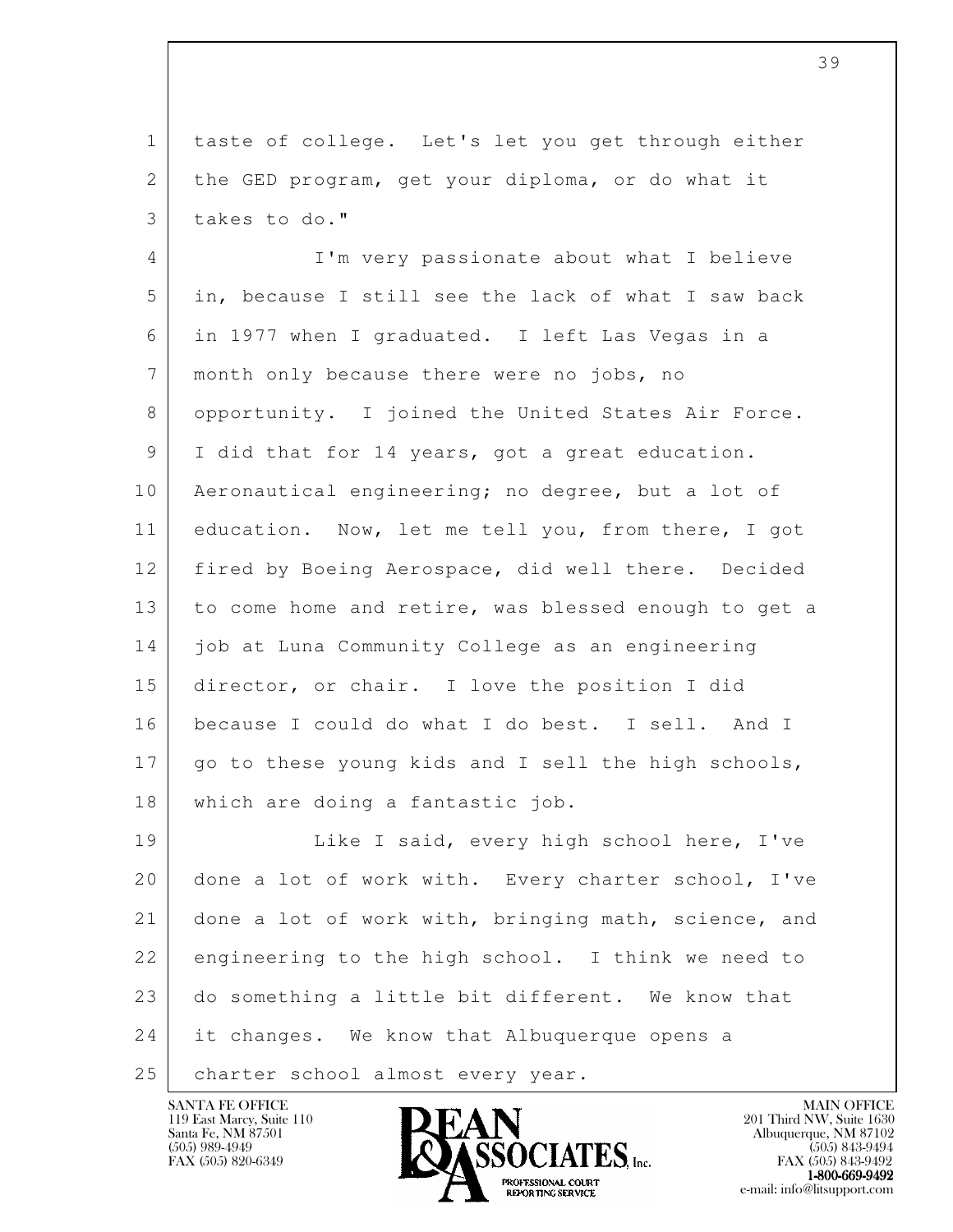| $\mathbf{1}$ | Santa Fe. I taught, at Santa Fe Community           |
|--------------|-----------------------------------------------------|
| 2            | College this summer, an engineering class to middle |
| 3            | school kids. There's two charter schools or         |
| 4            | technology schools opening in Santa Fe. So is there |
| 5            | a need? I think there's a need. Do I want to take   |
| 6            | away from my West Las Vegas or from anybody,        |
| 7            | Mr. Romero, or from Dora, who I grew up with? No.   |
| 8            | I don't want to take their students. Do I want to   |
| 9            | help them? Most definitely. Do I want to get the    |
| 10           | lost? Most definitely. And that's what I think we   |
| 11           | could do at Luna Community College.                 |
| 12           | I run the IT department. Dr. Campos asked           |
| 13           | me a couple of weeks ago, "Mike, can we teach a     |
| 14           | class in China?" I said, "Sure. We have the         |
| 15           | bandwidth. They have the bandwidth. We can make     |
| 16           | that happen."                                       |
| 17           | So we believe. We have strong goals, and            |
| 18           | we believe that everyone in New Mexico should be    |
| 19           | educated. I've looked at the stats. Again, I can't  |
| 20           | tell you exact percentage. But there's 60 percent   |
| 21           | out there without a high school diploma. If I'm 34  |
| 22           | years old, I'm not going back to high school. Maybe |
| 23           | we could bring you a trade. Maybe we could get you  |
| 24           | a high school diploma to take you to a trade, take  |
| 25           | you into engineering. It's never too late.          |

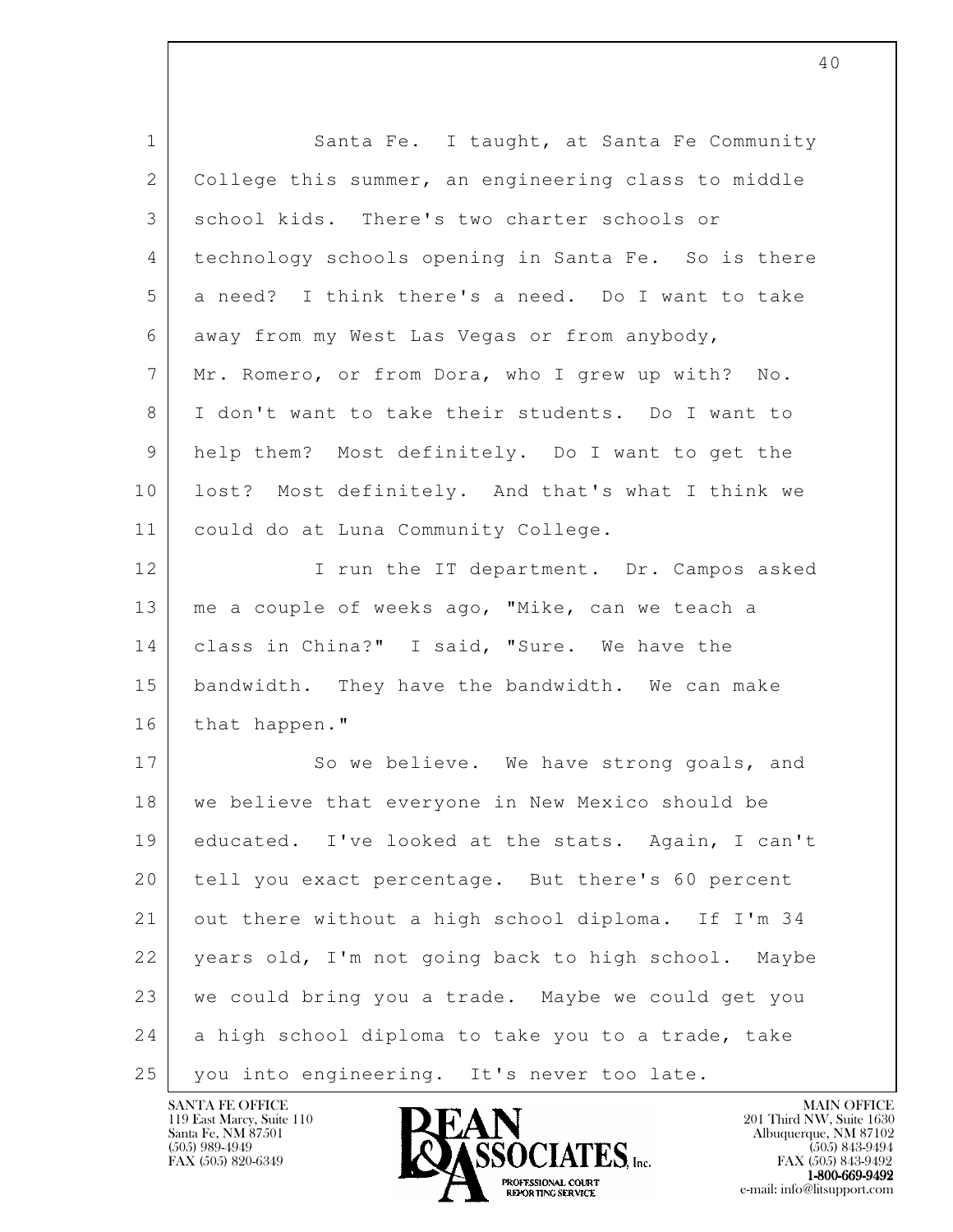l 1 I believe it can never end, and the only 2 ones that are going to stop it is ourselves. I 3 think that's what we've done for a long time in our 4 community. We've stopped it ourselves. I want to 5 bring it all back, bring it back so we have the best 6 of the best. We have the best high schools in the 7 area, and we also have the best college in the area. 8 As a community college, I did not steal 9 from Highlands University. But I'll sure come 10 recruit for physics and different things I taught at 11 Luna, engineering and so on. It didn't seem to 12 bother Highlands. So, again, we're not trying to 13 crush the high schools. All we're doing is just 14 trying to give everybody the same opportunity to 15 have the greatest education you can have in this 16 country. Again, we're rural. This is what we have 17 to do. Thank you. 18 THE CHAIR: Thank you very much. I take 19 the young lady -- I think it's the maroon colored 20 blouse or dress you have on there? Jacket? 21 Something. 22 | MS. ROMERO: Good afternoon, Madam Chair, 23 members of the committee. 24 THE CHAIR: Good afternoon. 25 | MS. ROMERO: My name is Dora Romero. I'm

119 East Marcy, Suite 110<br>Santa Fe, NM 87501

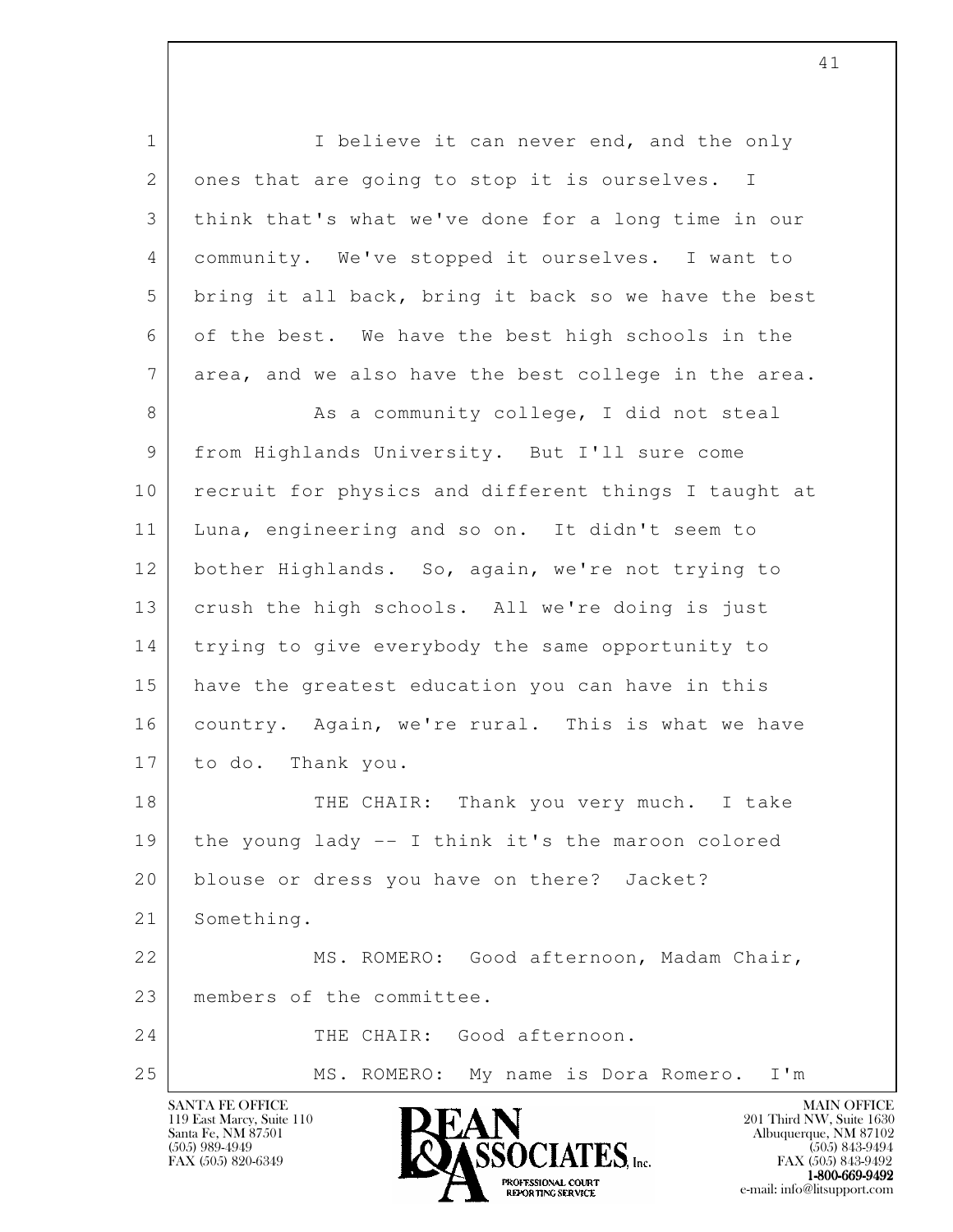| $\mathbf 1$    | the Superintendent of Schools in Mora. And thank     |
|----------------|------------------------------------------------------|
| $\overline{2}$ | you for taking the time to be here this afternoon.   |
| 3              | I don't want to sound redundant. I just              |
| 4              | want to express that I, too, have concerns as the    |
| 5              | other area superintendents who are opposed to the    |
| 6              | Luna Academy have already voiced. I believe it is a  |
| 7              | noble effort to try to help those students that have |
| 8              | dropped out of school that we definitely need to     |
| 9              | provide education to. They are part of our           |
| 10             | community. But my question is are we going about it  |
| 11             | the right way.                                       |
| 12             | I believe that by establishing this                  |
| 13             | academy, it eventually will impact our enrollment.   |
| 14             | Those of us that are very rural, as all of you are   |
| 15             | probably aware, have limited financial resources as  |
| 16             | it is. If our enrollments start declining, what'll   |
| 17             | end up happening is that we will be forced to limit  |
| 18             | what we offer our students in our high schools.      |
| 19             | Therefore, we'll be impacting the students that are  |
| 20             | left there. And they also need the best education    |
| 21             | that we can provide to them. I thank you for taking  |
| 22             | the time to listen to my concerns, and I stand for   |
| 23             | questions.                                           |
| 24             | THE CHAIR: Thank you very much.                      |
| 25             | Somebody -- yes, the young lady in the black with    |

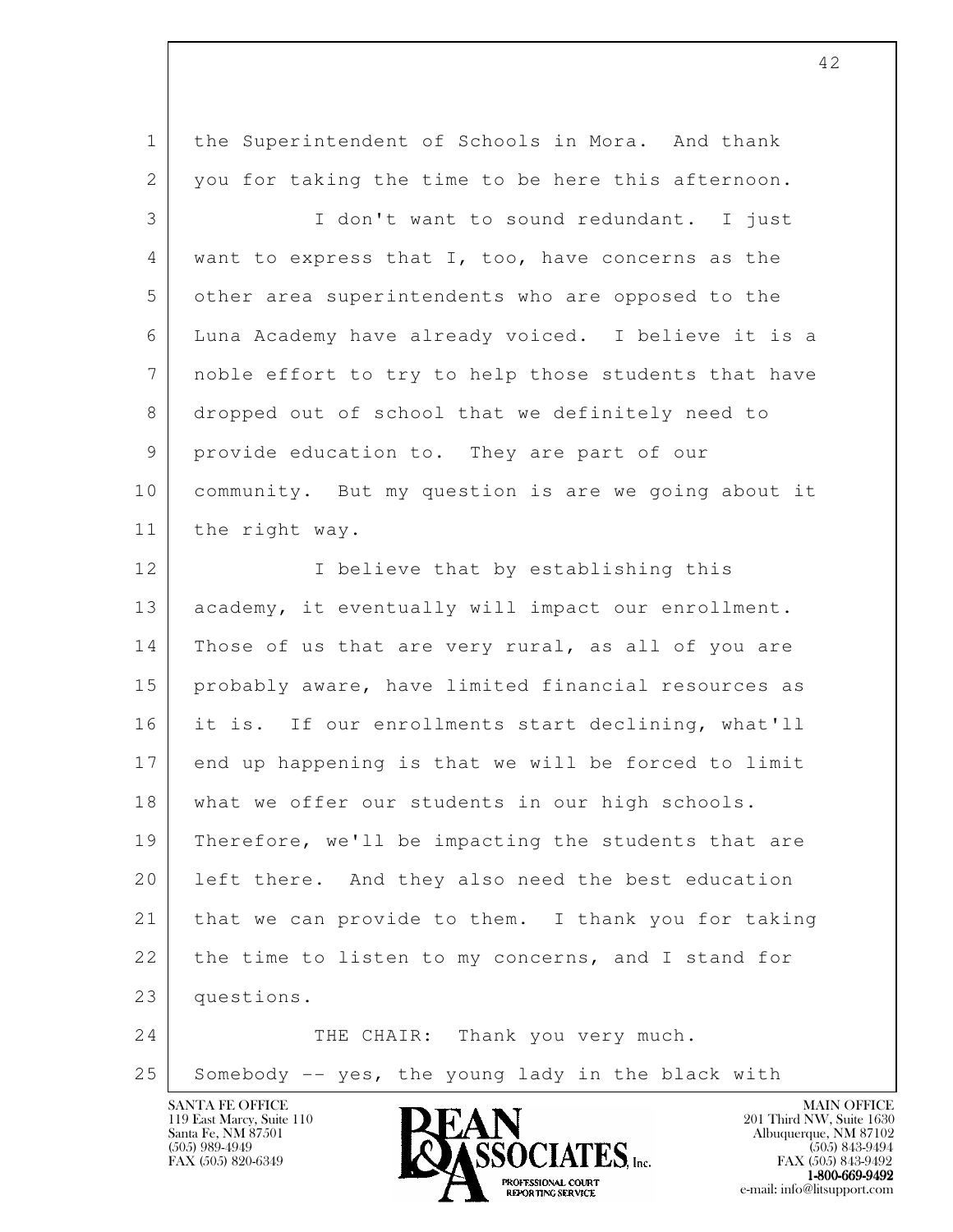1 the white blouse.

| $\overline{2}$  | MS. MARTINEZ: Madam Chair, Commission                          |
|-----------------|----------------------------------------------------------------|
| 3               | members. My name is Alexandra Martinez. And I'm a              |
| 4               | student, and I would like to speak upon a student.             |
| 5               | It's all about opportunities for students. And I               |
| 6               | believe students and parents should be able to have            |
| $7\phantom{.0}$ | the opportunities to attend a public or a charter              |
| 8               | school.                                                        |
| 9               | In a small community, I think a charter                        |
| 10              | school will benefit all students. As a student                 |
| 11              | myself, I am aware of struggling times and                     |
| 12              | understand -- and I understand how difficult high              |
| 13              | school can be. Let's face it. High school isn't                |
| 14              | for everyone. And we need to do something about                |
| 15              | that.                                                          |
| 16              | Since Luna Community College is housing --                     |
| 17              | housing the charter school, they will be offering              |
| 18              | dual credit. And other high schools have dual                  |
| 19              | credit. But my understanding, when I was in high               |
| 20              | school, we only had -- were able to take so many               |
| 21              | classes. The rest, we had to pay for.                          |
| 22              | The opportunity for a student to go to                         |
| 23              | college and not have to pay for it is amazing.<br>$\mathbf{I}$ |
| 24              | wish I had that opportunity. And I wish other                  |
| 25              | students that I saw struggle in high school would be           |

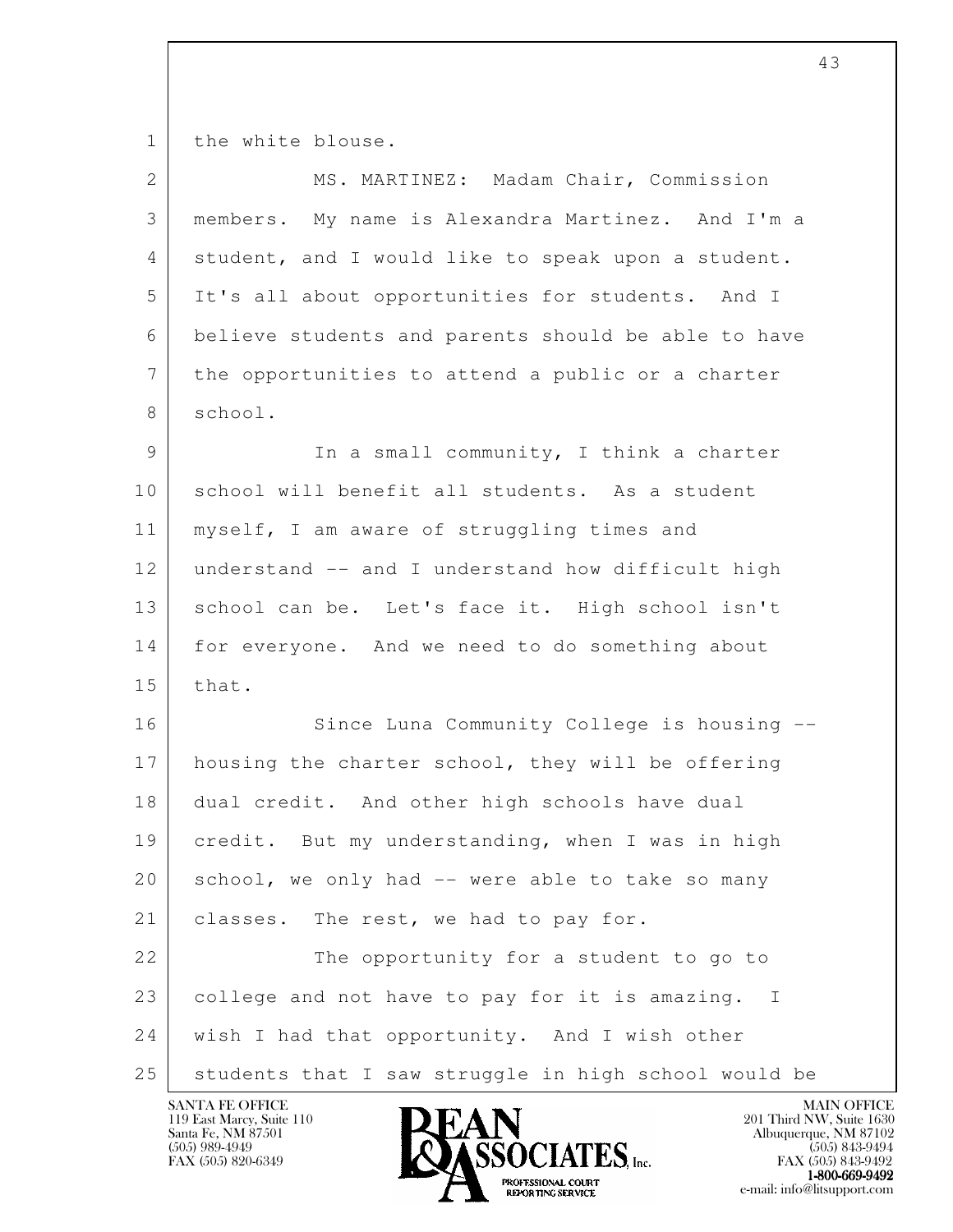1 able to have this opportunity, and our community. 2 Instead of letting students fall through the cracks, 3 let's give them hope, opportunities and choices to 4 exceed in life. Within -- whether they would like 5 to go to a public school or a charter school, it 6 should be their choice. It's all about the 7 students. Thank you. 8 THE CHAIR: Thank you. Is there someone

 9 in the center of the room? Anybody in the center of 10 | the room? Okay. I'll move over here. Yes, sir, in 11 the red shirt.

l 12 MR. HERRERA: Thank you, Ms. Smith, 13 commission members. My name is Roy Herrera. And 14 | I'm the Superintendent from the Pecos Schools. 15 First of all, I want to compliment Luna Community 16 College on extending opportunities to the school 17 districts. I think it's been wonderful. Currently, 18 we send 87 of our eleventh and twelfth graders to 19 Luna on Tuesdays and Thursdays, by bus. They get to 20 the school at about 7:30. They depart at  $8:00$ . 21 | They're at Luna, classes start at 9:00. They are 22 done by 2:00, and they're back home and ready to go 23 at 3:00. 24 Over the past five years, we have sent

25 over 300 students to Luna, eleventh and twelfth

119 East Marcy, Suite 110<br>Santa Fe, NM 87501

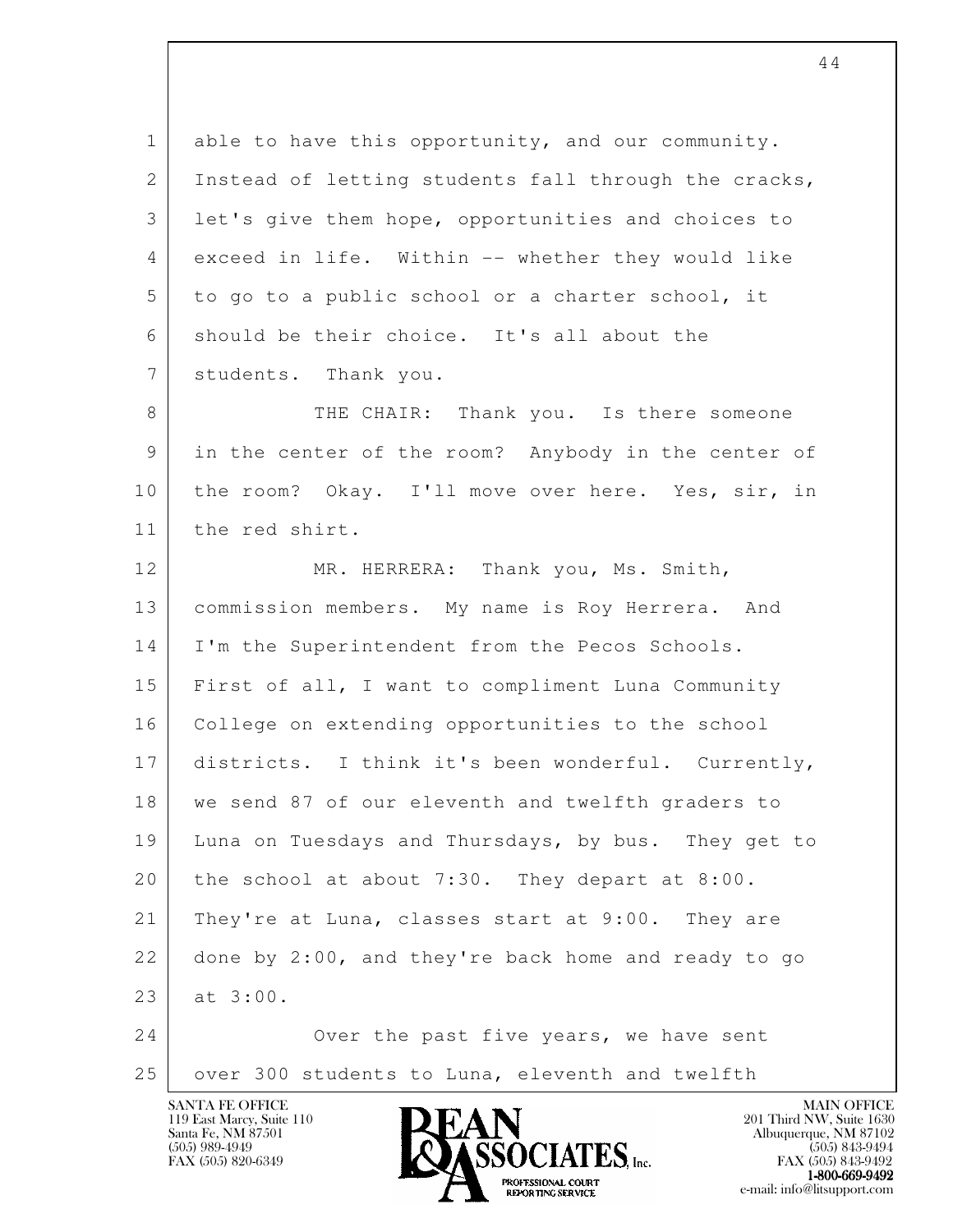| $\mathbf{1}$ | graders. But yet I am opposed to the Luna Community  |
|--------------|------------------------------------------------------|
| 2            | College Charter School. First of all, I am very      |
| 3            | upset that we were not communicated with. Our        |
| 4            | northeastern regional ed center had invited Luna     |
| 5            | Community College representatives six months running |
| 6            | to come and attend, communicate with us regarding    |
| 7            | what they were planning to do so we would have a     |
| 8            | better idea, voice our concerns, share ideas with    |
| 9            | them. We did have them attend one meeting, which     |
| 10           | basically, Dr. Martinez says, "We'll get back to     |
| 11           | you," and since had not returned.                    |
| 12           | We continue to ask for meetings to get               |
| 13           | input, which I think would have been really nice for |
| 14           | the school districts. That would have eased a lot    |
| 15           | of the concerns that they have. I think that         |
| 16           | communication lack needs to be looked at and         |
| 17           | addressed when looking at the application and the    |
| 18           | processes that they're doing.                        |
| 19           | I know that our students have benefited.             |
| 20           | A concern that I have that you've heard from other   |
| 21           | superintendents is the competition piece. Well, let  |
| 22           | me tell you. Right now, on Mondays and Wednesdays    |
| 23           | and Fridays, our students are taking a lot of our    |
| 24           | core classes there at the school. The potential of   |
| 25           | being full-time students at Luna Community College   |

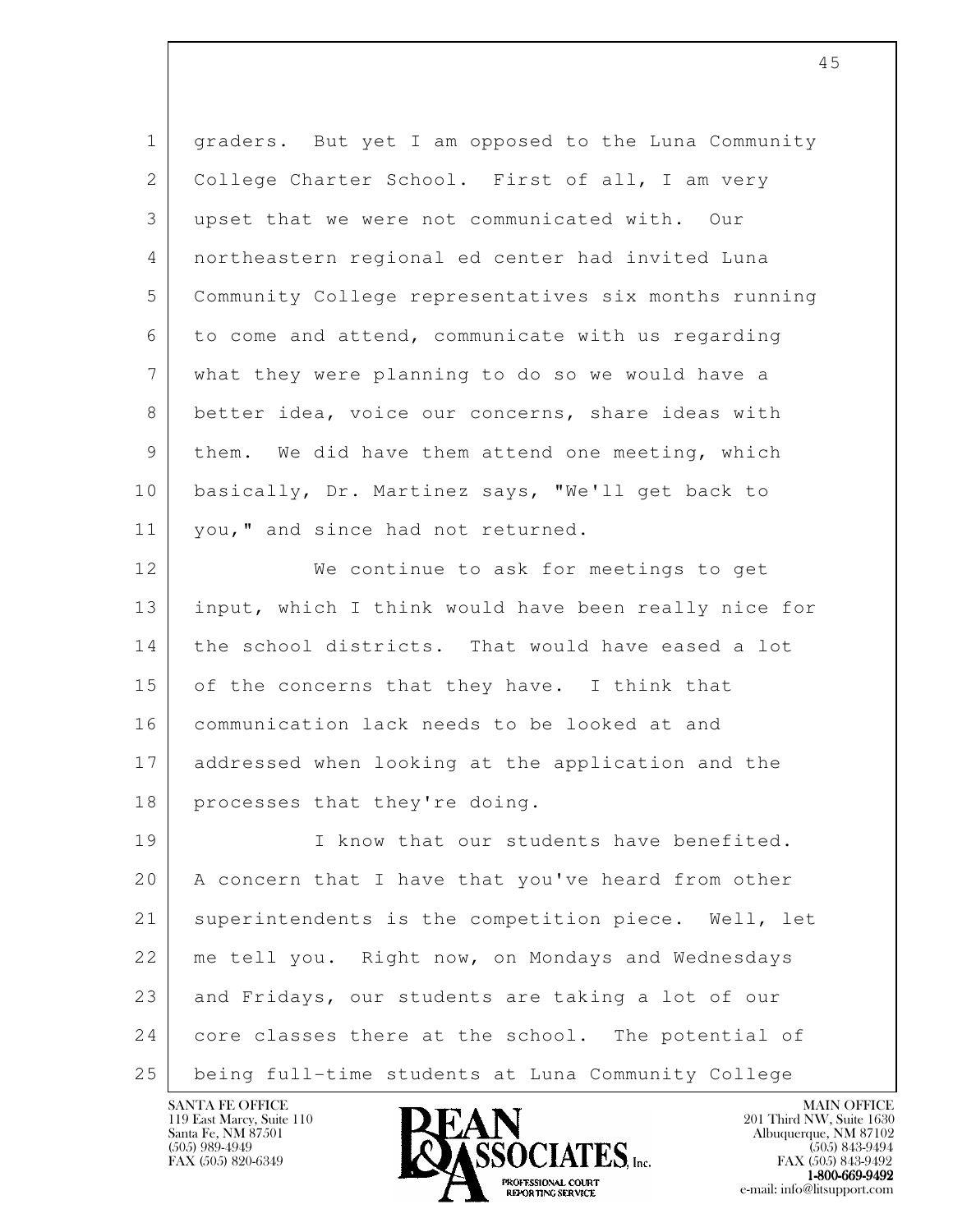l 1 taking dual credit courses and establishing 2 | themselves a little differently -- because I have 3 not been explained their processes -- it's a concern 4 to me. What would that do to a small community like 5 Pecos and devastating the program? 6 We have 700 total students, K-12. So to 7 potentially lose all of our juniors and seniors that 8 are attending Luna Community College, if they choose 9 to do that, what would that do for the rest of our 10 program? 11 Yes, I've heard the efforts that they're 12 talking about, reaching out to the dropouts and 13 really establishing that. But in quoting 14 Dr. Martinez in his final sentence of the 15 description of the thing, he said, "and general 16 diploma." And so what that means, it's not just 17 open for the dropouts. It's open for the rest that 18 | want to work on that general diploma. 19 So that's a concern that we have. I 20 really would like to have more conversations with 21 Luna Community College regarding this charter 22 | school. Once again, Commission, thank you for 23 coming. I know you do a tremendous job. Thank you. 24 THE CHAIR: Thank you, Mr. Herrera. Okay.  $25$  I think -- yes, ma'am.

119 East Marcy, Suite 110<br>Santa Fe, NM 87501

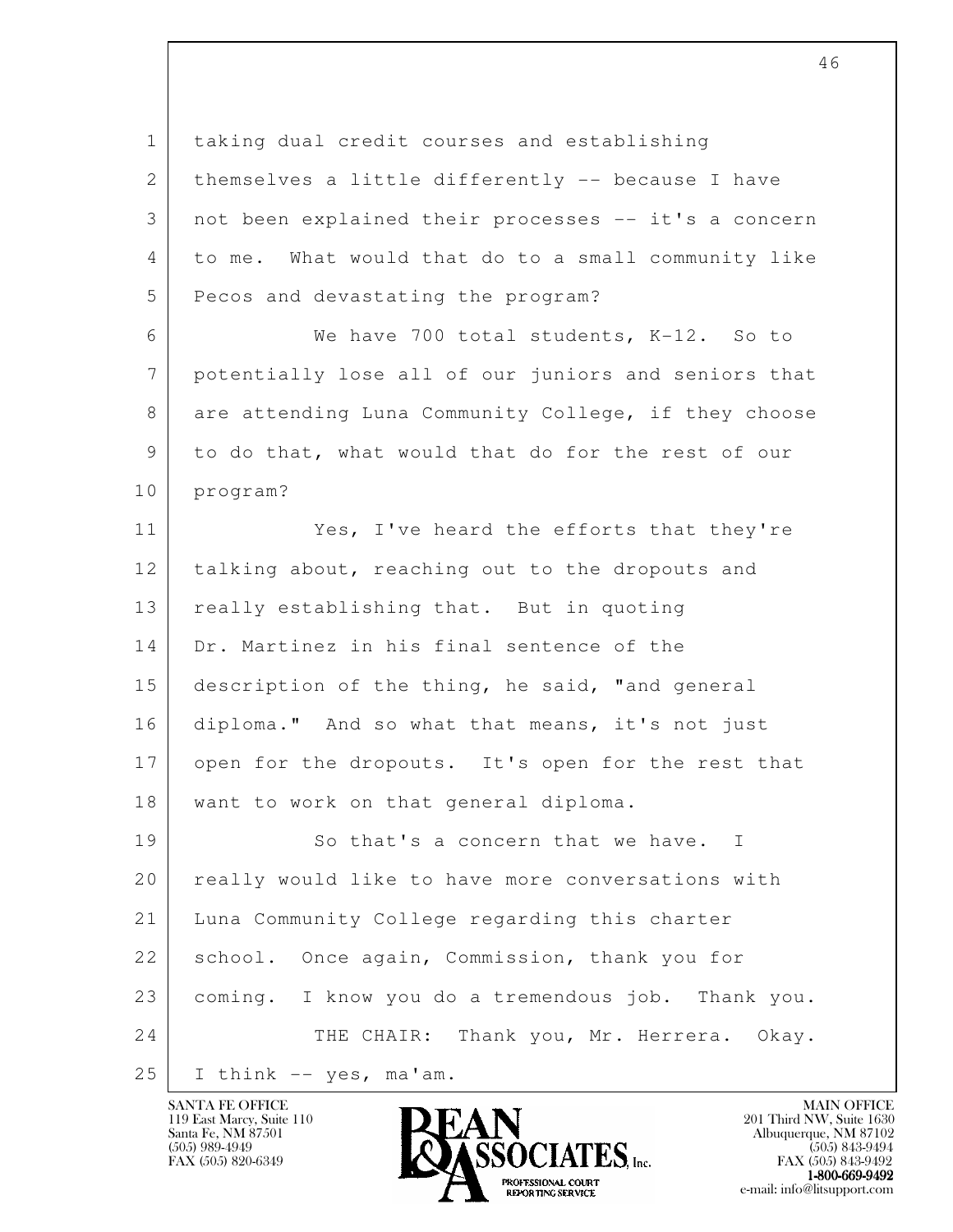| $\mathbf 1$     | MS. SANCHEZ: Madam Chairman, members of              |
|-----------------|------------------------------------------------------|
| 2               | the Commission. I hadn't planned to speak, so I      |
| 3               | don't have anything prepared. But my name is         |
| 4               | Faviola Sanchez, and I run the Zoe Pregnancy Center  |
| 5               | here in Las Vegas. And I hadn't really heard a lot   |
| 6               | about the charter school. But what I do want to      |
| $7\phantom{.0}$ | present is that for you that are considering this    |
| 8               | charter school, that you would consider that we have |
| 9               | many, many girls now in high school.                 |
| 10              | I have clients not only here in Las Vegas,           |
| 11              | but from Pecos, Anton Chico, Roy, Cimarron, Mora.    |
| 12              | They come, and they're pregnant, and they're having  |
| 13              | to drop out of school. And many of these schools     |
| 14              | don't have programs for girls that are pregnant.     |
| 15              | They end up having to drop school because they can't |
| 16              | attend classes.                                      |
| 17              | I applaud Robertson High School because              |
| 18              | they still have a program for the pregnant girls.    |
| 19              | But for many of us, the present programs at the high |
| 20              | schools don't. So I would both encourage the         |
| 21              | superintendents from the schools that are here to    |
| 22              | consider that, because this is something that the    |
| 23              | girls need. And if they can't provide it, then       |
| 24              | maybe Luna should provide it.                        |
| 25              | But I do encourage you to consider the               |

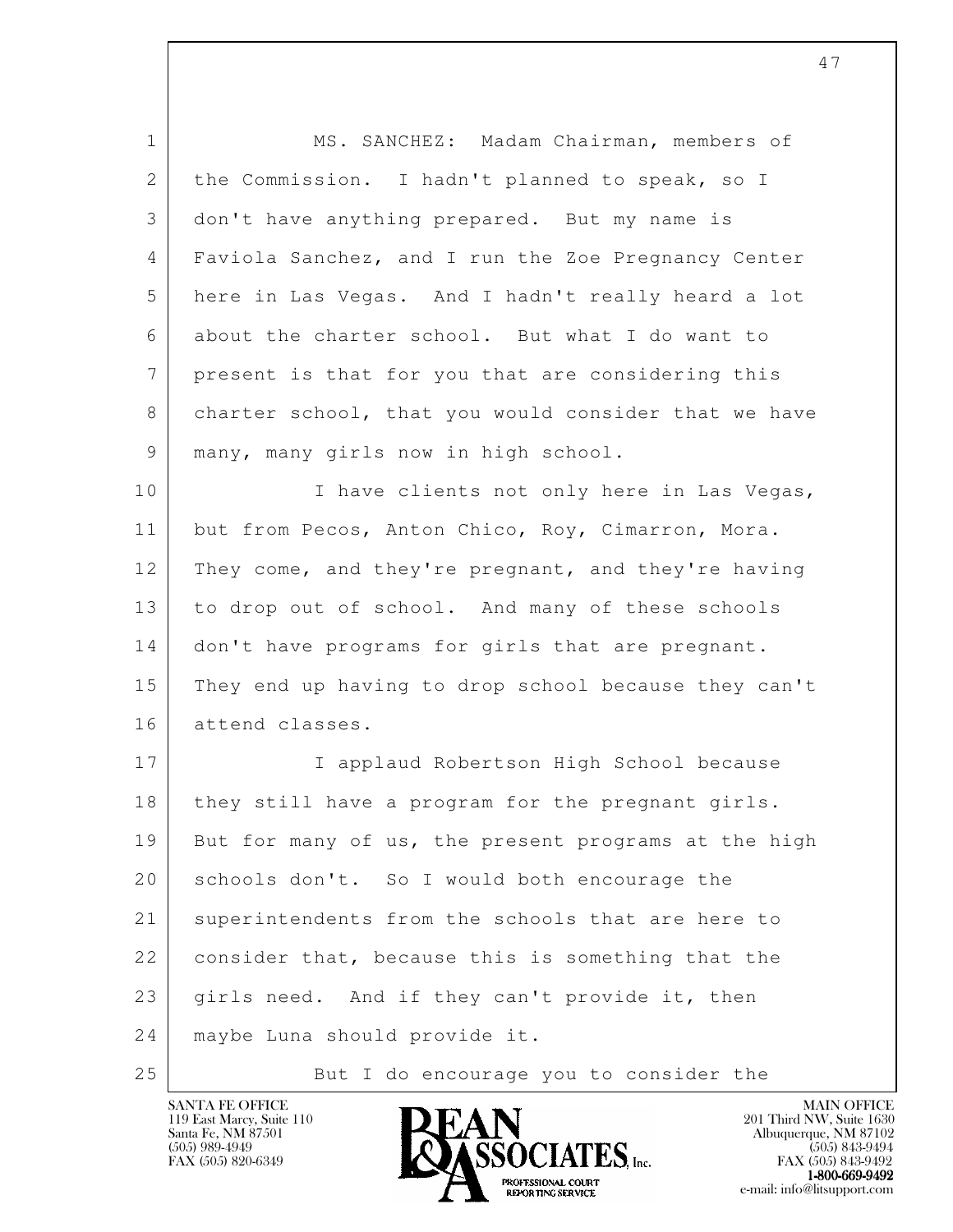l 1 girls that are pregnant that quit school because 2 they feel they would have no other choice, and what 3 can they offer their children if they don't have a 4 high school education? We want to -- we encourage 5 them to stay in school. We work with them to try 6 and stay in school. And we would like the schools 7 also to work with these pregnant girls and try and 8 keep them in school as well. So we thank you for 9 your consideration and your time. Stand for 10 questions. 11 THE CHAIR: Thank you. Thank you very 12 much. Yes, sir. 13 MR. GONZALES: Good afternoon, Madam 14 Chair, and members of the Commission. Welcome to 15 Las Vegas. My name is Roger Gonzales. I'm the 16 director of Institutional Support and Advancement 17 for the Mora Independent Schools. I come today in 18 opposition to this charter school not because of the 19 principle that it's being founded on, but many of us 20 | rural schools recognize that we're cited numerous 21 times in this document, four or five to be exact, 22 and our concern is in ten years that I've come back 23 | to Mora, enrollment has dropped nearly 400 kids. 24 And to hear that they're going to offer 25 | our students opportunity to relocate and migrate

119 East Marcy, Suite 110<br>Santa Fe, NM 87501



FAX (505) 843-9492 1-800-669-9492<br>PROFESSIONAL COURT **EXPORTING SERVICE** EXPLORER THE REPORTING SERVICE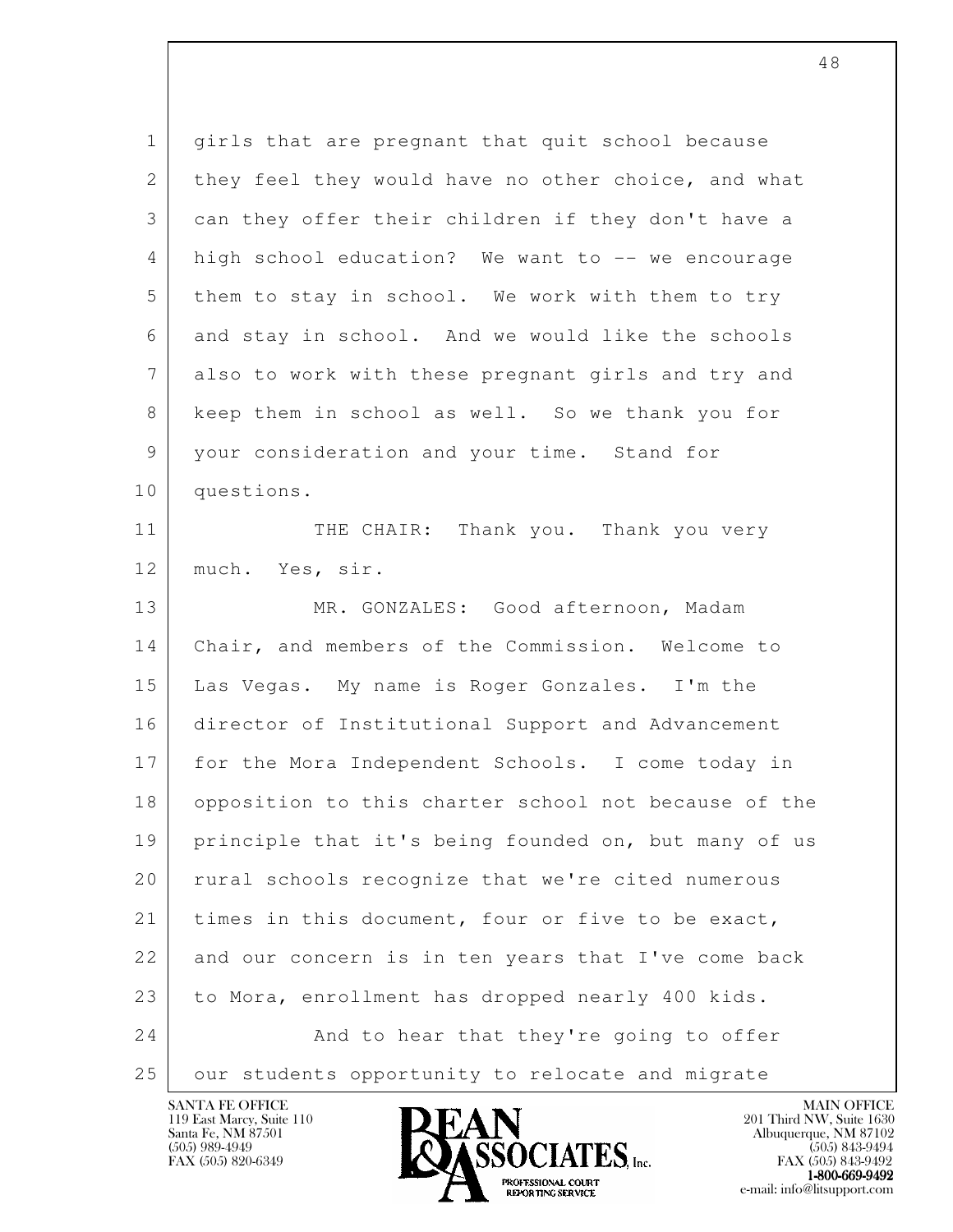1 from our community just adds and compounds to the 2 problem that we have in rural communities; the 3 migration of our young families outside of the area. 4 So when we talk about discovery learning, enrichment 5 learning, it's not to relocate our kids to learn 6 somewhere else. It's how to create opportunities 7 within our communities for the kids.

l 8 This afternoon, we've heard a lot of 9 statements about opportunity. And I don't think we 10 celebrate as rural schools how much opportunity we 11 provide to our kids. We have examples of kids from 12 our schools that have graduated with not only their 13 diploma, but an associate's of general education 14 starting as juniors in school. So there's a lot of 15 good things going on in the schools. And I think 16 what many of the superintendents that are here this 17 afternoon is that the partnership between public ed 18 and higher ed needs to continue, and the avenue of 19 | that charter school is not the way to proceed. 20 Thank you. Stand for questions. 21 THE CHAIR: Thank you very much. The 22 gentleman in the blue T-shirt, I believe, back 23 there. 24 MR. BACA: Hello, Madam Chair and 25 Commission members. I'm Jesse Baca. I'm a college

119 East Marcy, Suite 110<br>Santa Fe, NM 87501



FAX (505) 843-9492  $1-800-669-9492$ <br>PROFESSIONAL COURT **EXPORTING SERVICE** EXPLORER THE REPORTING SERVICE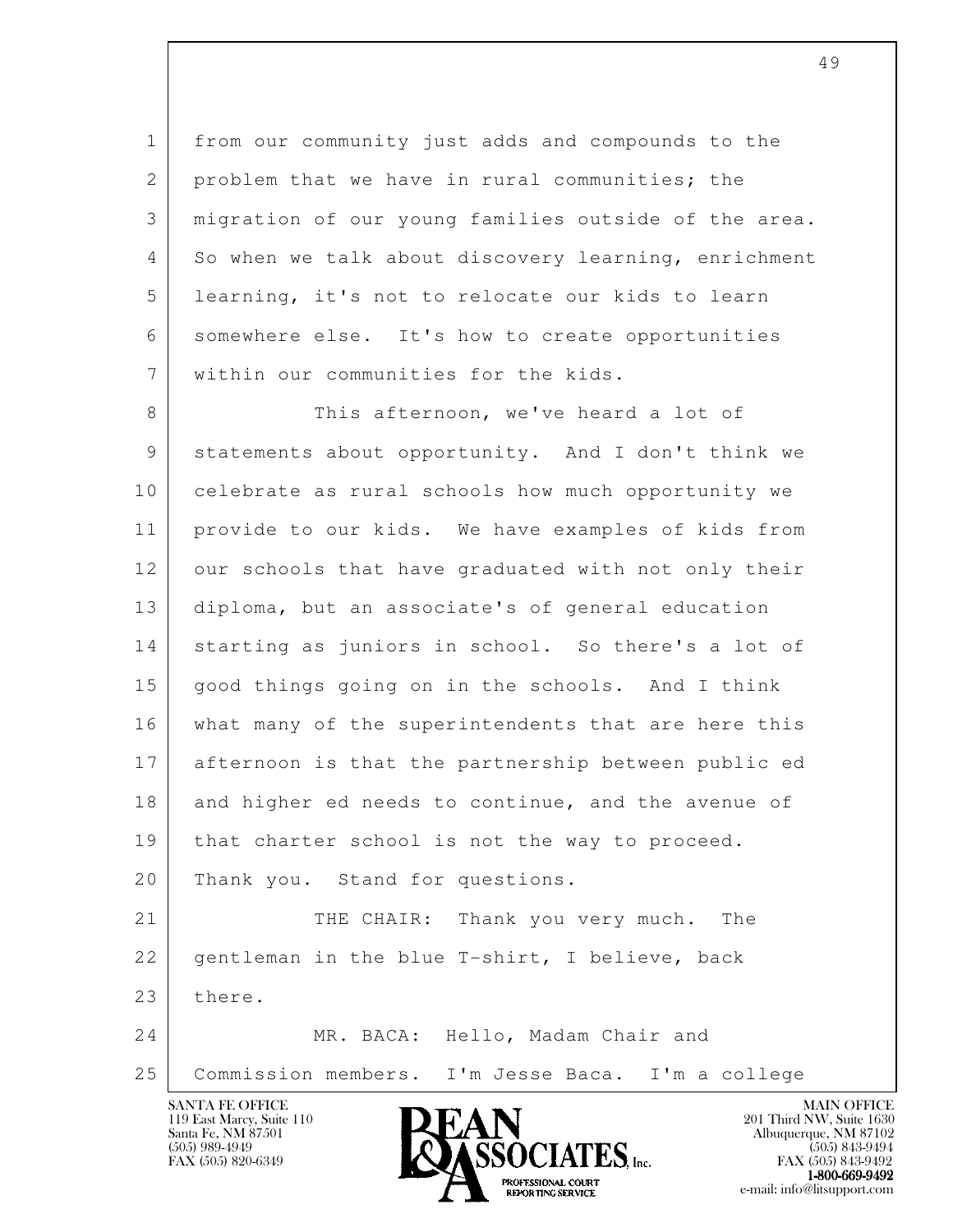1 student at Luna Community College and also at 2 New Mexico Highlands University. I support the 3 founding of a charter school, because many people in 4 Northern New Mexico do not have high school diploma 5 or GED. And being that in Northern New Mexico is 6 mostly comprised of state and government jobs, most 7 state and government jobs require that, at least as 8 a minimum, to get employment.

9 So it'll help Northern New Mexico in 10 | that -- I mean, you have their employment, higher 11 employment rates at state and government jobs. And 12 in order to sustain these jobs, we need to get these 13 people educated, at least a basic high school 14 education, GED program, something for them.

l 15 Then also as mentioned earlier about 16 people with different learning styles, many students 17 do not learn in traditional high school settings 18 such as lectures and books and stuff. Many students 19 learn in a laboratory setting or a shop setting. 20 People are more hands-on. And this will help them 21 approach it better, because many high schools do not 22 have welding programs or laboratory science programs 23 as good as Luna Community College.

 24 Luna Community College has better trade 25 programs and science programs, one of the best

119 East Marcy, Suite 110<br>Santa Fe, NM 87501

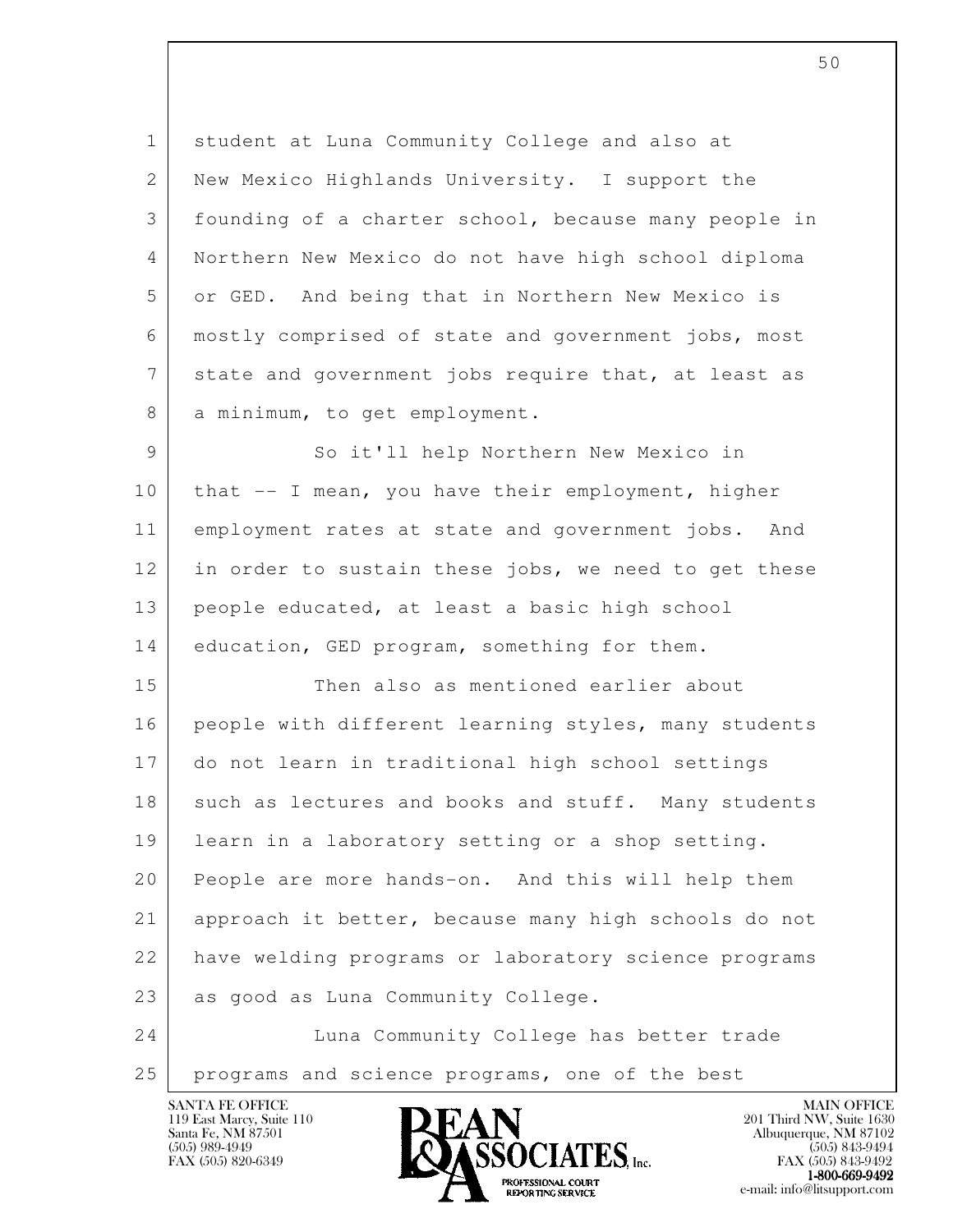l 1 nursing programs in the state. This will also help 2 those students who are in those areas. Some 3 students just aren't interested. And sure, they 4 | need the basic education, because they're not 5 interested in receiving the extra stuff that they 6 don't need to learn. They want to get their career 7 | started right away. And this will help with the 8 dual credit, getting both high school and college 9 credit. 10 And also, I think it's -- should be -- 11 it's a community college. I mean, they're serving 12 the community with this school. It shouldn't be an 13 | issue of who's taking students from whose districts 14 or whatever. As long as the whole community is 15 educated in the end, that's all that matters is -- 16 it shouldn't be competition who has higher 17 enrollment and who doesn't. And that's all. Thank 18 you. 19 THE CHAIR: Thank you. Thank you. Way 20 back there at the back. 21 MR. QUINTANA: Good afternoon. My name is 22 Lawrence Quintana. I'm the Human Resource Director 23 for Luna, and one of the founders of the Luna 24 Academy. One of the things that I think everyone is 25 missing is that decisions to attend academy or

119 East Marcy, Suite 110<br>Santa Fe, NM 87501

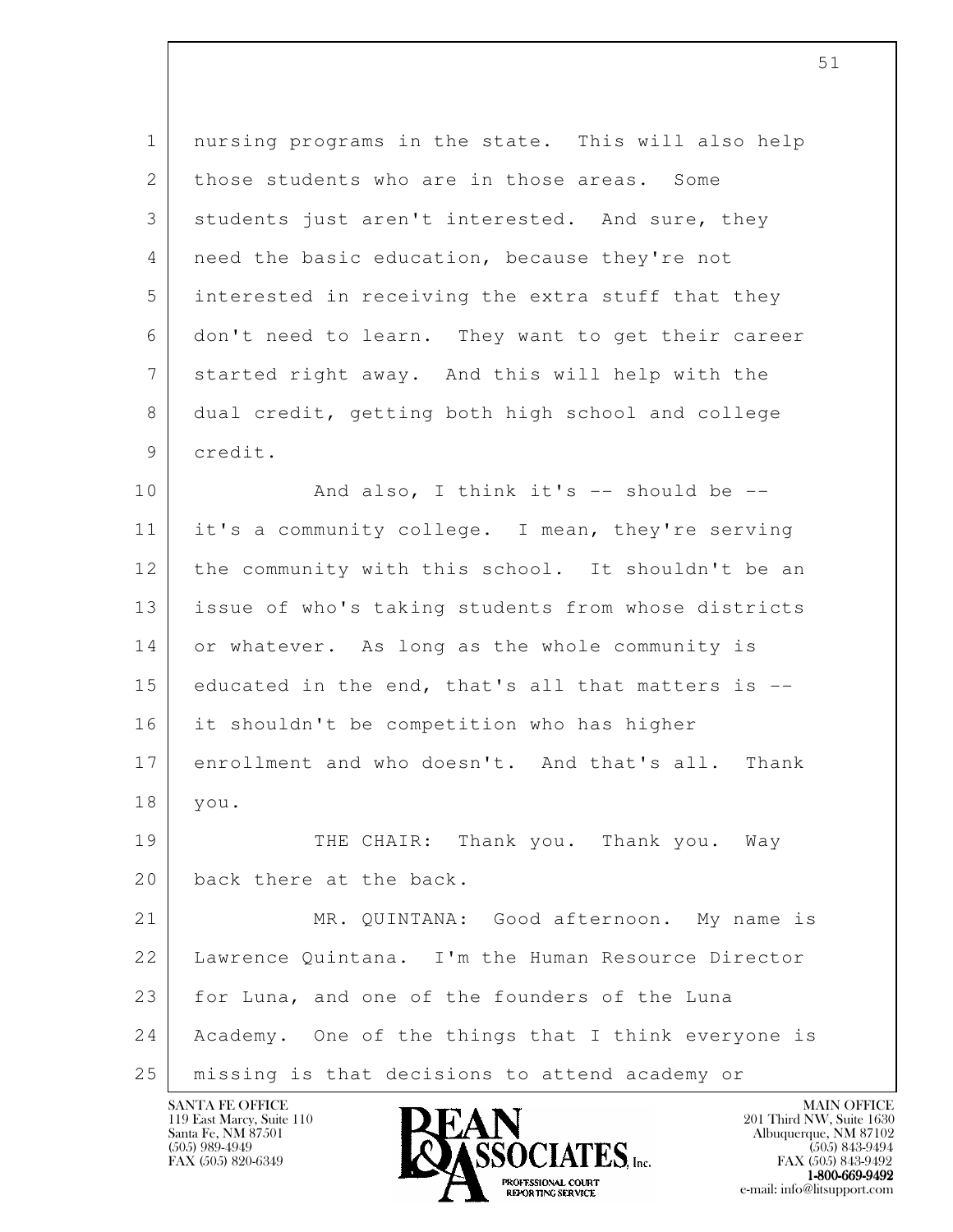1 traditional schools are usually made by the family 2 core. I have five kids that I've raised from two 3 different sets of families. And some of my kids 4 have attended West Las Vegas alternative school and 5 traditional school at West Las Vegas. That decision 6 was made based on the child's needs, not on whether 7 they were going to benefit the school or the charter 8 school.

9 | I look at benefiting the student 10 themselves. And that was the decision made by our 11 | family to benefit that child. That was an 12 opportunity that they had. And I think that we have 13 to allow families that have those needs to make 14 | those decisions. We're trying to say how it's going 15 to impact those schools. If we provide good 16 products to our students, we're going to keep the 17 students if we're providing the needs of those 18 students.

l 19 | I attended West Las Vegas, went to school, 20 and I was very satisfied with the school system. 21 But I like the traditional school setting. I 22 | thrived in that. I played sports, and I did those 23 | things. But some of my kids didn't thrive in that. 24 They wanted the alternative schools. They wanted 25 the opportunity. They wanted to have more expanded

119 East Marcy, Suite 110<br>Santa Fe, NM 87501

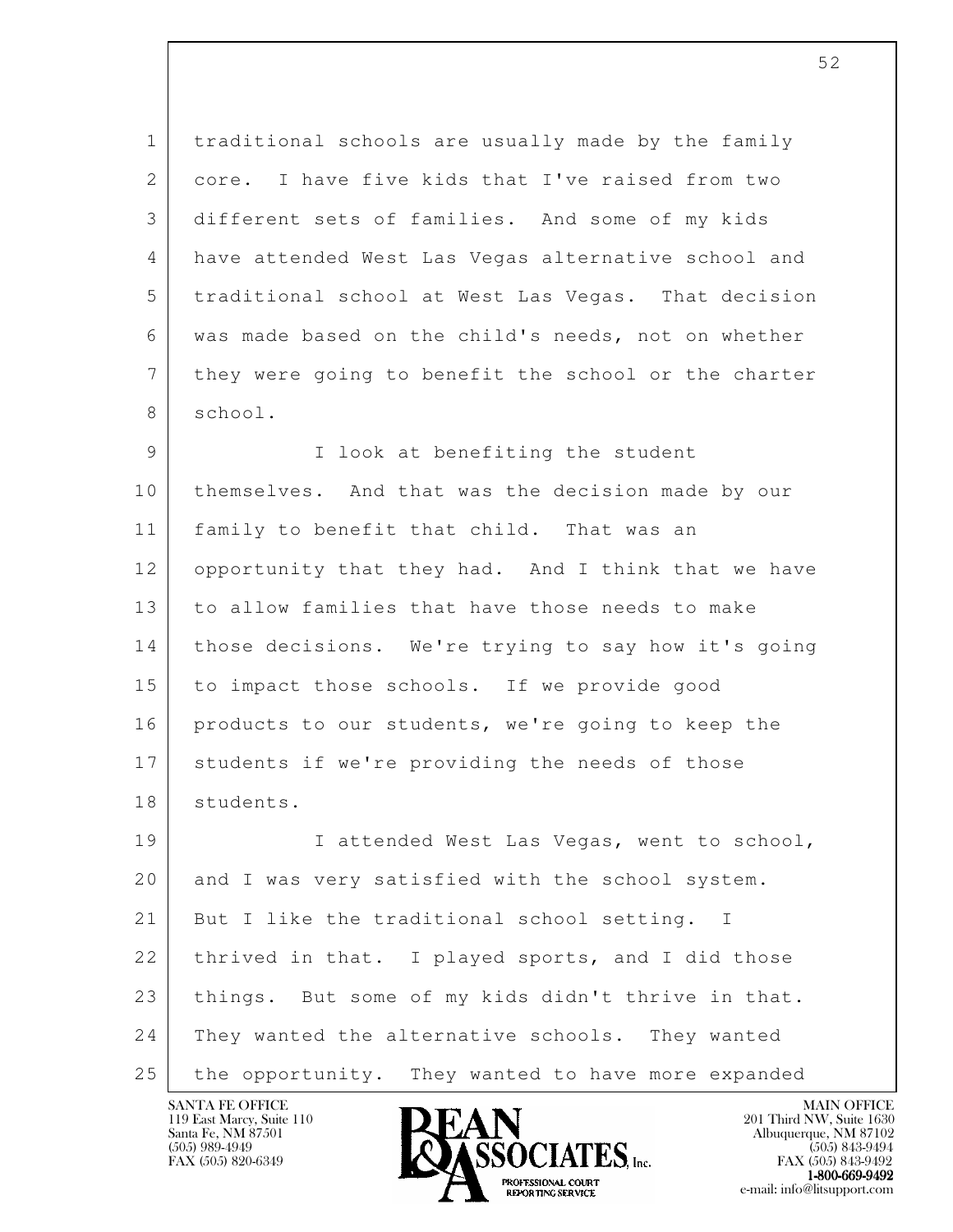1 opportunity.

| $\overline{2}$  | And I think that we are missing the boat.            |
|-----------------|------------------------------------------------------|
| 3               | The families are going to make those decisions. And  |
| 4               | they need the opportunities. In the urban setting,   |
| 5               | they're getting those opportunities. In the rural    |
| 6               | setting, we're saying "No, we don't have enough      |
| $7\phantom{.0}$ | resources, but we don't want to give you that        |
| 8               | setting."                                            |
| 9               | I think that this charter school gives               |
| 10              | that opportunity in a rural setting for the families |
| 11              | to make the decisions which is in the best interest  |
| 12              | of their children. And I think -- I thank you for    |
| 13              | coming this afternoon, and hope that you would       |
| 14              | consider the charter school.                         |
| 15              | THE CHAIR: Thank you. Is there anybody               |
| 16              | on this side? Yes. Hello.                            |
| 17              | MS. GALLEGOS: Hello. My name is Flora                |
| 18              | Gallegos, community member, also a parent. But I'm   |
| 19              | in support of the charter school. I believe there    |
| 20              | were quite a few students whose needs are not being  |
| 21              | met here in the community. And even though there     |
| 22              | are some alternatives that are available here.<br>As |
| 23              | many other members of the audience have stated,      |
| 24              | there are not only pregnant girls, but expecting     |
| 25              | fathers and other students who are just not able to  |

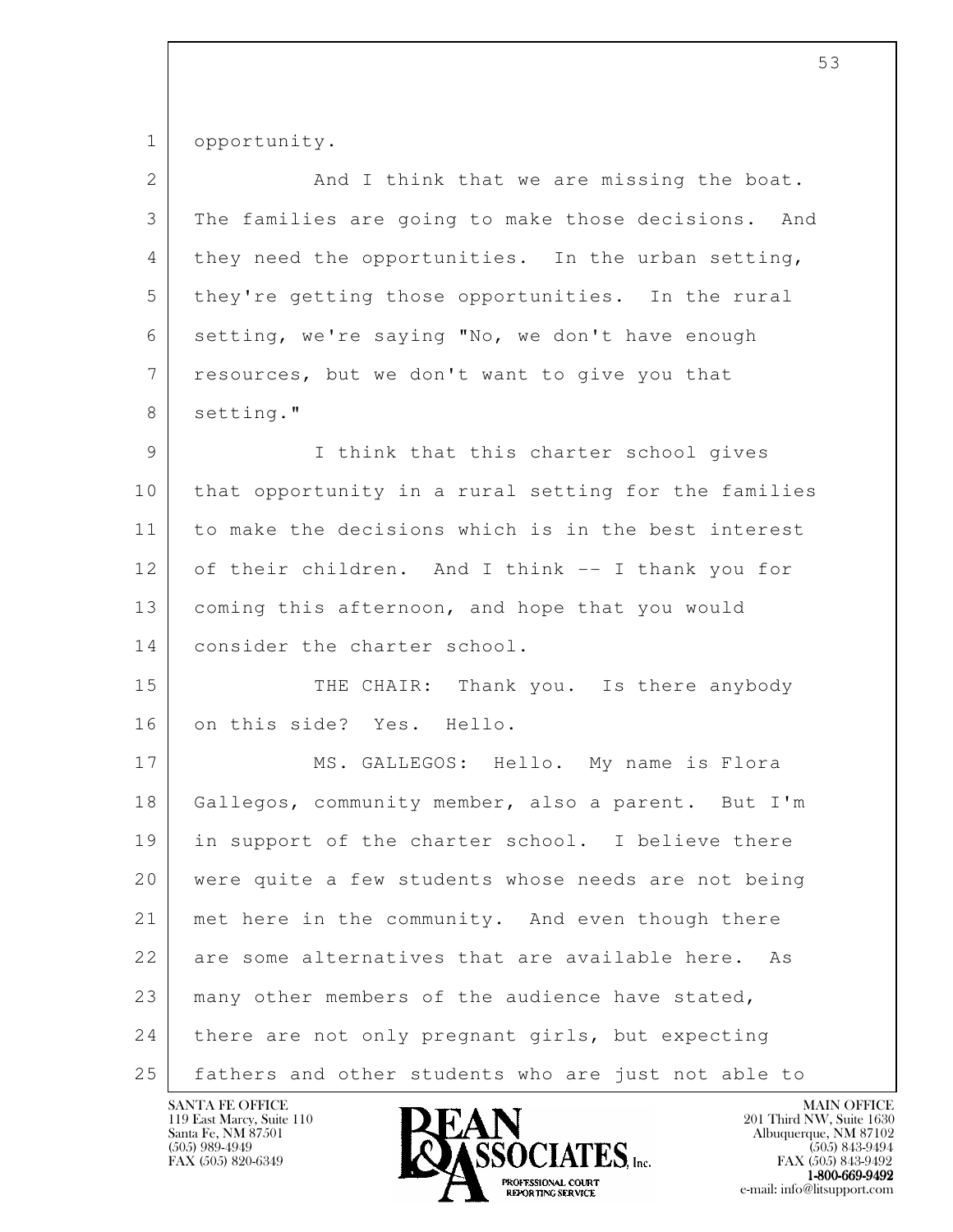l 1 attend a regular school during those regular school 2 hours who need to be served as well. 3 And the fact that those students would be 4 served very well if they were in urban setting and 5 are not being served here in this rural setting 6 makes a big difference to a lot of people here. 7 Thank you. 8 THE CHAIR: Thank you. There's a lady 9 here in front. 10 MS. ARAGON: I'm Dorothy Aragon. Thank 11 you for letting me speak. I'm a parent. And I'm 12 just -- I'm for this charter school because I have a 13 child. And he had bad experiences in the public 14 schools. And -- and the school that he was 15 attending now had to close down because of money 16 problems. So I was looking for a school. So I 17 looked for Partnership. They didn't have enough 18 room. 19 He's in the seventh grade. And so I -- I 20 enrolled him in another -- another Christian school, 21 which he's -- he loves, and I love it, too. But I 22 was -- but I called the charter school in Luna to 23 see what was what. And they told me it was just for 24 eleventh and twelfth grade. But that's it. But I'm 25 for it, because the future, I'm sure that my son  $-$ -

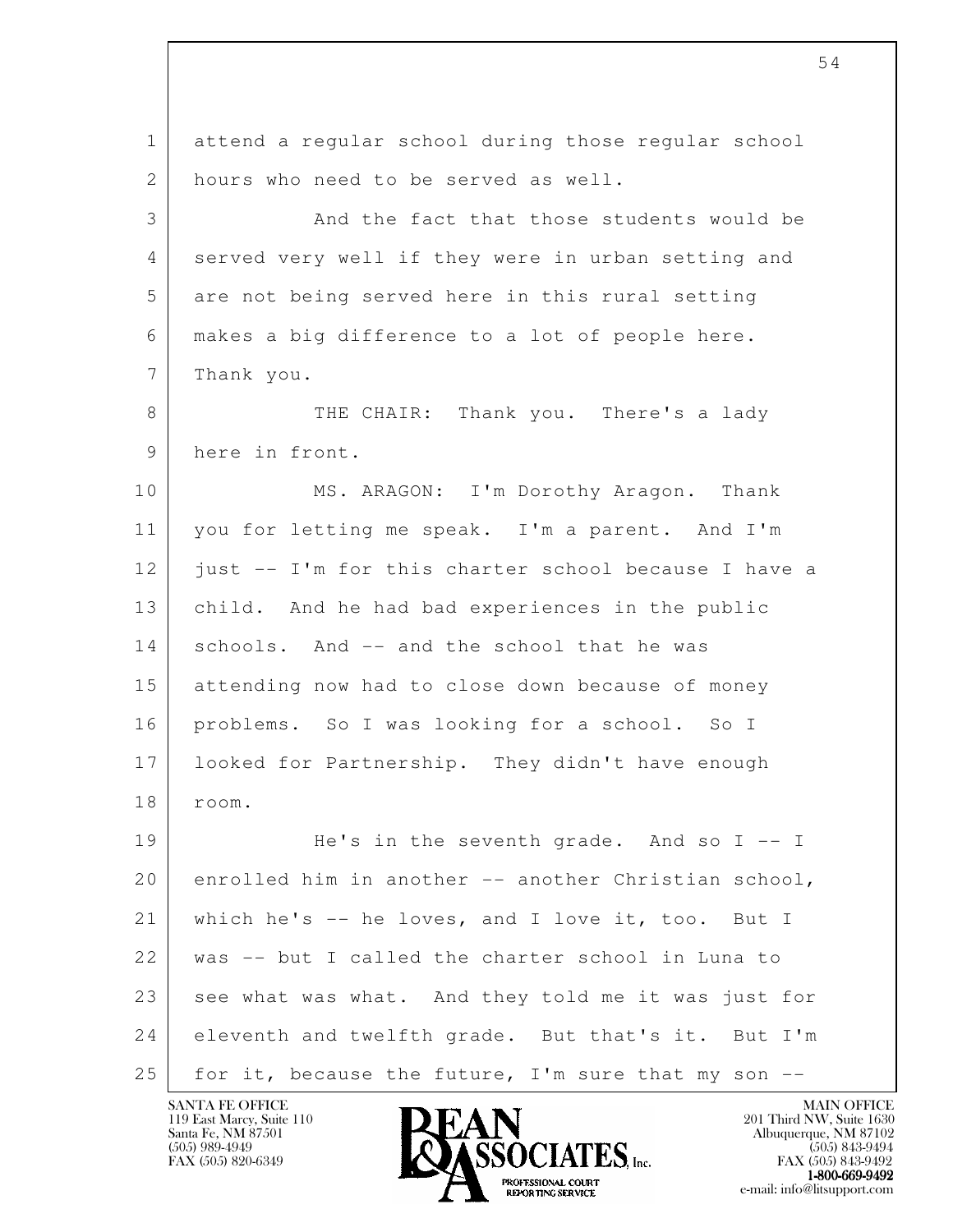l 1 I'm for school choice. And I'm sure my son, as --2 he loves where he's at right now, but I'm sure that 3 he would like to -- I want him -- to give him the 4 opportunity to see if he can better himself. 5 And I love this thing -- the charter 6 school in Luna that they're offering them, like, 7 vocational, and even their associate's. And because 8 I want him to finish his school, even if it's -- if 9 | I home school him, I'm willing to do it. 10 But I'm for the charter school. I'm a 11 concerned parent. And, like I said, my child had a 12 bad, bad experience in the public schools. And he 13 will not go to a public school. He tells me he will 14 not go. So I know he's going to be a dropout if I 15 would send him. So, that's me, Dorothy Aragon. 16 Thank you. 17 THE CHAIR: Thank you. I think I had 18 somebody -- yes, ma'am. 19 MS. LOPEZ: Good afternoon. 20 THE CHAIR: Hello. 21 MS. LOPEZ: Madam Chairman and members of 22 the Commission, my name is Vita Lopez, and I am the 23 Superintendent from the Springer Schools. And I'm 24 very fortunate. I want to say, first off, that we 25 have a Luna satellite line school at our community.

119 East Marcy, Suite 110<br>Santa Fe, NM 87501

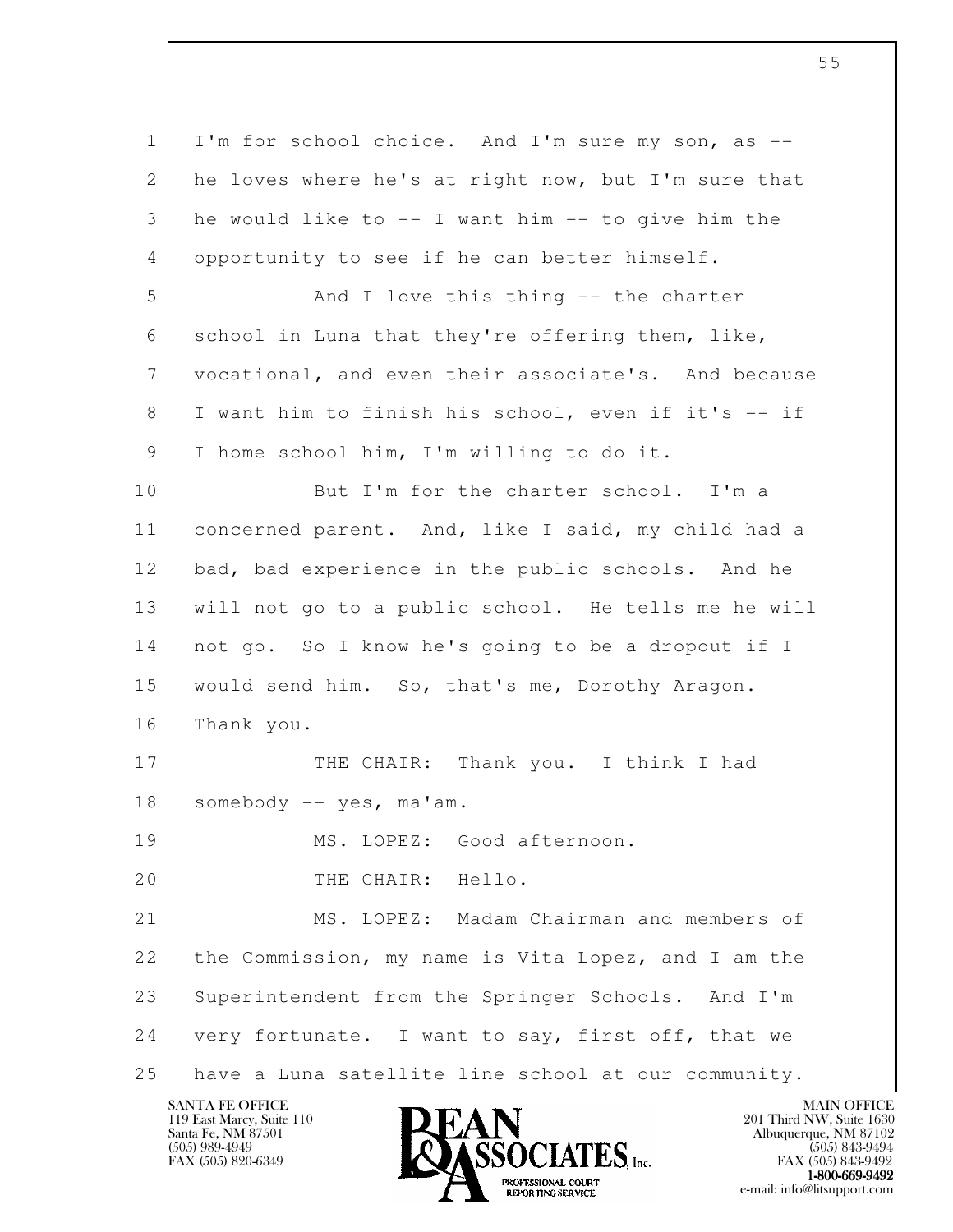1 And we work hand in hand. We have a very good 2 working relationship. My students are able to 3 attend Luna during the course of the schoolday. I 4 bus them to Luna and back. And they even have the 5 | opportunity to take night classes.

6 So we have -- they do get the dual credit 7 and concurrent enrollment. However, I'm opposed at 8 this point, just because I agree with some of my 9 fellow superintendents that we weren't invited to 10 discuss a little bit about these options or what 11 this academy school or charter school was going to 12 entail or how it was going to affect the small 13 districts, especially, for example, Springer.

l 14 We have 200 students, K through 12. I 15 | lose two or three students, that hurts the resources 16 | that -- the money resources that I have and affects 17 the education throughout the -- it impacts my school 18 entirely. And so I think since we have had a good 19 working relationship, I think if we at least were 20 involved and be able to come to the table and 21 discuss some of how it was going to impact the 22 school and how we can work together, I think, in the 23 | long run, I think it would be a positive thing, for 24 the students that are dropouts that we need to 25 address, because we definitely do.

119 East Marcy, Suite 110<br>Santa Fe, NM 87501

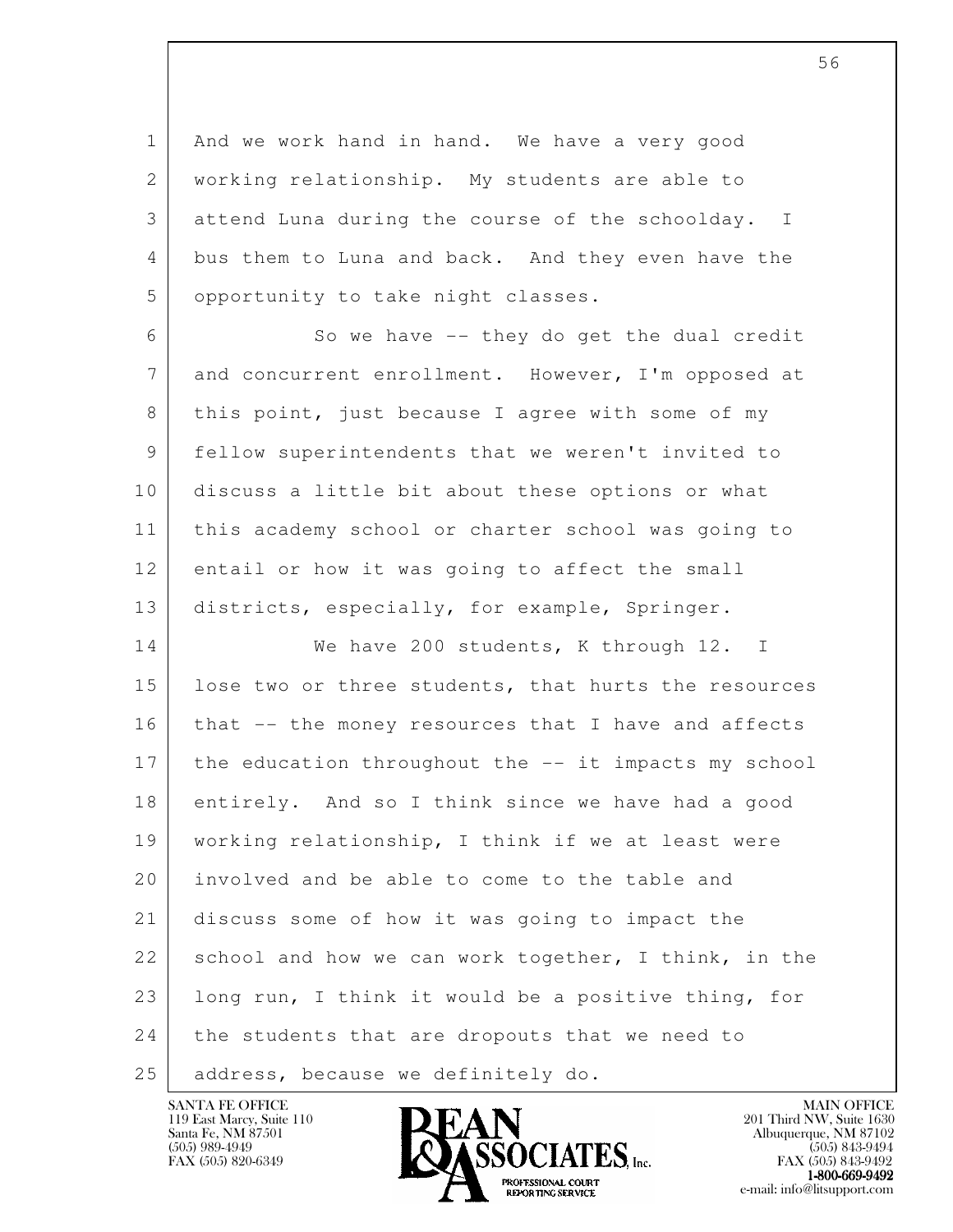l 1 But I'm proud to say, in Springer, we've 2 done a good job. We have -- we are small. And I 3 think that's our advantage, that we're able to work 4 | with students, even if -- for example, it was 5 mentioned young ladies that are pregnant. We work 6 with those students. We still keep them within the 7 school and graduate them. So we're fortunate. 8 Again, we're lucky. But if I lose two or 9 | three students, then I'm starting to worry. It's 10 impacting my money and the resources to provide any 11 education to the rest of the students. So if we 12 could just come to the table and talk and discuss 13 some of these issues so we could better 14 understand -- I haven't seen the application. But I 15 would really like to know how is it going to impact 16 our districts. And so just being able to discuss 17 some of those issues, I would really love to discuss 18 | those issues. Thank you very much for listening, 19 and I appreciate it. 20 THE CHAIR: I have a lady over here. 21 Thank you very much. 22 MS. ROMERO: Hello, Madam Chair and 23 members. Hello. My name is Patricia Romero, and I 24 am the dual credit director at Luna Community 25 College. And I'm here today in regards -- to my



FAX (505) 843-9492  $1-800-669-9492$ <br>PROFESSIONAL COURT **EXPORTING SERVICE** EXPLORER THE REPORTING SERVICE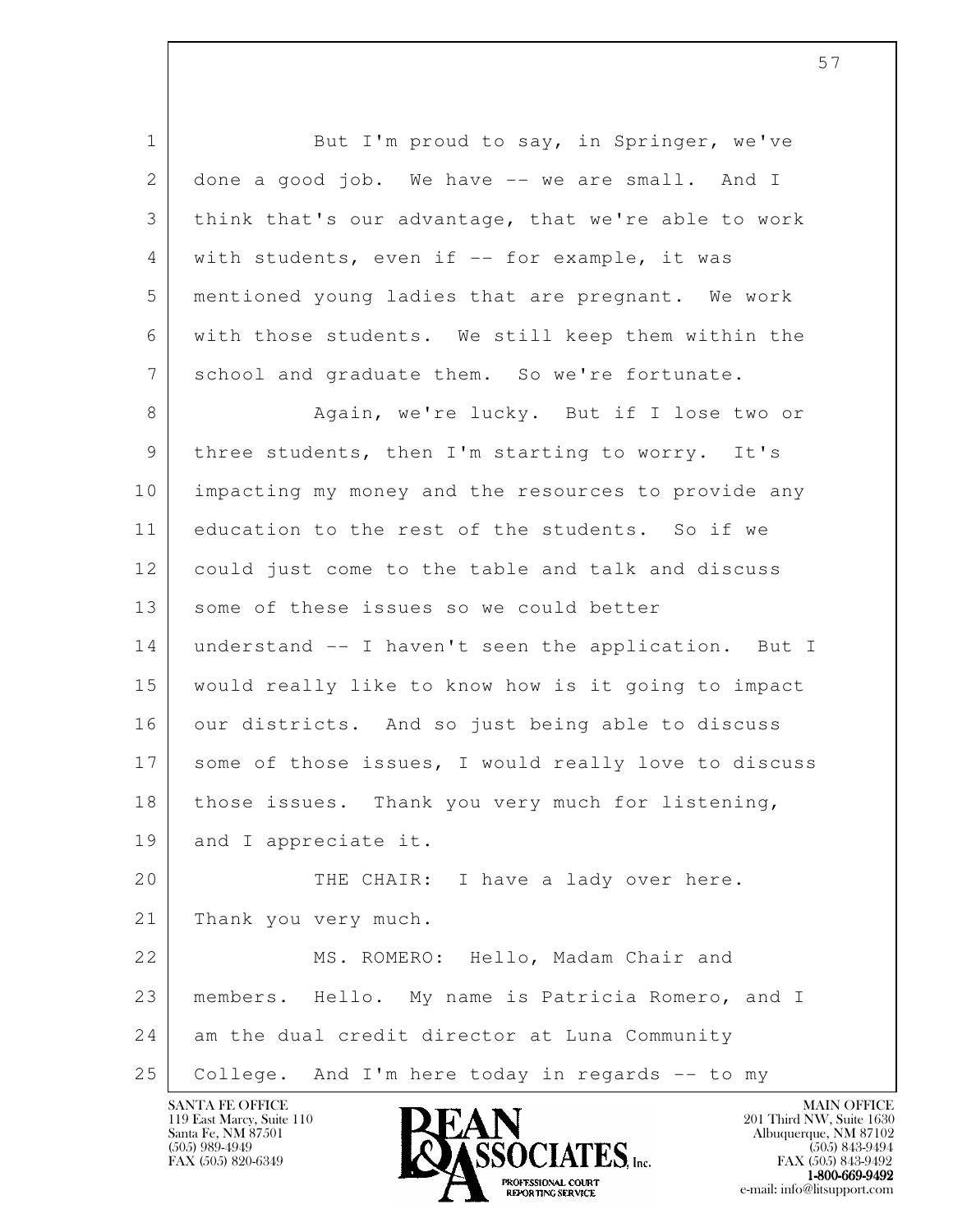1 statement in regards to I do believe that the Luna 2 Charter School would be a benefit from students. I 3 come from a background where I worked at a private 4 Christian academy in Mora with a pastor. Then he 5 relocated out of state and it closed.

 6 Our first year, we were at maximum, and 7 there was a waiting list. The reasons for those 8 were, one, disappointment with some of the education 9 of the schools. Some had different learning 10 techniques, and the academies were able to provide 11 an opportunity to meet the needs of those students 12 and family members. My children, themselves, 13 attended the academy. And my reason for that was 14 because when I was in the high school, I was a 15 supervisor. Students came in with a third- and 16 fourth-grade reading level.

l 17 You need a minimum of at least an 18 eighth-grade reading level to be able to be 19 | successful in life. So that's what my choice, as 20 parent, was to provide that opportunity for my 21 children. I had a brother-in-law who, my 22 father-in-law passed away when he was in high 23 school. The counselor, at that point in time, told 24 him, "Take time off. Come back when you're ready." 25 You don't tell that to a child, because, at that

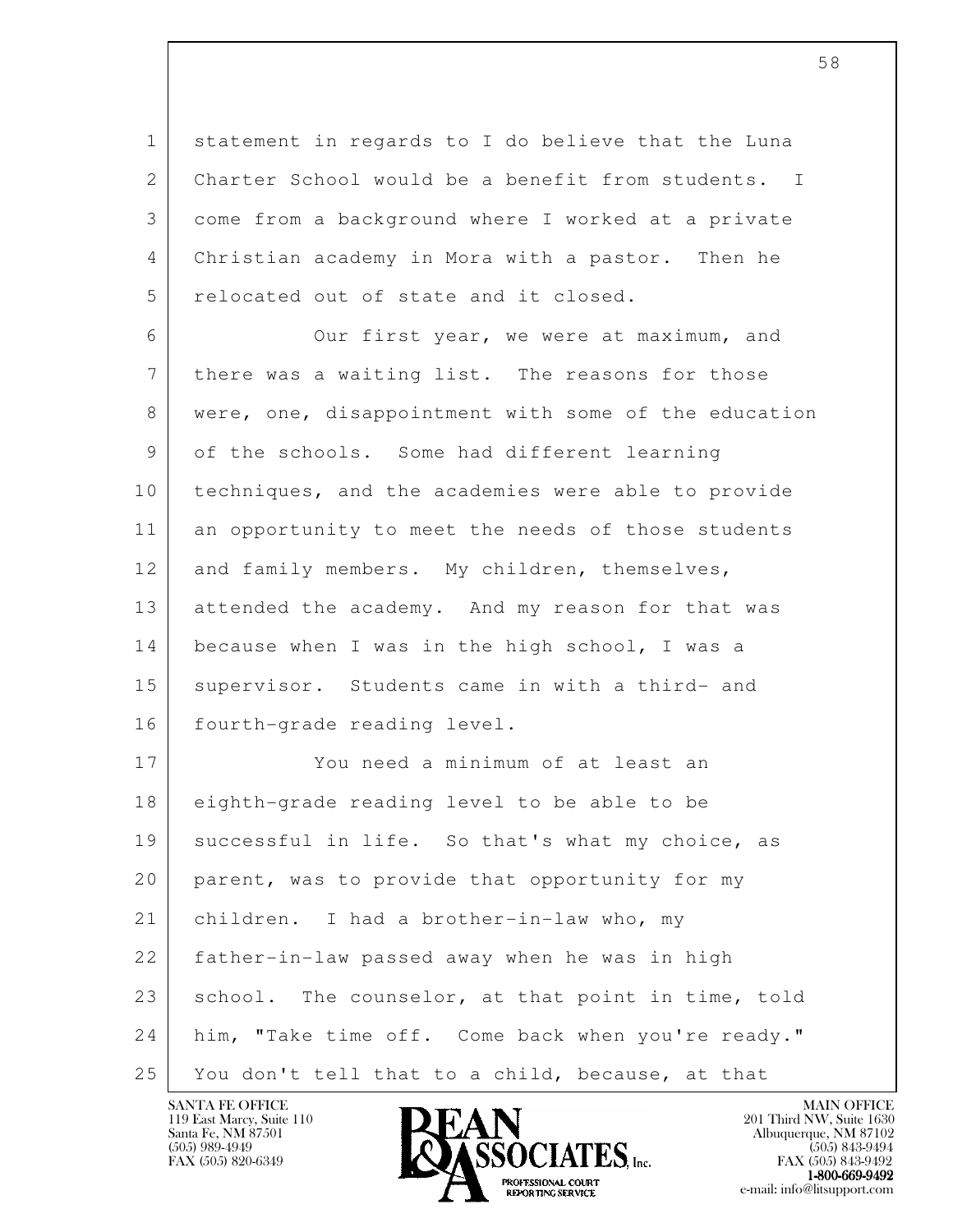1 point, they're still maturing. To this day, he has 2 | not returned to school, wished he had that 3 opportunity.

 4 I work with over 700 students from all the 5 way up to Cuba down to Santa Rosa. And I do meet 6 with a lot of young mothers who are trying to go to 7 school, went to a local academy, the -- and which 8 it's nationally accredited. The credits were not 9 accepted by the high school. And you have 17 years 10 | old young women, mothers wanting to get their 11 education, provide for their recall family who are 12 reclassified freshmen. I believe in retention, but 13 | I think that that is a challenge. And I am happy 14 | that they're willing to come back and get their 15 education.

l 16 I believe that this charter school would 17 | meet the different and diverse needs of students. 18 | Right now, when the charter school, Bridge Academy, 19 | closed here in Las Vegas, I tried doing outreach. I 20 was just in the community. I met with about eight 21 of the students who should junior, senior status, 22 not attending school right now. We have a lot of 23 home schooled students that could take advantage of 24 this charter school.

25 So I do ask that you take into

119 East Marcy, Suite 110<br>Santa Fe, NM 87501

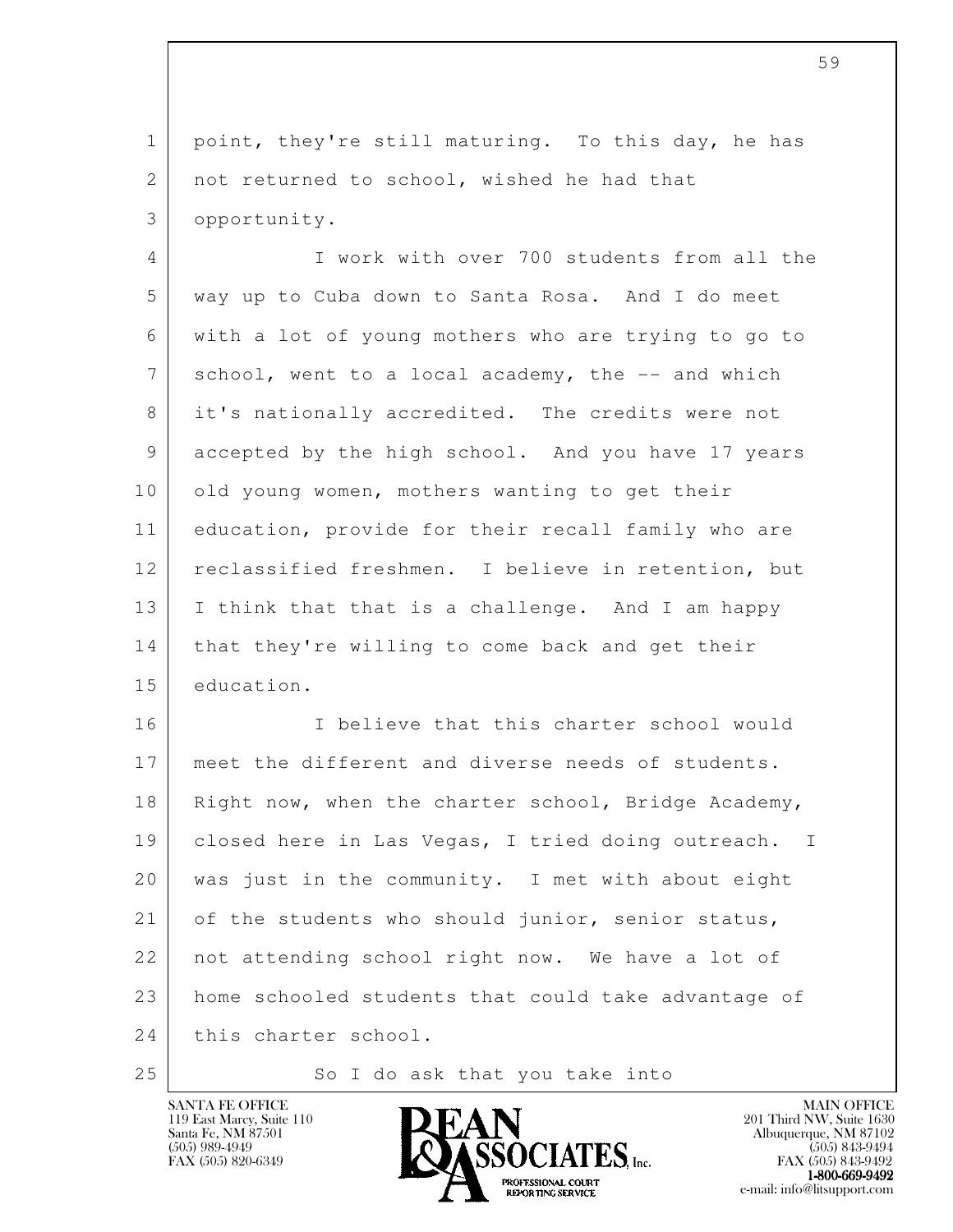1 consideration those needs of those students who are 2 out there, who want the opportunity but just don't 3 have it at this point. So I am in support, and I 4 want to thank you for your time, and I appreciate 5 your attention. Thank you.

 6 THE CHAIR: Thank you. I thought there 7 was somebody that I said I'd do next here. Is there 8 somebody? Is there anybody else, then, who wishes  $9$  to  $-$  yes.

10 | MS. ULIBARRI: Madam Chairman, Committee. 11 My name is Darlene Ulibarri, and I am the Assistant 12 Superintendent for the Pecos Independent School 13 District. I am a West Las Vegas High School 14 | graduate. And, I was educated and raised by 15 Las Vegans. I have three daughters, two of which 16 went to school at Luna Community College and one who 17 | goes to school at UNM.

l 18 And although they were successful in 19 | school, it's not my time to talk about my children, 20 but more to ask the committee to focus on the lack 21 of the details in the Luna strategic plan. We had a 22 president of a college and a vice president of the 23 college with 15 minutes to impress upon people in 24 the audience as well as the committee that they are 25 | providing something different, something

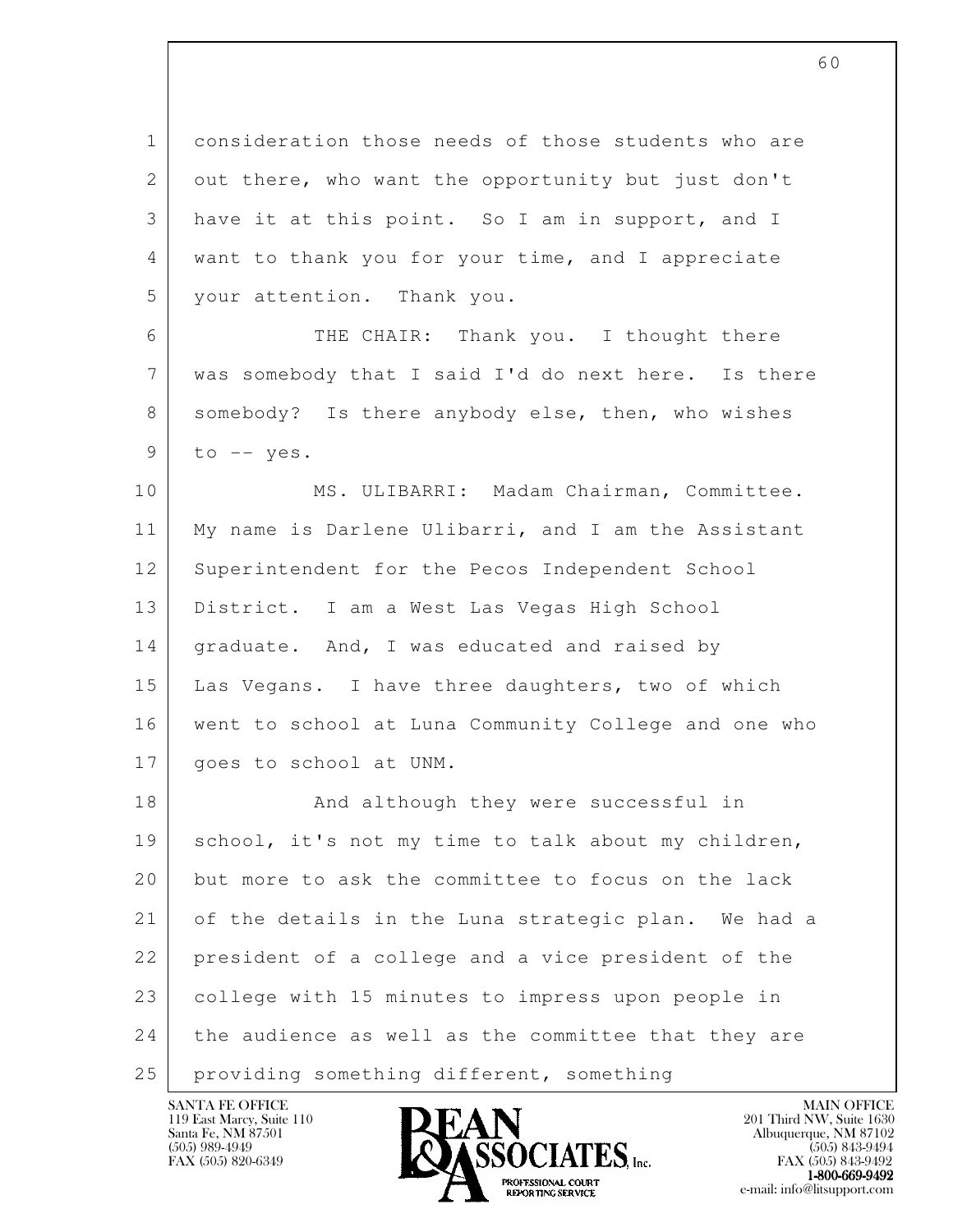l 1 stimulating, something unique. I heard no detail. 2 People and businesses can do well when 3 there's a plan, a time line. People respond. I 4 didn't hear any of that. I haven't read any of 5 that. And I didn't scan any of that in the 6 application. We're assuming, as a group of people, 7 that their curriculum is set. Nobody representing 8 Luna at the table today gave us any kind of idea 9 that they're going to do something different that we 10 haven't done, or, through our partnerships with 11 | them, that we aren't already doing. 12 So I ask why. Why? Why take an 13 opportunity through approving an application on a 14 chance that a community college charter school can 15 do a better job than several districts are already 16 doing as a partner with that charter school? With 17 the lack of the detail in that technical piece is 18 why people on the public education side are 19 concerned. 20 Yes, in the end, it will come to 21 enrollment. Yes, enrollment will translate itself 22 into dollars. But when push comes to shove today, I 23 didn't hear anything that would motivate me, as a 24 parent, to say, "I would like to send my student 25 there." Thank you.

119 East Marcy, Suite 110<br>Santa Fe, NM 87501

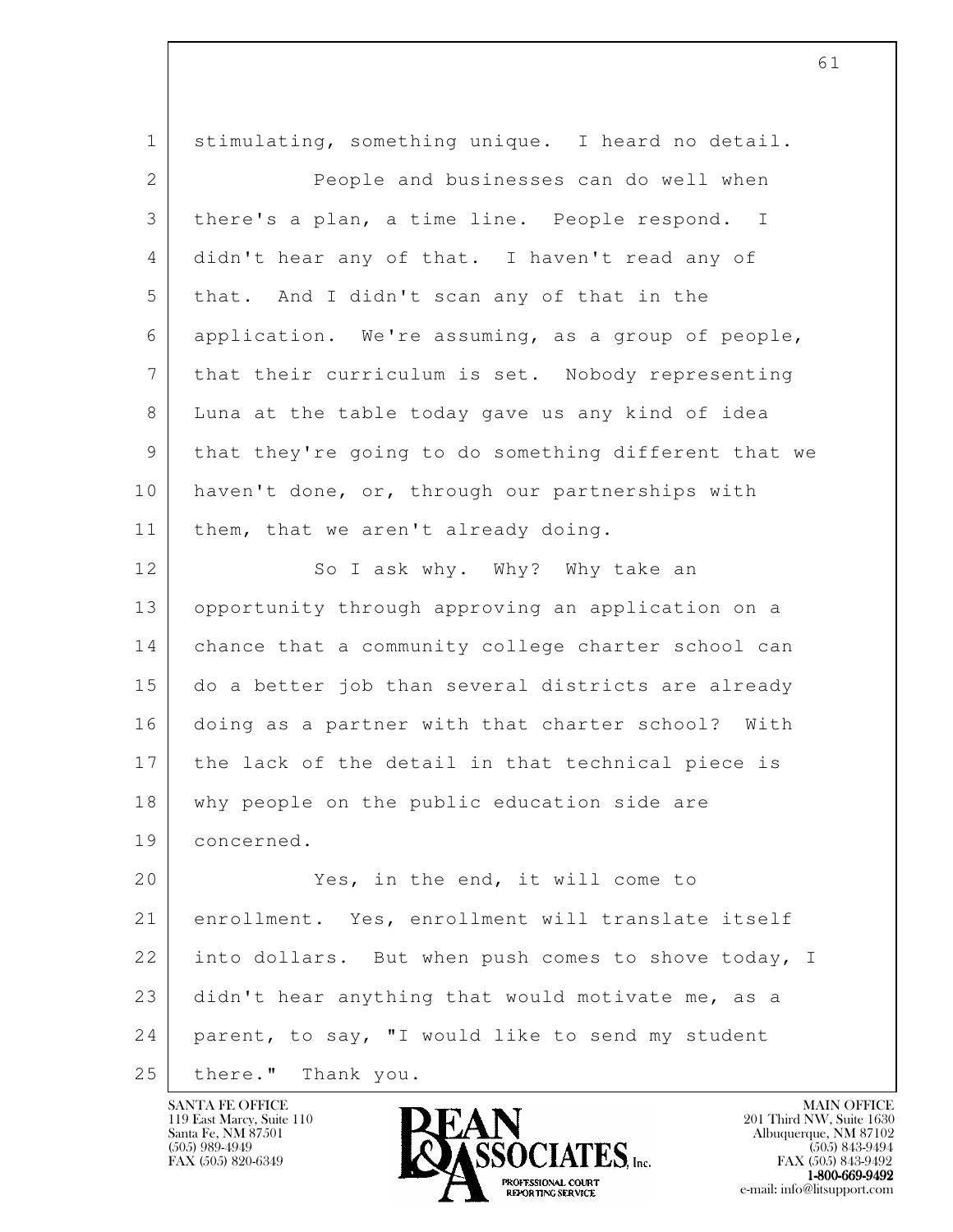| $\mathbf 1$     | THE CHAIR: Thank you. Yes, ma'am.                    |
|-----------------|------------------------------------------------------|
| 2               | MS. BROWN: It's with some hesitation that            |
| 3               | I come up here to speak to you. But good evening,    |
| 4               | Madam Chairman and Commission. My name is Wilma      |
| 5               | Brown, and I'm a local attorney. And one of the      |
| 6               | things that $I$ -- I also graduated from Robertson   |
| $7\phantom{.0}$ | High School. I've been a teacher forever, as well    |
| 8               | as being an attorney. I teach for Luna Community     |
| 9               | College, and I also teach for Highlands University.  |
| 10              | I've taught for the West Las Vegas school            |
| 11              | system and the East Las Vegas school system, and I   |
| 12              | I'm a graduate of the East Las Vegas school system.  |
| 13              | What I hear in the voices here, especially from the  |
| 14              | superintendents, is fear. They're going to take our  |
| 15              | students away from us, and we're going to lose money |
| 16              | and then we're not going to be able to provide the   |
| 17              | programs that we're providing.                       |
| 18              | I deal with a lot of teenagers, mostly               |
| 19              | boys, in the juvenile justice system. I'm also       |
| 20              | responsible for having started the juvenile drug     |
| 21              | court, because there wasn't a treatment program      |
| 22              | available in this community for kids. If they're     |
| 23              | not going to treat their problems, they're going to  |
| 24              | kick them out. And that's what I found over and      |
| 25              | over again with these boys is that they were kicked  |

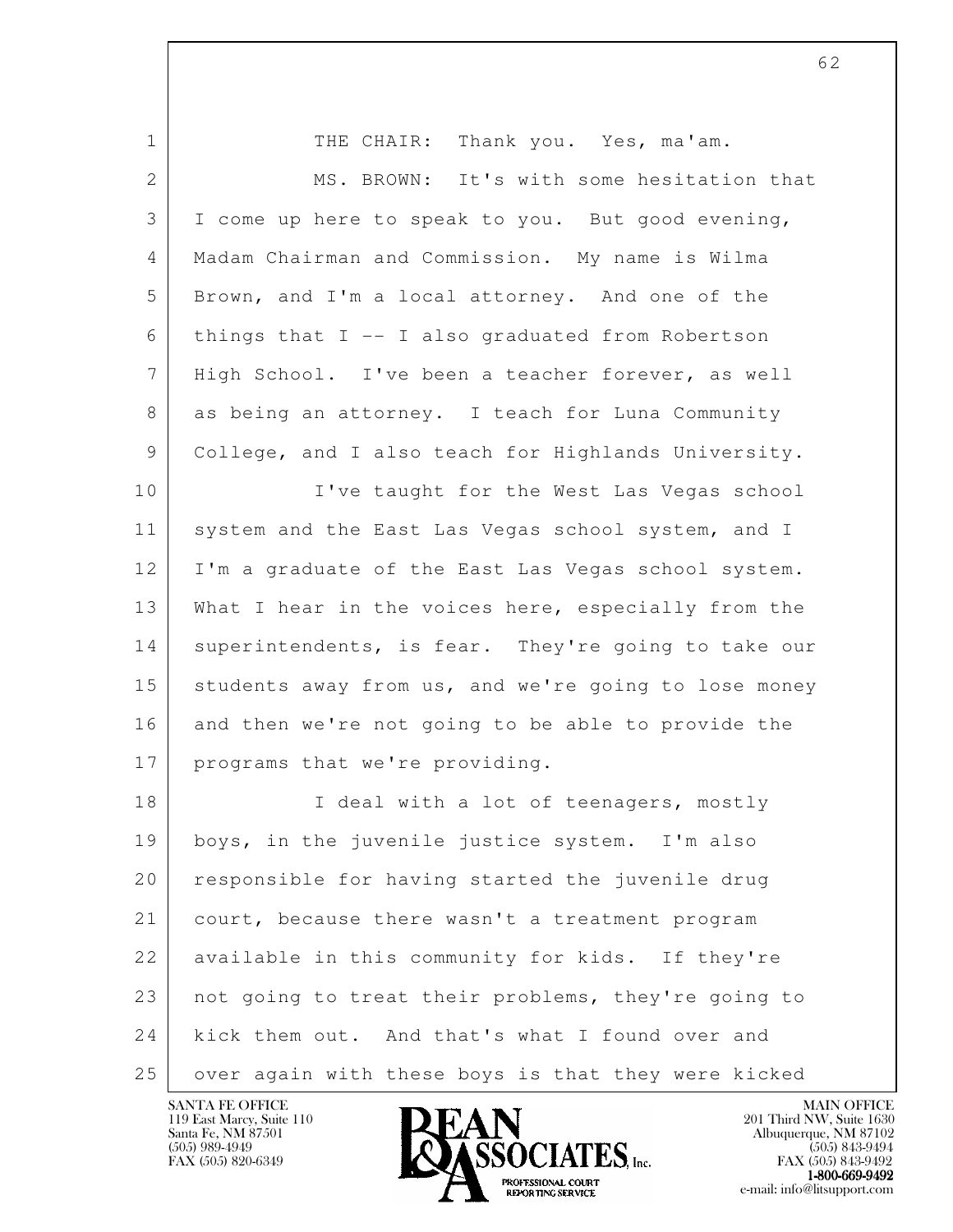1 out of the school system.

| $\overline{2}$ | They jumped from West Las Vegas to East              |
|----------------|------------------------------------------------------|
| 3              | Las Vegas back to West Las Vegas. And jumping back   |
| 4              | and forth, they were losing credits. They weren't    |
| 5              | receiving an education. Probably the kids' fault.    |
| 6              | That's what I was told. They didn't have any         |
| $7\phantom{.}$ | encouragement from home, and they certainly didn't   |
| 8              | have any encouragement from their teachers. They     |
| 9              | were problem children, and nobody likes dealing with |
| 10             | problems. Nobody likes change.                       |
| 11             | When I started teaching for Highlands                |
| 12             | University, they said, "You're going to have to      |
| 13             | teach your class on the Internet." And I said, "Oh,  |
| 14             | no. Can't do that. I want face-to-face. I can't      |
| 15             | tell if my students are learning anything unless I   |
| 16             | can see the expression on their face."               |
| 17             | Well, after about two sessions I decided,            |
| 18             | "Hey, I can do this. It's something different."      |
| 19             | I've learned how to do it, and now, I'm more         |
| 20             | comfortable with it. And that's what I hear today.   |
| 21             | Nobody's comfortable with it because they weren't    |
| 22             | included in the planning process. They didn't have   |
| 23             | any input. They've had the opportunity to have       |
| 24             | input into other charter schools, including the      |
| 25             | other charter school that folded because of lack of  |

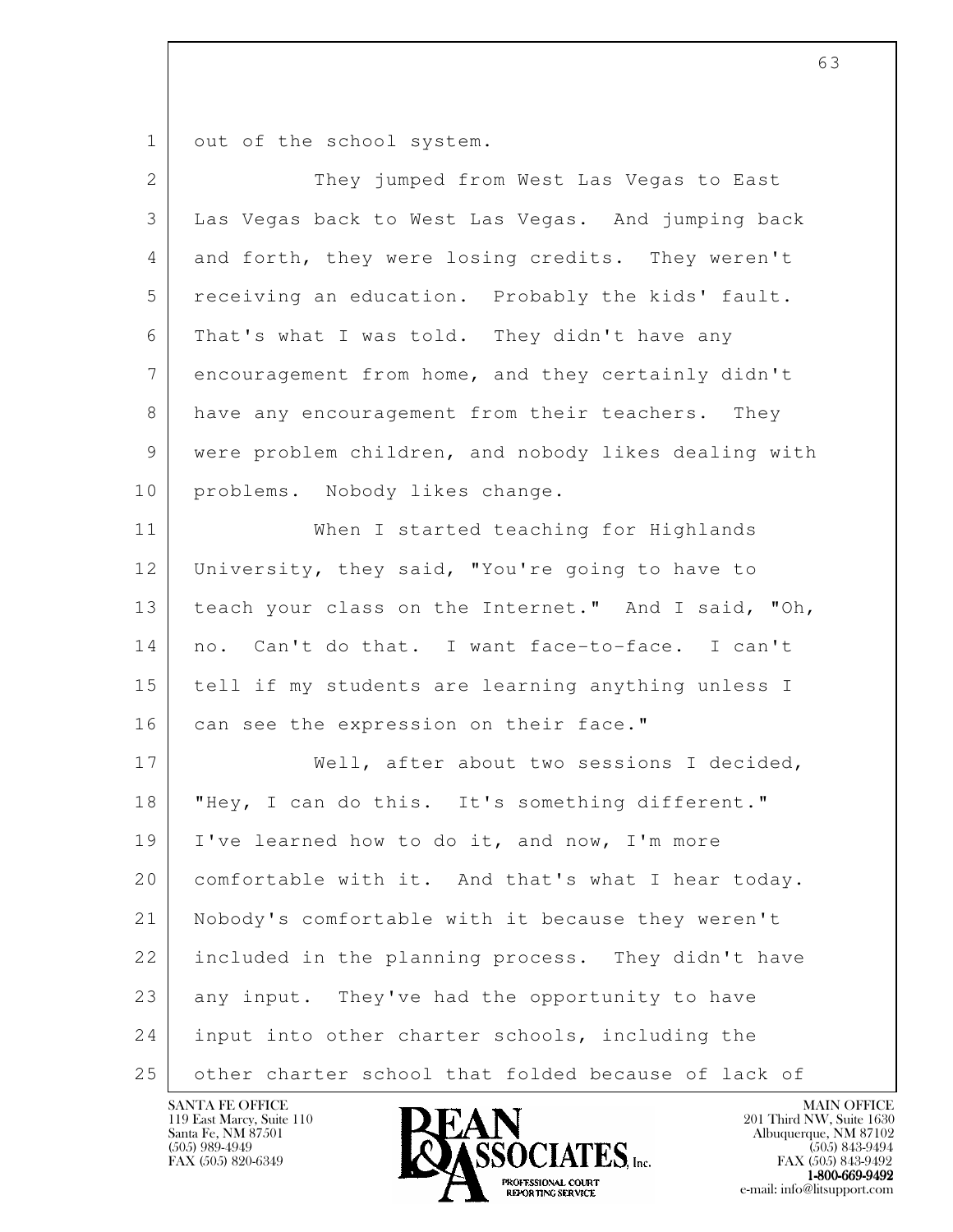1 money.

| $\mathbf{2}$   | I've worked with other kids that went to            |
|----------------|-----------------------------------------------------|
| 3              | that school. They told me that's the first time     |
| 4              | they've been heard by any of their teachers. That's |
| 5              | the first time that their education mattered to the |
| 6              | people they had to work with. It's not 100 percent. |
| $7\phantom{.}$ | Sample of two. But if this thing is happening over  |
| 8              | and over again, where there are some kids may not   |
| 9              | have dropped out physically, but have dropped out   |
| 10             | mentally from their classroom, then something needs |
| 11             | to be done.                                         |
| 12             | And Las Vegas hasn't changed a bit since I          |
| 13             | left here in -- well, it seems like 100 years ago.  |
| 14             | It was 1977, came back in 1991. There wasn't much   |
| 15             | difference in what was happening in the school      |
| 16             | system. There wasn't much difference in attitude of |
| 17             | the students, and there wasn't much difference in   |
| 18             | what was happening.                                 |
| 19             | There were students who make it through             |
| 20             | school. Each school district can say they have      |
| 21             | doctors, they have lawyers, they have all these     |
| 22             | professional people. But what about the majority    |
| 23             | that stayed here? I'll tell you where they're       |
| 24             | working. They're working at the medical center --   |
| 25             | excuse me -- the New Mexico Behavioral Health       |

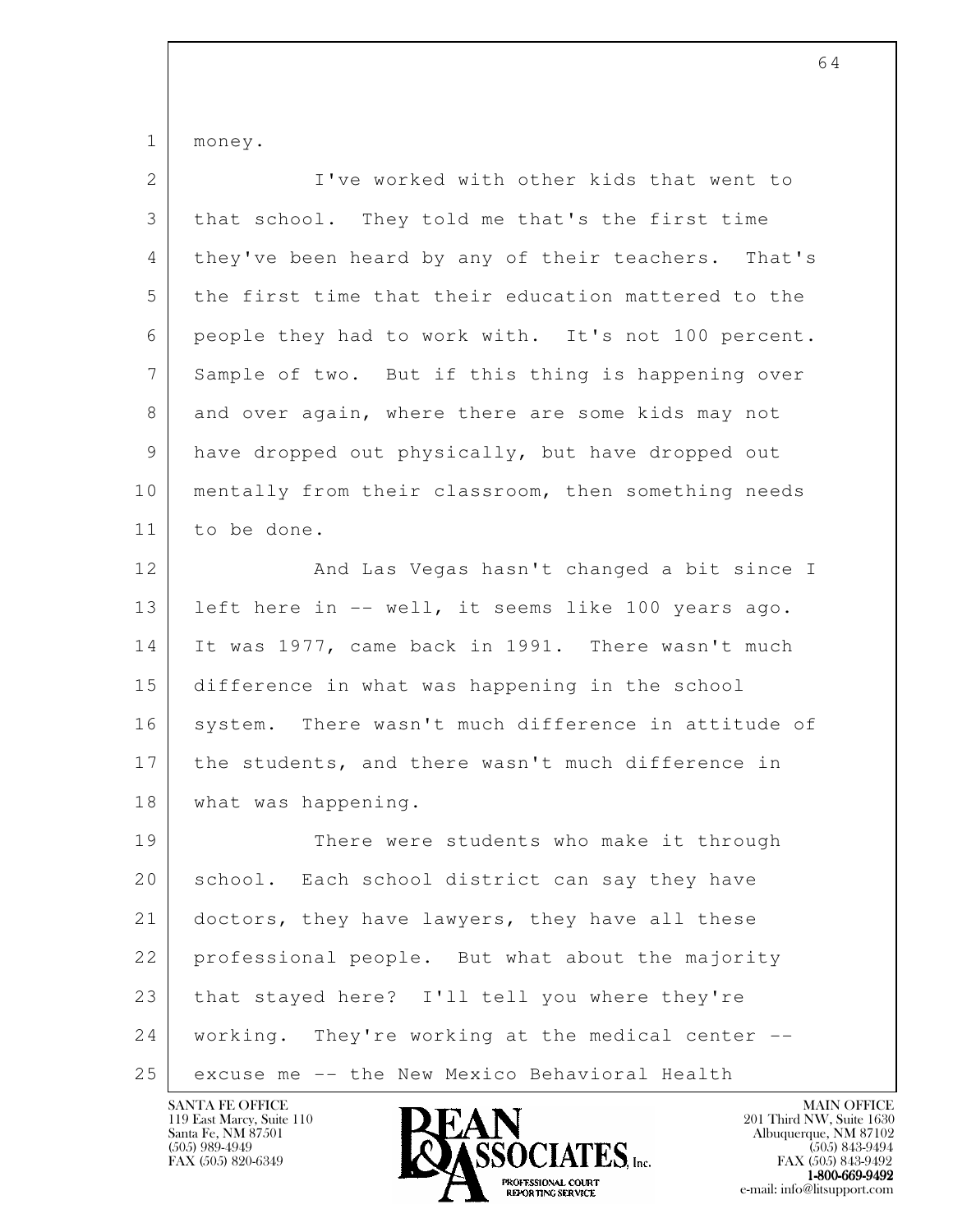1 Institute. I was their attorney for two years. We 2 had a very difficult time filling positions in that 3 facility, simply because the quality of the person 4 that came could not read, they could not write, they 5 could not observe, and they were only there for the 6 retirement benefits that they hoped that they could 7 stay in the background and earn so that they could 8 retire in 20 years. That does not provide for 9 quality services.

l 10 | What we need is a bigger pool of 11 employees. That was what I kept getting told over 12 and over again. But we need a bigger pool to pick 13 from, to choose the employees that could actually do 14 the job. That wasn't happening here. So they had a 15 | lot of people from out of state, from out of area 16 that came and took the more important jobs at the 17 Behavioral Health Institute because we didn't have 18 the qualified people here. I don't know about you. 19 That says something's not working. I support the 20 charter school. 21 THE CHAIR: Thank you, ma'am. 22 | MS. BROWN: You're welcome. 23 THE CHAIR: Is there anyone else? This, 24 then, concludes Item 8 of community input. We're to 25 Item 9 on the agenda. At this time, the Public

119 East Marcy, Suite 110<br>Santa Fe, NM 87501

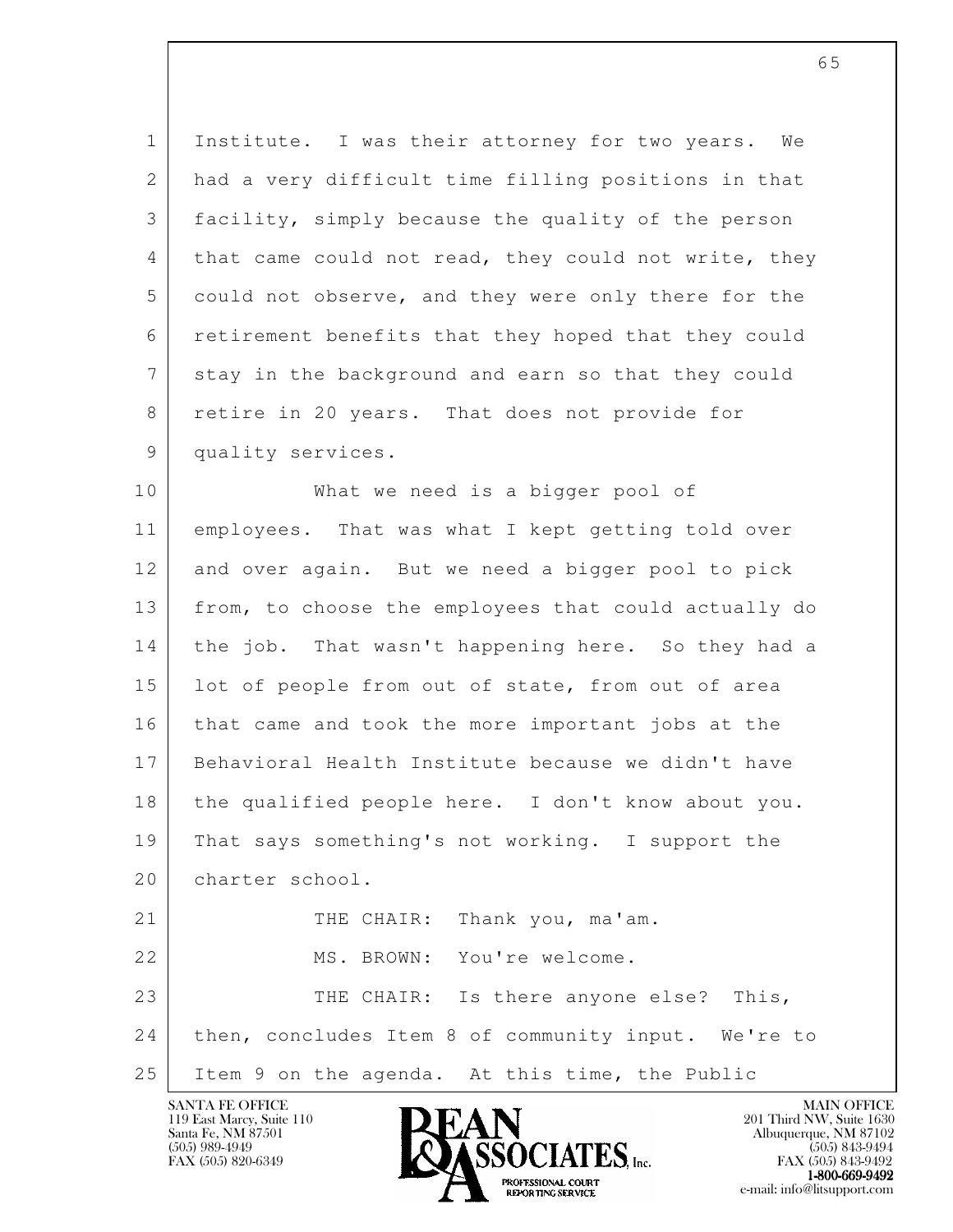l 1 Education Commission reserves time to address any 2 questions that the Commissioners may have of the 3 Applicant. So if the applicants will return to the 4 table, it would be appreciated. 5 I will ask you to please keep your 6 responses as brief as possible to allow for 7 questioning from other Commission members. 8 THE CHAIR: We have a new face. We need a 9 name. 10 MR. BEATTY: My name is Robert Beatty. 11 | I'm a consultant with the charter school 12 application. I am the Director of Robert F. Kennedy 13 Charter School in Albuquerque, and I've worked on a 14 | number of charter applications. 15 THE CHAIR: Thank you, sir. We needed 16 that for the record. All-righty. We have 17 | Commissioners. You have an opportunity. Mr. Carr, 18 | we'll start with you. 19 MR. CARR: I have quite a few questions. 20 Some of them, you probably can answer yes or no. 21 But -- the -- you've kind of given me a, you know, a 22 pretty broad stroke of what you're going to do 23 differently. I've heard some things. But what are 24 some specific examples that you are going to do 25 differently than what is already provided by the



FAX (505) 843-9492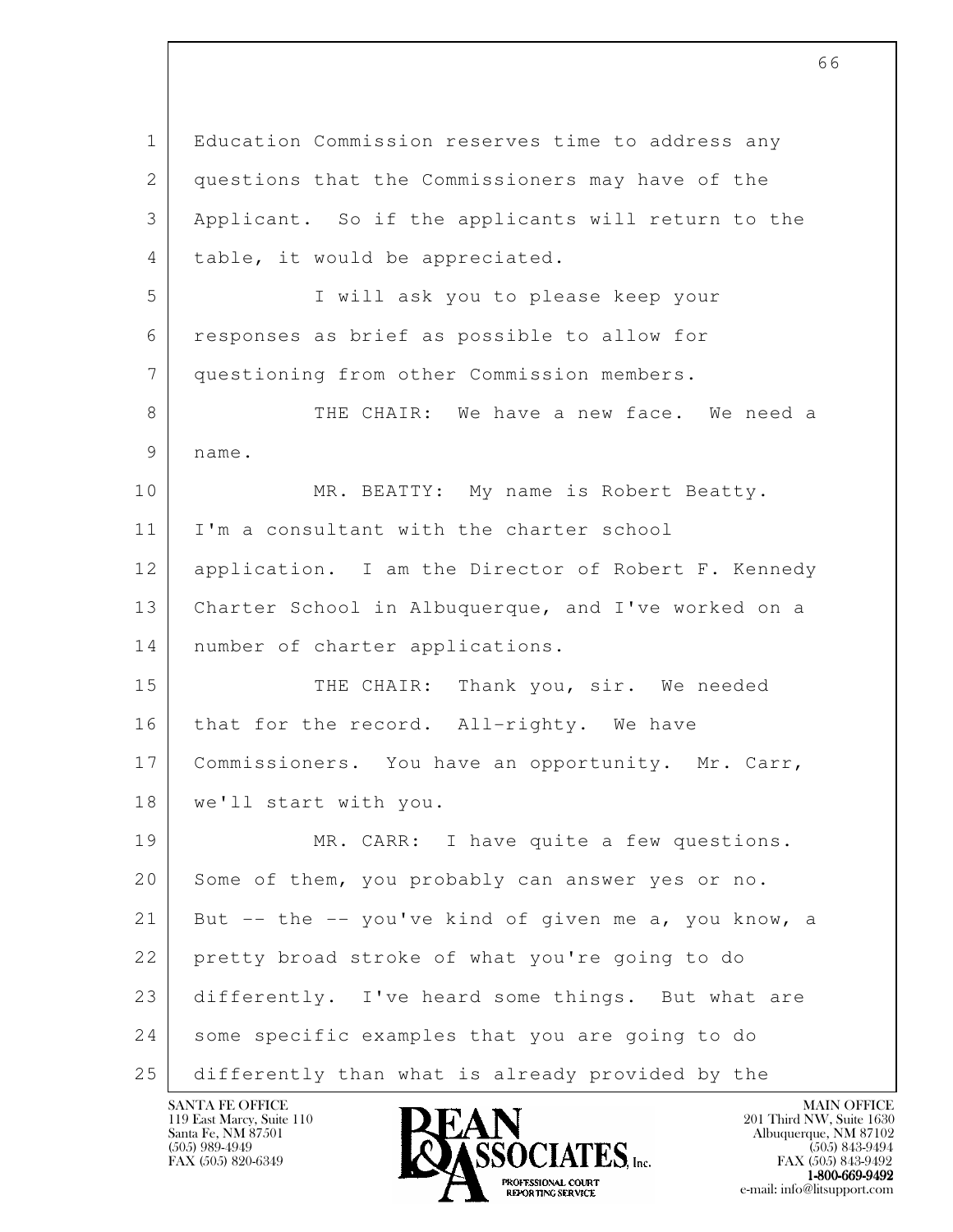1 local schools?

| $\overline{2}$ | DR. MARTINEZ: One major component is to              |
|----------------|------------------------------------------------------|
| 3              | align the high school curriculum with dual credit    |
| 4              | courses. And that's unique in this respect. Let me   |
| 5              | give you an example. What we're looking at is, for   |
| 6              | example, the science class. We want to align the     |
| $7\phantom{.}$ | science curriculum within the high school with the   |
| 8              | science curriculum within the college in order to    |
| 9              | offer the dual credit.                               |
| 10             | When the student enrolls for that science            |
| 11             | class, not only are they earning high school credit, |
| 12             | they're earning college credit. So what that means   |
| 13             | is it brings the -- a high level of accountability,  |
| 14             | because what is taught within that high school       |
| 15             | curriculum has to reflect -- the information has to  |
| 16             | reflect what was in that college course. So it's     |
| 17             | bringing -- first of all, partnership with the high  |
| 18             | school instructor and the college instructor in      |
| 19             | respect to the information that needs to be -- that  |
| 20             | needs to be taught. In other words, they have to     |
| 21             | not only meet the high school requirements, but in   |
| 22             | order to receive college credit, they have to meet   |
| 23             | the requirements of the college credit.              |
| 24             | Isn't that the way all dual<br>MR. CARR:             |
| 25             | credit classes work?                                 |

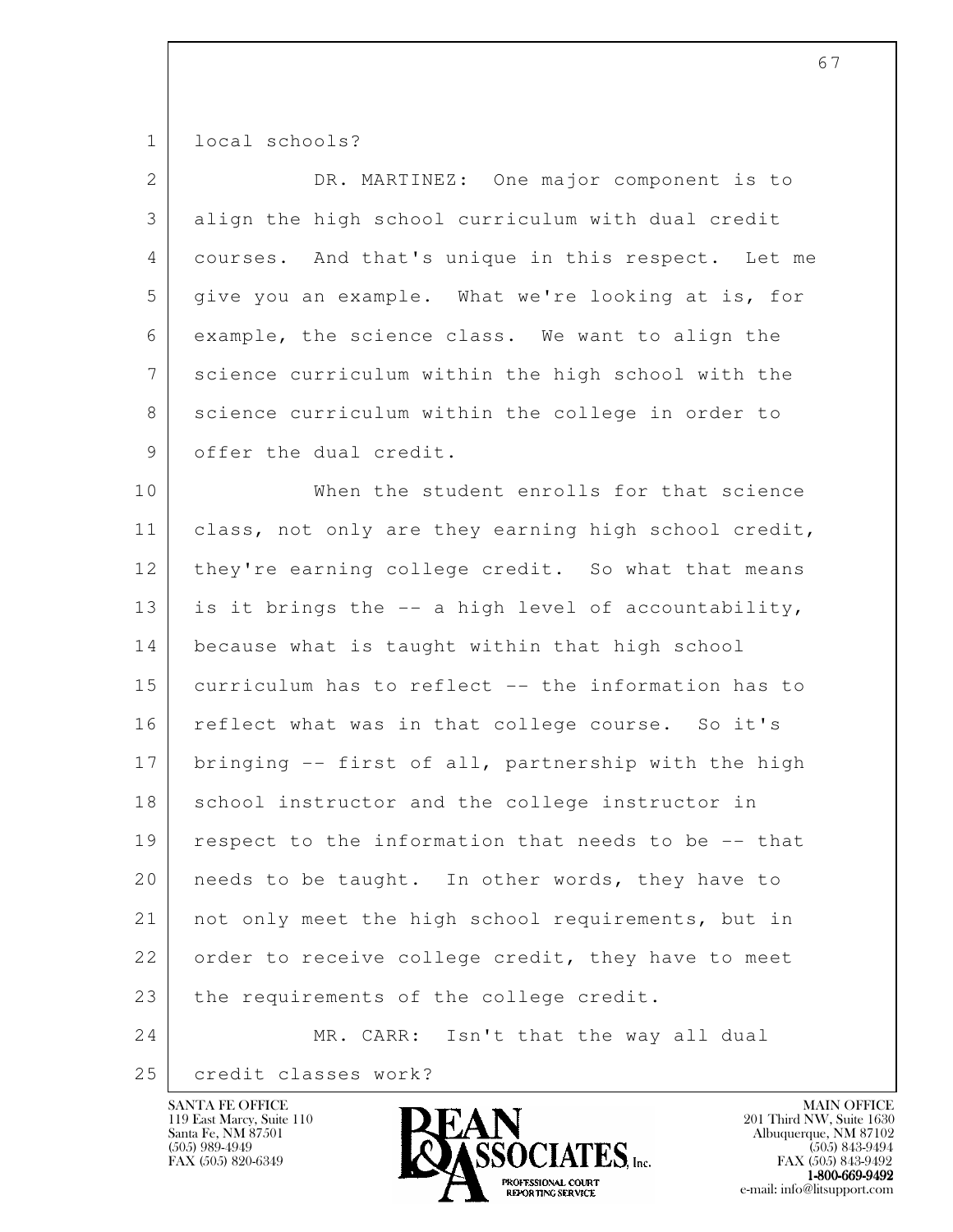l 1 DR. MARTINEZ: That is correct. That is 2 correct. 3 MR. CARR: So how -- well, then, my 4 comeback question is, then, how is that different? 5 DR. MARTINEZ: We don't have that many 6 science courses dual credit within the high school. 7 | MR. CARR: So you offer more, a wider 8 range of science classes? As an example, you offer 9 a wider range of dual credit, or you want to --10 DR. MARTINEZ: That's correct, sir. 11 MR. CARR: Okay. Let's see. Do you -- do 12 you intend to offer any online classes? 13 DR. MARTINEZ: Yes. Yes. 14 MR. CARR: I know you're already doing it 15 at Luna College. 16 DR. MARTINEZ: Yes, sir. 17 MR. CARR: What percentage of these -- of 18 your total enrollment in the high school would  $19$  you  $-$  20 DR. MARTINEZ: Right now, our projection 21 within the first year, roughly 100; 100 students. 22 Now, we want to utilize distance learning and IT, 23 interactive television, to meet the needs of 24 satellite areas. Right now, in the application, we 25 have identified Mora, Santa Rosa, and Springer as

119 East Marcy, Suite 110<br>Santa Fe, NM 87501

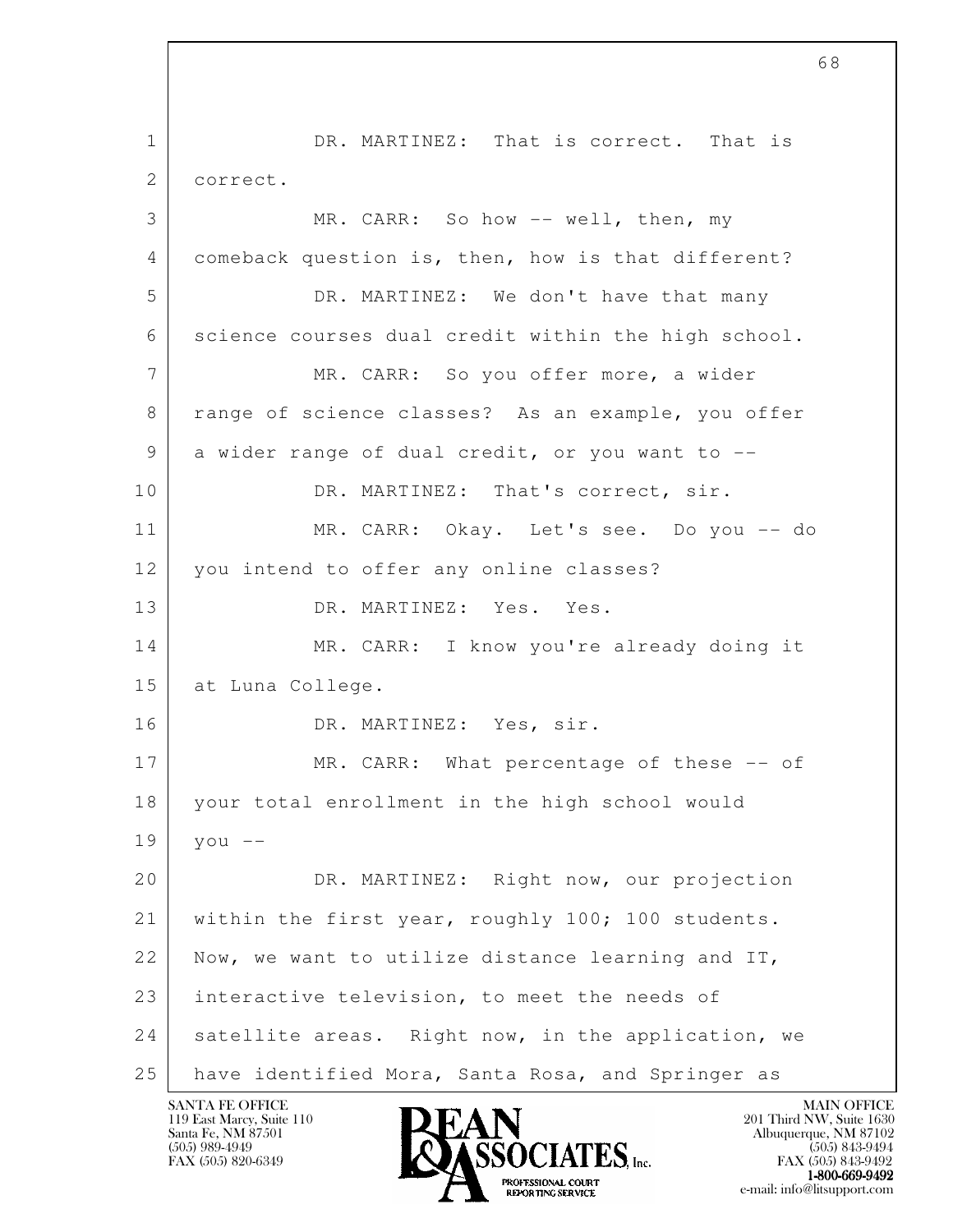1 our satellites. And the reason for that is we 2 already have established facilities within those 3 communities.

4 So, for example, let's just use Springer 5 for an example. If there is a need out there, if 6 there are students that want the service, then they 7 can attend -- they don't have to come to the main 8 | campus. They can attend right there in Springer. 9 And we will utilize a variety of instructional 10 | methods, having an instructor there, interactive 11 television and distance learning.

12 Right now, we have a Title V grant. And 13 we started off in our distance learning with the 14 basic WebCT, and we have moved up to Blackboard, 15 Wimba. The point I'm trying to make is we continue 16 to make advancements into our distance learning. 17 We're at a point now where our students can see our 18 instructor via the Internet. So we are fortunate to 19 have an excellent distance learning program and also 20 an outstanding IT program. 21 MR. CARR: Okay. Along those lines, I

22 noticed you have prerecorded classes.

l 23 DR. MARTINEZ: Right. We haven't 24 initiated that yet. But we're looking at that as an 25 | option down the line.

119 East Marcy, Suite 110<br>Santa Fe, NM 87501

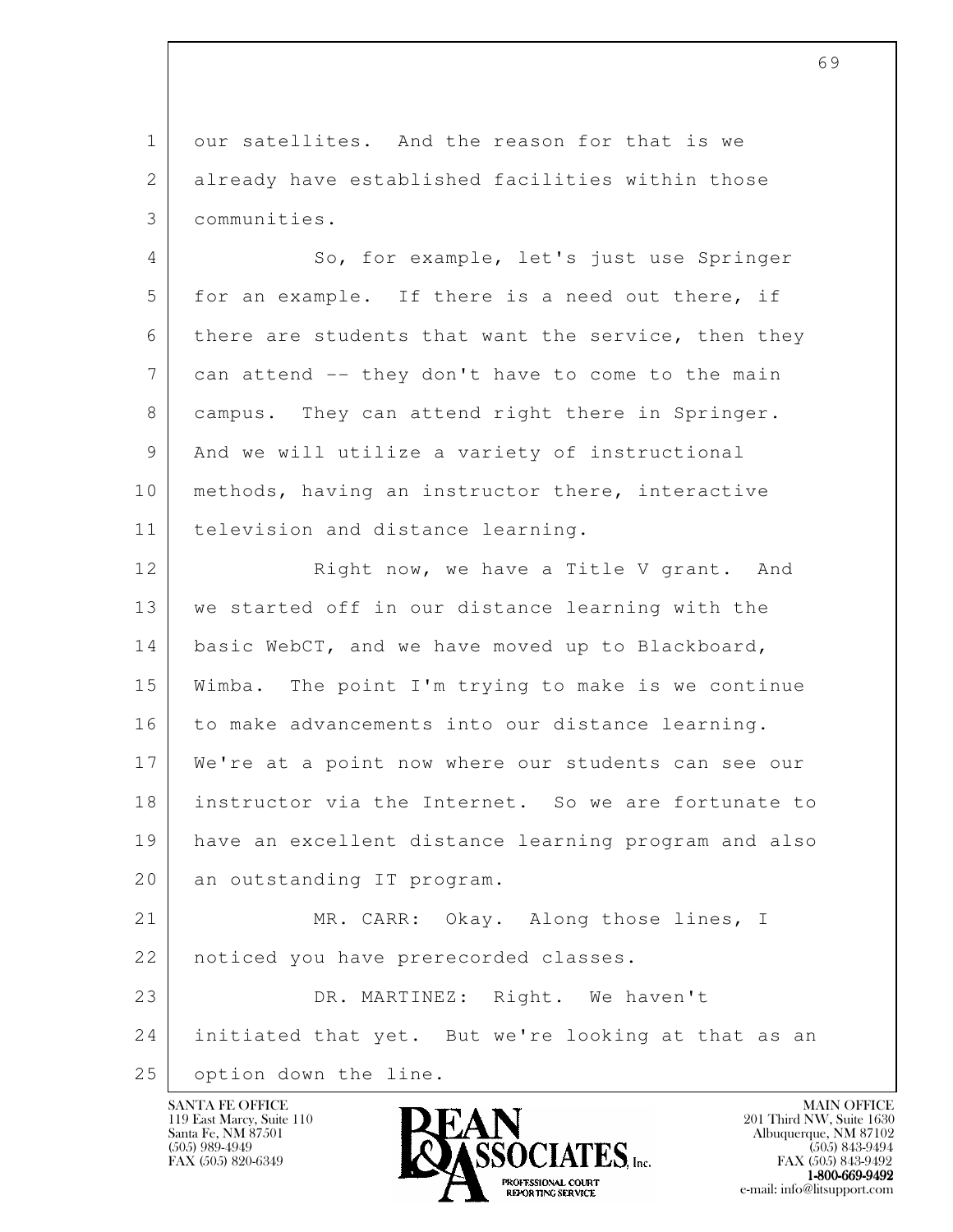| $\mathbf{1}$    | MR. CARR: And I'm getting -- and I                    |
|-----------------|-------------------------------------------------------|
| 2               | noticed a lot of -- a few interesting waivers.<br>And |
| 3               | I -- we had -- read this -- actually, our             |
| 4               | chairperson had read this into the record in          |
| 5               | Albuquerque. There are specific waivers that, if      |
| 6               | you ask, we have to -- or the Secretary of Education  |
| $7\phantom{.0}$ | has to allow. There are some waivers that may or      |
| 8               | may not be granted. There are some -- but there's a   |
| 9               | specific list. There's a specific itemized.           |
| 10              | Some of these waivers didn't seem to fit              |
| 11              | into those typical waivers that could be waived. I    |
| 12              | notice there was a waiver on religion in schools.     |
| 13              | What is -- what do you plan to do there?              |
| 14              | MR. BEATTY: It wasn't actually -- the                 |
| 15              | waiver is simply there. It doesn't mean that any      |
| 16              | religious classes would be taught. Right? And the     |
| 17              | waivers don't have to be accepted as part of the      |
| 18              | charter. It could be conditional to not have them.    |
| 19              | MR. CARR: Okay. I'm not -- it sounds                  |
| 20              | like you're leaving it open to you could do some --   |
| 21              | I don't understand --                                 |
| 22              | MR. BEATTY: That's right. Depending on                |
| 23              | the community that was going to be served. But the    |
| 24              | idea was not to be offering religious classes.<br>The |
| 25              | waiver was simply there to allow this planning year   |

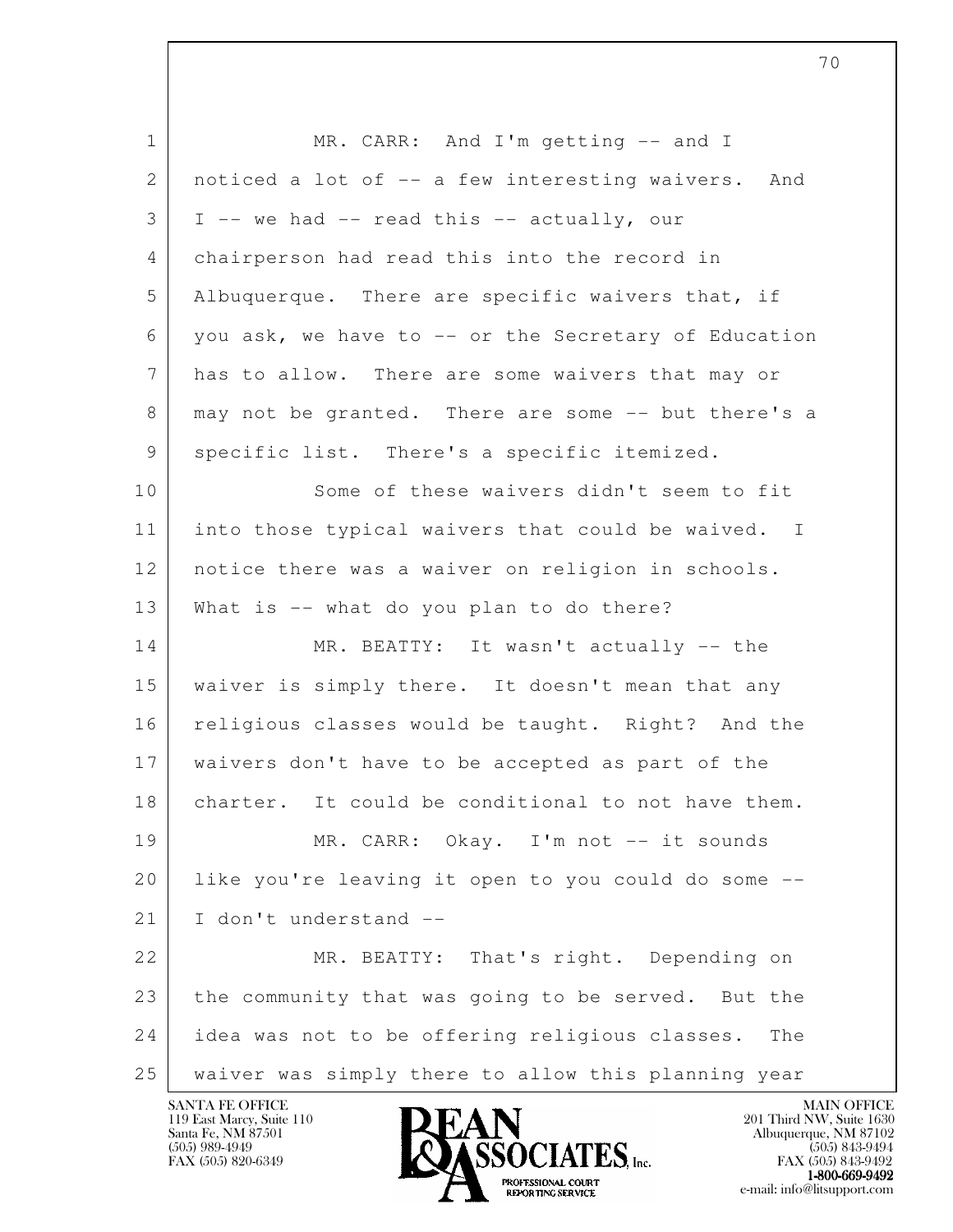l 1 to happen and for the details to be worked out. And 2 most of the waivers are for that reason. There's no 3 intent to teach religious classes at the school. 4 DR. MARTINEZ: That's correct. 5 MS. LOPEZ: Okay. And so that goes down 6 to some of these other waivers. One, I won't laugh 7 about. A flag waiver. How are you going to display 8 the flag? Or are you not going to display the flag? 9 MR. BEATTY: There are satellites 10 throughout the state. There may or may not be a 11 flagpole at one of the satellites. 12 MR. CARR: There's a requirement to have 13 one in every classroom, not just a flagpole. 14 MR. BEATTY: But the waiver would be if 15 the facility had a flag on a flagpole. It's not 16 about flags in a classroom. David Cargo Library is 17 the satellite in Mora? 18 DR. MARTINEZ: That's correct. 19 MR. BEATTY: If there's a satellite 20 identified and a community center identified, and it 21 | may or may not have a flag. There may be a 22 community location that may not have a flag there in 23 every classroom. 24 MR. CARR: Okay. Yeah. But why not? 25 | MR. BEATTY: Well, they -- well, they may

119 East Marcy, Suite 110<br>Santa Fe, NM 87501



FAX (505) 843-9492  $1-800-669-9492$ <br>PROFESSIONAL COURT **EXPORTING SERVICE** EXPLORER THE REPORTING SERVICE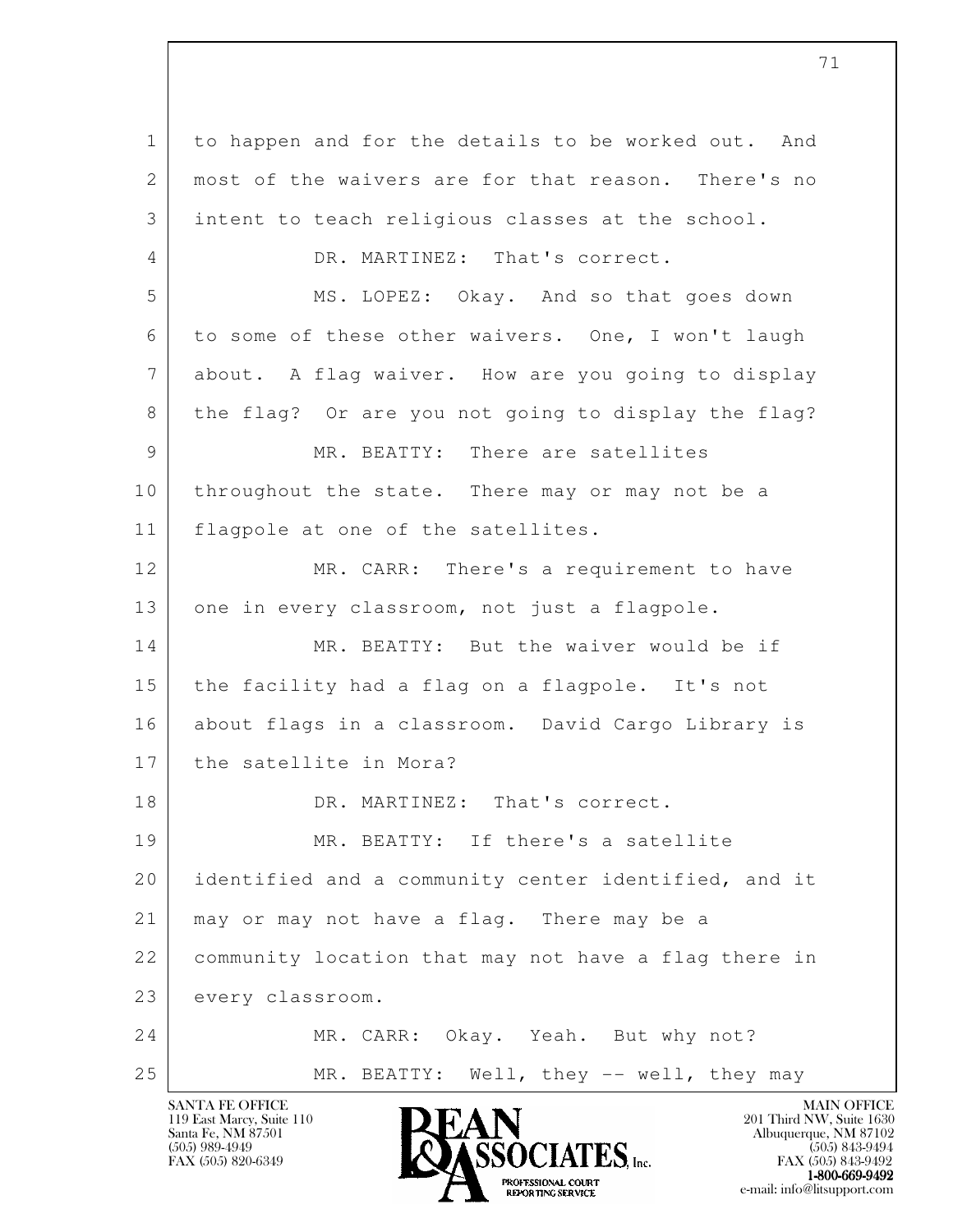l 1 | not have it there. Right? 2 MR. CARR: Okay. 3 MR. BEATTY: If -- 4 MR. CARR: I'm sorry. 5 MR. BEATTY: In a traditional school, you 6 have a flag in every classroom. But if somebody 7 says, "We'd like a couple of classes here," I don't 8 know. It may be an incarceration facility where 9 they may not have a flag. 10 MR. CARR: Okay. 11 MR. BEATTY: And in that education pod, 12 there may not be flags, for whatever reason they 13 have -- right? -- to be there. And so that provides 14 that room for those situations. 15 MR. CARR: Okay. I don't want to belabor 16 that point. 17 MR. BEATTY: No. But it is a good 18 question. 19 MR. CARR: I would like to see a flag in 20 every class. 21 MR. BEATTY: So would I. 22 MR. CARR: Animals? A waiver for animals? 23 | MR. BEATTY: It opens the possibility for 24 husbandry classes in a rural situation. 25 MR. CARR: Oh, okay.

119 East Marcy, Suite 110<br>Santa Fe, NM 87501



 $FAX (505) 843-9492$ <br>1-800-669-9492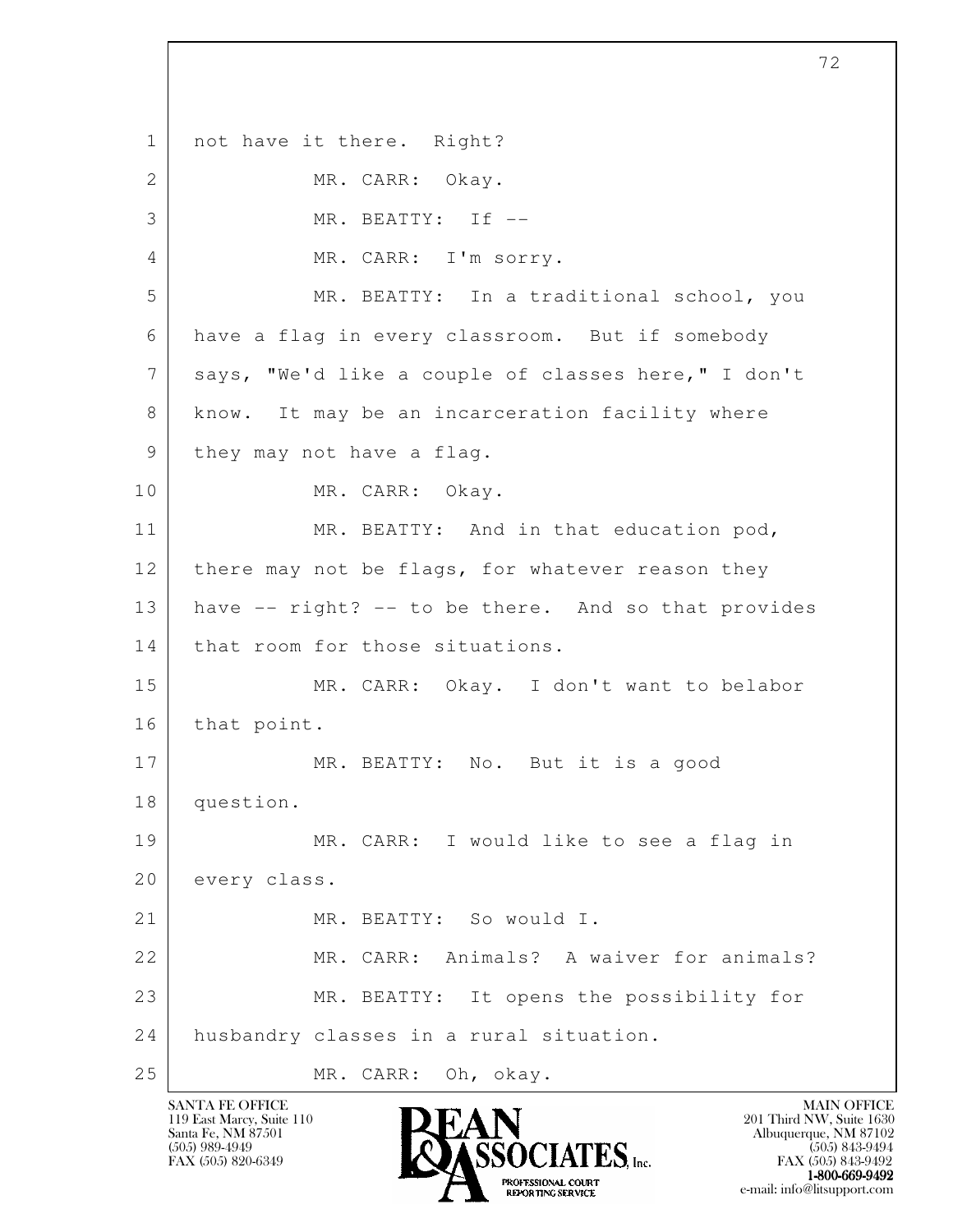l 1 MR. BEATTY: Your restrictions -- you're 2 | not supposed to have reptiles in an aquarium. 3 MR. CARR: Right. All right. I 4 understand. Okay. This was a particular concern to 5 | me. Grievance procedures. 6 MR. BEATTY: It's within the charters, 7 it's outlined the grievance procedures, the 8 governance council is the appeal, as opposed to the 9 typical district grievance procedure. 10 MR. CARR: Do you have a -- I didn't see a 11 procedure laid out in the application. 12 MR. BEATTY: There should be one as part 13 | the employee handbook. 14 MR. CARR: Is it in the employee handbook? 15 MR. BEATTY: I believe it is. 16 MR. CARR: Okay. Let's see. And the age 17 of students was another waiver. I'm trying to work 18 | through these. How -- how old will you -- I mean, 19 is there no limit on that one? You don't know age 20 limit? 21 DR. MARTINEZ: We do not specify how old 22 within the application. We did indicate that they 23 had to be classified as juniors or seniors. 24 MR. CARR: Okay. 25 MR. BEATTY: So, currently, there is no

119 East Marcy, Suite 110<br>Santa Fe, NM 87501

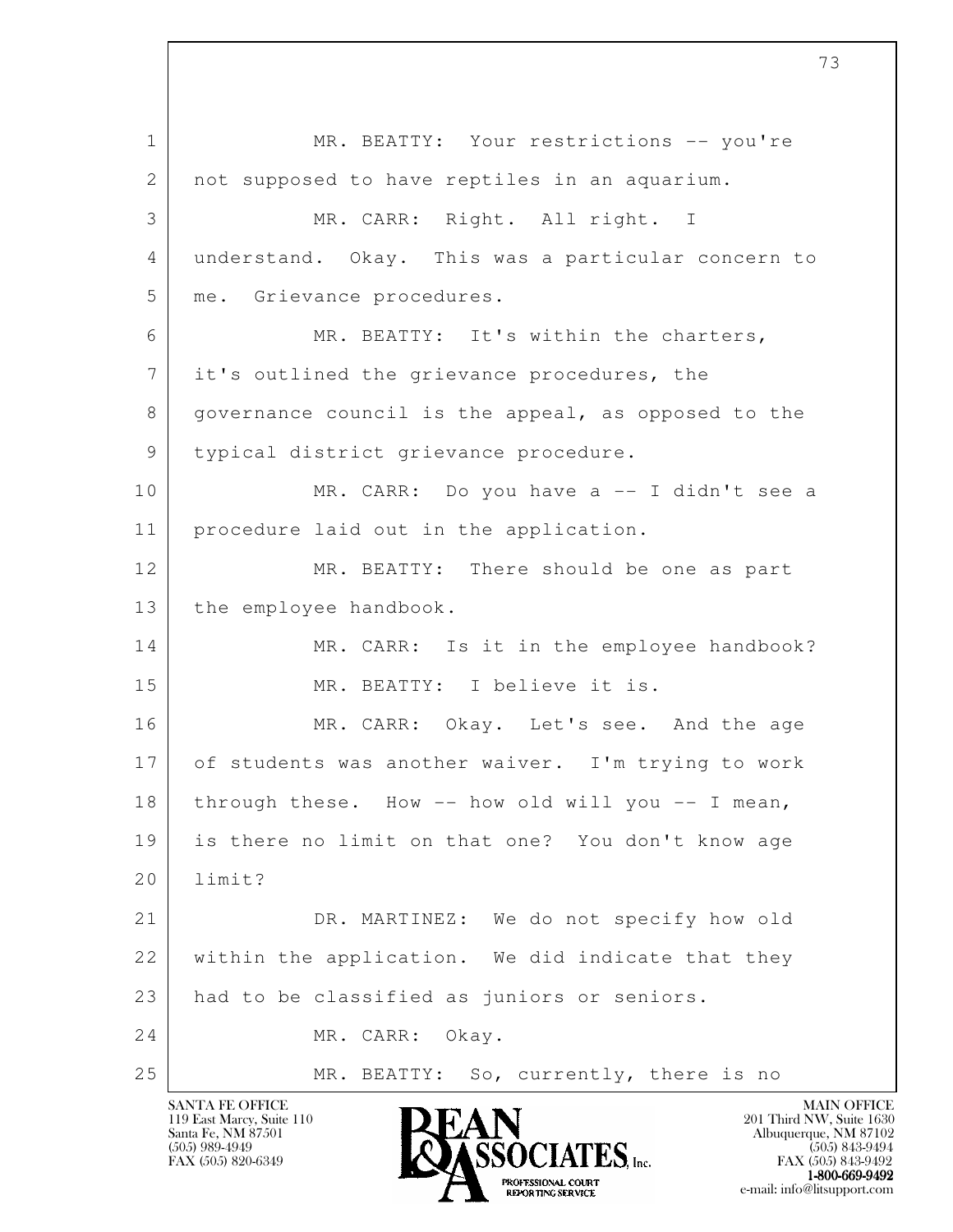1 | upper age limit.

| $\mathbf{2}$   | MR. CARR: Have you seen any problem with             |
|----------------|------------------------------------------------------|
| 3              | a 40-year-old being mixed in with eight 16, 17, 18   |
| 4              | year-olds?                                           |
| 5              | MR. BEATTY: Sure. I graduated a                      |
| 6              | grandmother from my charter school. She was 42       |
| $\overline{7}$ | years old. She was a young grandmother. She came     |
| 8              | to the evening program. She was one of the best      |
| 9              | models I could have had in the class. And when she   |
| 10             | applied to my school, I said, "Ma'am, you're kind of |
| 11             | old" -- and she explained.                           |
| 12             | MR. CARR: You said that?                             |
| 13             | MR. BEATTY: I did, because it was a very             |
| 14             | awkward situation. And she said, "You know, my       |
| 15             | daughters didn't graduate, and they didn't get their |
| 16             | GED. They told me that they didn't have to because   |
| 17             | I didn't." And that was all I needed to hear. I      |
| 18             | found an accommodation for her. I put her in the     |
| 19             | evening program. She spoke at graduation.<br>The     |
| 20             | following year, her daughters got their GEDs.        |
| 21             | MR. CARR: I take it you have full                    |
| 22             | permission to talk --                                |
| 23             | MR. BEATTY: I'm sorry.                               |
| 24             | MR. CARR: I'm sure you'd speak up if I               |
| 25             | was saying something.                                |

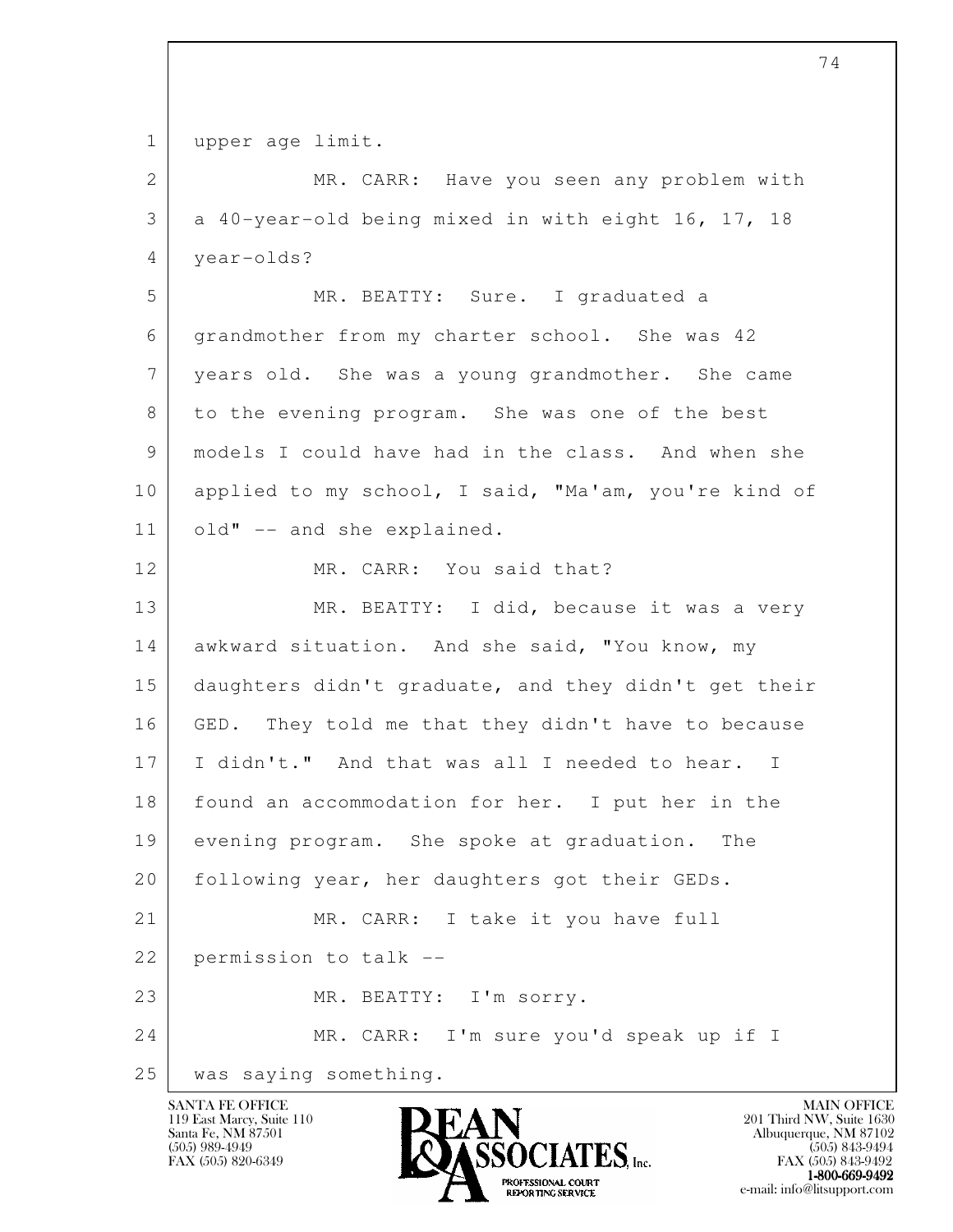l 1 | MR. BEATTY: He'd tap me on the shoulder. 2 | I'm sorry. I get enthusiastic. 3 MR. CARR: Two more waivers. The outside 4 the district. You want to -- you want to be able to 5 take students from outlying districts. And I think 6 you've kind of already explained that. But that 7 does not, as far as I understand, fall into one of 8 the waivers that can be waived. I'll get further 9 clarification on that from our attorney. 10 DR. MARTINEZ: Okay. 11 MR. CARR: But what -- I mean, have you 12 talked to legal counsel on that one? Have you -- 13 has anybody said anything to you about it, by going 14 out of the district, that waiver, that particular 15 waiver? 16 DR. MARTINEZ: Right now, we're looking at 17 serving Las Vegas -- basically, the geographical 18 area that Luna Community College serves. But to 19 answer your question, we haven't received any advice 20 from legal counsel. 21 MR. CARR: Okay. All right. Last one. 22 Tobacco policy. Are you going to let your kids 23 smoke in class? 24 DR. MARTINEZ: In class, no. 25 MR. CARR: Why would you want a waiver on

119 East Marcy, Suite 110<br>Santa Fe, NM 87501

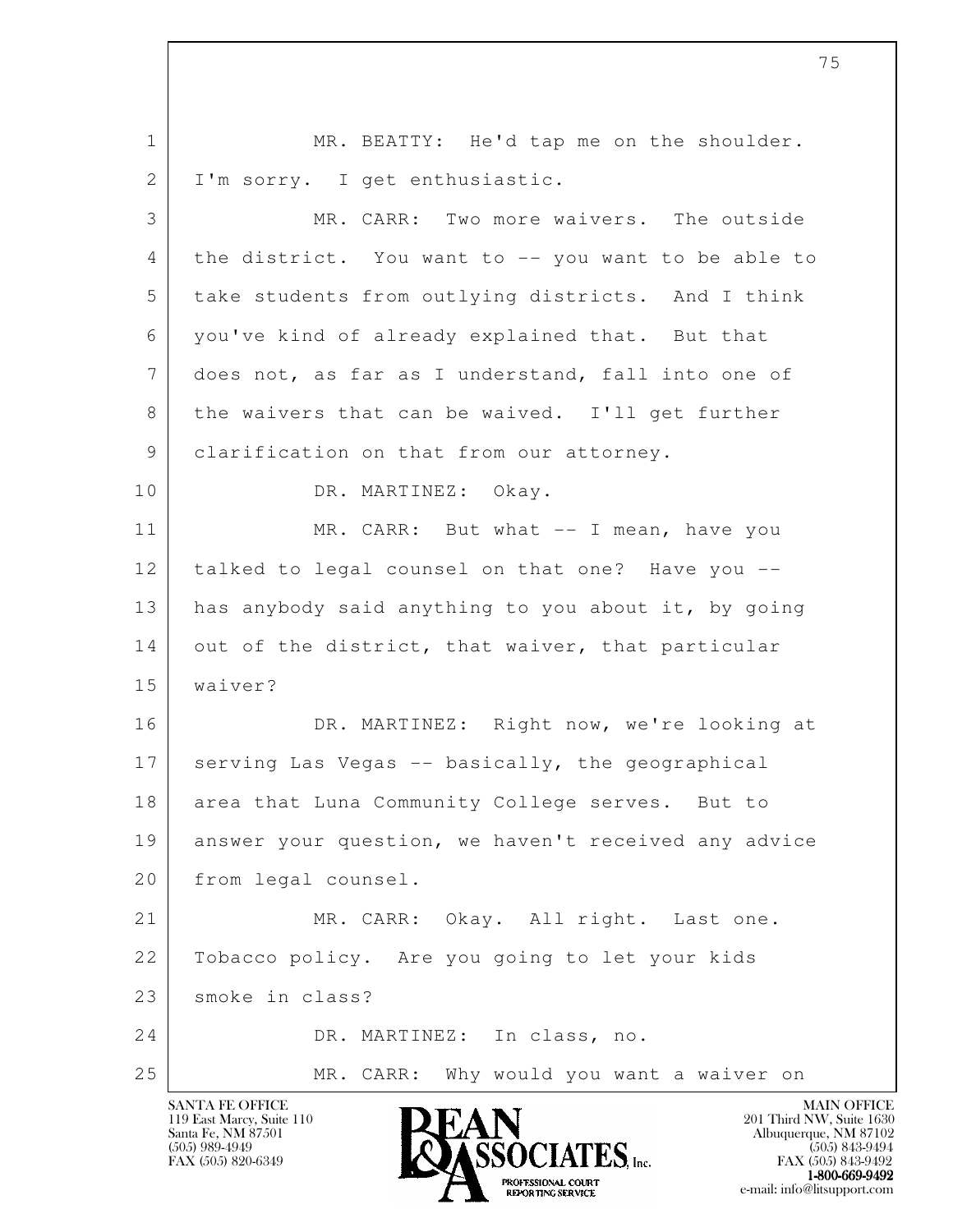l 1 the tobacco policy? Matter of fact -- I mean, it's 2 against the law to smoke in any public building in 3 the State of New Mexico. 4 DR. MARTINEZ: That is correct. I'm 5 trying to remember. 6 MR. BEATTY: It was simply a matter of 7 where the classrooms might be located, and if they  $8$  had a  $-$  a smoking policy, that it wouldn't mean 9 that the students were allowed to smoke. But it 10 could be a facility where there was some sort of a 11 smoking area, that they allowed other students to 12 do, that would be in conflict. 13 So the idea is not to allow the students 14 to smoke. But the smoking policy could be in 15 conflict if there was some satellite set up 16 somewhere where they had a smoking policy that 17 conflicted with the State law. 18 MR. CARR: Do you allow smoking at the 19 Luna Community College? 20 DR. MARTINEZ: We have designated areas. 21 MR. CARR: Outside areas. 22 DR. MARTINEZ: Outside. 23 MR. CARR: All right. Thank you. 24 THE CHAIR: Thank you. Ms. Krivitzky, and 25 then Ms. Shearman.

119 East Marcy, Suite 110<br>Santa Fe, NM 87501



 $FAX (505) 843-9492$ <br>1-800-669-9492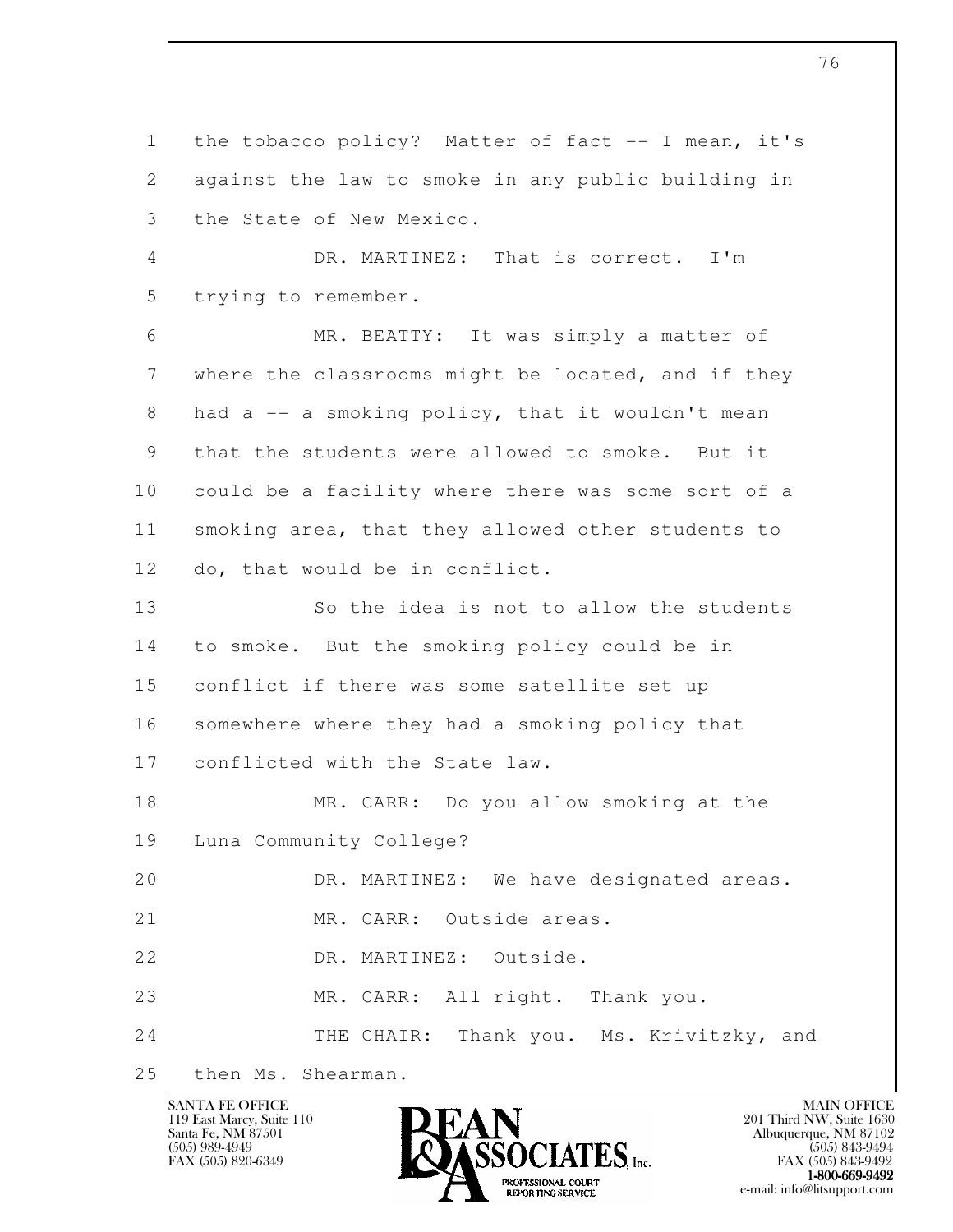l 1 MS. KRIVITZKY: Hello, Robert. I haven't 2 seen you for a while. 3 MR. BEATTY: How are you? 4 MS. KRIVITZKY: Fine. I just have a few 5 questions on the budget. And they're not -- I'm 6 sorry. One of them just jumped out right away is 7 that your revenue is \$141,000 more than your 8 expenses. Is there a reason for that? 9 MR. BEATTY: Which year? I don't have a 10 copy. 11 MS. KRIVITZKY: I think I only looked at 12 the first year. 13 MR. BEATTY: The first year, there's quite 14 a bit of additional revenue. 15 MS. KRIVITZKY: Okay. So you didn't just 16 want to stick it somewhere? 17 MR. BEATTY: There's a planning year here. 18 There's going to be all kinds of pieces program to 19 be developed. It's better to be in that situation. 20 My concern is more toward the other end of the 21 budget, where there's a shortfall. 22 MS. KRIVITZKY: Okay. I also notice that 23 you put \$140,000 in special capital outlays. 24 MR. BEATTY: That's the least -- they told 25 | me to try to find a place to put it.

119 East Marcy, Suite 110<br>Santa Fe, NM 87501



 $FAX (505) 843-9492$ <br>1-800-669-9492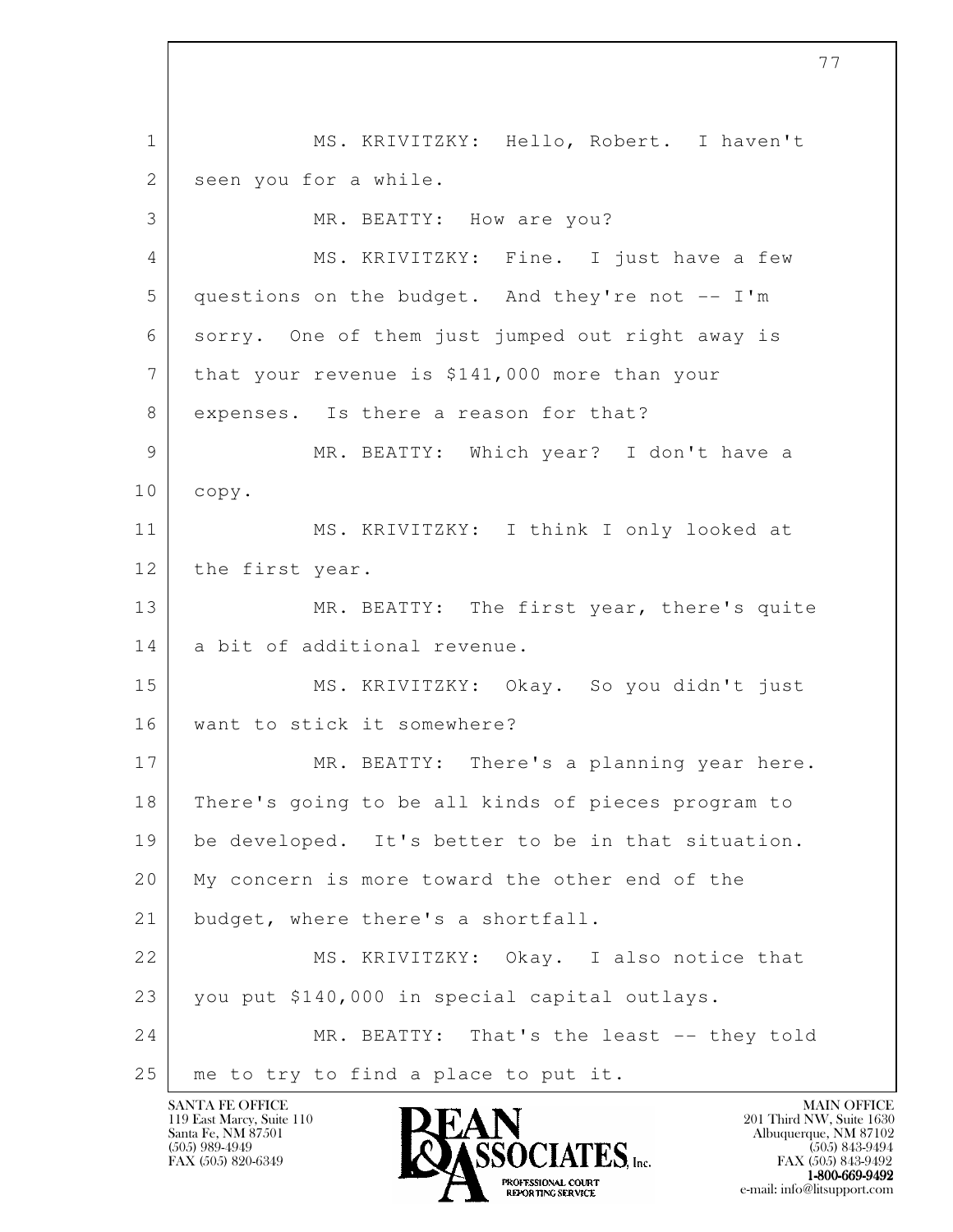l 1 MS. KRIVITZKY: You put it in 31400. It 2 should be in 31200. 3 MR. BEATTY: That calculates to 200 4 students at \$700 a student. 5 MS. KRIVITZKY: Also, I notice that you 6 didn't show an FTE for a business manager. But it 7 is mentioned on Page 40 in your organizational 8 chart. So it's in the organizational chart, but 9 it's -- and it is not anyplace else. 10 MR. BEATTY: Right. And so at the time of 11 | the submission of the charter, there was still 12 communication with the community college and its 13 board of trustees. 14 DR. MARTINEZ: Right. 15 MR. BEATTY: And so it may be that that's 16 | contracted through Luna Community College. But 17 there is sufficient money in the budget to add it as 18 an FTE. 19 MS. KRIVITZKY: Okay. Which brings me to 20 the fact that you don't show any FTEs on your 21 budget. Is there some reason? 22 MR. BEATTY: It's a mistake on my part 23 then. I did list the FTEs, though. 24 MS. KRIVITZKY: You did. And that's what 25 I saw. I saw ten teachers and one special ed

119 East Marcy, Suite 110<br>Santa Fe, NM 87501

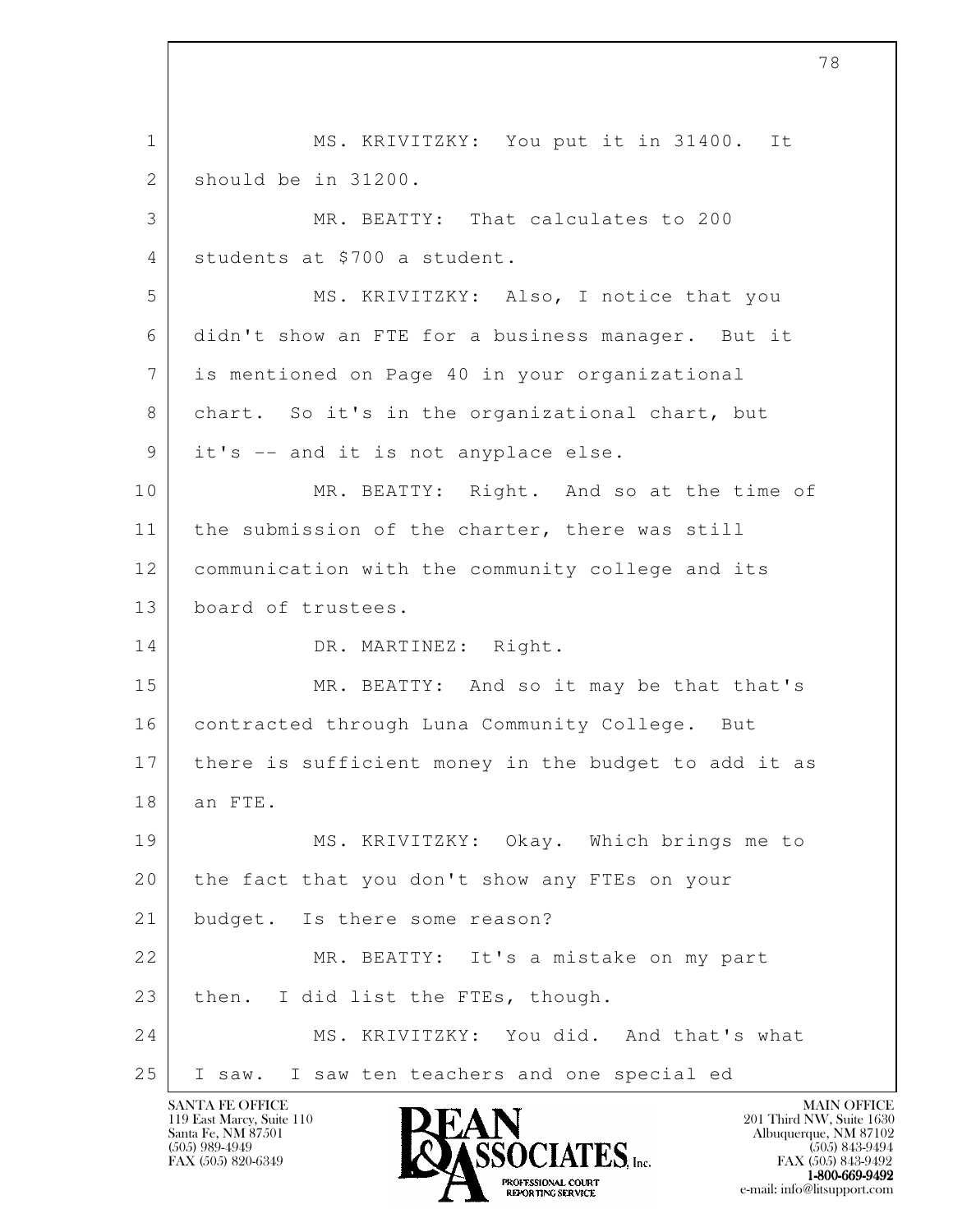l 1 teacher and so forth. I noticed you put down a 2 | financial clerk, but I didn't see it in the budget. 3 But I did see money at several -- four other places. 4 MR. BEATTY: That could be used as 5 contract services. 6 MS. KRIVITZKY: One was a financial clerk. 7 MR. BEATTY: Right. 8 MS. KRIVITZKY: They could have been 9 almost anything. You don't have the budget in front 10 of you. So I was just curious about -- you have a 11 subject matter specialist? 12 MR. BEATTY: Right. 13 MS. KRIVITZKY: With no FTE. 14 MR. BEATTY: That's an instructional 15 coach. Uh-huh. 16 MS. KRIVITZKY: Okay. But you have them. 17 MR. BEATTY: I have my organizational 18 chart here. 19 MS. KRIVITZKY: Yes. You have your 20 | organizational chart, but I don't see them on the 21 budget is what I'm saying. 22 MR. BEATTY: Right. 23 MS. KRIVITZKY: So -- 24 MR. BEATTY: The idea is to have it there. 25 It may not be funded the first year. I believe if

119 East Marcy, Suite 110<br>Santa Fe, NM 87501

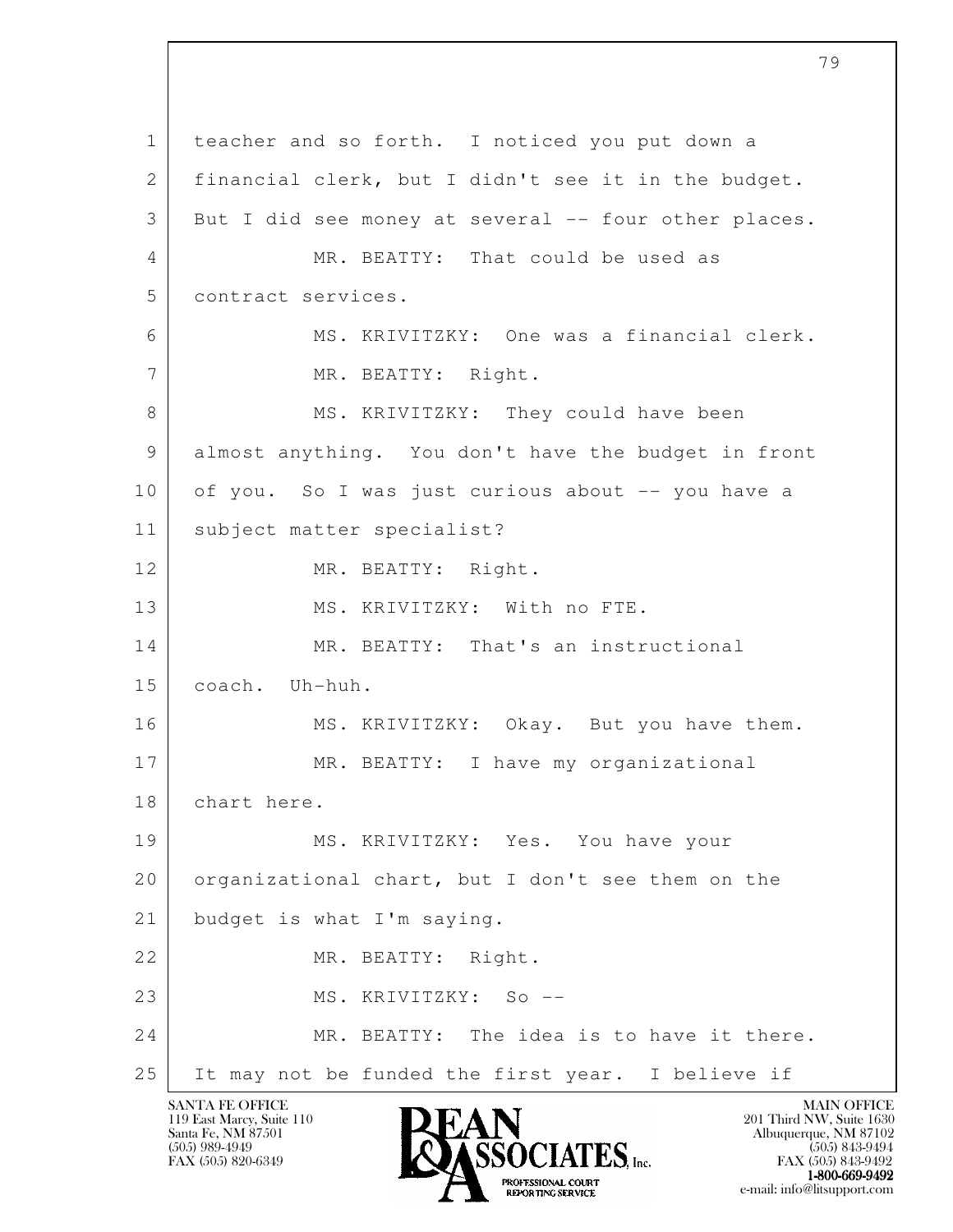l 1 you looked -- if you looked further out on the 2 budget, it was a position that was added in the 3 second or third year. 4 MS. KRIVITZKY: So you have FTEs in the 5 other years? 6 MR. BEATTY: Yeah. It grows, because it's 7 additional students added. 8 MS. KRIVITZKY: But not for the teachers 9 or special ed. 10 MR. BEATTY: Yes. That was just the 11 initial start-up. Additional teachers. 12 MS. KRIVITZKY: I don't see year two or 13 | three or four for teachers. 14 MR. BEATTY: In the line item for 15 salaries? 16 MS. KRIVITZKY: Yeah. 11000, 1000, 51100, 17 | 1411, 1412. There's no FTEs. 18 MR. BEATTY: The number of FTEs is not 19 | there. But the salaries are there. 20 MS. KRIVITZKY: Oh, definitely. 21 | MR. BEATTY: And it stays at 20 to 1. 22 MS. KRIVITZKY: Okay. And I also 23 noticed -- okay. So you were saying that you were 24 thinking Luna College will cover the business 25 manager position, basically handle payroll,

119 East Marcy, Suite 110<br>Santa Fe, NM 87501

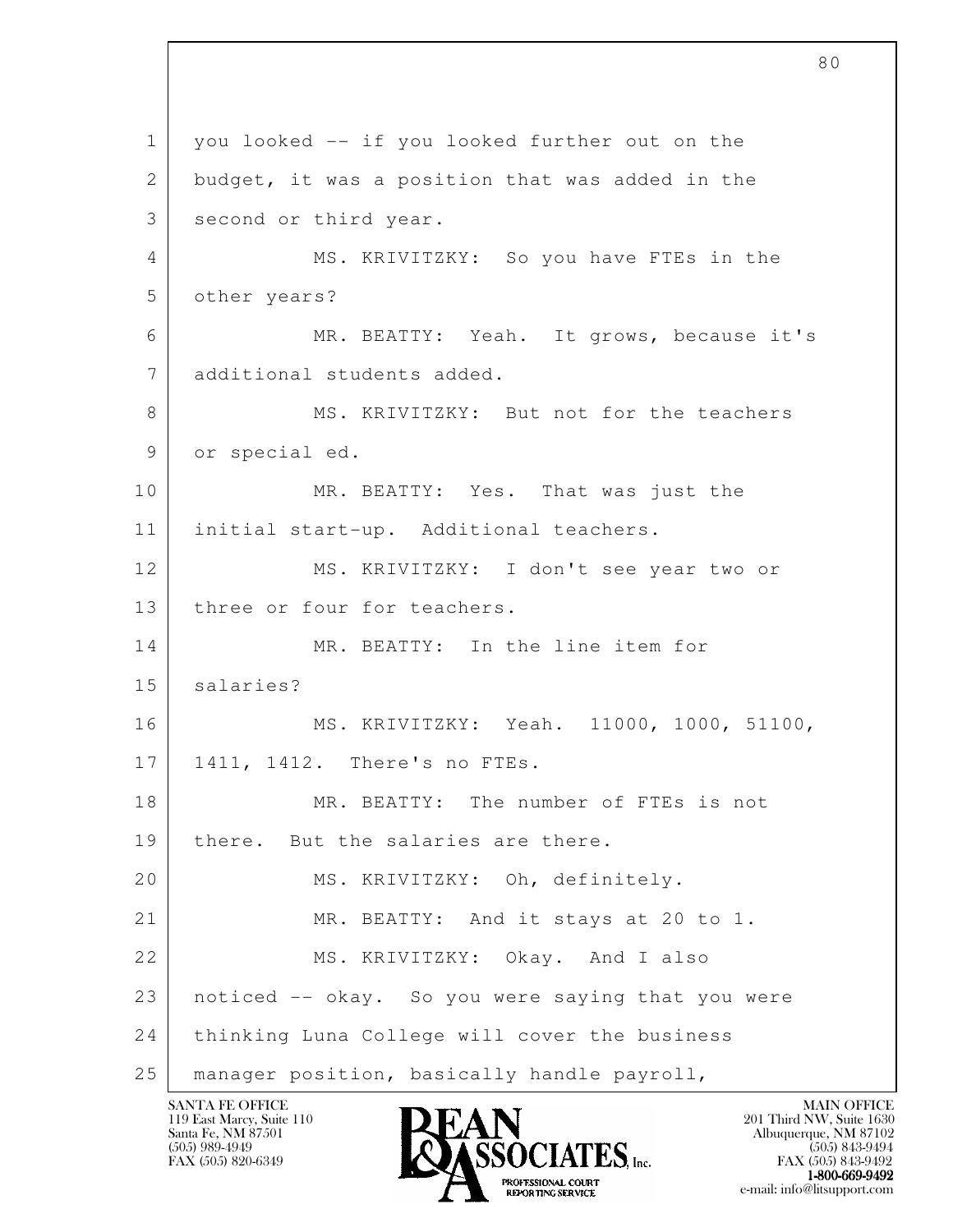l 1 quarterly reports, BARs and purchasing. 2 MR. BEATTY: I'm not saying that. I'm 3 saying that would be decided during the planning 4 year. Right? 5 MS. KRIVITZKY: Oh, okay. 6 MR. BEATTY: That's not for me to decide. 7 | I left it open in the application. 8 MS. KRIVITZKY: Oh, okay. Thank you. 9 THE CHAIR: Thank you. Ms. Shearman. 10 MS. SHEARMAN: I just have one other 11 question on the budget, thank you, Commissioner 12 Krivitzky. You have a line item in here for rental, 13 | land, and buildings. 14 MR. BEATTY: Yes. 15 MS. SHEARMAN: Starts at 140, goes to 210, 16 280, 350. Is that purchasing a building? 17 MR. BEATTY: No. There is a -- there is a 18 lease reimbursement from the legislature at \$700 a 19 | student. And so if -- if there was property being 20 | leased from Luna Community College, then that money 21 would be paid to them. You turn the lease in, and 22 the money is released. It's a reimbursement. And 23 so it's calculated based on \$700 a student. It's a 24 formula that's part of the lease reimbursement 25 funding.

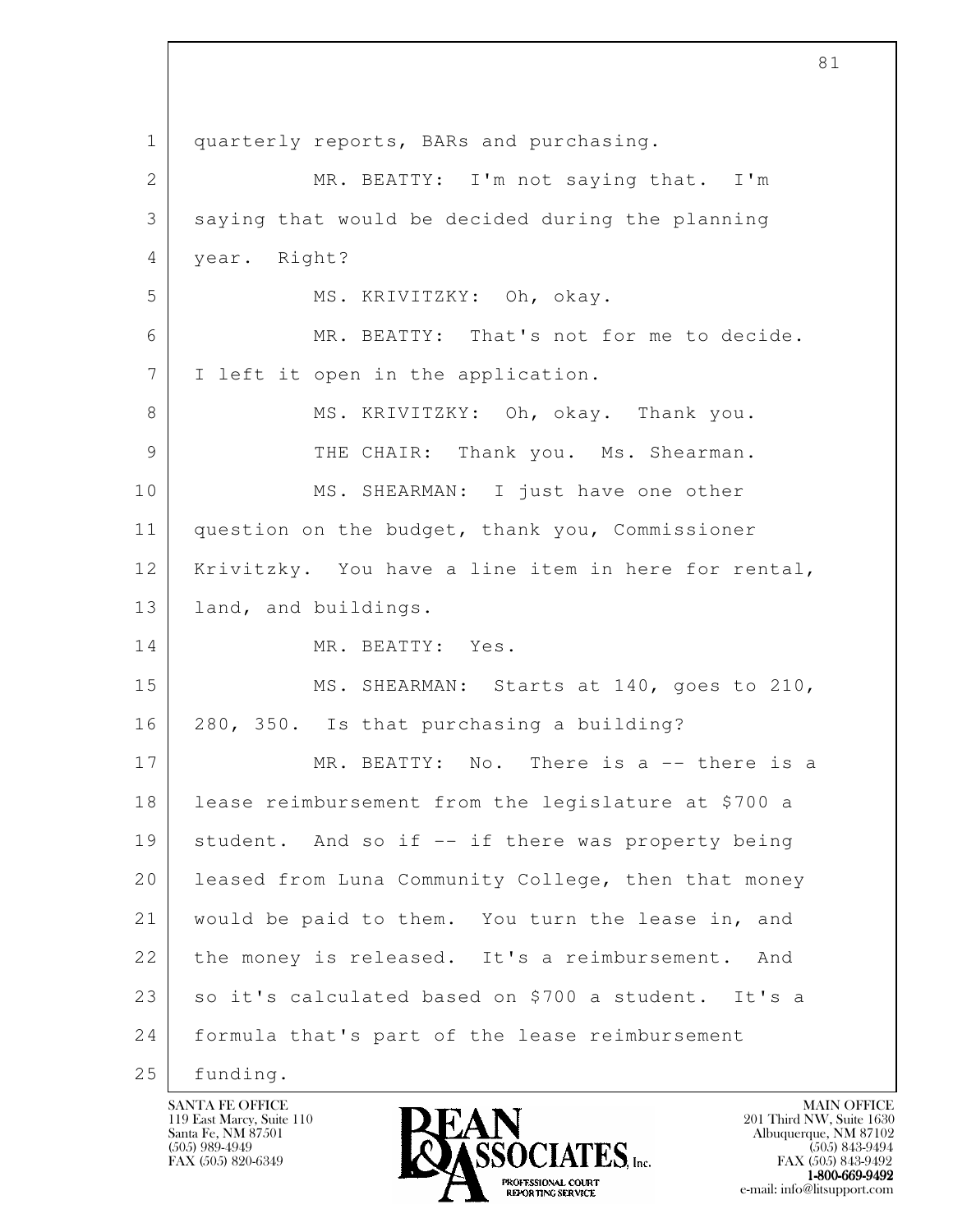l 1 MS. SHEARMAN: Okay. Well, that's a big 2 investment, if you're not purchasing the building, 3 it would seem to me. But -- 4 MR. BEATTY: Agreed. And it could be 5 used. It could be used to lease-purchase property. 6 MS. SHEARMAN: But in this case, it's not. 7 MR. BEATTY: That money is generated. 8 Whether it's used to build a building and pay the 9 finance or whether it's used to lease property, that 10 | money is available because of the lease. 11 MS. SHEARMAN: The decision has not been  $12$  made? 13 MR. BEATTY: Yes. Nor is it my decision. 14 DR. MARTINEZ: Yes. Correct. A decision 15 hasn't been made. 16 MS. SHEARMAN: Okay. I remember -- when 17 you were talking a minute ago about aligning, say, a 18 science class, college-level, with a high school 19 class, to make it where they could take it for dual 20 credit and get core credit on the high school 21 level -- and I remember reading in your application 22 where you talked about that. And you said you were 23 | going to ask for approval from PED -- I don't 24 remember the exact words. But it's not something 25 that is approved to do right now? You can't -- dual

119 East Marcy, Suite 110<br>Santa Fe, NM 87501

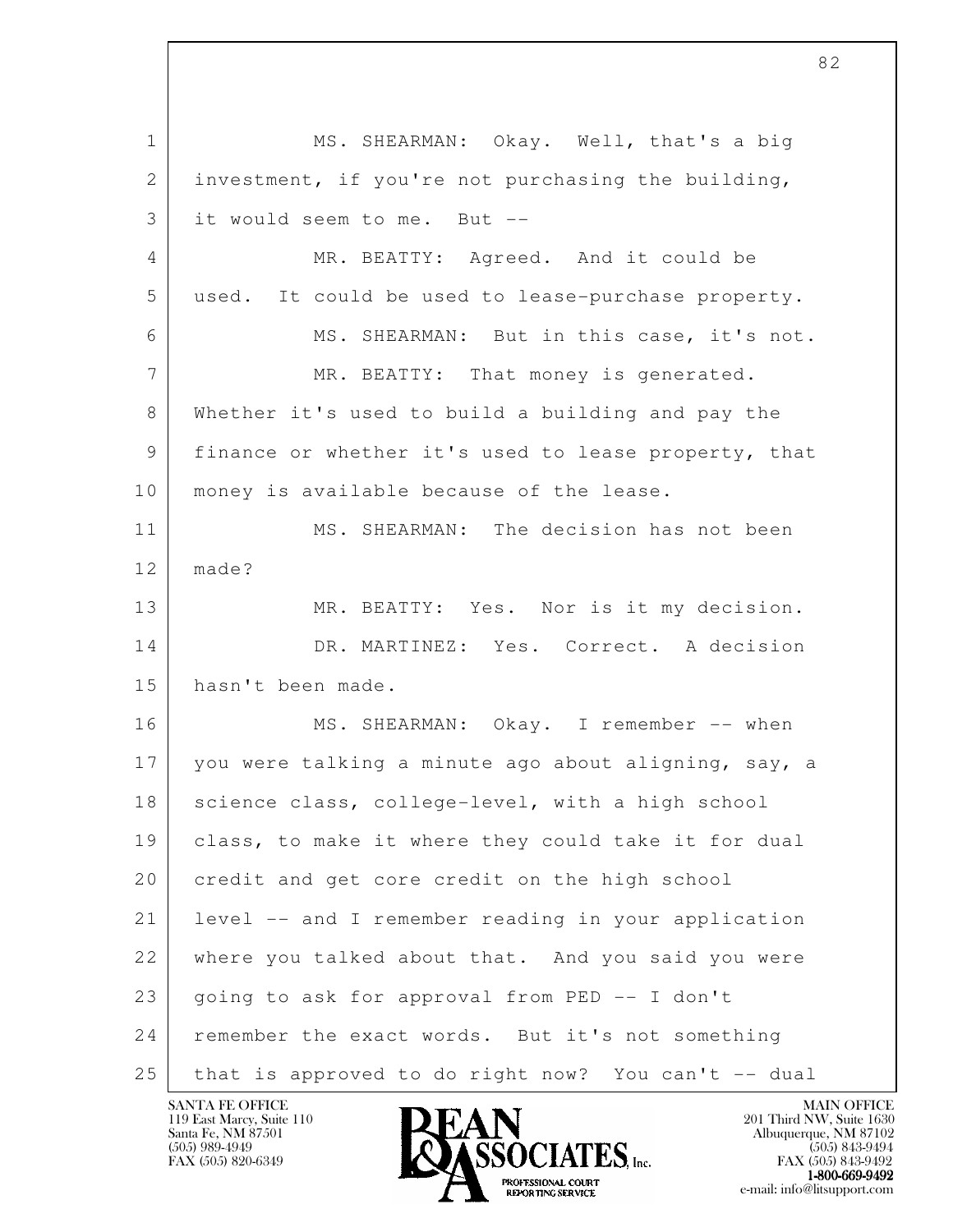l 1 credit is not core courses. Do I remember you 2 saying that in your application? 3 MR. BEATTY: (Indicates.) 4 MS. SHEARMAN: Okay. So that hasn't been 5 approved? It's something you're working on, hoping  $6$  to do? 7 MR. BEATTY: It will be done during the 8 planning year. And college courses are not always 9 generally aligned with high school standards. 10 MS. SHEARMAN: Generally, they ought to be 11 a higher level. 12 MR. BEATTY: But they should then meet 13 | those high school standards. Right? 14 MS. SHEARMAN: If the content --15 MR. BEATTY: Yes, if the content was 16 aligned. So it would be a matter of the two 17 departments working together to align those to make 18 sure they covered all high school standards. 19 MS. SHEARMAN: But you still need PED 20 approval to get college credit for the core courses. 21 MR. BEATTY: To award high school credit 22 for that material, because that material currently 23 | is not aligned with high school standards. 24 MS. SHEARMAN: A high school core course. 25 Okay. Commissioner Carr asked you a minute ago what

119 East Marcy, Suite 110<br>Santa Fe, NM 87501

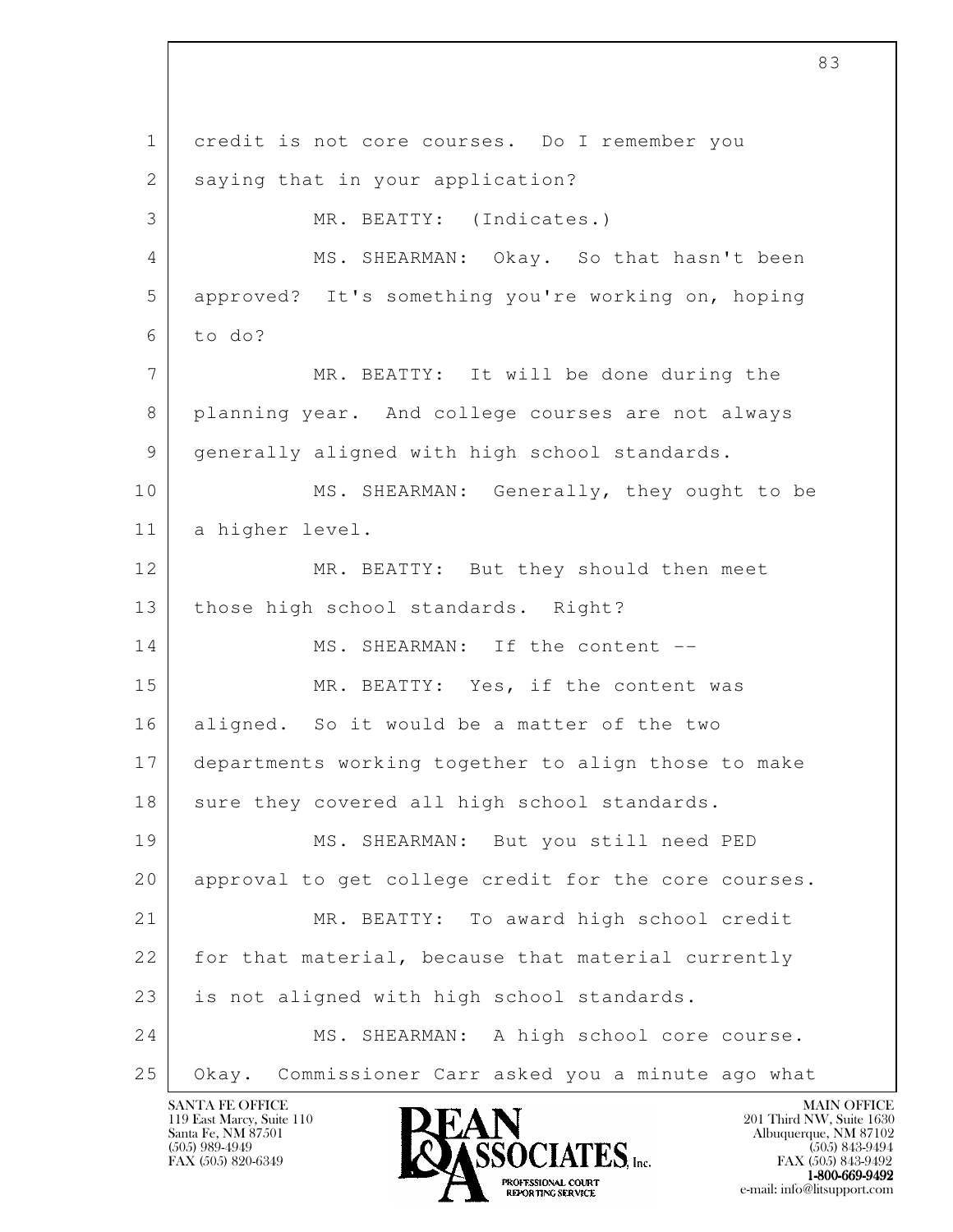1 percentage of your classes are going to be online. 2 And I'm talking strictly online, not ITV, strictly 3 Web-based. Do you --

 4 DR. MARTINEZ: I don't know the specifics. 5 It would be based on when students come in as -- 6 let's say, for example, classified as eleventh 7 | graders, where their situation is at; in other 8 words, how many credits do they have in a specific 9 field. We might have a situation where a student 10 does not have access to the main campus. Then maybe 11 the alternative there is to provide that educational 12 service via Internet. I don't have a rough -- I 13 don't have a number. All I'm saying is that that 14 should be an opportunity to meet the needs of -- of 15 the student.

16 MS. SHEARMAN: I'm just concerned, and I'm 17 sure you're well aware there's a prohibition against 18 the entire coursework being online. You're aware of 19 that. Okay?

20 DR. MARTINEZ: Yeah.

l 21 MS. SHEARMAN: You already have online 22 classes -- 23 DR. MARTINEZ: That's correct. 24 MS. SHEARMAN: -- at Luna. What process

25 do you use at Luna, or would you use in this charter

119 East Marcy, Suite 110<br>Santa Fe, NM 87501

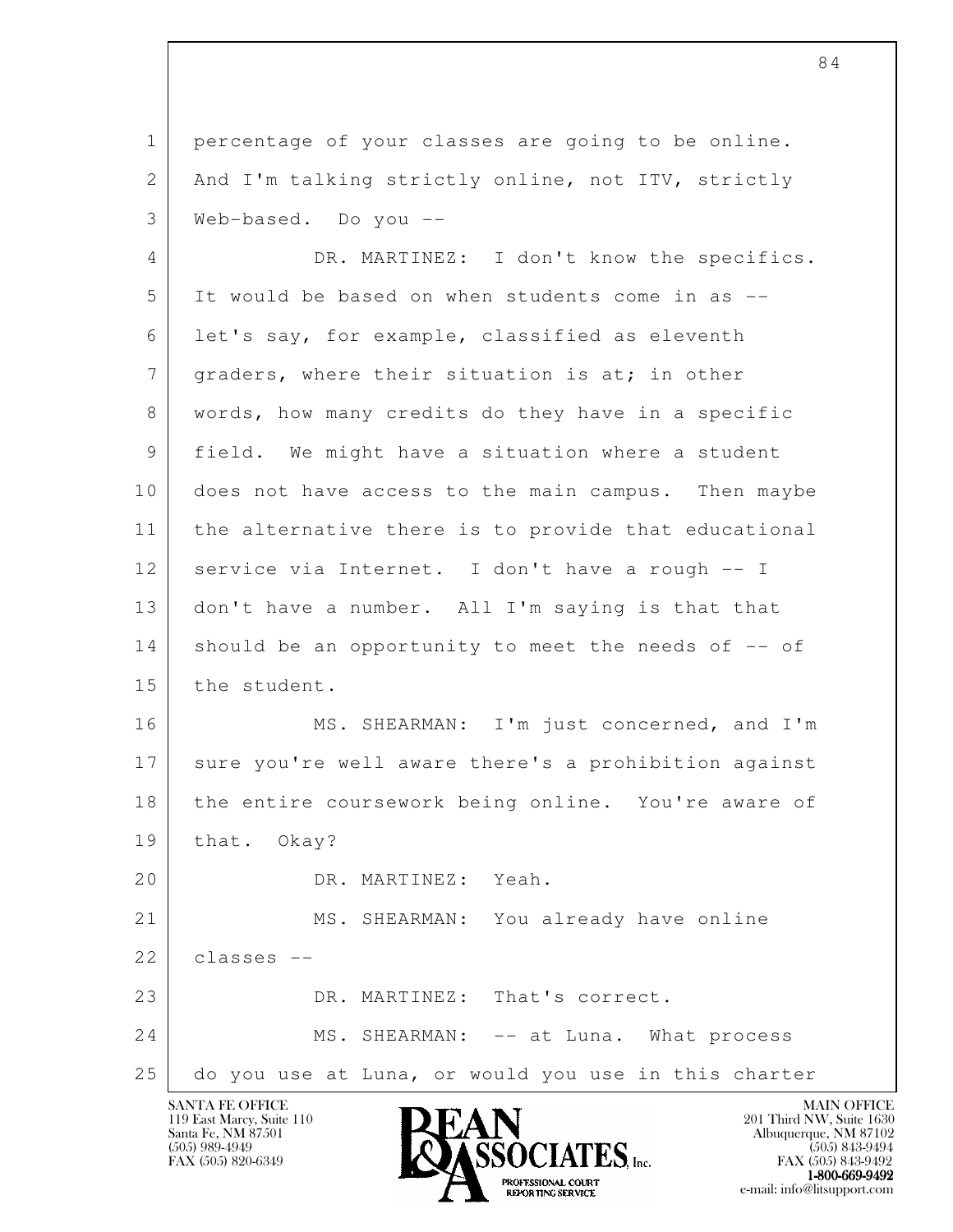| $\mathbf{1}$ | school with online classes, to insure that the      |
|--------------|-----------------------------------------------------|
| $\mathbf{2}$ | enrolled student is the one actually doing the work |
| 3            | and taking the test? You smile. We've all been      |
| 4            | there, haven't we?                                  |
| 5            | DR. MARTINEZ: That has been an issue that           |
| 6            | we have -- are currently looking at. It's been an   |
| 7            | issue for the last year. It's a major concern as    |
| 8            | the VP of instruction for Luna Community College.   |
| 9            | Several -- we're upgrading technology. Right now,   |
| 10           | we have specific classes that we allow distance     |
| 11           | learning. What we're looking at is the              |
| 12           | interaction -- we're using Wimba. We're using Wimba |
| 13           | now. It's not just e-mail, e-mail back and forth.   |
| 14           | The instructor has to see that student on the other |
| 15           | side.                                               |
| 16           | Now, with the charter school, we want to            |
| 17           | have -- if we can -- now, I know sometimes we won't |
| 18           | be able to do this. But we want to be able to have  |
| 19           | that support within that area. For example, if a    |
| 20           | student -- if we're offering a course Internet, and |
| 21           | we have a group of students in the Mora area, we    |
| 22           | want to make sure that there's someone there to     |
| 23           | facilitate that -- that process, that -- if there's |
| 24           | any student needs or any technological problems and |
| 25           | so forth.                                           |

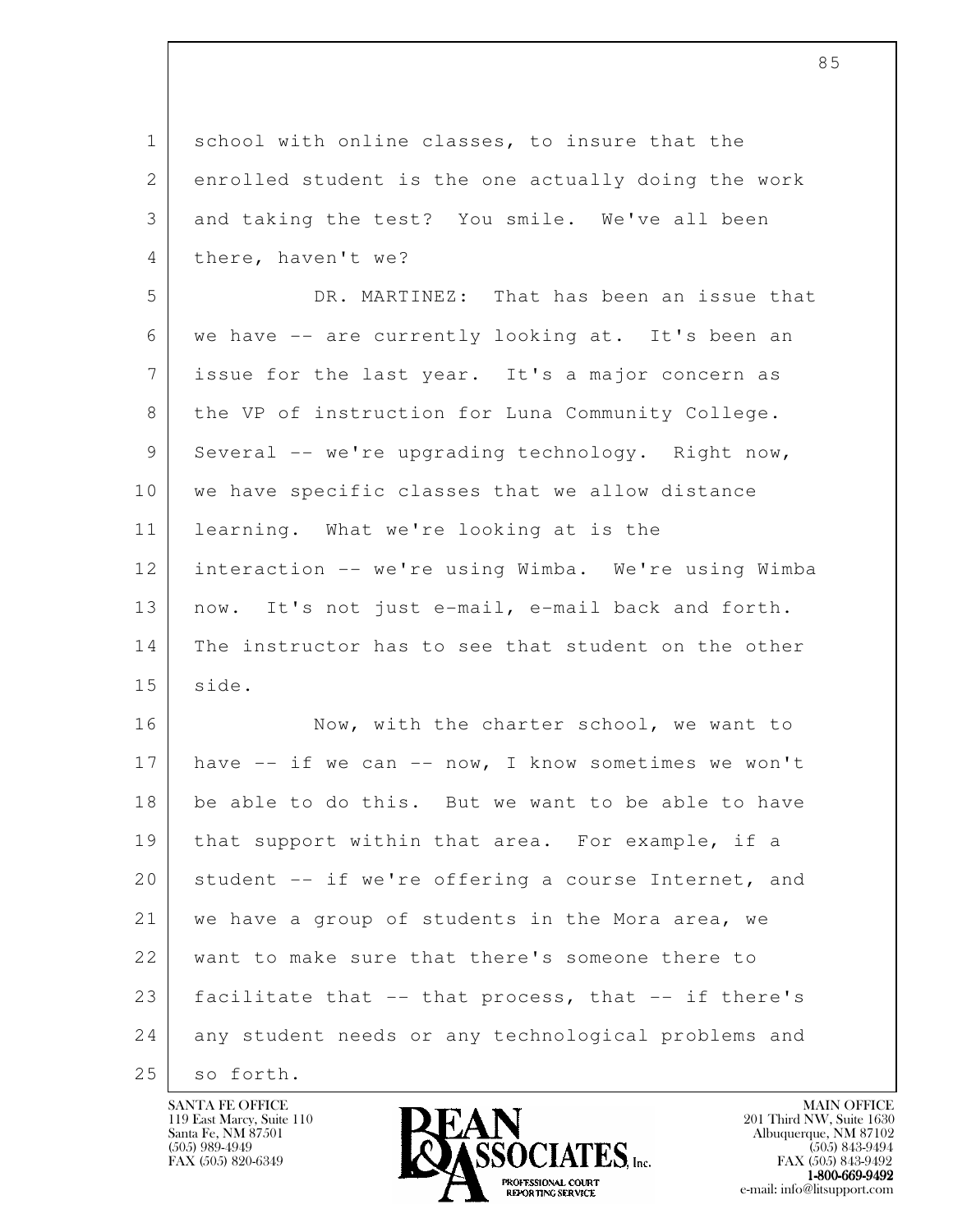1 Now, what we have initiated at Luna is 2 that when a student takes a class online, they don't 3 complete the entire work online. A portion of the 4 curriculum is delivered online. But then they have 5 to meet with the instructor for examinations, 6 discussions, and so forth.

l 7 So there -- and it's not just an issue at 8 Luna. I'm looking at this statewide issue with 9 distance learning. And as we continue to move 10 | forward in distance learning, these are issues that 11 | we have to address. Dr. Breslin, she is our 12 representative for accreditation of our institution 13 | through NCA. And this is a major issue, as we 14 continue to expand our distance learning delivery to 15 | students, that we have to have those, if you will, 16 those tools or those -- what's the word I'm looking 17 for -- to make sure the quality of education is 18 there. 19 MS. SHEARMAN: I appreciate that. Thank 20 you very much. 21 THE CHAIR: Thank you. 22 DR. MARTINEZ: I'm sorry. 23 THE CHAIR: Mr. Bergman? 24 MR. BERGMAN: No. I think not. 25 THE CHAIR: Mr. Garrison?

119 East Marcy, Suite 110<br>Santa Fe, NM 87501



FAX (505) 843-9492  $1-800-669-9492$ <br>PROFESSIONAL COURT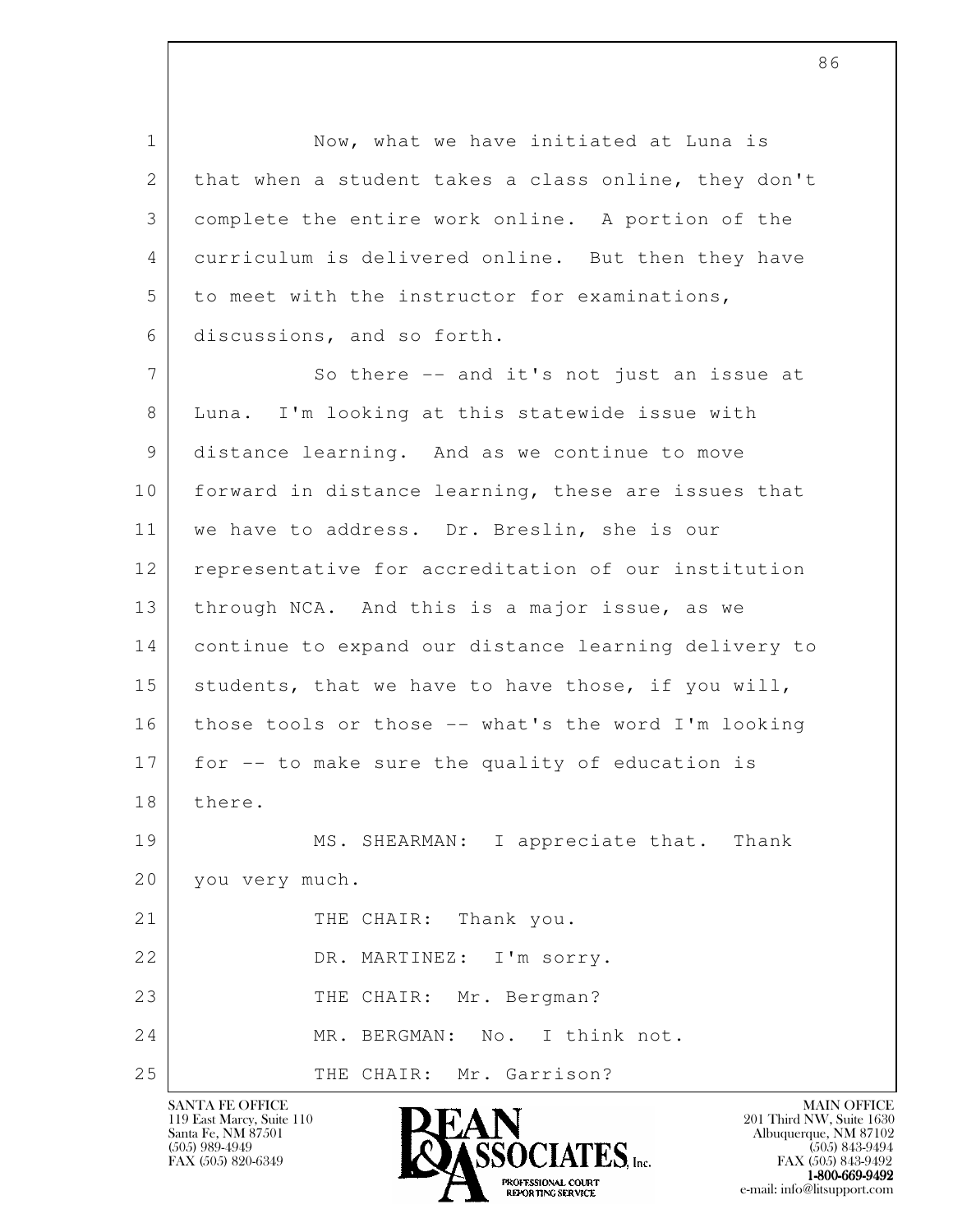| $\mathbf{1}$    | MR. GARRISON: (Indicates.)                          |
|-----------------|-----------------------------------------------------|
| $\overline{2}$  | THE CHAIR: Ms. Smith? Yes.<br>Thank you.            |
| 3               | I'm looking at Page 7 of your application that is   |
| 4               | the abstract of the proposed charter school. And I  |
| 5               | will have to tell you, I continue to be puzzled,    |
| 6               | even following your presentation, about an early    |
| $7\phantom{.0}$ | college high school and that you will actively      |
| 8               | recruit eleventh or twelfth grade students from     |
| 9               | throughout the community college service area. And  |
| 10              | they have to be able to document their grade level  |
| 11              | status through transcripts as having completed      |
| 12              | eleven credits.                                     |
| 13              | And then I'm listening to the various               |
| 14              | superintendents in this same area from whom you     |
| 15              | would like to recruit your students. And I'm        |
| 16              | hearing their concerns. And I'm hearing them and    |
| 17              | believing that they do have merit.                  |
| 18              | And so I'm looking to try to figure out --          |
| 19              | in part of the testimony, it seems to me that you   |
| 20              | talked about students who were having difficulty,   |
| 21              | remedial class students, students are having        |
| 22              | difficulty to -- in what would appear that they're  |
| 23              | having trouble in finishing high school. And I'm    |
| 24              | having a difficult time understanding what          |
| 25              | population we're really talking about here. Who are |

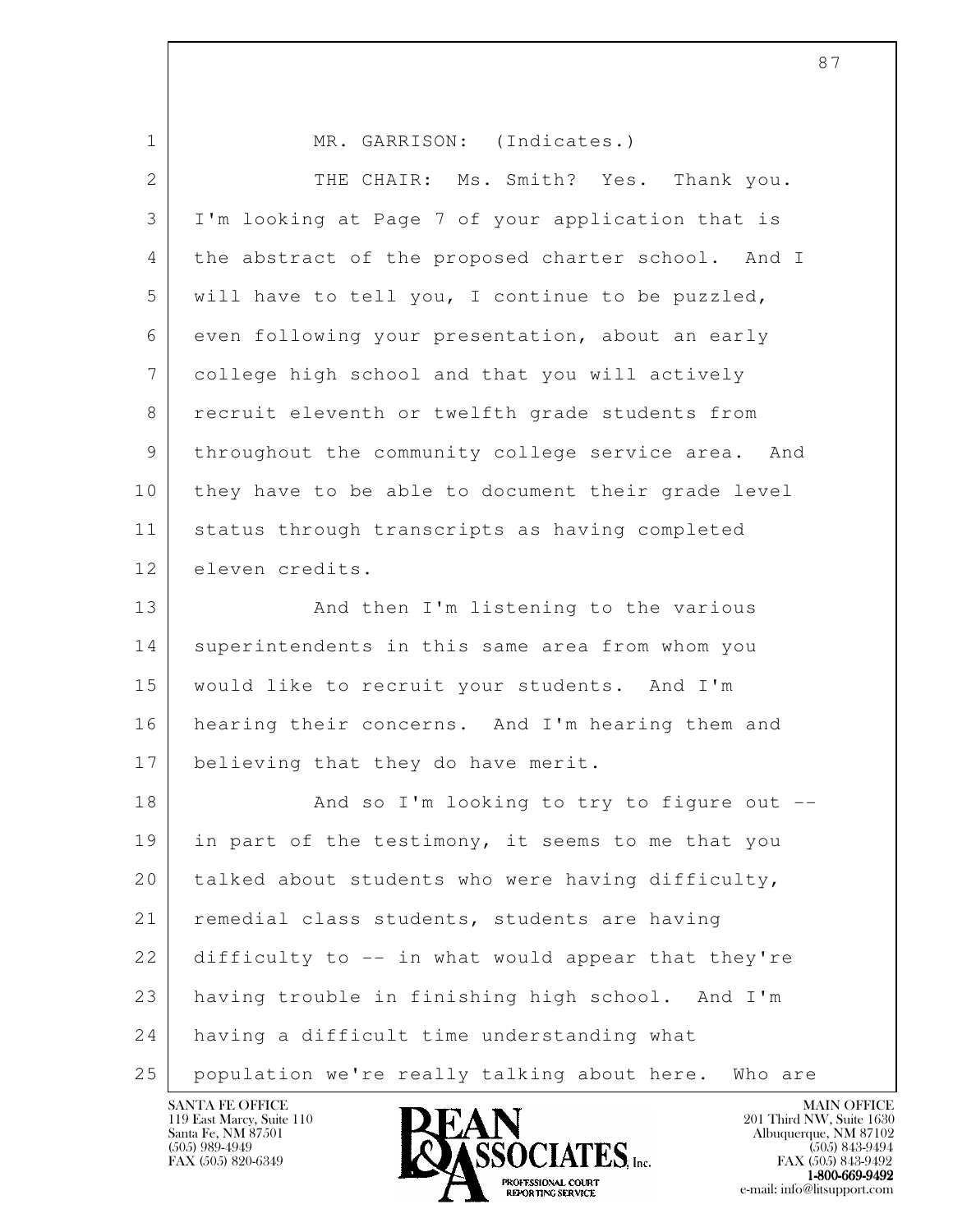1 | these kids going to be?

2 Are they going to be the kid who wants 3 early admission to college, or the kid who's 4 probably going to drop out? I think those are 5 probably the two extremes. So help me understand 6 that.

 7 DR. MARTINEZ: We're going after students 8 that are not in the public school system. For some 9 reason, they dropped out. They're not there. 10 They're not attending school. They don't have their 11 | high school diploma. That's the population --12 that's the target population that we're going after. 13 | A good example, one of the presenters mentioned that 14 the -- I think it was Bridge Academy that closed, 15 that shut down. And she indicated that there was 16 | maybe nine or ten students. Where are they now? 17 Where are they? Are they attending any school? 18 They're not doing anything.

l 19 That's the target population. San Miquel 20 County and Mora County, throughout the State of New 21 Mexico, are identified as -- I don't know if they're 22 at the highest -- at the top of the list or close to 23 that in poverty. I was born and raised in this 24 community. I'm a product of the West Las Vegas 25 School District. And as I visit with people, there

119 East Marcy, Suite 110<br>Santa Fe, NM 87501



FAX (505) 843-9492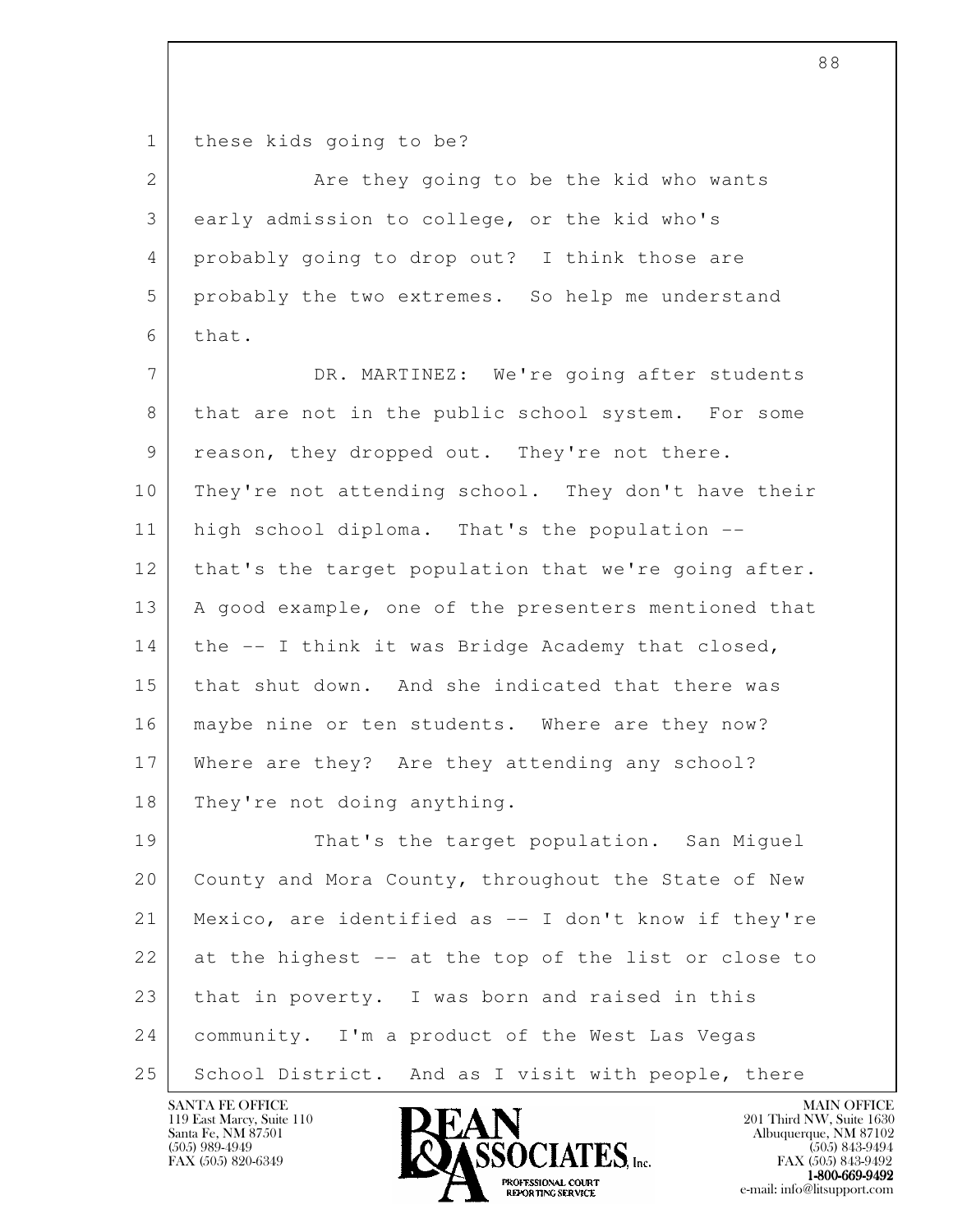l 1 is a population out there that's not being served. 2 And that's where -- that's our target. We want to 3 serve those individuals, those individuals that are 4 not being served. That's who we're going after. 5 THE CHAIR: But you will accept the 6 others. Is that correct? 7 DR. MARTINEZ: Now, as a public 8 institution, can we deny? 9 THE CHAIR: I'm not going to answer your 10 question for you. 11 MR. BERGMAN: Madam Chair, now I'm ready 12 to jump in when you're done. Now I'm ready to jump 13 in. 14 THE CHAIR: Well, I tell you what. I'll 15 give you an opportunity in a moment, Mr. Bergman. 16 I'm serious. I am not going to answer your 17 question. That's not my role to answer questions 18 from you. My role is to try to discern what you 19 want to do and try to understand if I'm going to 20 cast a vote for your application or against your 21 application. And I thought that I set that out very 22 | clearly at the onset of this hearing. 23 | So I am supposing from that that you and I  $24$  will just stop it at that, and we'll -- we'll --25 | we'll not listen to that. Mr. Bergman, please go

119 East Marcy, Suite 110<br>Santa Fe, NM 87501

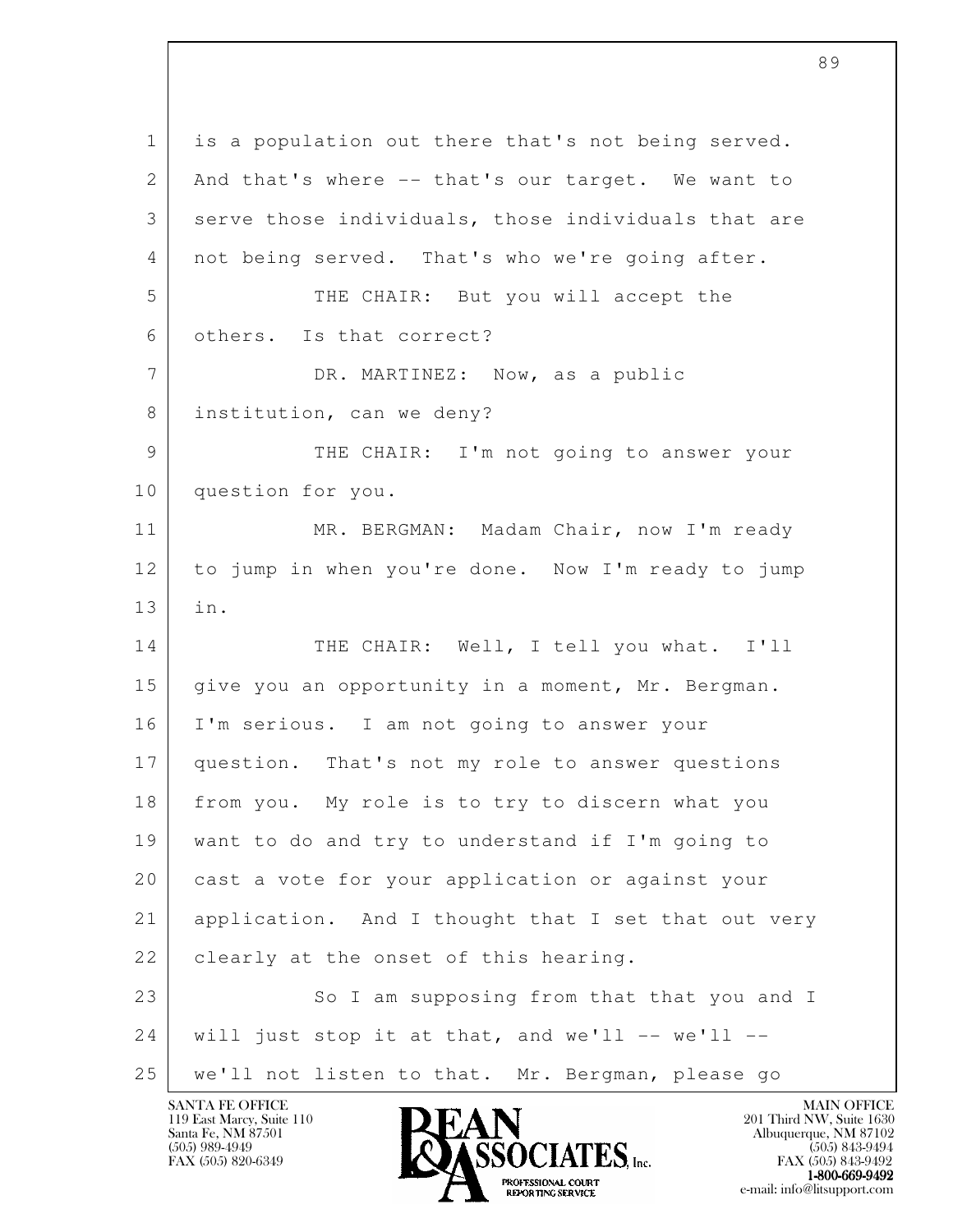l 1 ahead. 2 MR. BERGMAN: And I'm not answering your 3 question. This thought had occurred to me before 4 you said that. And Dr. Duran, if I misspeak, feel 5 free to correct me, sir. 6 DR. DURAN: Don't you worry, Mr. Bergman. 7 | MR. BERGMAN: Here, again, my 8 understanding is that's where the potential danger 9 may come from. It's my understanding that a charter 10 | school cannot have admission policies. So even 11 | though you wish to target dropouts, anybody that 12 applies, if you haven't fulfilled your lottery, is 13 more than likely going -- probably has to be 14 accepted. 15 So you -- even if that's not your target 16 audience, the dropouts, you're liable to take some 17 active students from these small schools, whether 18 you want them or not, whether that's a part of the 19 audience that you're trying to reach. And, to me, 20 that's where the danger comes in. That's what I 21 mean. 22 DR. MARTINEZ: If I -- and my opinion 23 here, as I go around the state  $-$  I went to school 24 in Las Cruces. And I see what's happening in 25 Rio Rancho. I see what's happening in Albuquerque

119 East Marcy, Suite 110<br>Santa Fe, NM 87501



FAX (505) 843-9492  $1-800-669-9492$ <br>PROFESSIONAL COURT **EXPORTING SERVICE** EXPLORER THE REPORTING SERVICE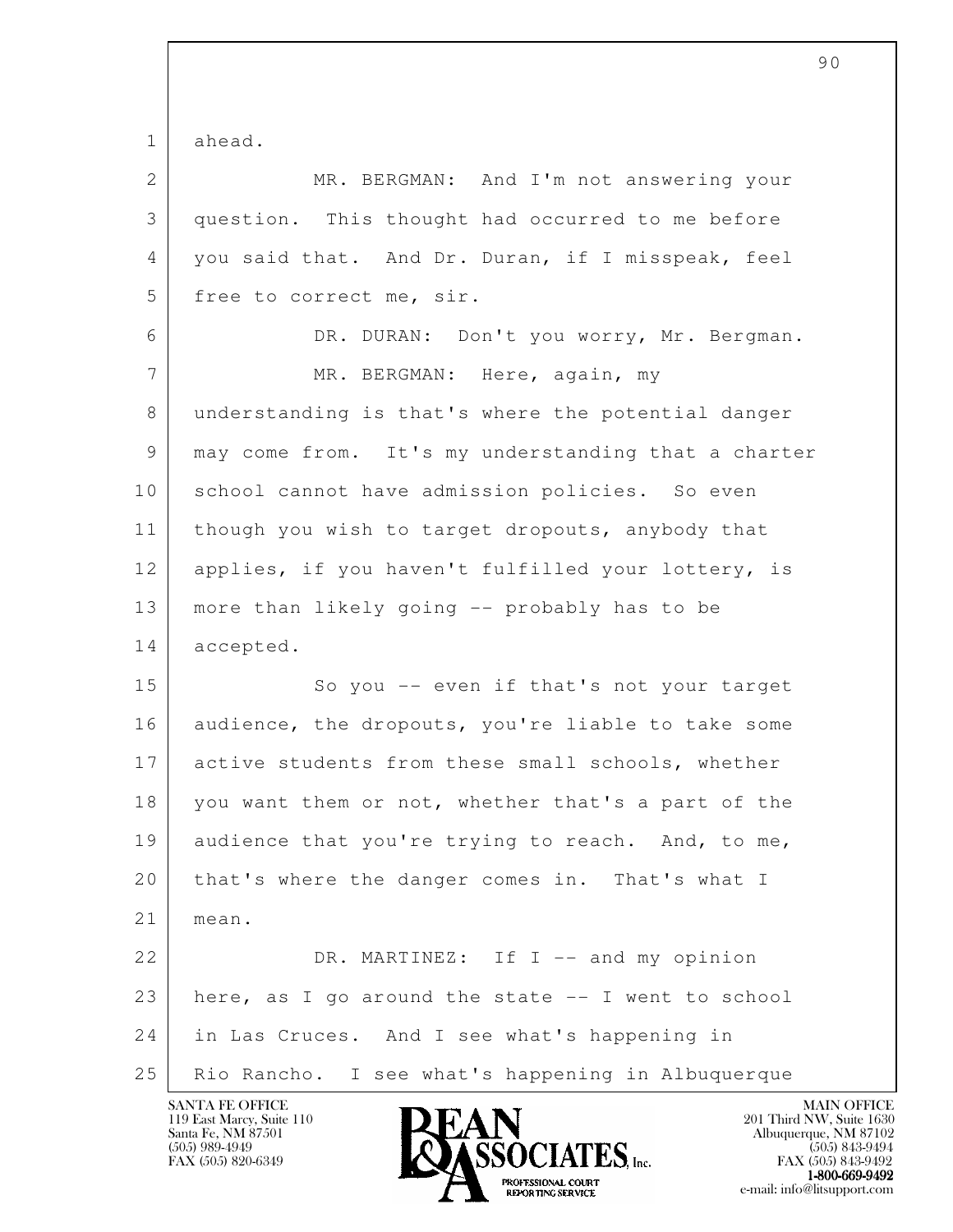1 and Santa Fe. And to be candid, I believe that this 2 area is behind compared to the rest of the state. 3 Economically, socially, we are behind. We don't 4 have the economic, if you will, stimulus that other 5 communities have.

6 And I want -- as an educator, I want to 7 provide the best opportunity that we can to our 8 students. We have students that graduate from here 9 and leave this community. And I'm -- my question 10 is, are they prepared. If they go to UNM, if they 11 | go to New Mexico State, are they prepared. Earlier, 12 I had a list of documents of all the articles, how 13 our public school system is being criticized. They 14 say we're behind here, we're behind there.

l 15 I'm a product of West Las Vegas High 16 School. I think we have excellent school districts. 17 But all I'm saying is giving parents and students a  $18$  choice to  $-$  to be successful in our changing 19 economy. Isn't it about opportunity? Isn't it 20 about -- can't we give that student the opportunity 21 to say, You know what? I didn't make it in high 22 | school. I want to go to this traditional route, and 23 I want to earn my high school diploma. If it's 24 going to school during the day, in the evening, and 25 I want to go within a specific field.

119 East Marcy, Suite 110<br>Santa Fe, NM 87501

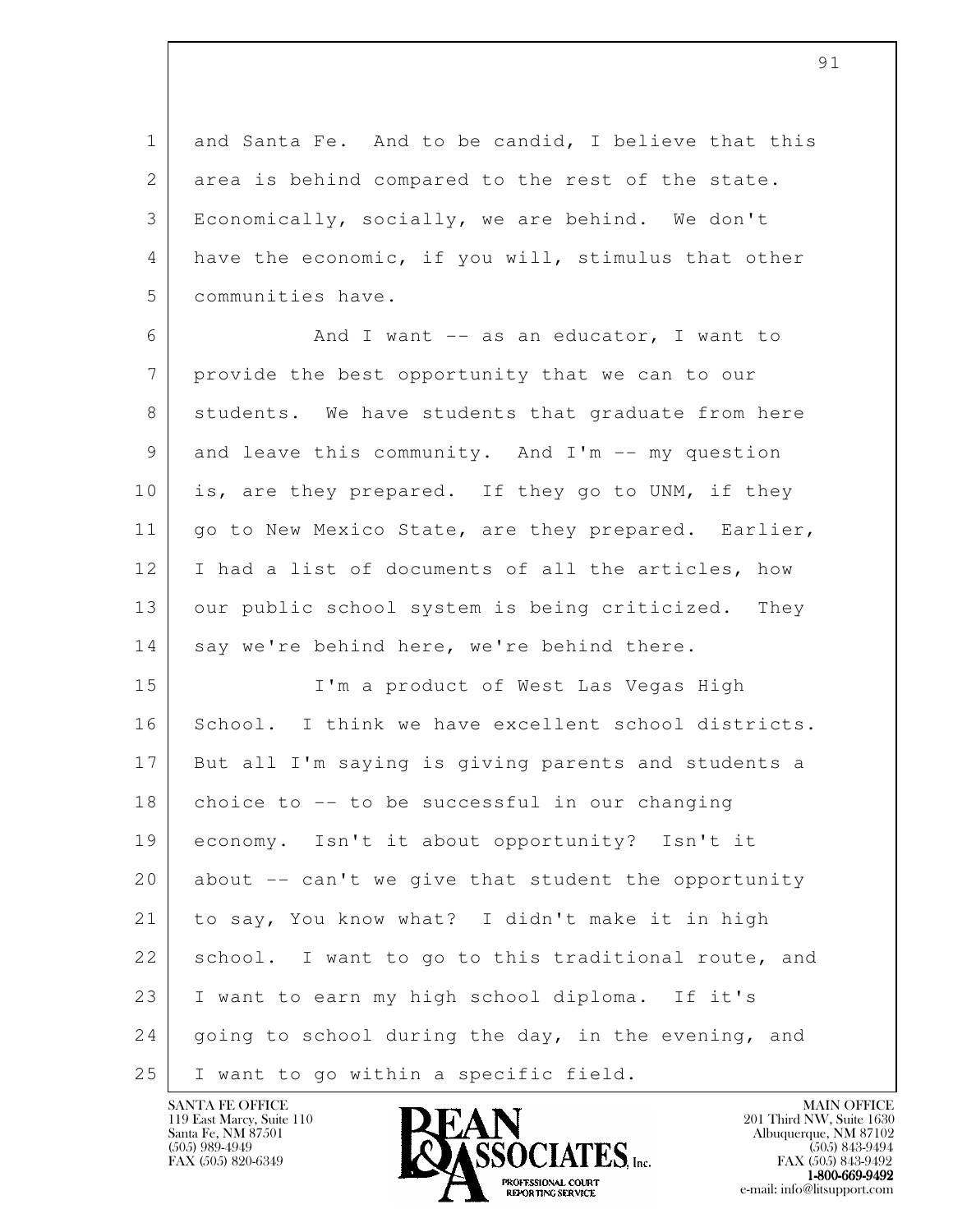| $\mathbf{1}$ | Earlier, Mr. Carr mentioned how is this              |
|--------------|------------------------------------------------------|
| 2            | unique. It's unique because we're giving students    |
| 3            | different choices. Our institution at Luna           |
| 4            | Community College, we offer 43 different programs of |
| 5            | study, 43 different programs of study. And I want    |
| 6            | to give those students an opportunity to choose an   |
| 7            | elective. Not all of our students want to go to      |
| 8            | college and go to UNM or go to New Mexico State and  |
| 9            | earn a bachelor's degree and master's degree. They   |
| 10           | want a specific skill. They want to earn their       |
| 11           | diploma and earn a basic skill so they can provide   |
| 12           | for their families.                                  |
| 13           | And I apologize if the superintendents               |
| 14           | feel that we're going to take from them. But it's    |
| 15           | not about me, and it's not about them. It's about    |
| 16           | those students. It's about giving opportunity. And   |
| 17           | I see what Las Cruces is doing. I read an article    |
| 18           | that they're going to $-$ 500 students, entry level, |
| 19           | they're going to get them their diploma and          |
| 20           | associate's degree. And I go, "My God, look what     |
| 21           | they're doing in Las Cruces, look at the charter     |
| 22           | schools in Albuquerque. Look at what was going on    |
| 23           | in other parts of the state." I said, "What about    |
| 24           | Northern New Mexico? What about our area? Don't we   |
| 25           | have a right to be competitive? Don't we have a      |

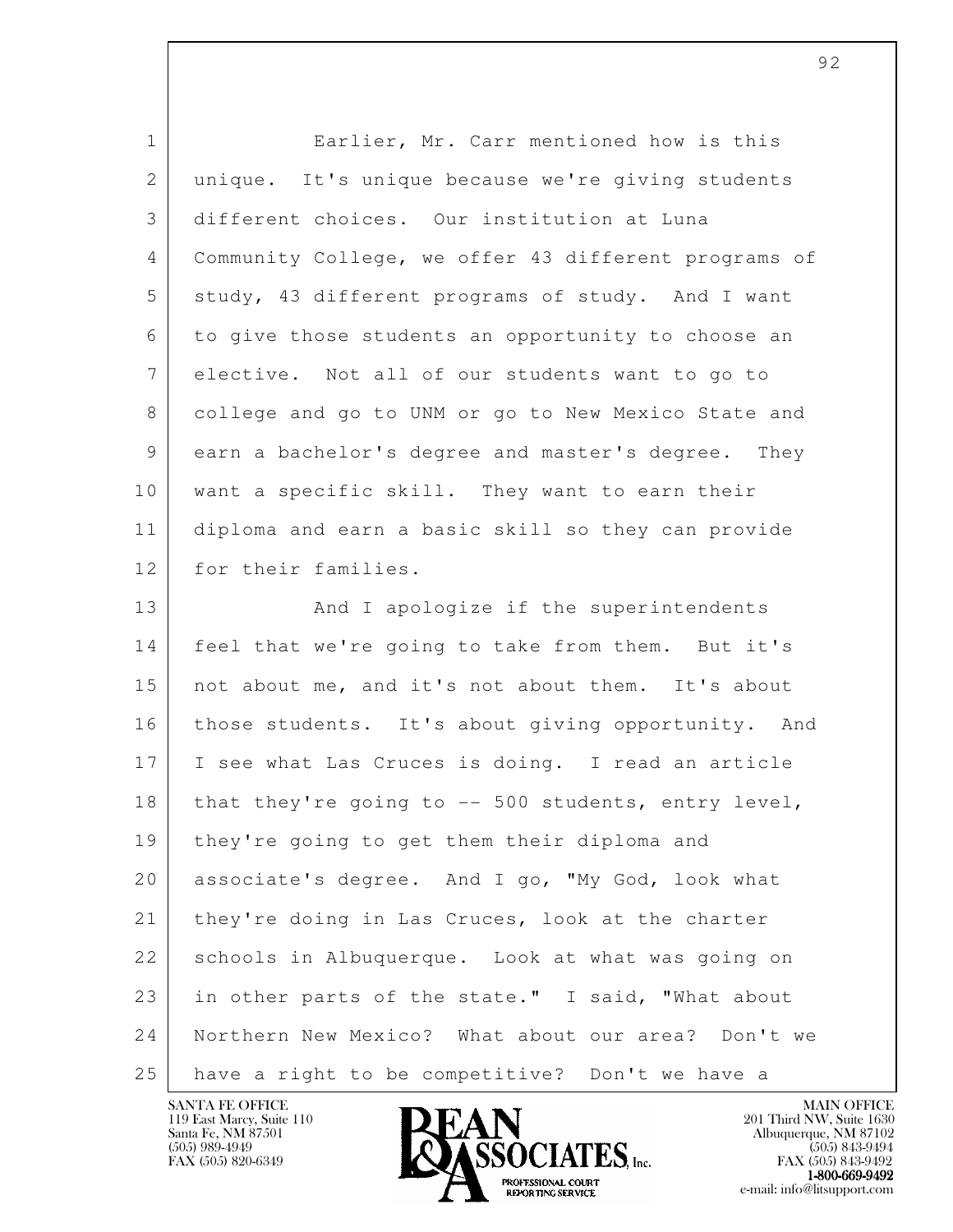1 right for opportunity?"

| $\overline{2}$ | A gentleman said he felt nothing had                           |
|----------------|----------------------------------------------------------------|
| 3              | changed since the 1960s. It is my obligation, it is            |
| 4              | my commitment as an educator that we do not just               |
| 5              | serve a specific group of people. We have to serve             |
| 6              | our community. We have to serve our community.<br>$\mathbb{I}$ |
| 7              | heard President Obama making a comment the other day           |
| 8              | about the future is within these community colleges.           |
| 9              | And as I keep reading these articles, how we're --             |
| 10             | they rank us always last in everything, last and               |
| 11             | last. And all I'm saying is let's try something                |
| 12             | different here.                                                |
| 13             | Now, it's a public institution.                                |
| 14             | THE CHAIR: Let's limit our conversation                        |
| 15             | here, please.                                                  |
| 16             | DR. MARTINEZ: It's a public institution.                       |
| 17             | Our target audience are those that have dropped out.           |
| 18             | Governor Richardson made a -- I read an article that           |
| 19             | he wants the $10,000$ --                                       |
| 20             | DR. DURAN: Madam Chair -- and I remind                         |
| 21             | the applicants. We understand your passion.<br>We              |
| 22             | understand that you want the school. Answer the                |
| 23             | questions. Philosophically, we, too, read articles.            |
| 24             | Answer the specific question the Commission is                 |
| 25             | asking about your application.                                 |

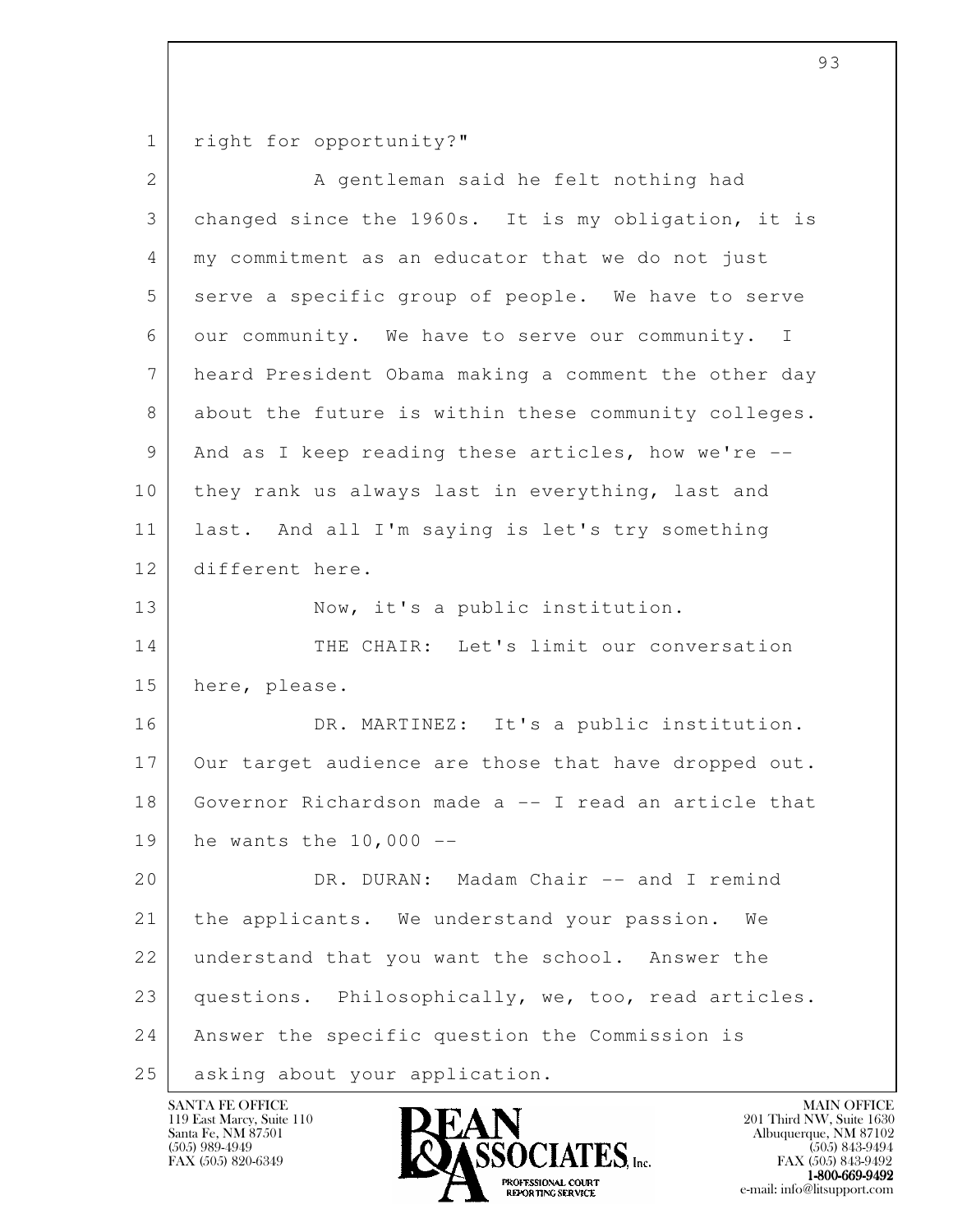l 1 DR. MARTINEZ: I apologize, sir. We are 2 targeting those that have dropped out that 3 | traditional school is not serving. 4 MR. BERGMAN: I appreciate your passion. 5 And I suspect everybody in this room, there are 6 underserved populations in every district in this 7 state. And yet the students -- you're exactly 8 right. The students is what we are all talking 9 about. And we're talking about people who are not 10 | students anymore, which is what you're going after. 11 | And so maybe you perhaps misunderstand my question. 12 I'm not saying we don't want to go after these kids. 13 I think we're talking about maybe just a little 14 different way of doing it. 15 DR. MARTINEZ: Correct. And I apologize, 16 sir. 17 MR. BERGMAN: I know that you have a way 18 you want to do it. That's why you're here. 19 THE CHAIR: Mr. Bergman, let's don't 20 extend that one, please. If you have other 21 questions, please go ahead. 22 MR. BERGMAN: No, ma'am. I'm done. 23 THE CHAIR: Is there anyone else who has a 24 question or a comment? 25 MR. CARR: Could I make --

119 East Marcy, Suite 110<br>Santa Fe, NM 87501



FAX (505) 843-9492  $1-800-669-9492$ <br>PROFESSIONAL COURT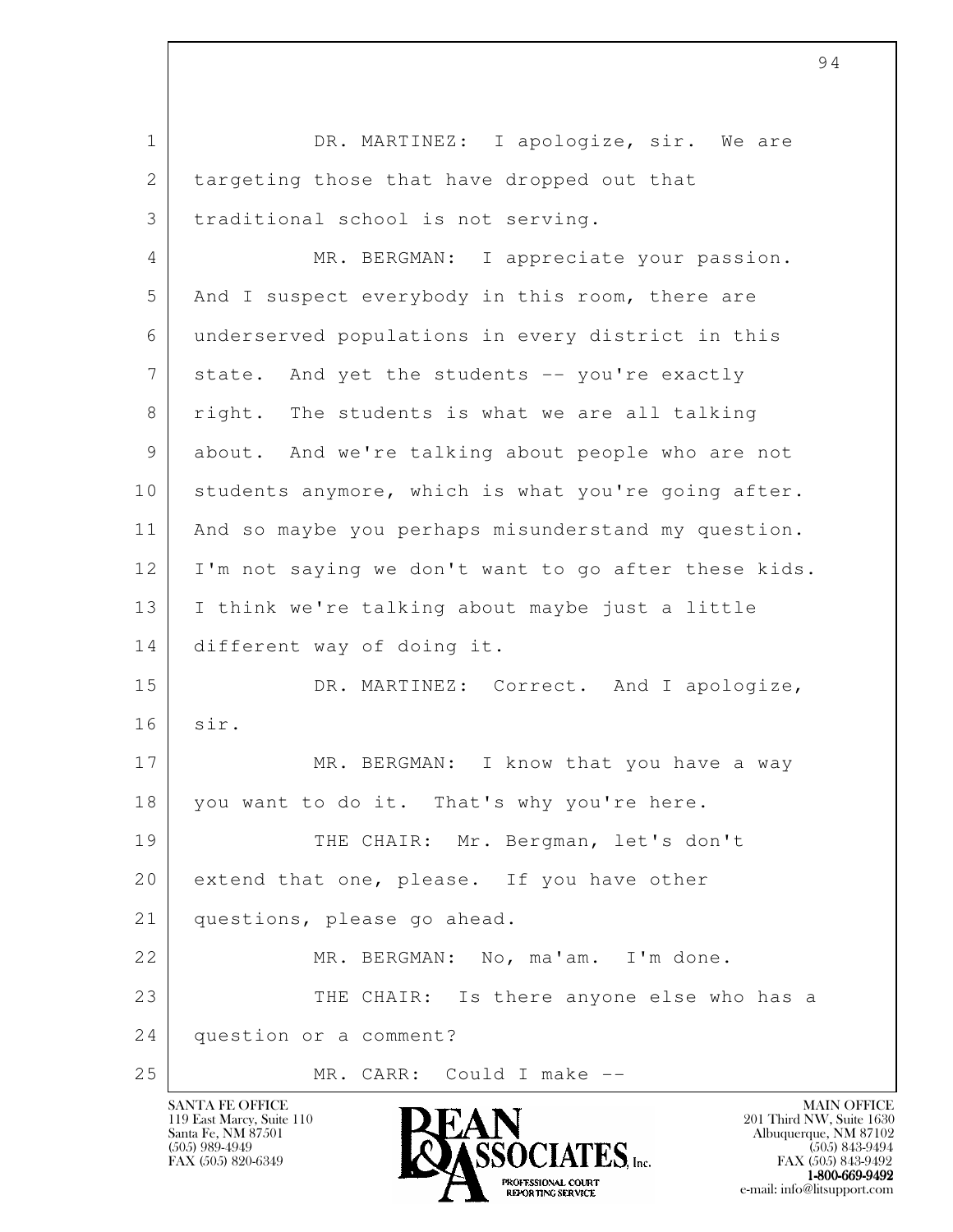1 | THE CHAIR: Yes.

| $\overline{2}$ | MR. CARR: I just kind of want to make a             |
|----------------|-----------------------------------------------------|
| 3              | positive comment. The -- I know that Dr. -- Senator |
| 4              | Campos, he's been an educator, a distinguished      |
| 5              | educator for a number of years. I -- Dr. Martinez,  |
| 6              | first time I've ever met you. And I know you all    |
| 7              | have the greatest intentions. And I applaud you for |
| 8              | wanting to serve the students in this community.    |
| 9              | And however the vote turns out, you know, I just    |
| 10             | wanted you to know that.                            |
| 11             | DR. MARTINEZ: Thank you, sir.                       |
| 12             | THE CHAIR: Thank you. Any other                     |
| 13             | Commissioners? Okay. We're to Part 10 of the        |
| 14             | agenda. The Commission encourages continued public  |
| 15             | input in writing until September 1, 2009, at        |
| 16             | 5:00 p.m. Written comments should be sent to the    |
| 17             | Public Education Commission in care of Beverly      |
| 18             | Friedman, 300 Don Gaspar Avenue, Santa Fe,          |
| 19             | New Mexico, 87501. Or e-mail comments to Beverly    |
| 20             | Friedman at bev.friedman@state.nm.us.               |
| 21             | The Public Education Commission would like          |
| 22             | to thank the community of Las Vegas for their       |
| 23             | hospitality. In particular, we thank Highlands      |
| 24             | University for the use of their facilities and for  |
| 25             | working so cooperatively with our staff.<br>The     |

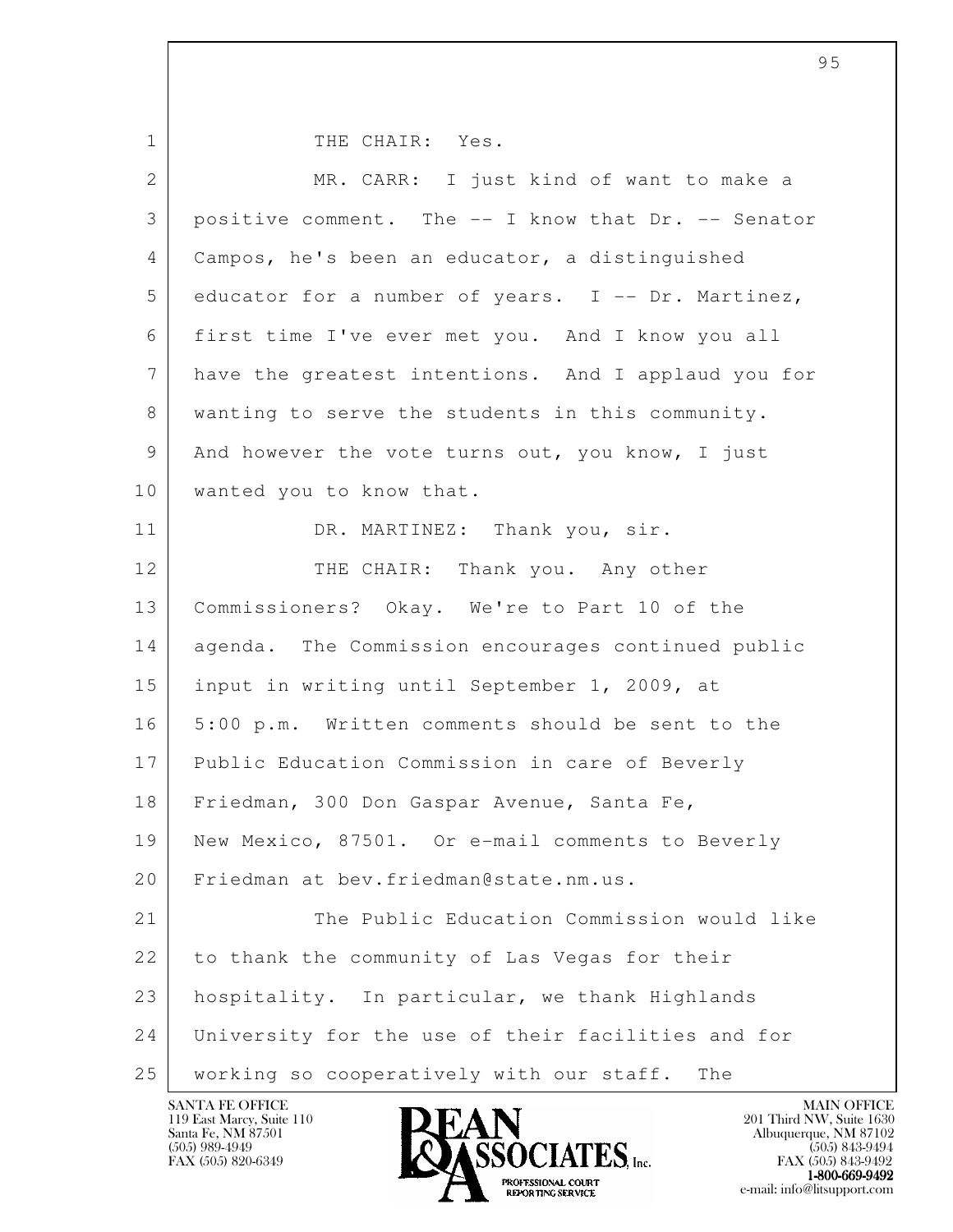l SANTA FE OFFICE MAIN OFFICE MAIN OFFICE MAIN OFFICE MAIN OFFICE 119 East Marcy, Suite 110 201 Third NW, Suite 1630<br>Santa Fe, NM 87501 201 Third NW, Suite 1630 Santa Fe, NM 87501 Albuquerque, NM 87102  $\overline{\text{S5OCIATS}}$  [505) 989-4949<br>FAX (505) 843-9494 (505) 843-9494 1 Commission will recess until tomorrow morning, 2 August 28th, where we will reconvene at 9:30 a.m. at 3 Mabry Hall in the Public Education Department 4 building in Santa Fe, New Mexico. 5 | From that hearing, we will go to Taos, 6 New Mexico. And that is the last scheduled public 7 hearing in this series of 2009 public hearings. 8 On September 10 and 11, the Commission has 9 designated those two days -- but our experience, at 10 | least last year, showed us also that we only needed 11 one. But at any rate, we have designated two days, 12 September 10 and 11, at the Balloon Fiesta --13 DR. DURAN: Museum. 14 THE CHAIR: -- Museum off of Alameda in 15 Albuquerque, for our hearing to make our 16 determination on the various applications that we 17 have received and the -- what the public input in 18 the hearings has determined for each of us 19 individually. Thank you again very much. 20 (Proceedings concluded at 5:57 p.m.) 21 22 23 24 25

FAX (505) 843-9492  $1-800-669-9492$ <br>PROFESSIONAL COURT

**EXPORTING SERVICE** EXPLORER THE REPORTING SERVICE